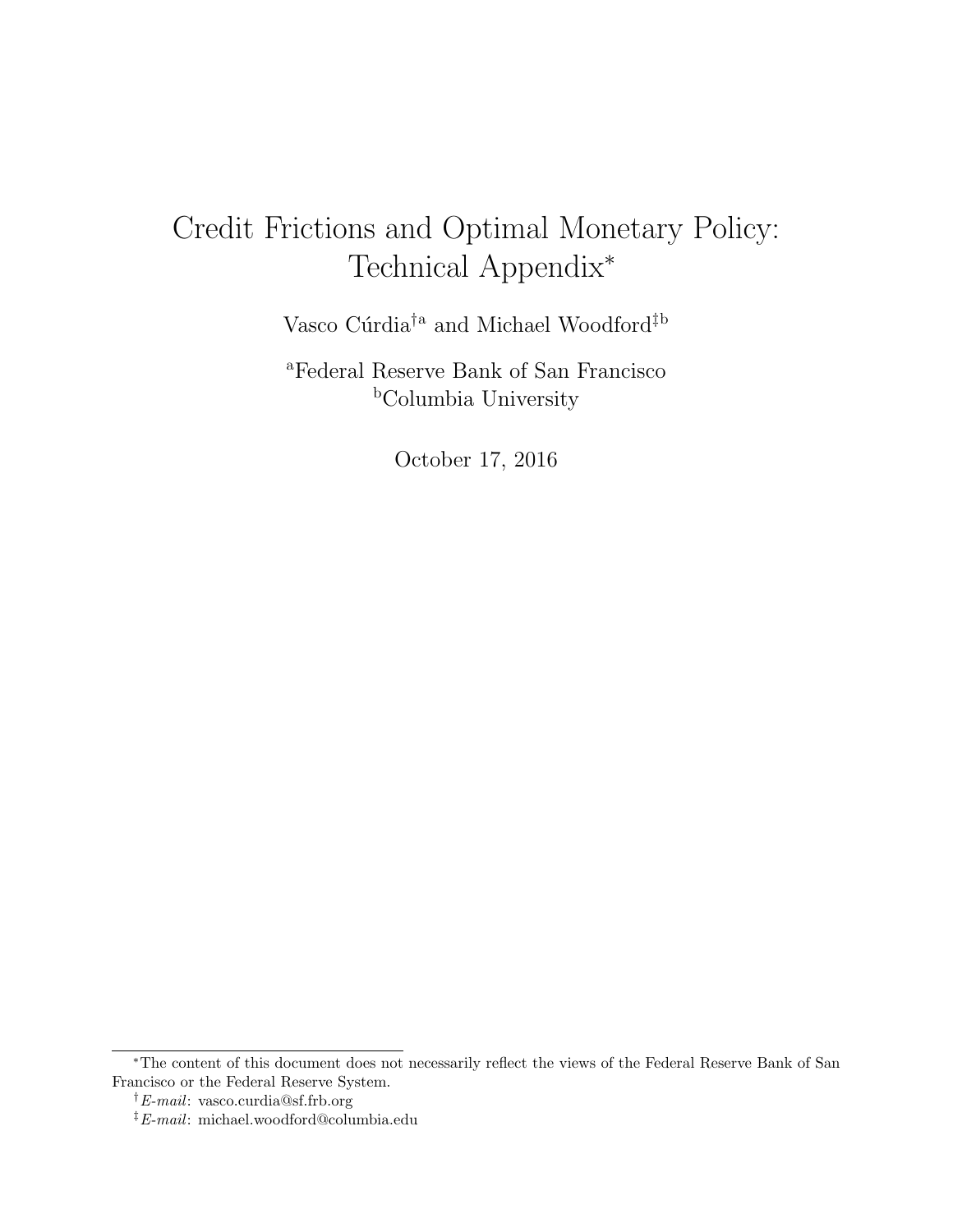## Contents

|            | A The economy                                         | 3   |
|------------|-------------------------------------------------------|-----|
|            | <b>B</b> Steady state                                 | 33  |
|            | C Log-linear equations                                | 47  |
|            | D Quadratic approximation of the welfare function     | 54  |
|            | <b>E</b> Calibration                                  | 61  |
|            | <b>F</b> Models and specifications                    | 62  |
|            | <b>G</b> Policy rules                                 | 62  |
|            | H Responses with Linear Intermediation Technology     | 64  |
|            | I Responses with Convex Intermediation Technology     | 73  |
|            | <b>J</b> Responses with small- $\sigma_b$ calibration | 82  |
|            | K Responses under Alternative Policies                | 91  |
| References |                                                       | 102 |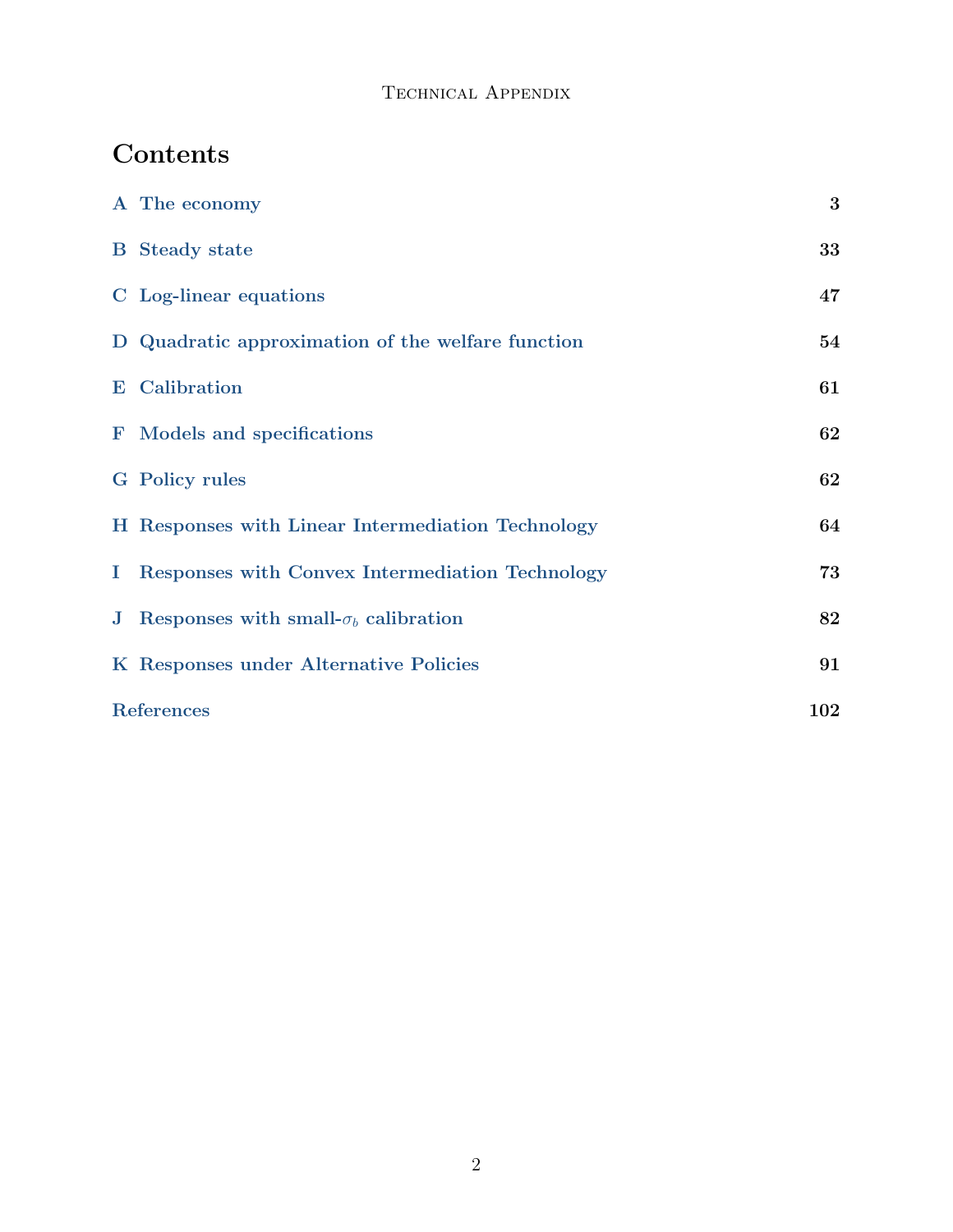## <span id="page-2-0"></span>A The economy

#### A.1 Intertemporal allocation of expenditure

#### A.1.1 Households: Preferences

Households are ex ante identical, but have heterogeneous preferences at any point in time, owing to independent fluctuations in their preferences. Each aims to maximize an expected discounted utility

<span id="page-2-1"></span>
$$
E_0 \sum_{t=0}^{\infty} \beta^t \left[ u^{\tau_t(i)} \left( c_t \left( i \right) ; \xi_t \right) - \int_0^1 v^{\tau_t(i)} \left( h_t \left( j, i \right) ; \xi_t \right) dj \right], \tag{1.1}
$$

where  $\tau_t(i) \in \{b, s\}$  indicates household *i*'s type in period *t*, with the utility from consumption given by

$$
u^{\tau}\left(c_{t}\left(i\right);\xi_{t}\right) \equiv \frac{\left[c_{t}\left(i\right)\right]^{1-\sigma_{\tau}^{-1}}\left(\bar{C}_{t}^{\tau}\right)^{\sigma_{\tau}^{-1}}}{1-\sigma_{\tau}^{-1}},\tag{1.2}
$$

and the disutility of labor given by

$$
v^{\tau} (h_t (j, i) ; \xi_t) \equiv \frac{\psi_{\tau}}{1 + \nu} [h_t (j, i)]^{1 + \nu} \bar{H}_t^{-\nu}, \qquad (1.3)
$$

for  $\tau = b, s$ .

Assumptions:

• There is a continuum of differentiated goods;  $c_t(i)$  is a Dixit-Stiglitz aggegator of the household's purchases of differentiated goods indexed by  $j$ ,

<span id="page-2-2"></span>
$$
c_t(i) \equiv \left[ \int_0^1 c_t(j,i)^{\frac{\theta-1}{\theta}} di \right]^{\frac{\theta}{\theta-1}}
$$
\n(1.4)

for some constant elasticity of substitution  $\theta > 1$ .

- ∙ Each household supplies a continuum of different types of specialized labor, indexed by  $j$ , that are hired by firms in different sectors of the economy.
- ∙ Stochastic evolution of a household's type:
	- $-\tau_t(i)$  evolves as an independent two-state Markov chain for each *i*.
	- Each period, with probability  $0 \le \delta < 1$  the household's type remains the same, while with probability  $1 - \delta$  a new type is drawn.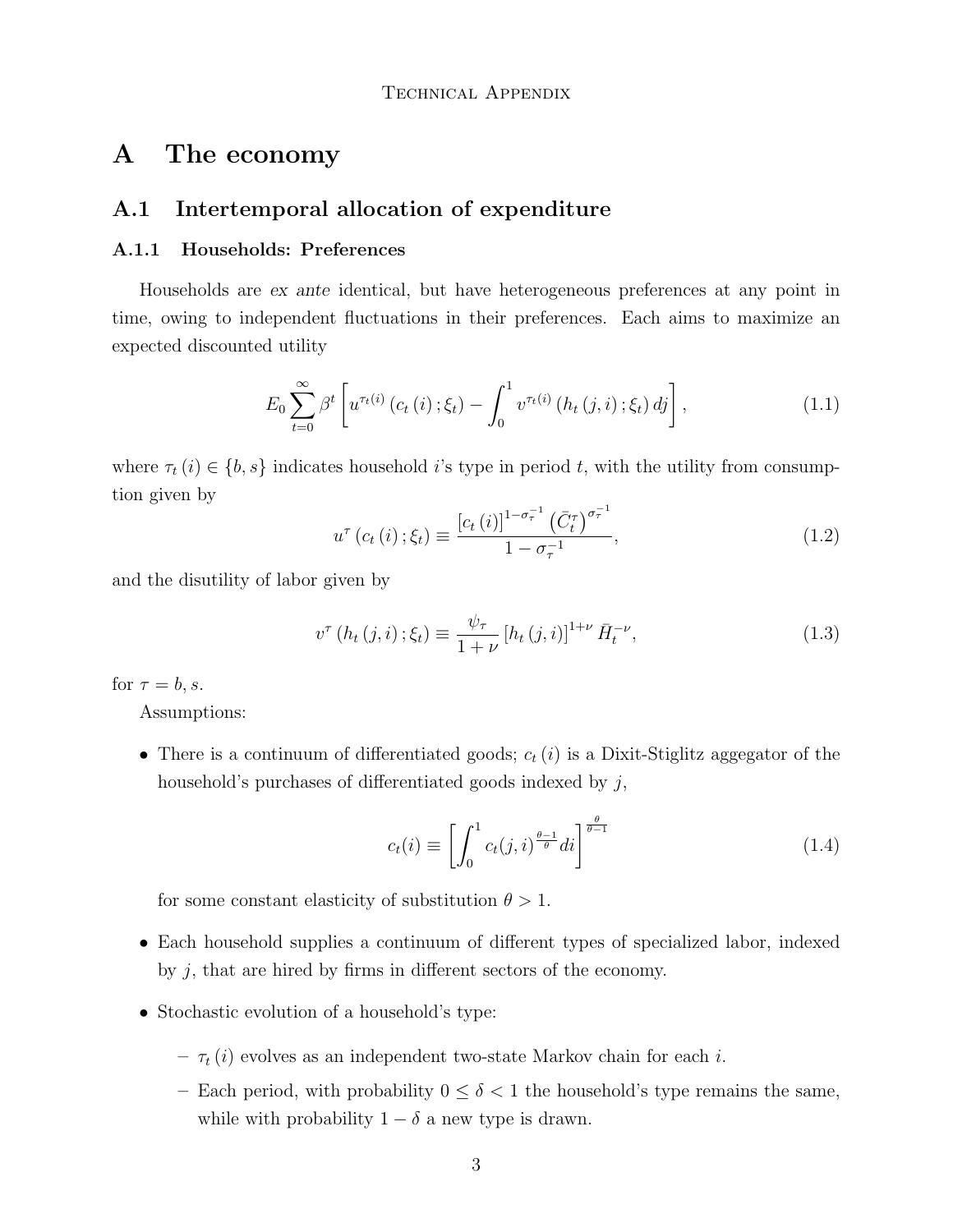- When a new type is drawn, it is b with probability  $\pi_b$  and s with probability  $\pi_s$ , where  $0 < \pi_b, \pi_s < 1, \pi_b + \pi_s = 1.$
- If and only if household  $i$  draws a new type in period  $t$ , it has access to the insurance agency at the beginning of period  $t$  (after learning that it will draw a new type, but before learning what its new type is).

Note that each household's consumption and labor supply (as well as its saving or borrowing) in any period  $t$  will in general depend both on the economy's aggregate state  $s^t \equiv (\ldots, s_{t-1}, s_t)$ , where  $s_t$  is the vector of (aggregate) disturbances (such as the preference states  $\xi_t$ ) in period t, and on the individual household's type history  $\tau^t(i)$ . We shall represent  $\tau^t(i)$  by a sequence of elements drawn from the set  $\{0, b, s\}$ ; the element 0 is entered for any period in which the household's type does not change, while  $b$  (or  $s$ ) is entered for any period in which the household draws a new type that is  $b$  (or  $s$ ). (The household's current type,  $\tau_t(i)$ , is then indicated by the most recent element of  $\tau^t(i)$  that is not equal to 0.) We use this notation for the type history so that it also indicates the periods in which the household has access to the insurance agency. In expressions such as  $(1.1)$ ,  $c_t(i)$  should be interpreted as referring to a state-contingent consumption level  $c(s^t; \tau^t(i))$ , and similarly for expressions such as  $h_t(j, i)$ . When there is no risk of ambiguity, we shall sometimes omit the household index *i*, and write for example  $c(s^t; \tau^t)$ . In fact, since we assume that households are ex ante identical, in equilibrium  $c(s^t; \tau^t(i))$  is the same for all households i with the same type history  $\tau^t$ .

Finally, it is worth noting that the variable  $c_t(i)$  has two possible interpretations (corresponding to the two possible interpretations of the resources used by the intermediary sector, discussed below in section [A.5.2\)](#page-28-0). In the case that the intermediaries purchase produced goods (in addition to the purchases of households and government),  $c_t(i)$  is simply the consumption of household  $i$  (of the composite good). Under the alternative interpretation (discussed further below), under which intermediation has a utility cost rather than using produced goods,  $c_t(i)$  should instead be interpreted as indicating the household's purchases net of its work for the intermediary; but utility is still a function of  $c_t(i)$  in this case, rather than of the household's purchases of goods. Subject to this stipulation about the interpretation of the variables, [\(1.1\)](#page-2-1) applies in either case, and the same is true of the expressions given below for the household's budget constraint, the optimal choice of the variable  $c_t(i)$ , and so on.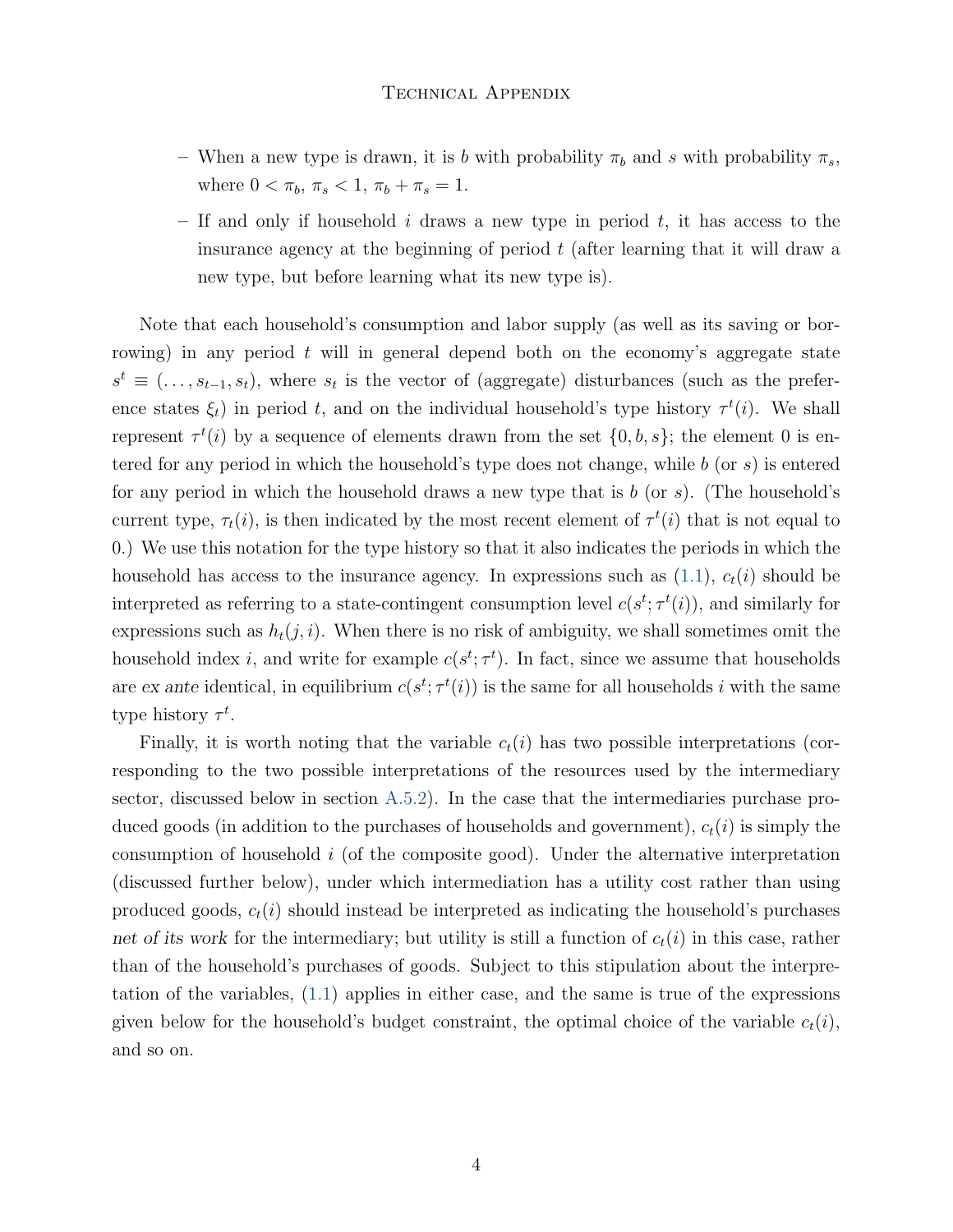#### A.1.2 Households: Budget constraints

The nominal assets of household  $i$  at the beginning of any period  $t$ , after insurance payments (if any) and distributions by intermediaries, are given by

<span id="page-4-0"></span>
$$
A_{t}(i) = [B_{t-1}(i)]^{+} \left(1 + i_{t-1}^{d}\right) + [B_{t-1}(i)]^{-} \left(1 + i_{t-1}^{b}\right) + T_{t}(i), \qquad (1.5)
$$

where  $B_{t-1}(i)$  denotes the household's nominal assets at the end of period  $t-1$ ,

 $[B_{t-1} (i)]^+ \equiv \max [B_{t-1} (i), 0],$  $[B_{t-1} (i)]^{-} \equiv \min [B_{t-1} (i), 0].$ 

 $i_{t-1}^d$  is the riskless one-period nominal interest rate on deposits,  $i_{t-1}^b$  is the nominal interest rate on riskless one-period loans, and  $T_t(i)$  denotes the household's nominal transfers from the insurance agency (if  $i$  has access in period  $t$ ).

Note that in writing [\(1.5\)](#page-4-0) we assume that  $i_t^b \geq i_t^d$  each period. Were this not to be the case, households would face an arbitrage opportunity, and choose both to borrow and deposit unbounded amounts; hence there can obviously be no equilibrium of that kind. Given the inequality, it is optimal for a household to deposit an amount equal to its positive asset level (if end-of-period assets are positive) and to borrow an amount equal to (the absolute value of) its negative asset level (if end-of-period assets are negative), so that beginning-of-period assets the following period are given by [\(1.5\)](#page-4-0).

The end-of-period net asset position of household  $i$  is given by

<span id="page-4-1"></span>
$$
B_{t}(i) = A_{t}(i) + \int W_{t}(j) h_{t}(j, i) dj + D_{t}^{f} + D_{t}^{int} + T_{t}^{g} - P_{t}c_{t}(i), \qquad (1.6)
$$

where  $W_t$  denotes the nominal wage for labor of type j,  $D_t^f$  denotes the nominal distribution by goods-producing firms (integrating over all of the sectors  $j$ , and the same for each household *i*, as there is no trading in shares of the firms),  $D_t^{int}$  similarly denotes the nominal distribution by intermediaries (also the same for each household), and  $T_t^g$  denotes net nominal (lump-sum) government transfers (also the same for each  $i$ ).

As noted above, in expressions such as [\(1.5\)](#page-4-0) and [\(1.6\)](#page-4-1),  $B_t(i)$  actually means  $B(s^t; \tau^t(i))$ . Aggregate variables such as  $D_t^f$  $i_t$  instead mean  $D^f(s^t)$ , as the values are the same for a given household regardless of its type history.

In addition to influencing the evolution of its net asset position through adjustment of its consumption expenditure and labor supply each period, the household also chooses its state-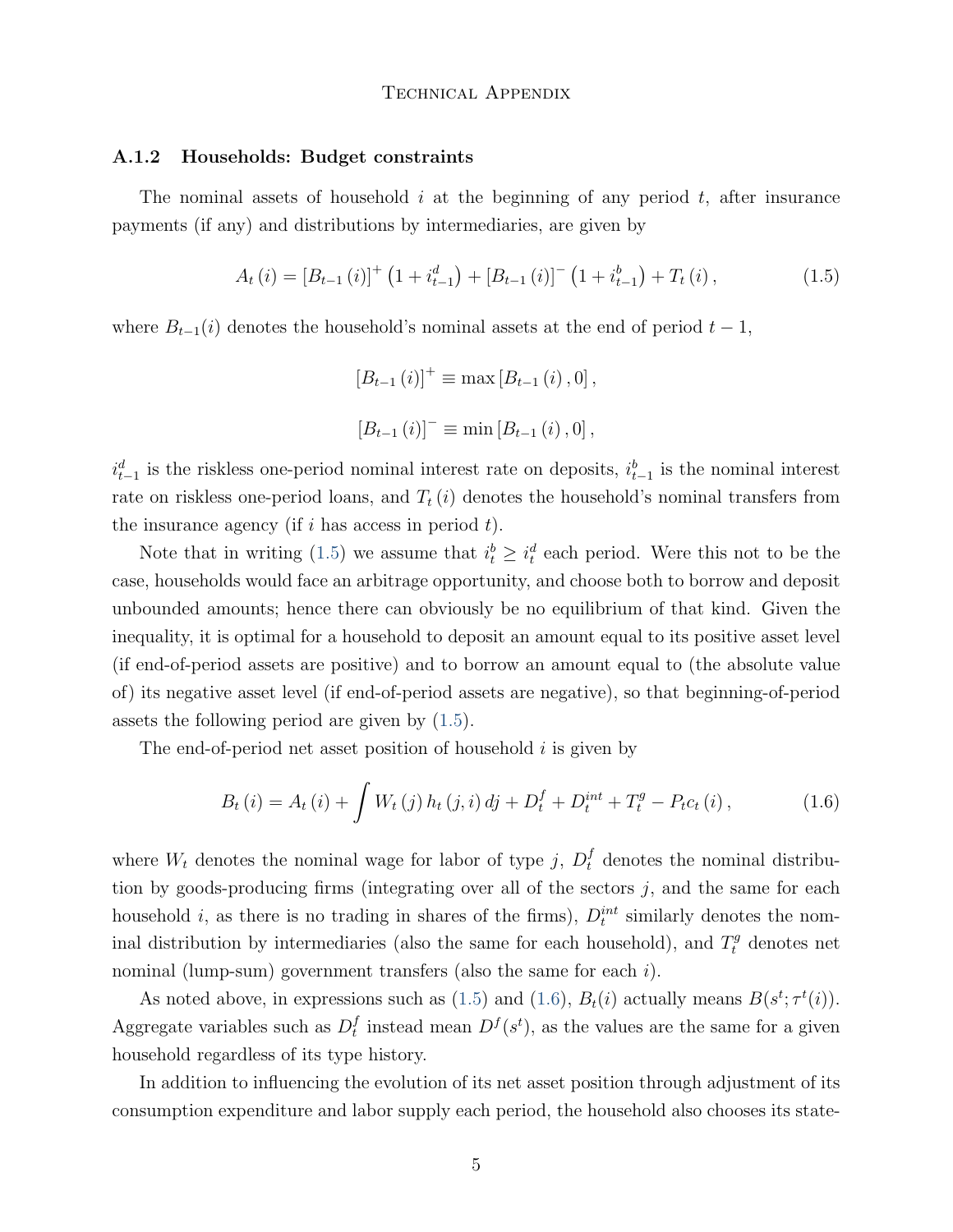contingent transfers from the insurance agency, in an ex ante insurance market at some initial date  $t_0$ .<sup>[1](#page-0-0)</sup> The state-contingent transfers  $\{T(s^t; \tau^t(i))\}$  that the household arranges through the insurance agency must satisfy the following constraints:

- $T(s^t; (\tau^{t-1}, 0)) = 0$ ; i.e., there is no access to insurance transfers except in periods in which the household draws a new type.
- $T(s^t; (\tau^{t-1}, b)) = T(s^t; (\tau^{t-1}, s))$ ; i.e., the transfer cannot be contingent upon the household's new type. In fact, it is useful to introduce the notation  $\sigma(\tau^{t-1})$  for the type history after it is learned that a household (that had type history  $\tau^{t-1}$  through period  $t-1$ ) will have access to the insurance agency in period t, but before its new type is drawn. We can then write  $T^{\dagger}(s^t; \tau^{t-1}) \equiv T(s^t; \sigma(\tau^{t-1}))$  to indicate the transfer received in the state  $(s^t; \sigma(\tau^{t-1}))$ , regardless of what the new type  $\tau_t(i)$  turns out to be.
- ∙ The transfers must satisfy an intertemporal budget constraint

<span id="page-5-0"></span>
$$
\sum_{t=t_0}^{\infty} \sum_{s^t} \sum_{\tau^{t-1}} \pi(s^t) \pi(\tau^{t-1}) Q(s^t) T^{\dagger}(s^t; \tau^{t-1}) = 0,
$$
\n(1.7)

where  $\pi(s^t)$  is the ex ante probability of reaching the aggregate state  $s^t$  in period t and  $\pi(\tau^{t-1})$  is the ex ante probability of reaching the type history  $\tau^{t-1}$  in period  $t-1$ ,<sup>[2](#page-0-0)</sup> and  $Q(s^t)$  is a stochastic discount factor indicating the relative prices in the ex ante market of transfers to different possible future states.

The relative prices of transfers to different states satisfy  $Q(s^t) > 0$  in all states, and the value depends only on the aggregate state, and not the type history of the household receiving the payment. These relative prices are determined in a competitive market, which clears if and only if

<span id="page-5-1"></span>
$$
\sum_{\tau^{t-1}} \pi(\tau^{t-1}) \int T^{\dagger}(s^t; \tau^{t-1})(i)di = 0 \tag{1.8}
$$

in each aggregate state  $s^t$ , so that the net transfer from the insurance agency to households is zero. (Here we use the fact that the ex ante probability of a type history  $\tau^{t-1}$  in period  $t-1$ 

<sup>&</sup>lt;sup>1</sup>We suppose that this initial date may have occurred prior to the date 0 from which utility is calculated in [\(1.1\)](#page-2-1). The reason is that while we assume that all households had identical circumstances at the initial date  $t_0$ , we do not necessarily assume that they have identical financial claims at the beginning of period 0; households may have different financial claims as a consequence of different type histories prior to date 0. Similarly, when we say that all households with the same "type history" have the same wealth, we do not necessarily mean only their type history since date 0.

<sup>&</sup>lt;sup>2</sup>The ex ante probability of reaching the type history  $\sigma(\tau^{t-1})$  is  $(1-\delta)\pi(\tau^{t-1})$ , but the form of [\(1.7\)](#page-5-0) is unaffected if we divide out the constant factor  $(1 - \delta)$  from each term.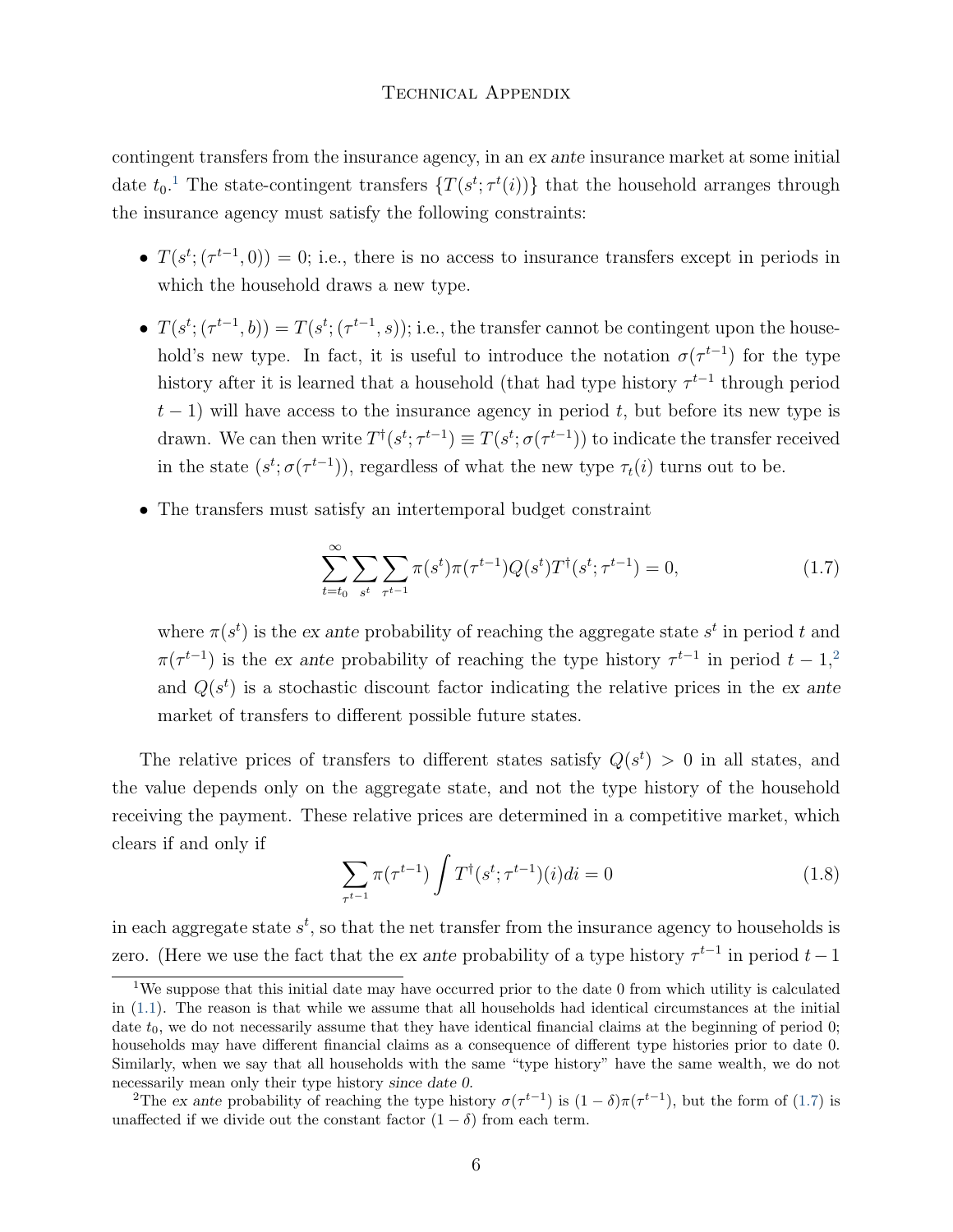for any individual household is also the fraction of households with access to the insurance agency in period t that have type history  $\sigma(\tau^{t-1})$ .

The household's asset accumulation plan must also satisfy an asymptotic constraint, that implies that any borrowing must eventually be repaid (so that "Ponzi schemes" are not possible). Looking forward from any date  $t$  at which household  $i$  has access to the insurance agency, we require that

<span id="page-6-0"></span>
$$
\liminf_{T \to \infty} E_t^{\dagger} Q_{\tilde{T}(T)} A_{\tilde{T}(T)}^{\dagger}(i) \ge 0,
$$
\n(1.9)

using the notation  $E_t^{\dagger}$  $\mathcal{F}_t^{\dagger}[\cdot]$  for the expectation conditional on the state  $(s^t; \sigma(\tau^{t-1}))$ , and letting the random date  $\hat{T}(T)$  be the first date (equal to T or later) at which the household has access to the insurance agency, along any type history. It suffices to impose such a constraint looking forward from the states in which the household has access to the insurance agency, since at any time the household expects to again have access to the insurance agency with probability 1; and it makes the most sense to state the constraint only for those states, since (owing to the credit frictions) present values are only unambiguously defined when discounting wealth in some state  $(s^{\tilde{T}}; \sigma(\tau^{\tilde{T}-1}))$  back to some prior state  $(s^t; \sigma(\tau^{t-1}))$ . Constraints  $(1.5)-(1.9)$  $(1.5)-(1.9)$  $(1.5)-(1.9)$ then completely describe the ways in which the household can shift purchasing power across dates and states of the world.

It is sometimes useful to measure the household's *total financial wealth*, taking account of the present value of expected future transfers from the insurance agency in addition to the household's net claims on the intermediary sector.<sup>[3](#page-0-0)</sup> Thus in any state  $(s^t; \sigma(\tau^{t-1})$  in which a household has access to the insurance agency, we can define

<span id="page-6-1"></span>
$$
\hat{A}_t^{\dagger}(i) \equiv A_t^{\dagger}(i) + Q_t^{-1} \sum_{s=t+1}^{\infty} E_t^{\dagger}[Q_s T_s], \tag{1.10}
$$

where the infinite sum necessarily has a finite value owing to  $(1.7)$ . The borrowing constraint [\(1.9\)](#page-6-0) implies that a similar asymptotic condition must be satisfied by the evolution of  $\{\hat{A}^{\dagger}_t(i)\},$ and vice versa, so that it does not matter in terms of which measure of financial wealth we express the borrowing constraint.

<sup>&</sup>lt;sup>3</sup>Note that there are no claims to future payments by or to intermediaries, since we assume that all contracts with intermediaries are one-period contracts.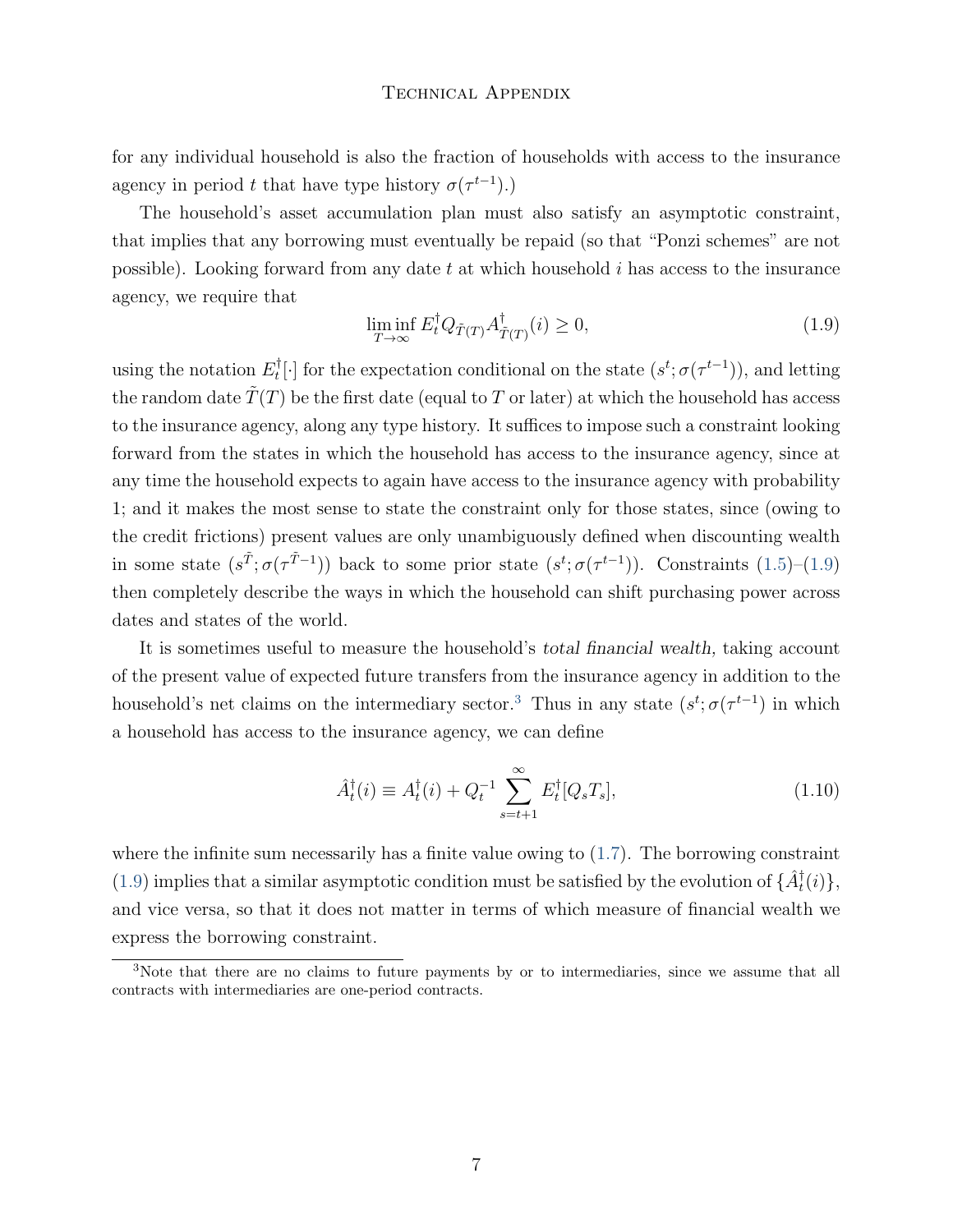#### A.1.3 Households: Euler equations

The first-order conditions for optimal intertemporal allocation of household consumption expenditure imply that

<span id="page-7-1"></span>
$$
\lambda_{t}(i) = u_{c}^{\tau_{t}(i)}(c_{t}(i); \xi_{t}), \qquad (1.11)
$$

where  $\lambda_i(i)$  is household is marginal utility of additional real income (in units of the composite good) in period  $t$ . (The form of period utility function assumed implies that there is always an interior solution for the level of consumption in each state of the world, so that the marginal utility of income and the marginal utility of consumption are necessarily equal.) Our observations above about  $c_t(i)$  then apply as well to  $\lambda_t(i)$ : it is a function of  $(s^t; \tau_t(i))$ , and since all households are ex ante identical and choose identical consumption plans contingent on their type histories, we can simply write  $\lambda_t(i) = \lambda(s^t; \tau_t(i))$ , where the function  $\lambda(s^t; \tau^t)$  is independent of *i*.

An optimal ex ante choice of the state-contingent insurance transfers will furthermore require that between any two states (defined to include the household's type history), the first-order condition

<span id="page-7-0"></span>
$$
\frac{\lambda^{\dagger}(s^T;\tau^{T-1})}{\lambda^{\dagger}(s^t;\tau^{t-1})} = \beta^{t-T} \frac{Q(s^T)}{Q(s^t)} \frac{P(s^T)}{P(s^t)}
$$
\n(1.12)

must be satisfied, where

$$
\lambda^{\dagger}(s^t; \tau^{t-1}) \equiv \pi_b \lambda(s^t; (\tau^{t-1}, b)) + \pi_s \lambda(s^t; (\tau^{t-1}, s))
$$

is the marginal utility of real income in a state  $(s^t; \sigma(\tau^{t-1}))$  in which the household has access to the insurance agency, and  $P(s^t)$  is the state-contingent value of  $P_t$ , the nominal price of the composite good. Note that the relative prices on the right-hand side of [\(1.12\)](#page-7-0) are independent of the type histories; hence it follows that  $\lambda^{\dagger}(s^t; \tau^{t-1})$  must in fact be independent of the type history  $\tau^{t-1}$ . (This is a consequence of risk-sharing among the exante identical households through the insurance agency.) Thus we can use the simpler notation  $\lambda^{\dagger}(s^t)^4$  $\lambda^{\dagger}(s^t)^4$  for the marginal utility of real income when the aggregate state is  $s^t$  and a household has access to the insurance agency (but has not yet drawn its new type). Note that the marginal utilities of all households with access to the insurance agency in state  $s<sup>t</sup>$ must be the same, until they learn their new types.

Finally, optimal choice of the quantity to deposit with or borrow from intermediaries in

<sup>&</sup>lt;sup>4</sup>In the text, this variable is called simply  $\lambda_t$ , which is possible without ambiguity as the variable called  $\lambda(s^t; \tau^t)$  here is never referred to without a type index superscript.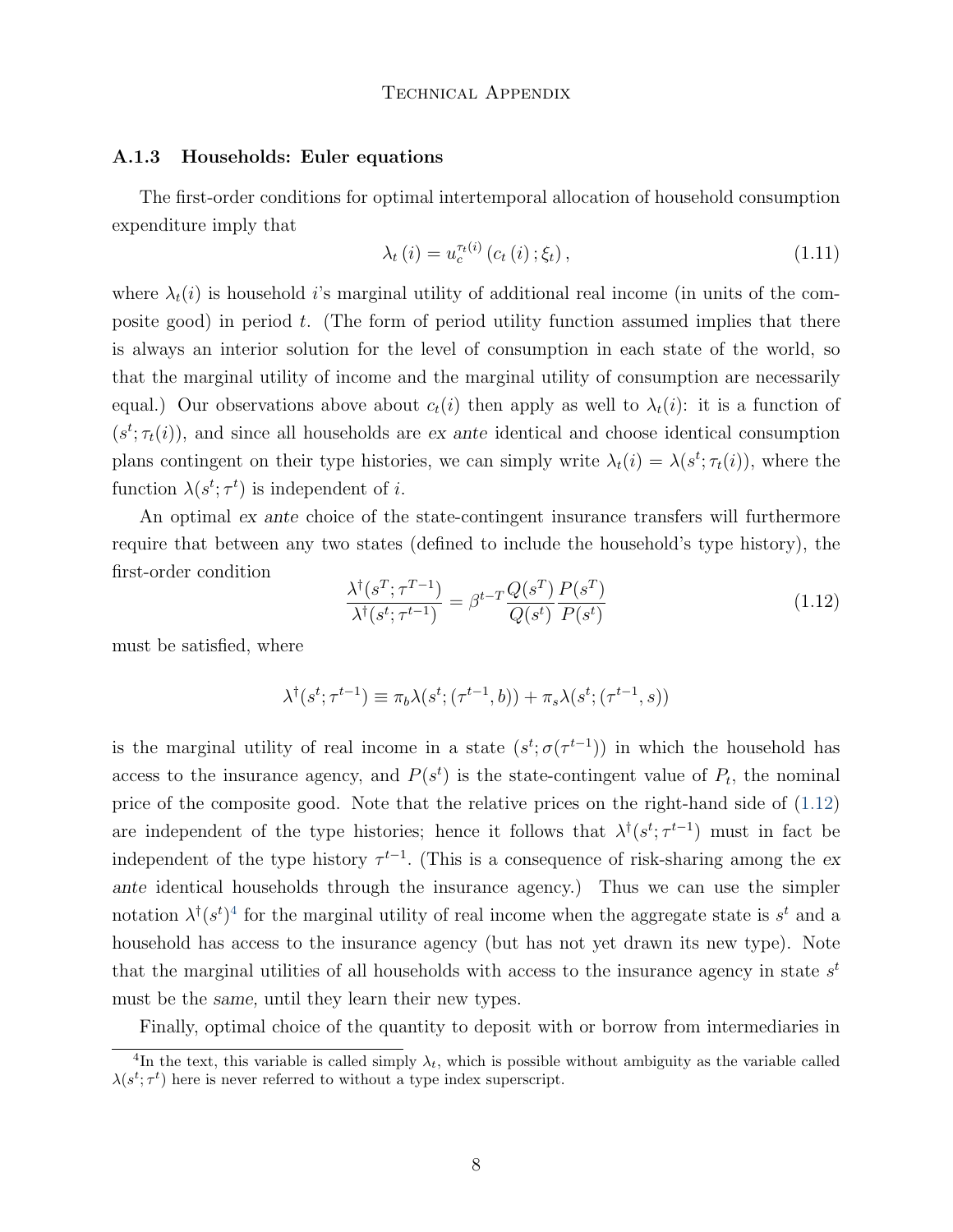any state  $(s^t; \tau^t)$  requires that

<span id="page-8-0"></span>
$$
\lambda(s^t; \tau^t) \ge \beta E_t \left[ \frac{1 + i_t^d}{\Pi_{t+1}} \left\{ \delta \lambda(s^{t+1}; (\tau^t, 0)) + (1 - \delta) \lambda^{\dagger}(s^{t+1}) \right\} \right],\tag{1.13}
$$

<span id="page-8-1"></span>
$$
\lambda(s^t; \tau^t) \le \beta E_t \left[ \frac{1 + i_t^b}{\Pi_{t+1}} \left\{ \delta \lambda(s^{t+1}; (\tau^t, 0)) + (1 - \delta) \lambda^{\dagger}(s^{t+1}) \right\} \right],\tag{1.14}
$$

where  $\Pi_t \equiv P_t/P_{t-1}$  is the gross rate of inflation. Here condition [\(1.13\)](#page-8-0) follows from the possibility of (non-negative) saving at the riskless rate  $i_t^d$  and [\(1.14\)](#page-8-1) follows from the possibility of (non-negative) borrowing at the riskless rate  $i_t^b$ . Moreover, [\(1.13\)](#page-8-0) must hold with equality in any state in which  $B_t(i) > 0$ , while [\(1.14\)](#page-8-1) must hold with equality in any state in which  $B_t(i) < 0$ . Hence one of three situations must obtain in any state: either  $B_t(i) > 0$ and  $\lambda_t(i)$  is equal to the right-hand side of [\(1.13\)](#page-8-0);  $B_t = 0$  and  $\lambda_t(i)$  is bounded between the right-hand side of [\(1.13\)](#page-8-0) and the right-hand side of [\(1.14\)](#page-8-1); or  $B_t(i) < 0$  and  $\lambda_t(i)$  is equal tot he right-hand side of [\(1.14\)](#page-8-1).

The complementary slackness relations between the sign of  $B_t(i)$  and the signs of the Euler inequalities imply that in any period, the household's saving/borrowing decision must satisfy

<span id="page-8-2"></span>
$$
\lambda_t(i) \frac{B_t(i)}{P_t} = \beta E_t \left[ \lambda_{t+1}(i) \frac{A_{t+1} - T_{t+1}(i)}{P_{t+1}} \right],
$$
\n(1.15)

regardless of whether it saves or borrows. This allows us to write present-value budget relations for the household, in which the multipliers  $\{\lambda_t(i)\}\$  play the role of a householdspecific stochastic discount factor allowing present values of random income streams to be defined. (See Proposition 2 below.)

#### A.1.4 Households: Asymptotic wealth accumulation

In addition to the first-order conditions stated in the previous subsection, optimality of the household's intertemporal expenditure plan requires that a transversality condition be satisfied. This is most simply established if we restrict attention to equilibria that satisfy certain bounds. Looking forward from any date  $t$ , let

$$
v_t(i) \equiv E_t \sum_{T=t}^{\infty} \beta^{T-t} \left[ u^{\tau_T(i)} \left( c_T \left( i \right); \xi_T \right) - \int_0^1 v^{\tau_T(i)} \left( h_T \left( j, i \right); \xi_T \right) d_j \right] \tag{1.16}
$$

be household *i*'s continuation utility in a given equilibrium. In addition, let  $\underline{v}_t^{\tau}$  instead be the maximum attainable continuation utility for a household of type  $\tau_t(i) = \tau$  under autarchy,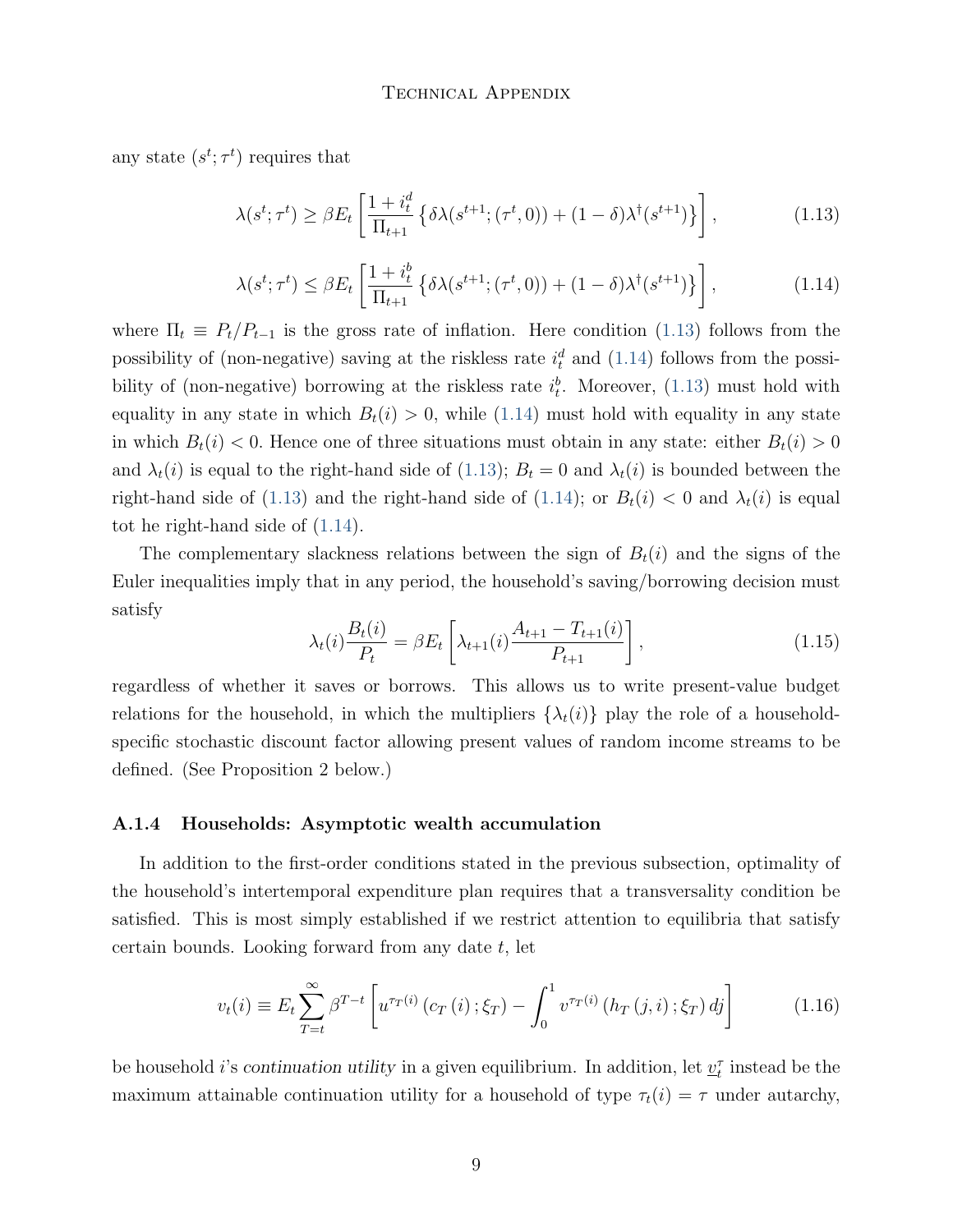*i.e.*, if assets brought into the period are  $A_t(i) = 0$ , and the household has no access to either the intermediaries or the insurance agency from date  $t$  onward. (Note that for either value of  $\tau$ ,  $\underline{v}_t^{\tau}$  depends only on the aggregate state  $s^t$ .) We shall restrict attention to equilibria that satisfy the following bound.

**Assumption 1** In equilibrium, there exists  $K < \infty$  such that for each household i,

<span id="page-9-1"></span>
$$
v_t(i) \le \underline{v}_t^{\tau_t(i)} + K \tag{1.17}
$$

at all times.

We do not bother to establish general conditions under which this assumption can be shown to hold, since in the paper we only characterize equilibria which are small perturbations of a deterministic steady state (stationary equilibria in which aggregate shocks are small), and in the case of those equilibria Assumption 1 is obviously satisfied, as both  $v_t$  and  $\underline{v}_t^{\tau}$  fluctuate over bounded intervals.

We can then establish necessity of the following transversality condition.

Proposition 1 In equilibrium,

<span id="page-9-2"></span>
$$
\lim_{T \to \infty} E_t^{\dagger} Q_{\tilde{T}(T)} A_{\tilde{T}(T)}^{\dagger}(i) = 0, \tag{1.18}
$$

looking forward from any date t at which household i has access to the insurance agency.

**Proof.** We prove the result by contradiction. Suppose instead that

<span id="page-9-0"></span>
$$
\limsup_{T \to \infty} E_t^{\dagger} Q_{\tilde{T}(T)} A_{\tilde{T}(T)}^{\dagger} > 0,
$$
\n(1.19)

looking forward from some state  $(s^t; \sigma(\tau^{t-1}))$ . The intertemporal budget constraint [\(1.7\)](#page-5-0) implies that each household's plan must also satisfy

$$
\lim_{T \to \infty} \sum_{s=T+1}^{\infty} E_t^{\dagger} [Q_s T_s] = 0,
$$

so that [\(1.19\)](#page-9-0) implies that one must also have

$$
\limsup_{T \to \infty} E_t^{\dagger} Q_{\tilde{T}(T)} \hat{A}_{\tilde{T}(T)}^{\dagger} > 0,
$$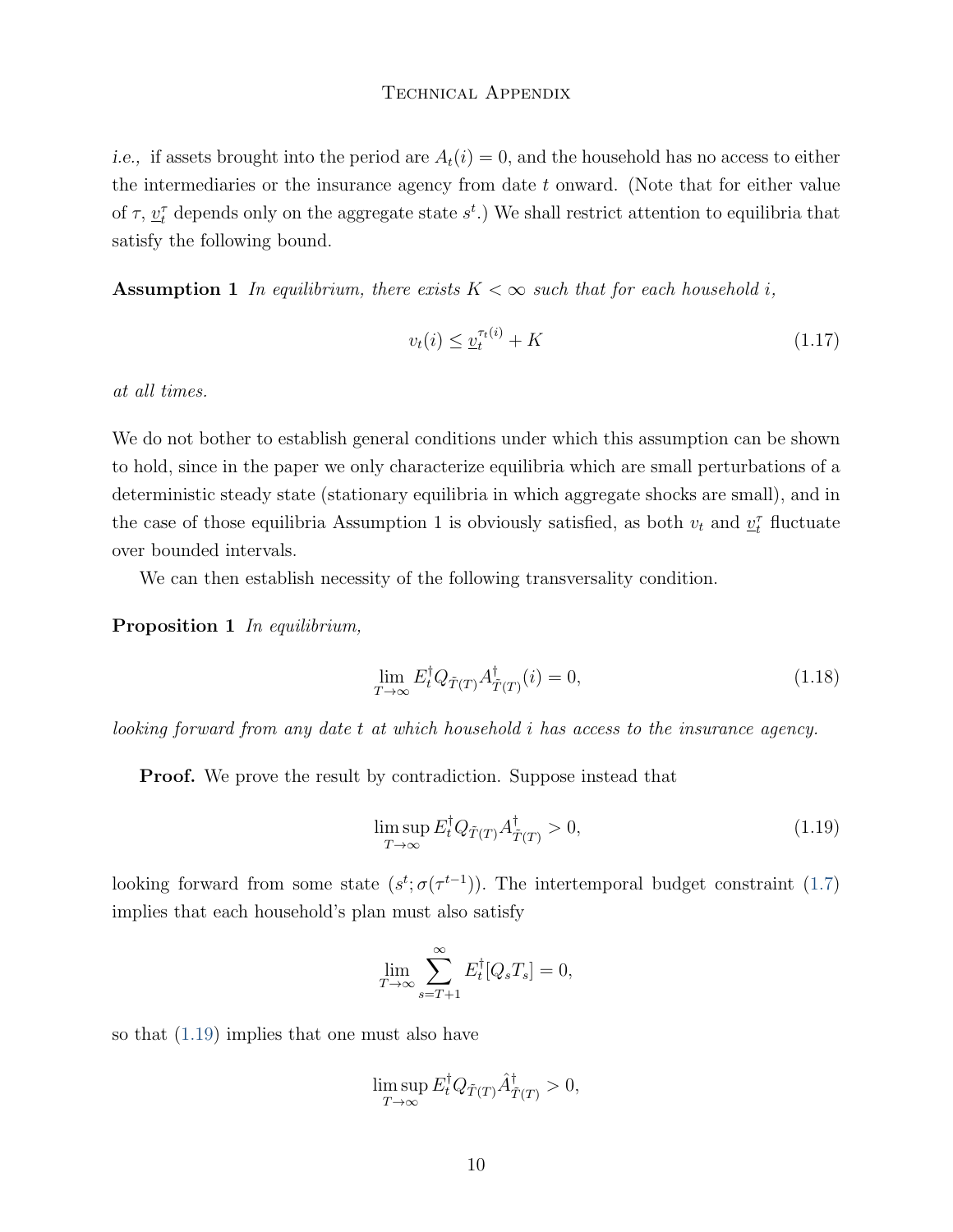where  $\hat{A}^{\dagger}_{\tilde{T}}$  is defined in [\(1.10\)](#page-6-1). Then there exists  $\epsilon > 0$  and a sequence of dates  $\{T_n\}$  such that

$$
E_t^{\dagger} Q_{\tilde{T}(T_n)} \hat{A}_{\tilde{T}(T_n)}^{\dagger} \ge \epsilon P(s^t) Q(s^t)
$$

for each date  $T_n$ .

We show that this cannot be an optimal plan by exhibiting an alternative plan from date  $t$  onward that yields higher continuation utility (and requires no change in behavior prior to date t, or along histories in which the state  $(s^t; \sigma(\tau^{t-1}))$  is never reached). For any T belonging to the sequence  $\{T_n\}$ , consider the following alternative plan: (i) at date t, increase the household's transfer from the insurance agency  $T^{\dagger}(s^t; \tau^{t-1})$  by the amount

$$
\delta \equiv \frac{1}{Q(s^t)} E_t^{\dagger} [Q_{\tilde{T}(T)} \max(\hat{A}_{\tilde{T}(T)}^{\dagger}, 0)] \ge \epsilon P(s^t),
$$

but also increase consumption by amount  $\delta/P(s^t)$ , whichever type the household draws in period  $t$ , while leaving labor supply and end-of-period assets unchanged; (ii) at all dates  $t < t' < \tilde{T}(T)$ , make no change in the household's plan with regard to consumption, labor supply, transfers from the insurance agency, or end-of-period assets; (iii) at date  $\tilde{T}(T)$ , if  $\hat{A}^{\dagger}(s^{\tilde{T}};\tau^{\tilde{T}-1}) \leq 0$ , make no change in the household's plan at dates  $t' \geq \tilde{T}(T)$  either; (iv) if instead  $\hat{A}^{\dagger}(s^{\tilde{T}}; \tau^{\tilde{T}-1}) > 0$ , make the following changes in the household's plan for dates  $t' \geq \tilde{T}(T)$ : (a) reduce the household's transfer from the insurance agency  $T^{\dagger}(s^{\tilde{T}}; \tau^{\tilde{T}-1})$  by the amount of  $A^{\dagger}(s^{\tilde{T}}; \tau^{\tilde{T}-1})$ , so that beginning-of-period assets are instead equal to zero; (b) at each date  $t' > \tilde{T}(T)$  at which the household again has access to the insurance agency, set the planned transfer from the insurance agency to zero; and (c) at each date  $t' \geq \tilde{T}(T)$ , change the household's consumption, labor supply, and saving/borrowing decisions to those corresponding to the *optimal autarchy plan* at that date (which depends only on the aggregate state  $s^{t'}$  at that date and the household's current type  $\tau_{t'}$ ). This is a feasible plan, because the present value of the adjustments to the transfers from the insurance agency is zero (so that  $(1.7)$  continues to be satisfied); consumption expenditure in period t is increased by the amount of the increased transfer from the insurance agency, so that no other changes in the household's plan need to be made in order to satisfy the flow budget constraint  $(1.6)$ ; and in the event that  $\hat{A}^{\dagger}_{\tilde{T}(T)}>0$  under the original plan, one switches to a plan under which  $A_{t'}(i) = 0$  and  $B_{t'}(i) = 0$  for all  $t' \geq \tilde{T}(T)$ , so that the consumption and labor supply that are optimal under autarchy are consistent with the flow budget constraint [\(1.6\)](#page-4-1) in each period.

Let us consider the effect on the household's continuation utility

$$
v^{\dagger}(s^t; \tau^{t-1}) \equiv E_t^{\dagger} [v_t(s^t; \tau^t)]
$$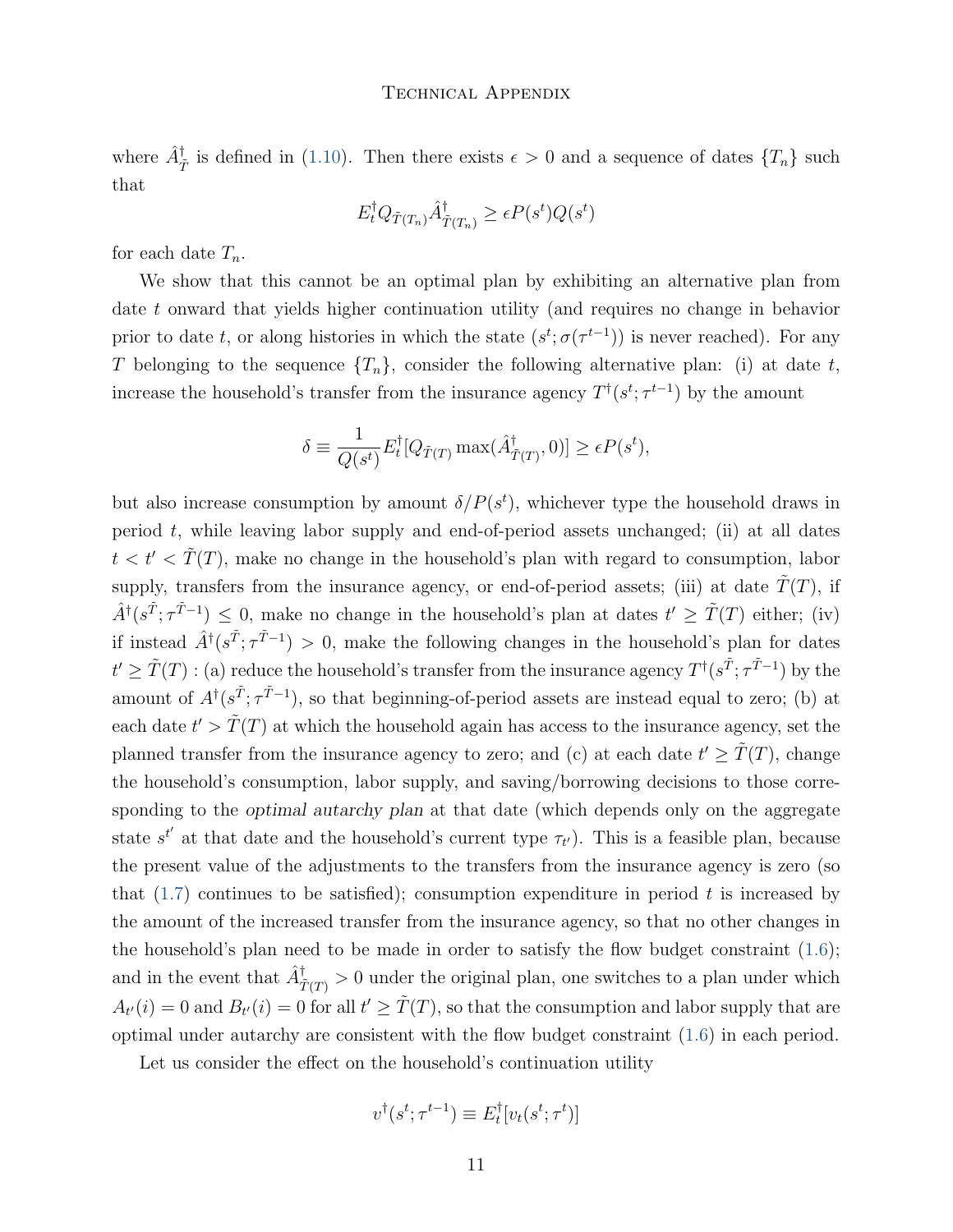of this change in the household's plan. For each state  $(s^{\tilde{T}(T)}; \tau^{\tilde{T}(T)-1})$  at which  $\hat{A}^{\dagger}(s^{\tilde{T}(T)}; \tau^{\tilde{T}(T)-1})$ 0 under the original plan, the continuation utility  $v_{\tilde{T}(T)}(i)$  is replaced by  $\underline{v}_{\tilde{T}(T)}^{\tau}$ , for either of the possible draws  $\tau$  of the household's new type in period  $T(T)$ . It then follows from [\(1.17\)](#page-9-1) that the continuation utility is reduced by at most  $K$  in any such state. For each state  $(s^{\tilde{T}(T)}; \tau^{\tilde{T}(T)-1})$  at which  $\hat{A}^{\dagger}(s^{\tilde{T}(T)}; \tau^{\tilde{T}(T)-1}) \leq 0$  under the original plan, there is instead no change in continuation utility. Hence the total reduction in  $v^d a g(s^t; \tau^{t-1})$  due to the changes in the plan at dates  $t' \geq T$  is at most equal to  $\beta^{T-t}K$ . At the same time, consumption is increased in period t by an amount  $\delta/P(s^t)$ , that is at least of size  $\epsilon$ , regardless of the new type that is drawn in period t. This increases  $v^{\dagger}(s^t; \tau^{t-1})$  by an amount that is at least equal to

$$
\tilde{\delta} \equiv E_t^{\dagger} [u(c_t(i) + \epsilon; \xi_t) - u(c_t(i); \xi_t)] > 0.
$$

Hence there is a net increase in  $v^{\dagger}(s^t; \tau^{t-1})$  of at least the magnitude  $\tilde{\delta} - \beta^{T-t}K$ . Since there exist dates T in the sequence  ${T_n}$  that are arbitrarily far in the future, it is possible to choose  $T$  so that

$$
\tilde{\delta} - \beta^{T-t} K > 0,
$$

in which case the alternative plan has a higher continuation utility. (Note that neither  $\tilde{\delta}$  nor K depends on the value of  $T$ .) Since the household's plan is not changed at any dates prior to t or along histories in which the state  $(s^t; \sigma(\tau^{t-1}))$  is never reached, it follows that [\(1.1\)](#page-2-1) is higher as well, and the original plan cannot have been optimal among those plans satisfying the household's budget constraints.

We have thus obtained a contradiction to our assumption that in an optimal plan  $(1.19)$ holds. It follows that under any optimal plan, we must instead have

$$
\limsup_{T \to \infty} E_t^{\dagger} Q_{\tilde{T}(T)} A_{\tilde{T}(T)}^{\dagger} \le 0.
$$

But this together with [\(1.9\)](#page-6-0) implies that [\(1.18\)](#page-9-2) must hold.  $\blacksquare$ 

This result allows us to write a present-value relation between a household's total financial wealth and the value of its subsequent expenditure in excess of non-financial income, defined as

$$
X_t(i) \equiv P_t c_t(i) - \int W_t(j) h_t(j,i) \, dj - D_t^f - D_t^{int} - T_t^g.
$$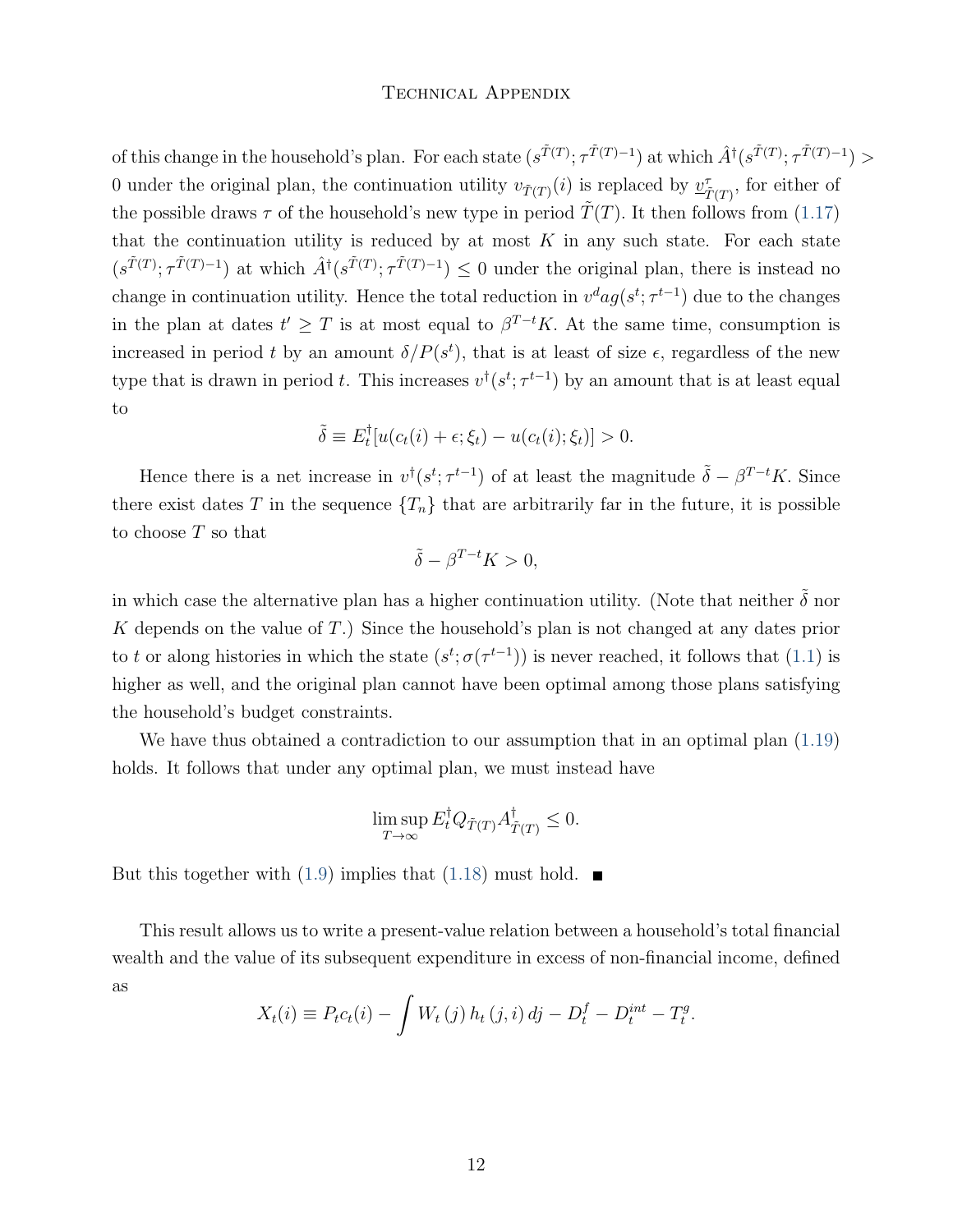Proposition 2 In equilibrium,

<span id="page-12-2"></span>
$$
\lambda_t^{\dagger}(i) \frac{\hat{A}_t^{\dagger}(i)}{P_t} = E_t^{\dagger} \left\{ \sum_{s=t}^{\infty} \beta^{s-t} \lambda_s(i) \frac{X_s(i)}{P_s} \right\},\tag{1.20}
$$

 $looking$  forward from any date  $t$  at which household  $i$  has access to the insurance agency.

Proof. Condition [\(1.6\)](#page-4-1) together with [\(1.15\)](#page-8-2) implies that

$$
\lambda_t(i) \frac{A_t(i)}{P_t} = \lambda_t(i) \frac{X_t(i)}{P_t} + \beta E_t \left[ \lambda_{t+1}(i) \frac{A_{t+1} - T_{t+1}(i)}{P_{t+1}} \right].
$$

Summing this relation between date t and the random date  $\tilde{T}(T)$ , for any  $T > t$ , yields

$$
\lambda_t(i) \frac{A_t(i)}{P_t} + E_t \left\{ \sum_{s=t+1}^{\tilde{T}(T)} \beta^{s-t} \lambda_s(i) \frac{T_s(i)}{P_s} \right\} = E_t \left\{ \sum_{s=t}^{\tilde{T}(T)-1} \beta^{s-t} \lambda_s(i) \frac{X_s(i)}{P_s} \right\} + E_t \left\{ \beta^{\tilde{T}(T)-t} \lambda_{\tilde{T}(T)}(i) \frac{A_{\tilde{T}(T)}(i)}{P_t} \right\}.
$$

Letting  $t$  be a date at which the household has access to the insurance agency, and taking the conditional expectation of all terms with respect to the state  $(s^t; \sigma(\tau^{t-1}))$  before the household's new period- $t$  type is learned, we obtain

$$
\lambda_t^{\dagger}(i) \frac{A_t^{\dagger}(i)}{P_t} + E_t^{\dagger} \left\{ \sum_{s=t+1}^{\tilde{T}(T)} \beta^{s-t} \lambda_s^{\dagger}(i) \frac{T_s^{\dagger}(i)}{P_s} \right\}
$$
\n
$$
= E_t^{\dagger} \left\{ \sum_{s=t}^{\tilde{T}(T)-1} \beta^{s-t} \lambda_s(i) \frac{X_s(i)}{P_s} \right\} + E_t^{\dagger} \left\{ \beta^{\tilde{T}(T)-t} \lambda_{\tilde{T}(T)}(i) \frac{A_{\tilde{T}(T)}(i)}{P_t} \right\}.
$$
\n(1.21)

<span id="page-12-0"></span>We further observe that using  $(1.12)$ , the second term on the left-hand side must be equal to

<span id="page-12-1"></span>
$$
\frac{\lambda_t^{\dagger}(i)}{Q_t} E_t^{\dagger} \left\{ \sum_{s=t+1}^{\tilde{T}(T)} Q_s T_s^{\dagger}(i) \right\}.
$$
\n(1.22)

Since  $\tilde{T}(T)$  is a period in which the household has access to the insurance agency (and draws a new type), and the value of  $A_{\tilde{T}(T)}(i)$  is the same regardless of the new type drawn,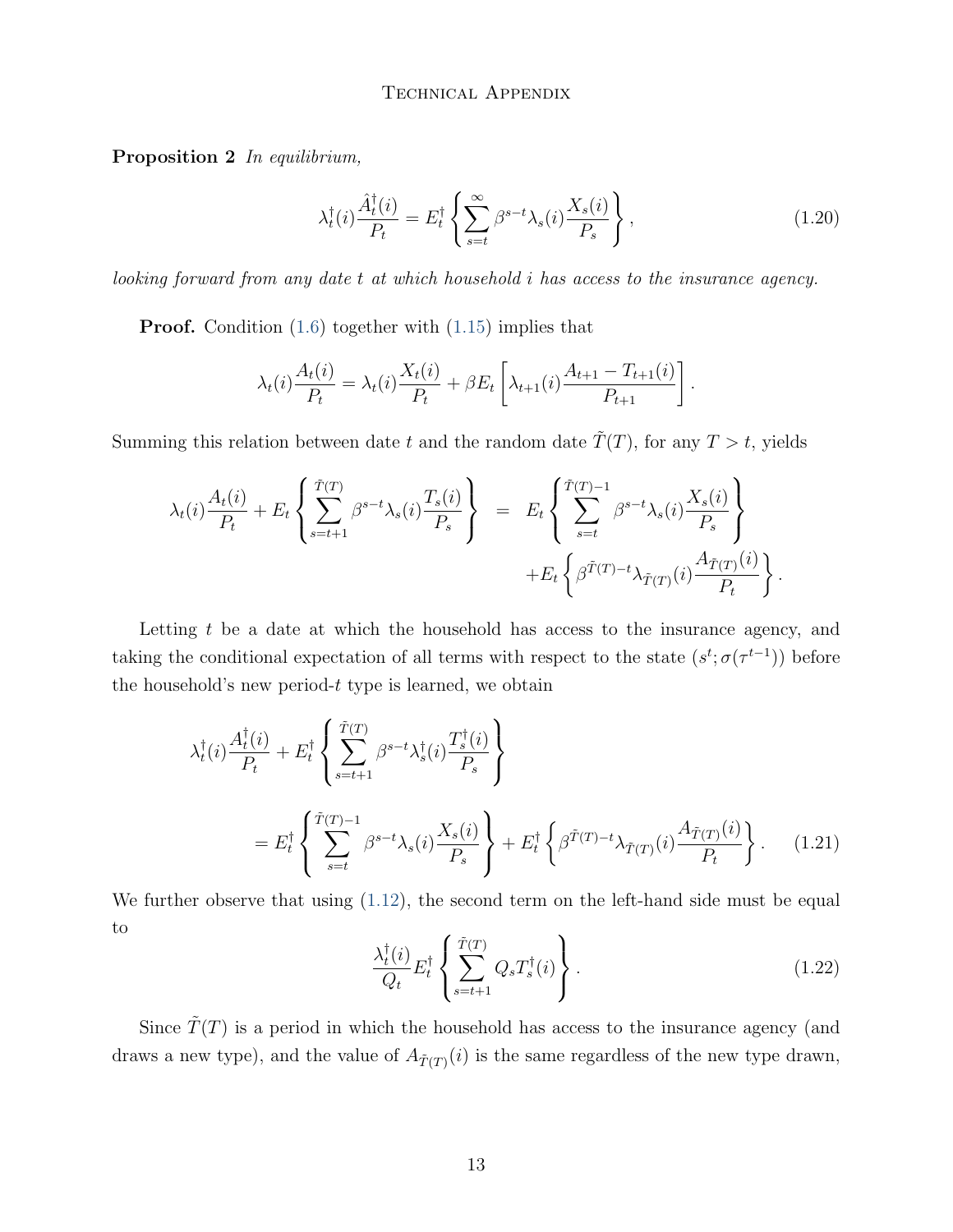the final term on the right-hand side of  $(1.21)$  can equivalently be written

$$
E_t^{\dagger} \left\{ \beta^{\tilde{T}(T)-t} \lambda_{\tilde{T}(T)}^{\dagger}(i) \frac{A_{\tilde{T}(T)}^{\dagger}(i)}{P_t} \right\}.
$$

Moreover, [\(1.12\)](#page-7-0) implies that this must in turn equal

$$
\frac{\lambda_t^{\dagger}(i)}{Q_t} E_t^{\dagger} [Q_{\tilde{T}(T)} A_{\tilde{T}(T)}^{\dagger}(i)].
$$

The transversality condition [\(1.18\)](#page-9-2) implies that this quantity must have a limiting value of zero as T is made unboundedly large. Since  $(1.7)$  implies that  $(1.22)$  must have a well-defined limit as  $T$  is made unboundedly large as well, it follows that the first term on the right-hand side on  $(1.21)$  must also have a well-defined limit as T is made large. Hence we can take the limit of each term in [\(1.21\)](#page-12-0) as T goes to infinity, obtaining [\(1.20\)](#page-12-2).  $\blacksquare$ 

This establishes a present-value relation between a household's total financial wealth (at the beginning of any period in which it has access to the insurance agency) and its planned future expenditure in excess of its non-financial income (in which we count both its labor income and the distributions that it expects to receive from the firms, all of which income is unrelated to any transactions with either intermediaries or the insurance agency). Note that the marginal utility of income of the individual household (which generally depends on its type history, in addition to the aggregate state) must be used as a "personal stochastic discount factor" in defining the present value of income and expenditure in states in which the household does not have access to the insurance agency (or any other opportunity to trade state-contingent claims).

#### A.1.5 Aggregate behavior of the household sector

Aggregation is simplified if we restrict attention to equilibria in which certain more special assumptions are satisfied.

**Assumption 2** In equilibrium, in each period in which  $\tau_t(i) = s$ , household *i* chooses  $B_t(i) > 0$ , and in each period in which  $\tau_t(i) = b$ , it chooses  $B_t(i) < 0$ . Hence at any point in time, every type s household is a saver and every type b household is a borrower.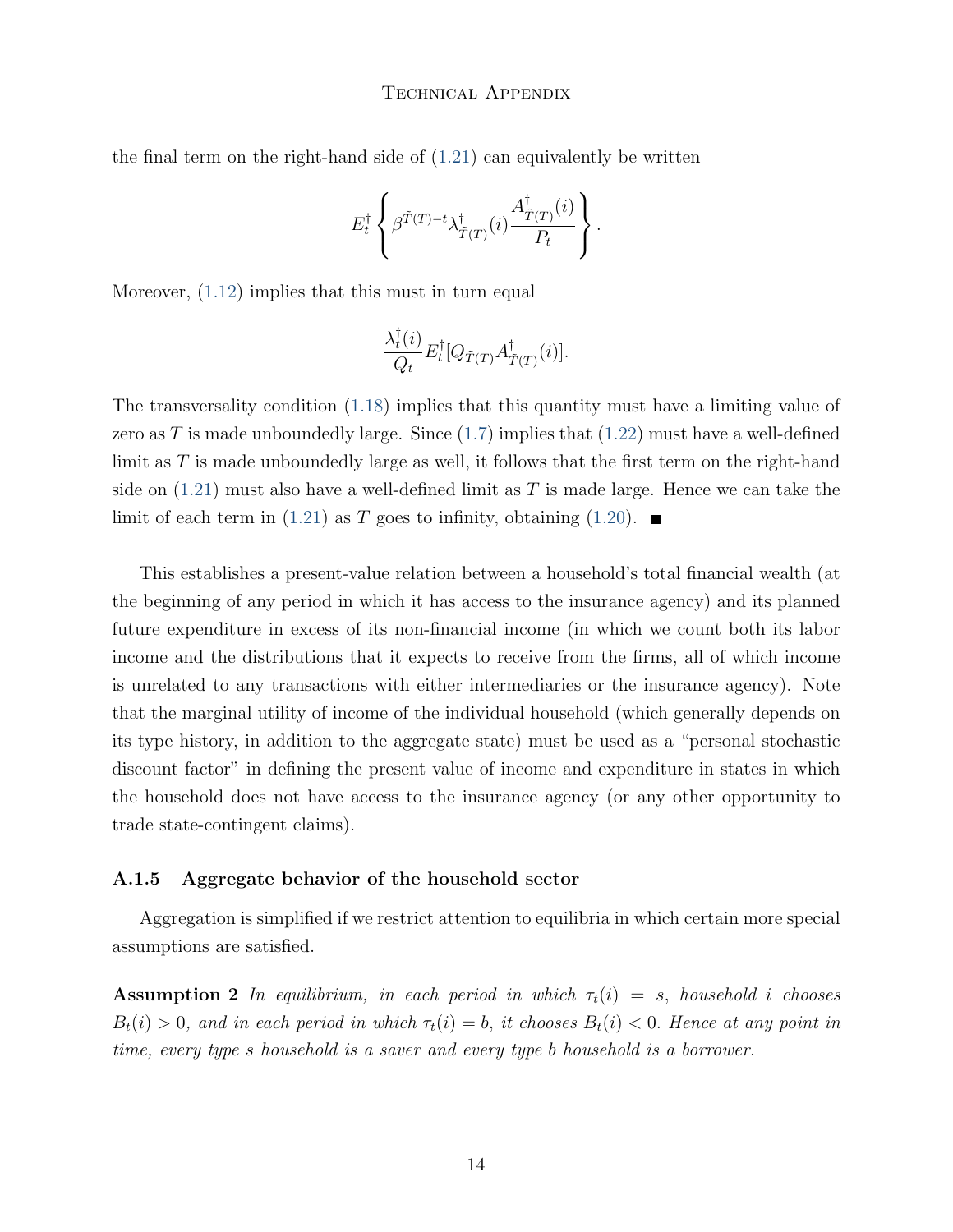Assumption 3 In equilibrium,

$$
\frac{1+i_t^d}{\Pi_{t+1}} \le \frac{1+i_t^b}{\Pi_{t+1}} \le 1+r^* \tag{1.23}
$$

at all times, where the bound  $r^*$  satisfies

$$
\beta \delta (1 + r^*) < 1. \tag{1.24}
$$

Moreover, there exists a bound  $\lambda^* < \infty$  such that

$$
0 < \lambda_t(i) < \lambda^* \tag{1.25}
$$

at all times, for every household i.

Below, we state more primitive assumptions about the model parameterization under which these assumptions hold as long as the exogenous random disturbances are small enough in amplitude. (This requires only that we verify that certain inequalities are satisfied in the deterministic steady state implied by the model.) We also verify that the assumptions are satisfied by the calibrated parameter values used in the numerical results presented in the paper.

We are then able to obtain an important aggregation result relied upon in the text.

**Proposition 3** In any equilibrium consistent with Assumptions 2 and 3, the marginal utility of income  $\lambda(s^t; \tau^t)$  depends only on the household's type  $\tau_t$  in the current period, and is independent of the household's prior type history.

**Proof.** In any equilibrium consistent with Assumption 3, we observe that

<span id="page-14-0"></span>
$$
\lim_{j \to \infty} (\beta \delta)^j E_t \left[ \left\{ \prod_{k=1}^j \frac{1 + i_{t+k-1}^b}{\Pi_{t+k}} \right\} \lambda(s^{t+j}; (\tau^t, 0, \dots, 0)) \right] = 0, \tag{1.26}
$$

looking forward from any state  $(s^t; \tau^t)$  at date t, and the same is true a fortiori if we replace  $i_{t+k-1}^b$  by  $i_{t+k-1}^d$  in each term. And in any equilibrium consistent with Assumption 2, we observe that at any point in time, [\(1.13\)](#page-8-0) must hold with equality in the case of any type history  $\tau^t$  such that  $\tau_t = s$ , while [\(1.14\)](#page-8-1) must hold with equality in the case of any type history such that  $\tau_t = b$ .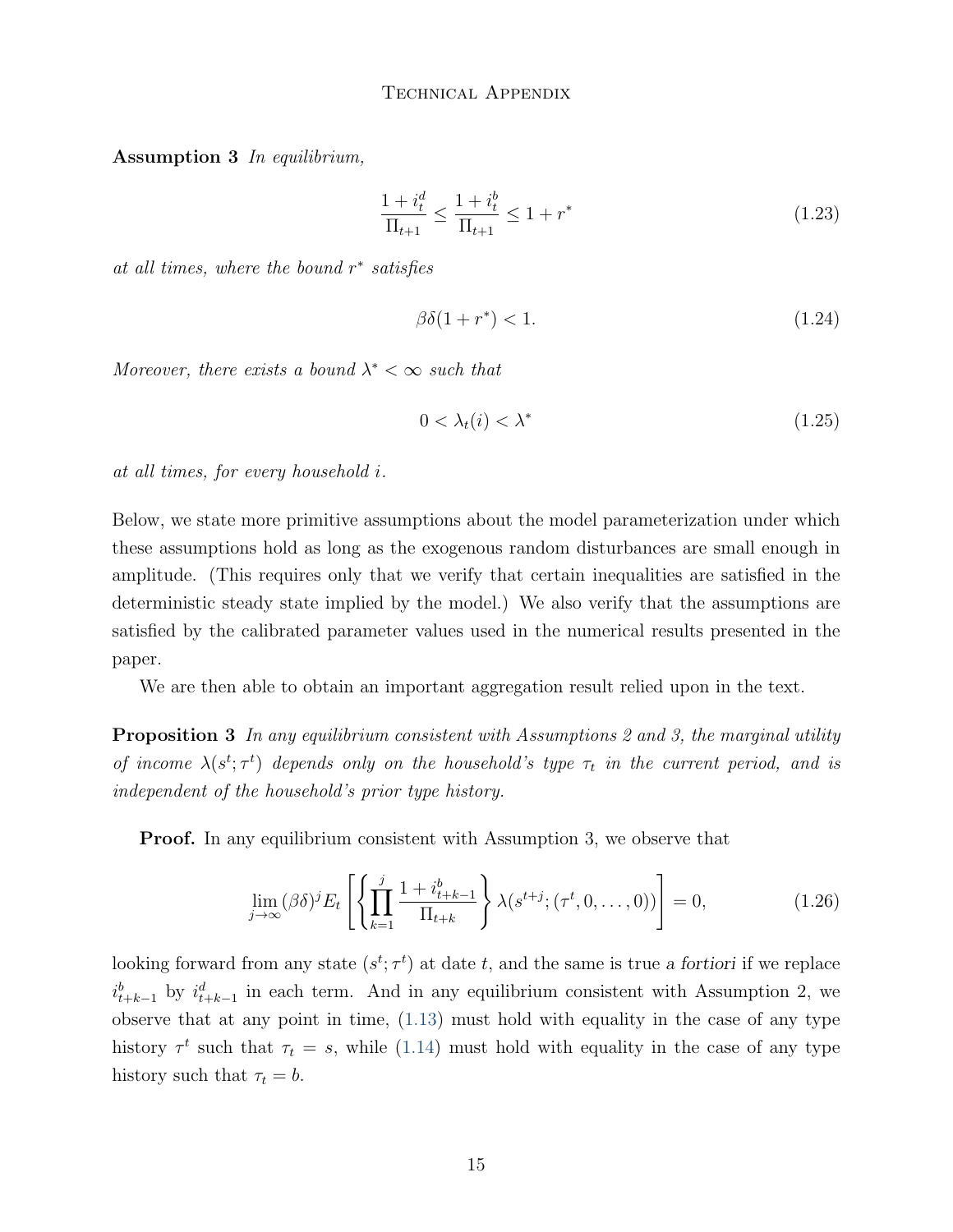It then follows that in the case of any type history  $\tau^t$  that implies that the household's current type is  $b$ ,

$$
\lambda(s^t; \tau^t) = \beta(1-\delta)E_t \left[ \frac{1+i_t^b}{\Pi_{t+1}} \lambda^{\dagger}(s^{t+1}) \right] + \beta \delta E_t \left[ \frac{1+i_t^b}{\Pi_{t+1}} \lambda(s^{t+1}; (\tau^t, 0)) \right]
$$
  
\n
$$
= \beta(1-\delta)E_t \left[ \frac{1+i_t^b}{\Pi_{t+1}} \lambda^{\dagger}(s^{t+1}) \right] + \beta^2 \delta(1-\delta)E_t \left[ \frac{1+i_t^b}{\Pi_{t+1}} \frac{1+i_{t+1}^b}{\Pi_{t+2}} \lambda^{\dagger}(s^{t+2}) \right]
$$
  
\n
$$
+ (\beta \delta)^2 E_t \left[ \frac{1+i_t^b}{\Pi_{t+1}} \frac{1+i_{t+1}^b}{\Pi_{t+2}} \lambda(s^{t+2}; (\tau^t, 0, 0)) \right].
$$

Continuing recursively in this way, using the fact that [\(1.14\)](#page-8-1) holds with equality to substitute for the final term of each successive stage, and using [\(1.26\)](#page-14-0) to guarantee convergence of the infinite sequence, we find that

$$
\lambda(s^t; \tau^t) = \sum_{j=0}^{\infty} \beta(\beta \delta)^j (1-\delta) E_t \left[ \left\{ \prod_{k=0}^j \frac{1+i_{t+k}^b}{\Pi_{t+k+1}} \right\} \lambda^{\dagger}(s^{t+k+1}) \right].
$$

Note that the right-hand side of this expression involves only the forecasted evolution of the future aggregate states, and so depends only on the aggregate state  $s<sup>t</sup>$ . It follows that  $\lambda(s^t; \tau^t)$  is the same for all type histories for which the current type is b. Similarly, the fact that  $(1.13)$  holds with equality for all type s households can be used to establish that  $\lambda(s^t; \tau^t)$  is the same for all type histories for which the current type is s.

Thus the marginal utility of income of all type  $\tau$  households is the same at any point in time, for  $\tau = b$ , s. We can denote the common marginal utility of type b households by  $\lambda^b(s^t)$ , and the common marginal utility of type s households by  $\lambda^s(s^t)$ . It then follows from [\(1.11\)](#page-7-1) that the level of consumption expenditure by all type  $\tau$  households is also the same at any point in time, and we can introduce the notation  $c^{\tau}(s^t)$  for the common expenditure level of type  $\tau$  households, for  $\tau = b$ , s. It similarly follows from the first-order conditions for optimal household labor supply (discussed in section xx below) that there must be a common level of labor supply by type  $\tau$  households at any point in time, and correspondingly a common level of wage income. These results are useful in aggregating the expenditure and labor supply decisions of the households in order to obtain dynamic equations for aggregate expenditure and aggregate labor supply; in fact, we need only to aggregate the variables describing the decisions of the two types.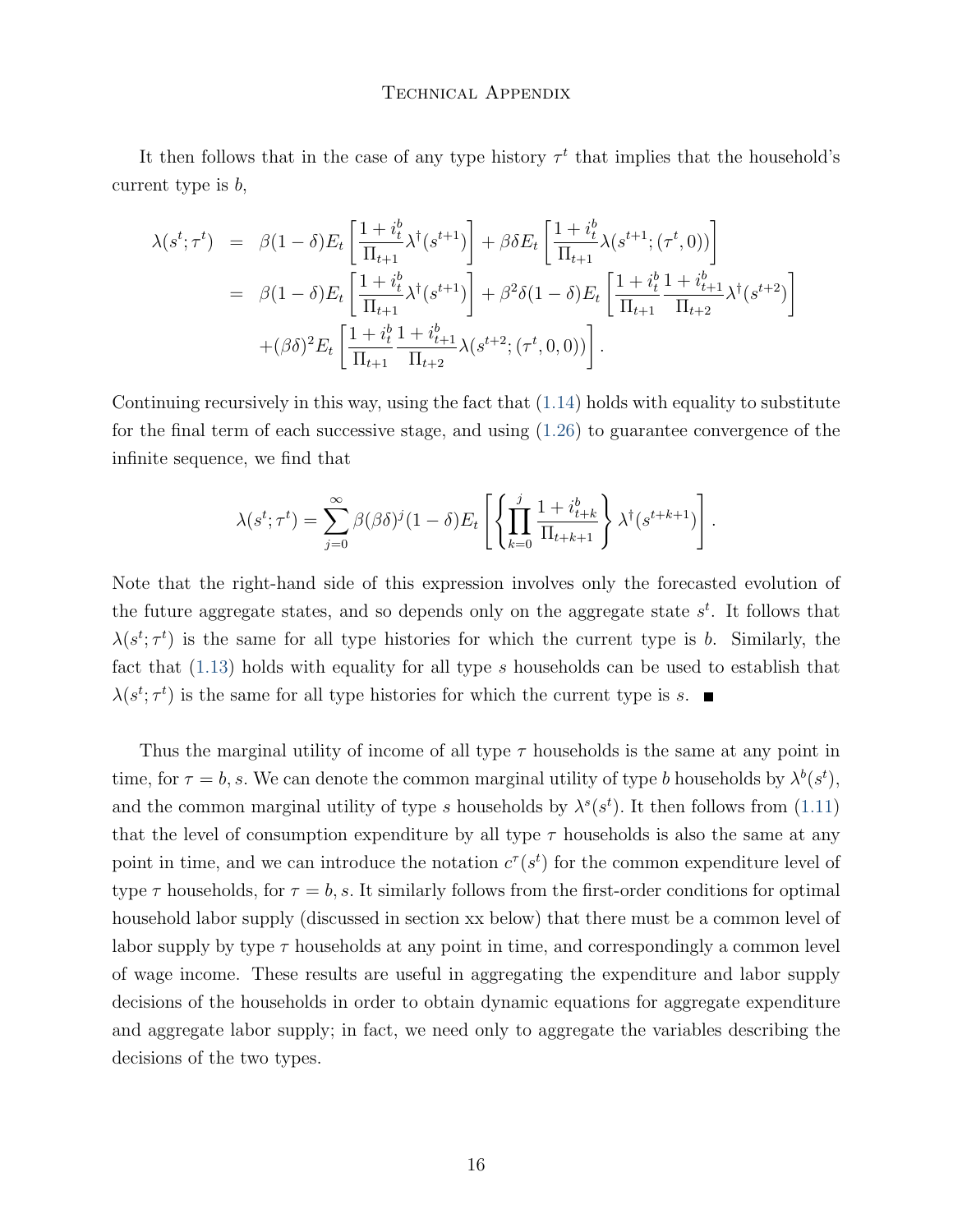As stated in the text, the Euler equations for optimal expenditure by either type  $\tau$  satisfy<sup>[5](#page-0-0)</sup>

<span id="page-16-0"></span>
$$
\lambda_t^{\tau} = u_c^{\tau} \left( c_t^{\tau}; \xi_t \right), \tag{1.27}
$$

<span id="page-16-1"></span>
$$
\lambda_t^{\tau} = \beta E_t \left[ \frac{1 + i_t^{\tau}}{\Pi_{t+1}} \left\{ \delta \lambda^{\tau} (s^{t+1}) + (1 - \delta) \lambda^{\dagger} (s^{t+1}) \right\} \right]
$$
(1.28)

at all times, where in the case  $\tau = s$  the notation  $i_t^{\tau}$  is understood to mean the deposit rate  $i_t^d$ , and where in each period

$$
\lambda^{\dagger}(s^t) = \pi_b \lambda^b(s^t) + \pi_s \lambda^s(s^t).
$$

(Here, as in the text, we use the shorthand  $\lambda_t^{\tau}$  for  $\lambda^{\tau}(s^t)$  and  $\lambda_t^{\dagger}$ <sup>†</sup>, for  $\lambda^{\dagger}(s^t)$ .<sup>[6](#page-0-0)</sup>)

The result that the equilibrium expenditure of a household of type  $\tau$  at any time is independent of the household's prior type history similarly implies that after any insurance transfer, a household's post-transfer assets  $A^{\dagger}(s^t; \tau^{t-1})$  must also be independent of its prior type history  $\tau^{t-1}$ . Since both  $\lambda_t(i)$  and  $X_t(i)$  have been shown not to depend on a household's type history prior to period t, it follows from  $(1.20)$  that  $\hat{A}_t^{\dagger}(i)$  will be independent of household  $i$ 's type history. That is, there will be a common value for total financial wealth  $\hat{A}^{\dagger}_t$  for all households that access the insurance agency at a given time, that depends only on the aggregate state  $s<sup>t</sup>$  at that time. Moreover, while there will in general be some indeterminacy of the way in which the total wealth  $\hat{A}^{\dagger}_t$  is decomposed into assets outside the insurance agency as opposed to expected future insurance transfers, since the same total wealth is used to support an identical planned continuation path for expenditure, we can without loss of generality assume that these households also have the same beginning-of-period assets  $A_t^{\dagger}$  $_{t}^{\intercal}(i)$ and the same expectations regarding future state-contingent insurance transfers. Under this assumption, there is also a common value  $A_t^{\dagger}$  $_t^{\dagger}$  that depends only on  $s^t$ , that represents the beginning-of-period assets  $A_t(i)$  for any household i with access to the insurance agency in period t.

#### A.1.6 Equilibrium end-of-period wealth distribution

It follows from the analysis of the previous subsection that (in an equilibrium consistent with Assumptions 1-3) a household's end-of-period asset position  $B_t(i)$  will depend only on

<sup>&</sup>lt;sup>5</sup>Note that writing  $\xi_t$  without a superscript for the type does not mean that we assume that aggregate shocks must affect the utilities of the two types in the same way. We allow  $\xi_t$  to be a vector of disturbances, some components of which may affect the preferences of only one type. Indeed, in the paper we present results for disturbances to the utility of consumption of only a single type.

<sup>&</sup>lt;sup>6</sup>In the text, we further simplify by using the notation  $\lambda_t$  for the variable here called  $\lambda_t^{\dagger}$ .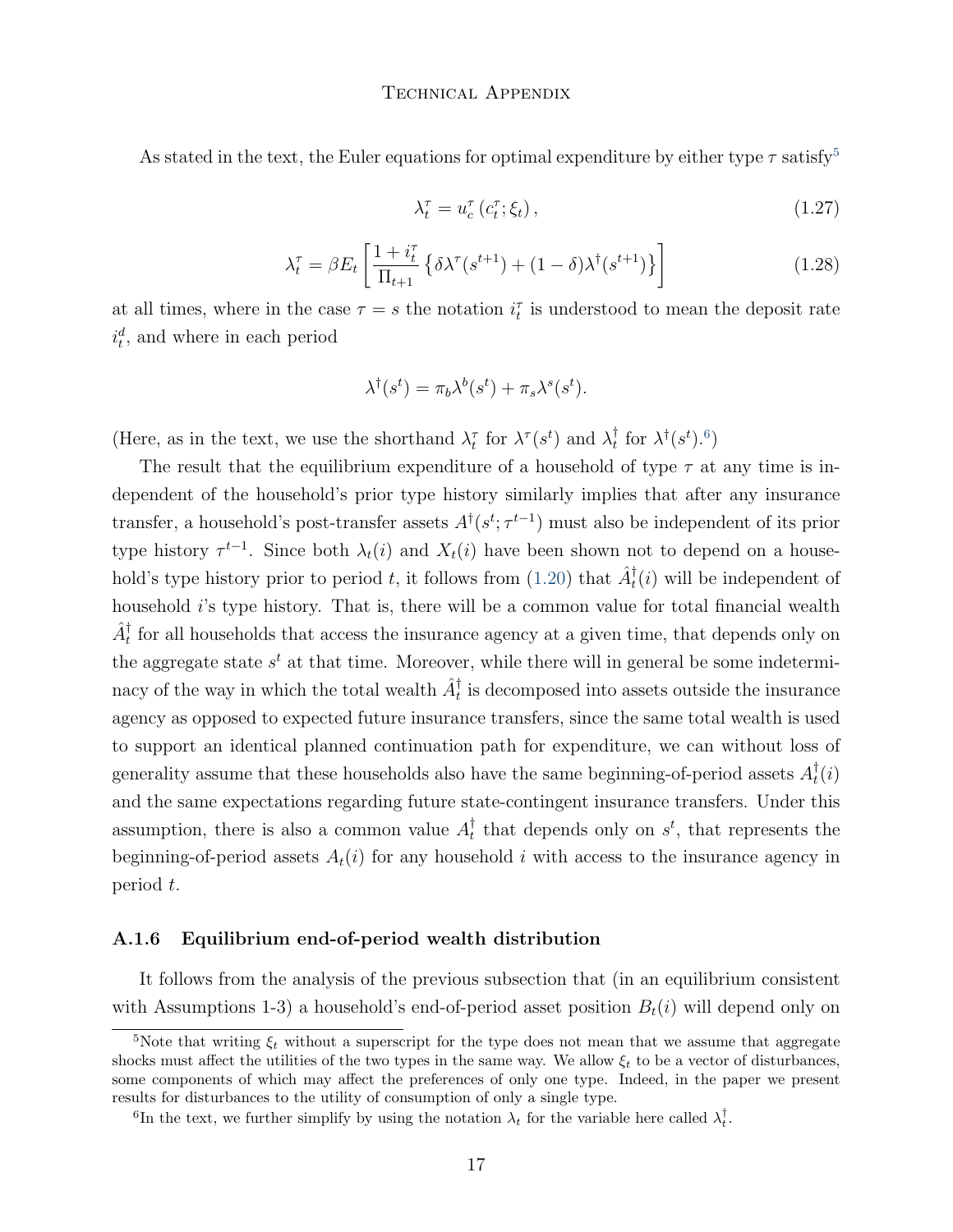the household's type and the number of periods since it has last had access to the insurance agency (which will also be the number of periods since it drew that type). Letting  $B_t^{\tau(j)}$  be the assets of a type  $\tau$  household that last had access to the insurance agency in period  $t - j$ , for  $\tau \in \{b, s\}, j = 0, 1, 2, \ldots$ , we can completely describe the evolution of the distribution of wealth by specifying the evolution of the quantities  $\{B^{\tau}(j)_t\}.$ 

Integrating  $(1.5)$  over all of the households *i* with access to the insurance agency in period , we find that their common level of beginning-of-period assets must equal

<span id="page-17-1"></span>
$$
A_t^{\dagger} = P_{t-1}[s_{t-1}(1 + i_{t-1}^d) - b_{t-1}(1 + i_{t-1}^b)],
$$
\n(1.29)

where

$$
s_t \equiv \int \left[ B_t \left( i \right) \right]^+ d i / P_t
$$

denotes aggregate real (end-of-period) private saving and

$$
b_t \equiv -\int \left[B_t\left(i\right)\right]^{-} di/P_t
$$

denotes aggregate real (end-of-period) private borrowing. Here we use the fact that the households which have access to the insurance agency in period  $t$  are a uniform random sample from among all households, so that the total saving and borrowing by these households at the end of period  $t-1$  is exactly the same (per capita) as that of the aggregate economy, and the fact that the average transfer from the insurance agency must be zero, by  $(1.8).$  $(1.8).$ 

It then follows from [\(1.6\)](#page-4-1) that the end-of-period assets of a household that has access to the insurance agency in period  $t$  and then draws type  $\tau$  will equal

<span id="page-17-0"></span>
$$
B_t^{\tau(0)} = A_t^{\dagger} + W_t^{\tau} - P_t c_t^{\tau} + D_t^f + D_t^{int} + T_t^g, \qquad (1.30)
$$

for  $\tau \in \{b, s\}$ , where

$$
W_t^{\tau} \equiv \int_0^1 W_t(j) h_t^{\tau}(j) dj
$$

denotes the total wage earnings of each type  $\tau$  household in period  $t$ .<sup>[7](#page-0-0)</sup> The end-of-period assets of a household that has not had access to the insurance agency in the current period

<sup>7</sup>These are common to all households of a given type because equilibrium labor supply depends only on the household's current type, as explained further in section [A.2](#page-23-0) below.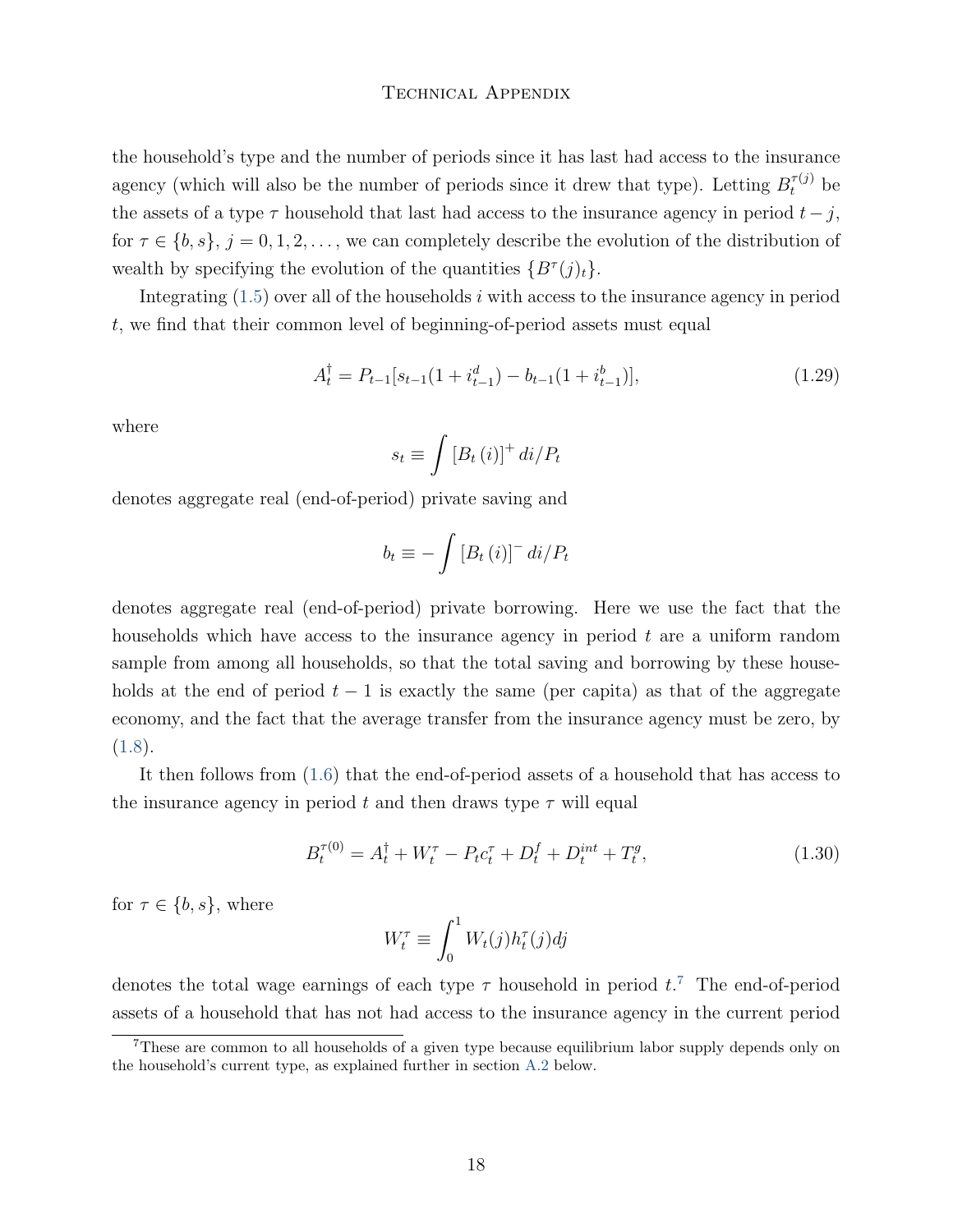will correspondingly be given by

<span id="page-18-2"></span>
$$
B_t^{\tau(j+1)} = B_{t-1}^{\tau(j)}(1 + i_{t-1}^{\tau}) + W_t^{\tau} - P_t c_t^{\tau} + D_t^f + D_t^{int} + T_t^g,
$$
\n(1.31)

for any  $j \geq 0$ .

Aggregate saving and borrowing can then be obtained by summing these quantities,

<span id="page-18-0"></span>
$$
s_t = \sum_{j=0}^{\infty} \pi_s (1 - \delta) \delta^j B_t^{s(j)} / P_t,
$$
\n(1.32)

<span id="page-18-1"></span>
$$
b_t = -\sum_{j=0}^{\infty} \pi_b (1 - \delta) \delta^j B_t^{b(j)} / P_t.
$$
 (1.33)

It is a requirement for equilibrium that the infinite sums in  $(1.32)$  and  $(1.33)$  must converge, when the individual terms are defined by  $(1.30)$ – $(1.31)$ .

It follows from  $(1.30)$ – $(1.31)$  that sufficient conditions for Assumption 2 to hold are that

<span id="page-18-3"></span>
$$
P_t c_t^b - W_t^b > A_t^{\dagger} + D_t^f + D_t^{int} + T_t^g > P_t c_t^s - W_t^s,
$$
\n(1.34)

<span id="page-18-4"></span>
$$
P_t c_t^b - W_t^b > D_t^f + D_t^{int} + T_t^g > P_t c_t^s - W_t^s \tag{1.35}
$$

at all times. The inequalities in [\(1.34\)](#page-18-3) are equivalent to the requirement that  $B_t^{s(0)} > 0$  and  $B_t^{b(0)} < 0$ . The inequalities in [\(1.35\)](#page-18-4) are sufficient conditions to establish for arbitrary  $j \geq 0$ that  $B_t^{s(j+1)} > 0, B_t^{b(j+1)} < 0$  if one assumes that  $B_t^{s(j)} > 0, B_t^{b(j)} < 0$ . Hence if  $(1.34)$ – $(1.35)$ are jointly satisfied, one can show by a recursive argument that  $B_t^{s(j)} > 0, B_t^{b(j)} < 0$  for all  $j \geq 0$ .

#### A.1.7 Fiscal Transfers by Government and Firms

Government is assumed to purchase a quantity  $G_t$  each period of the composite good defined by [\(1.4\)](#page-2-2). These are assumed to be financed through some combination of a proportional sales tax  $\tau_t$  on all output sold by firms, lump-sum taxation (assumed to apply uniformly to all households), and borrowing. We assume for simplicity that all government debt is oneperiod riskless nominal debt, so that government debt and deposits with the intermediaries are perfect substitutes from the standpoint of savers (hence our assumption of only a single interest rate available on savings in [\(1.5\)](#page-4-0)). We specify fiscal policy by exogenous sequences  ${G<sub>t</sub>}$  for government purchases,  ${\tau<sub>t</sub>}$  for the sales tax rate, and  ${b<sub>t</sub><sup>g</sup>}$  for the real value of the (end-of-period) government debt. The implied value of the net lump-sum transfers  $T_t^g$  $t^{g}$  is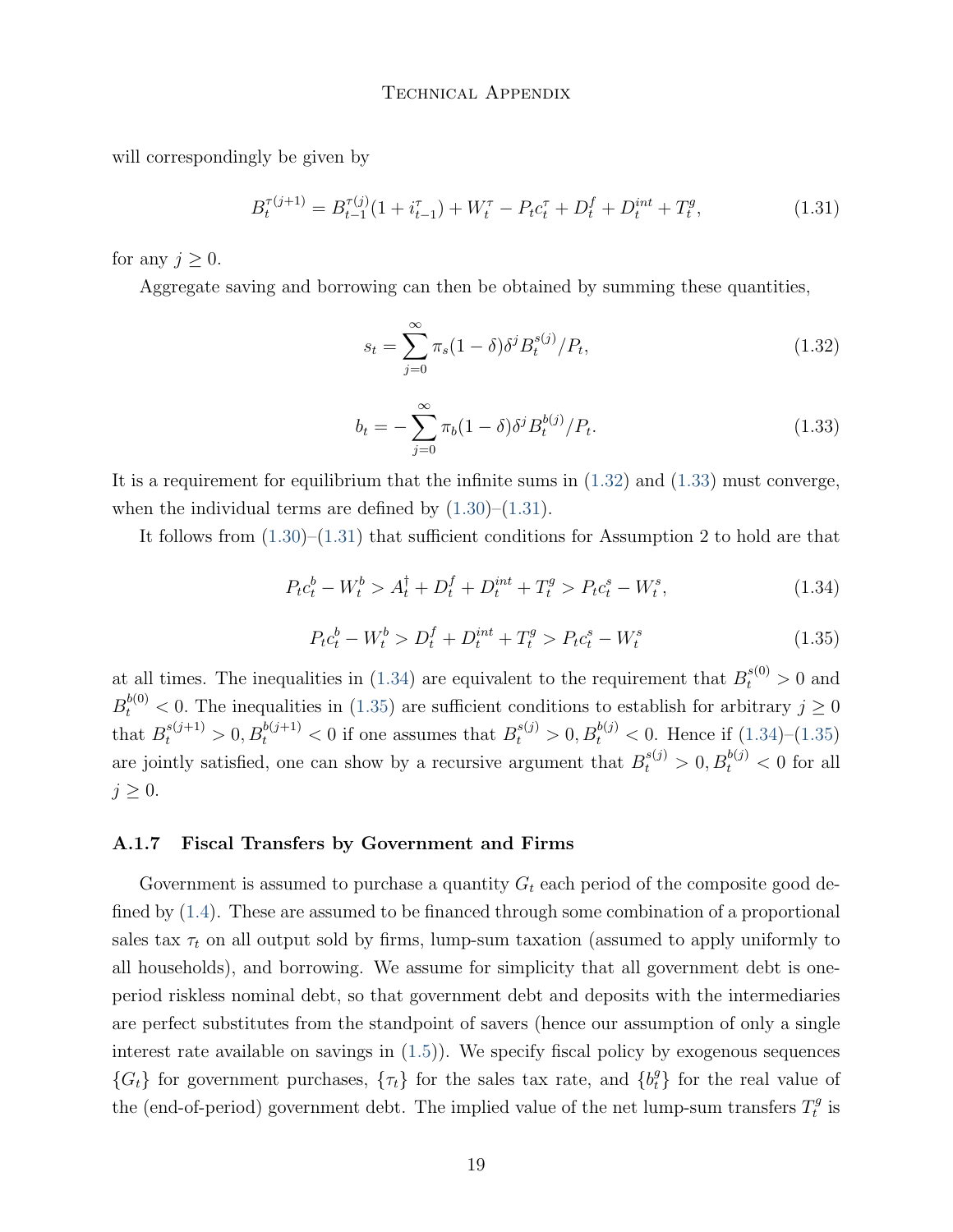then determined as a residual, by the government's flow budget constraint,

<span id="page-19-0"></span>
$$
T_t^g = \tau_t P_t Y_t - P_t G_t + B_t^g - (1 + i_{t-1}^d) B_{t-1}^g,
$$
\n(1.36)

where  $B_t^g \equiv P_t b_t^g$  $\frac{g}{t}$  is the nominal value of government debt and we use the fact that the equilibrium interest yield on government debt must be the same as that on deposits.

The per capita distribution  $D_t^f$  $_t^I$  each period by goods-producing firms is equal to the aggregate sales revenues of the firms, net of sales taxes, minus the aggregate wage bill of the firms,

<span id="page-19-1"></span>
$$
D_t^f = (1 - \tau_t) P_t Y_t - \pi_b W_t^b - \pi_s W_t^s. \tag{1.37}
$$

Here we use the fact that, because the composition of the demand for individual goods (on the part of all final consumers: households, government, and intermediaries) corresponds to the cost-minimizing way of achieving a given quantity of the composite good, total sales revenues are equal simply to  $P_t Y_t$ , as well as the fact that the total wage bill of the firm sector is equal to the total wage income of all households. It is moreover worth noting that in both [\(1.36\)](#page-19-0) and [\(1.37\)](#page-19-1), total sales revenues of the firms must equal total expenditure by households, government and intermediaries. Thus we may substitute

<span id="page-19-4"></span>
$$
Y_t = \pi_b c_t^b + \pi_s c_t^s + G_t + \Xi_t \tag{1.38}
$$

for  $Y_t$  in either of these equations, where the variable  $\Xi_t$  indicates the resources consumed by the intermediary sector (see section [A.5](#page-27-0) below).

Finally, as explained further in section [A.5](#page-27-0) below, the profit distribution by intermediaries each period will equal

<span id="page-19-2"></span>
$$
D_t^{int}/P_t = d_t - b_t - \Xi_t,
$$
\n(1.39)

where  $d_t$  is the real value of one-period deposits with the intermediaries in period  $t, b_t$  is the real value of one-period loans extended by the intermediaries (which must equal aggregate household borrowing, defined in [\(1.33\)](#page-18-1), and  $\Xi_t$  again represents the real resources consumed in the activity of loan origination. There are no profits to distribute in the period in which the loan and deposit contracts mature, as we assume that an intermediary lends an amount that just suffices to allow it to repay what it owes its depositors out of the proceeds from loan repayments,

<span id="page-19-3"></span>
$$
(1 + itb)bt = (1 + itd)dt.
$$
\n(1.40)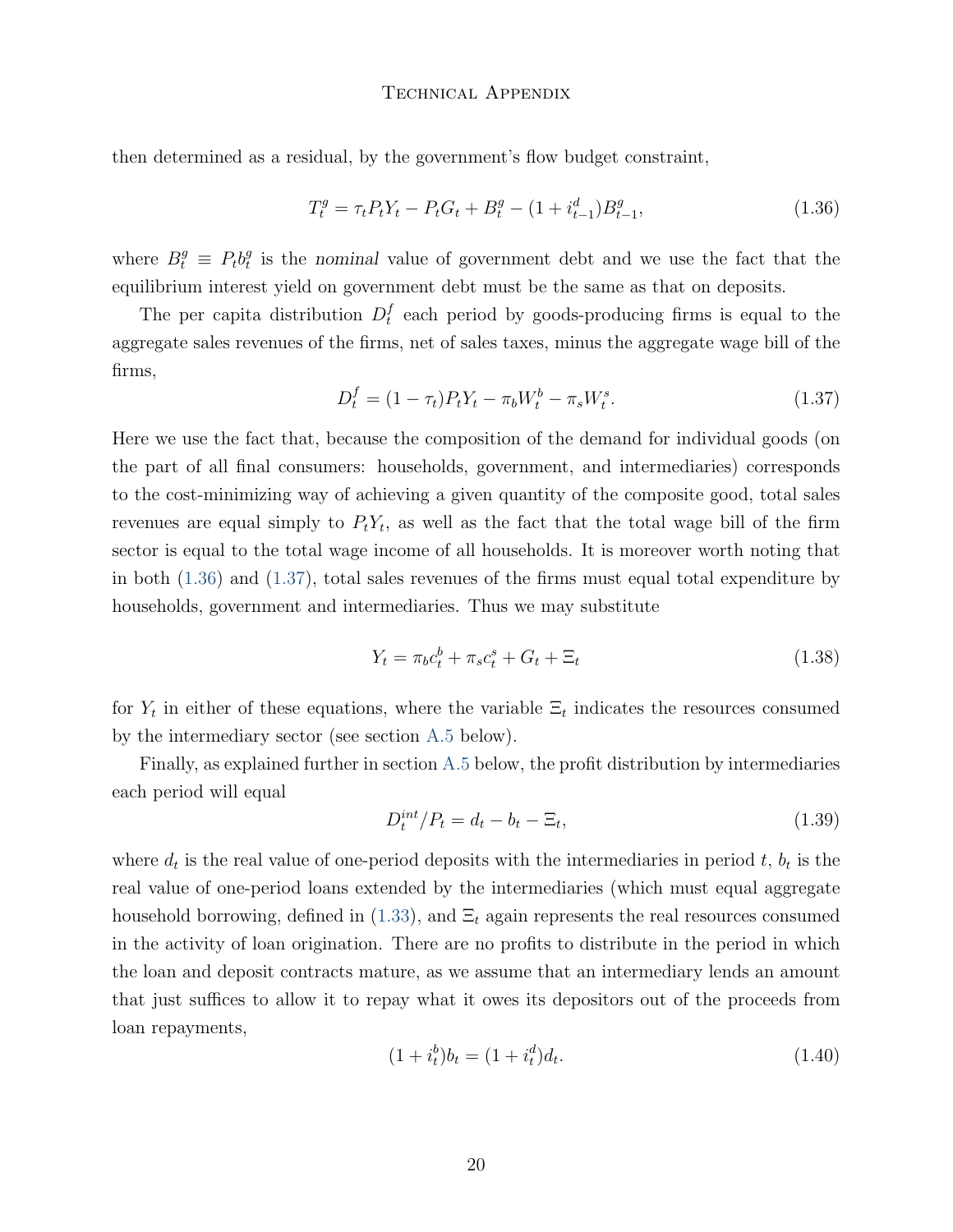Given the latter relation, [\(1.39\)](#page-19-2) can alternatively be written

<span id="page-20-1"></span>
$$
D_t^{int}/P_t = \omega_t b_t - \Xi_t,\tag{1.41}
$$

where  $\omega_t \geq 0$  is the spread between borrowing rates and deposit rates, defined by

<span id="page-20-5"></span>
$$
1 + i_t^b = (1 + \omega_t)(1 + i_t^d). \tag{1.42}
$$

Aggregate deposits  $d_t$  must furthermore be related to aggregate household saving (defined in [\(1.32\)](#page-18-0)) through the equilibrium relation

<span id="page-20-0"></span>
$$
s_t = d_t + b_t^g. \tag{1.43}
$$

Comparison of  $(1.40)$  and  $(1.43)$  with  $(1.29)$  allows us to write

<span id="page-20-2"></span>
$$
A_t^{\dagger} = B_{t-1}^g (1 + i_{t-1}^d). \tag{1.44}
$$

This is because the aggregate financial wealth of households at the beginning of any period (not counting the value of expected net transfers from the insurance agency, or future distributions from firms) will equal the value of maturing government debt, which represents the aggregate per capita wealth of the households that access the insurance agency, and that is uniformly redistributed among those households.

We can use equations [\(1.36\)](#page-19-0)– [\(1.38\)](#page-19-4), [\(1.41\)](#page-20-1) and [\(1.44\)](#page-20-2) to eliminate  $T_t^g$  $D_t^f, D_t^{int}$ , and  $A_t^{\dagger}$  $\boldsymbol{t}$ from the inequalities  $(1.34)$ – $(1.35)$ . We observe that the two inequalities  $(1.34)$  both hold if and only if

$$
(c_t^b - c_t^s) - (w_t^b - w_t^s) > \max{\pi_s^{-1}(\omega_t b_t + b_t^g), -\pi_b^{-1}(\omega_t b_t + b_t^g)}.
$$

where  $w_t^{\tau} \equiv W_t^{\tau}/P_t$  for  $\tau = b, s$ . Under the assumption that government debt is always non-negative under the policies that we consider, the first of the two terms on the right-hand side is necessarily at least as large as the second, so that the condition can be written more simply as

<span id="page-20-3"></span>
$$
(c_t^b - c_t^s) - (w_t^b - w_t^s) > \pi_s^{-1}(\omega_t b_t + b_t^g). \tag{1.45}
$$

Similarly, the two inequalities [\(1.35\)](#page-18-4) both hold if and only if

<span id="page-20-4"></span>
$$
(c_t^b - c_t^s) - (w_t^b - w_t^s) > \max\{\pi_s^{-1}(\omega_t b_t + b_t^g - (1 + r_t^d)b_{t-1}^g), -\pi_b^{-1}(\omega_t b_t + b_t^g - (1 + r_t^d)b_{t-1}^g)\},
$$
 (1.46)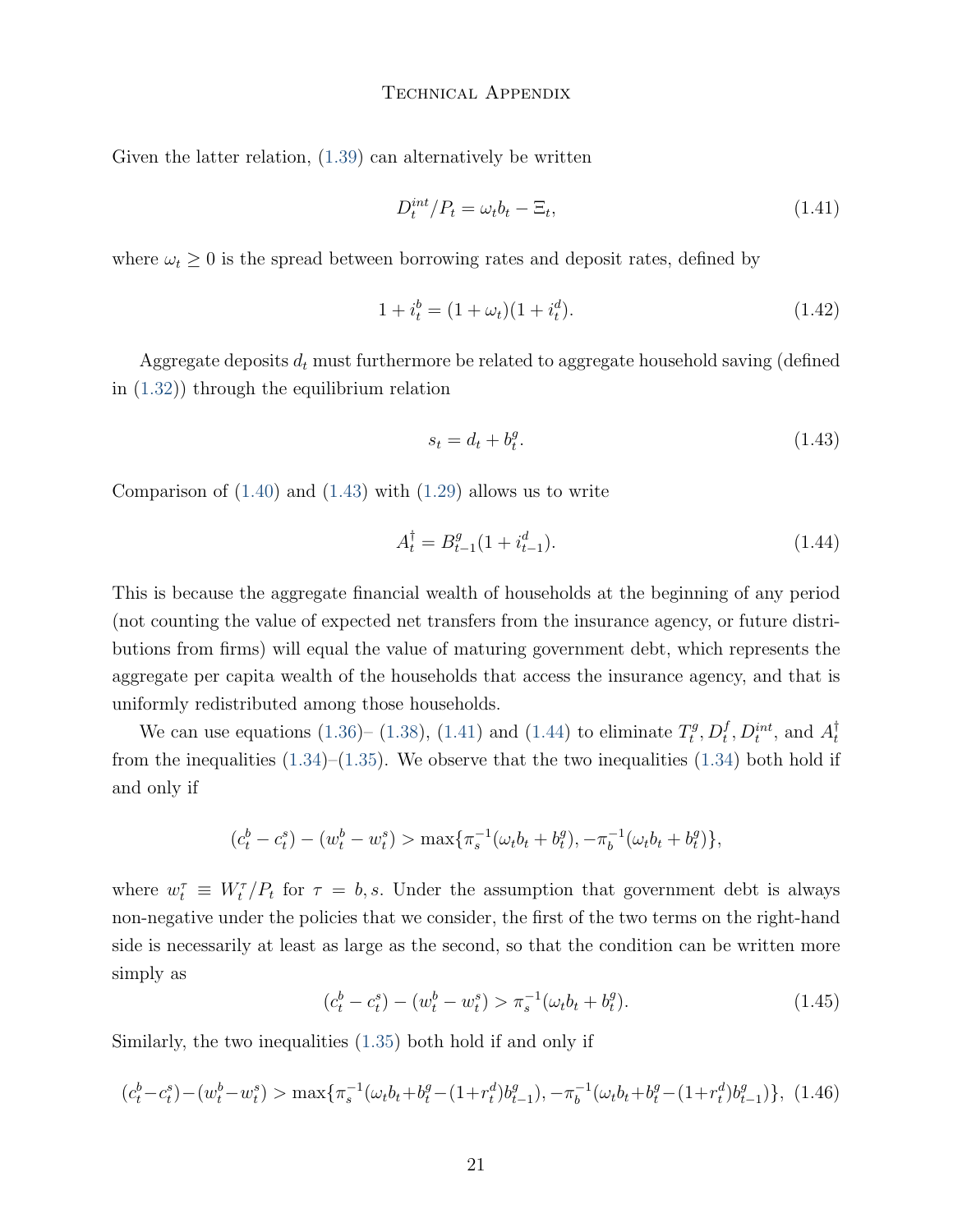where

<span id="page-21-0"></span>
$$
1 + r_t^d \equiv (1 + i_{t-1}^d) / \Pi_t \tag{1.47}
$$

is the ex post real return on deposits that mature in period  $t$ . We verify below that the bounds [\(1.45\)](#page-20-3)–[\(1.46\)](#page-20-4) hold at all times in our numerical examples, so that Assumption 2 is satisfied. (We show that for our numerical parameter values, both inequalities hold in the deterministic steady state; it then follows that they also both at all times in the case of small enough random disturbances.) Note that both conditions are satisfied in the event that there is sufficient heterogeneity in the equilibrium levels of expenditure of the two types of household (in excess of any heterogeneity in their levels of wage income).

#### A.1.8 Dynamics of Aggregate Private Debt

The law of motion for aggregate (real) private debt  $b_t$  can then be obtained by summing equation [\(1.30\)](#page-17-0), multiplied by  $-\pi_b(1 - \delta)P_t^{-1}$ , and equation [\(1.31\)](#page-18-2) for each value of  $j \ge 0$ , multiplied by  $-\pi_b(1-\delta)\delta^{j+1}P_t^{-1}$ . One obtains

$$
b_t = \delta[b_{t-1} + \pi_s \omega_{t-1} (b_{t-1}) b_{t-1} + \pi_b \Xi_{t-1} (b_{t-1})](1 + i_{t-1}^d) / \Pi_t - \pi_b \Xi_t (b_t)
$$
  
+
$$
\pi_b[\delta b_{t-1}^g (1 + i_{t-1}^d) / \Pi_t - b_t^g] + \pi_b \pi_s[(c_t^b - c_t^s) - (w_t^b - w_t^s)], \qquad (1.48)
$$

employing the same substitutions as in the previous subsection to replace terms such as  $D_t^f$  $_t^f, D_t^{int}, \text{ and } T_t^g$  $i_t^g$  in [\(1.30\)](#page-17-0)–[\(1.31\)](#page-18-2), and again using [\(1.33\)](#page-18-1) to define aggregate private debt. Notice that this is the equation shown at the beginning of section 2.3 in the main paper describing the law of motion of debt. We can further re-write this equation as

$$
b_t = \delta(1+r_t^b)b_{t-1} + \pi_b \pi_s[(c_t^b - c_t^s) - (w_t^b - w_t^s)] - \pi_b[b_t^g - (1+r_t^d)b_{t-1}^g] - \pi_b \omega_t b_t - \pi_b(1-\delta)(1+r_t^d)b_{t-1}^g,
$$

where  $r_t^b$  is the ex post real return on loans maturing in period t, defined analogously to  $(1.47).$  $(1.47).$ 

If we suppose that the credit spread  $\omega_t$  is a non-decreasing function  $\omega_t(b_t)$  of the volume of intermediated credit, as explained in section [A.5,](#page-27-0) we can solve this equation for  $b_t$ , obtaining

<span id="page-21-1"></span>
$$
b_t = \Phi_t^{-1} \left( \pi_b \pi_s [(c_t^b - c_t^s) - (w_t^b - w_t^s)] + \delta (1 + r_t^d) [(1 + \omega_{t-1}(b_{t-1}))b_{t-1} + \pi_b b_{t-1}^g] - \pi_b b_t^g \right),
$$
\n(1.49)

where  $\Phi_t(\cdot)$  is the monotonic (and hence invertible) function defined by

$$
\Phi_t(b) \equiv [1 + \pi_b \omega_t(b)] b,
$$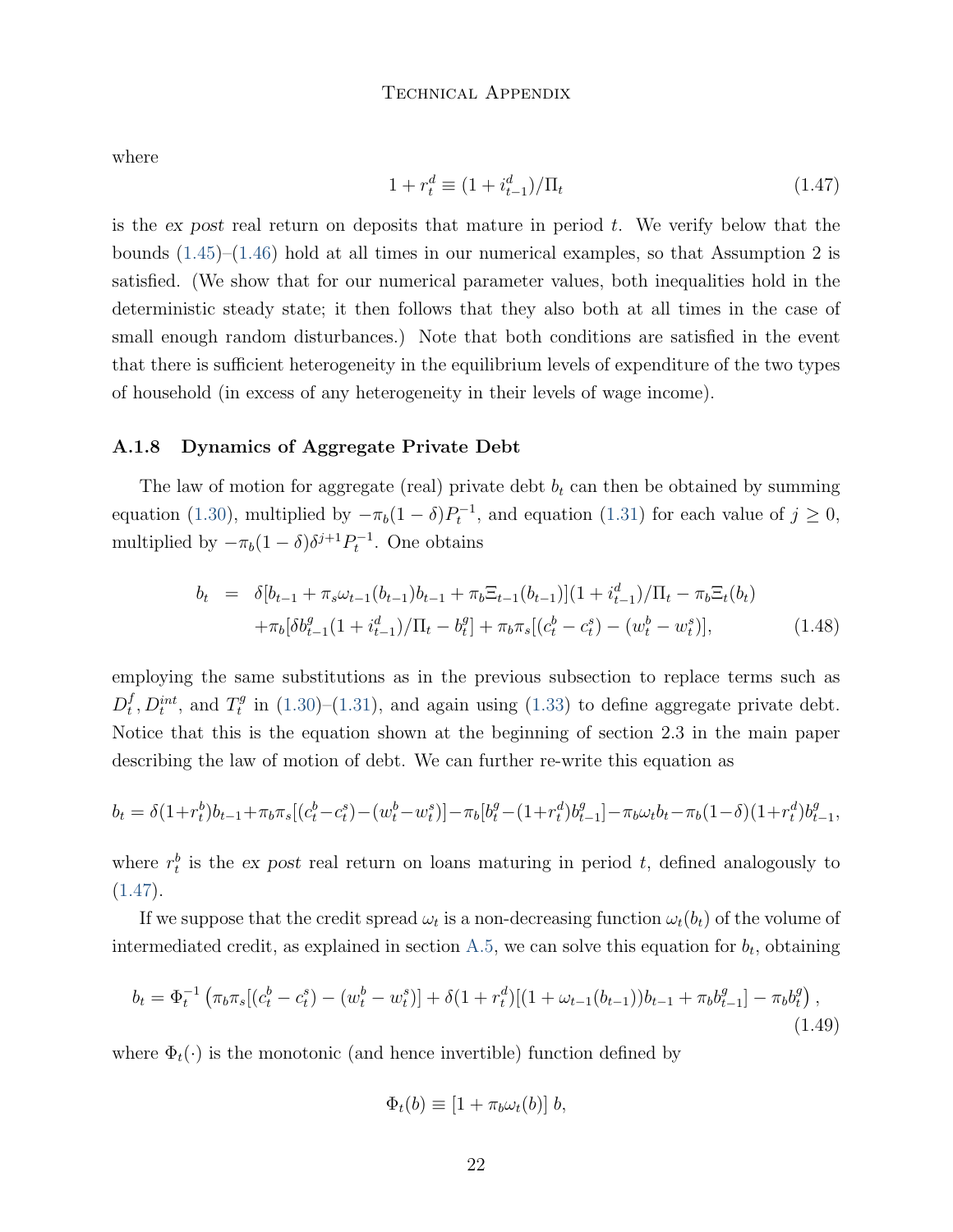and we have used [\(1.42\)](#page-20-5) to substitute for  $1 + i_t^b$ . Equation [\(1.49\)](#page-21-1) determines the evolution of aggregate private credit  $b_t$  from date zero onward, given an initial condition  $b_{-1}$  for private credit, and the evolution of the real deposit rate  $r_t^d$ , the real public debt  $b_t^g$  $_{t}^{g}$ , the expenditureimbalance measure  $(c_t^b - c_t^s) - (w_t^b - w_t^s)$ , and the exogenous determinants of the function  $\omega_t(\cdot)$ , discussed further in section [A.5.](#page-27-0)

#### A.1.9 Interest Rates and Aggregate Demand

We can now summarize the equilibrium relations that determine the path for the policy rate required to support a given evolution of aggregate expenditure. Given the evolution of the marginal utilities  $\{\lambda_t^b, \lambda_t^s\}$ , aggregate demand for produced goods is equal to

<span id="page-22-0"></span>
$$
Y_t = \pi_b c^b(\lambda_t^b; \xi_t) + \pi_s c^s(\lambda_t^s; \xi_t) + G_t + \Xi_t,
$$
\n(1.50)

where where for  $\tau = b$ , s,  $c^{\tau}(\lambda_t^{\tau}; \xi_t)$  is the function obtained by inverting [\(1.27\)](#page-16-0). Given our isoelastic utility specification, these functions take the specific form

$$
c_t^{\tau} = \bar{C}_t^{\tau} \cdot (\lambda_t^{\tau})^{\sigma_{\tau}}.
$$

The evolution of the marginal utilities of income  $\lambda_t^{\tau}$  is in turn related to the path of interest rates through the pair of equilibrium relations [\(1.28\)](#page-16-1) for  $\tau = b$ , s. Using [\(1.42\)](#page-20-5) to substitute for  $i_t^b$  in these equations, we obtain a pair of equations for the evolution of  $\lambda_t^b$ and  $\lambda_t^s$ , given the paths of the real deposit return  $r_t^d$  and the credit spread  $\omega_t$ . The system consisting of these equations together with [\(1.50\)](#page-22-0) provide a set of equations to determine the joint evolution of the variables  $Y_t, \lambda_t^b, \lambda_t^s$ , given the evolution of  $r_t^d, \omega_t$ , and  $\Xi_t$ ; or alternatively, to determine the joint evolution of  $r_t^d$ ,  $\lambda_t^b$ ,  $\lambda_t^s$ , given the evolution of  $Y_t$ ,  $\omega_t$ , and  $\Xi_t$ .

The relation thus established between the path of real interest rates on the one hand and the level of real aggregate demand (or output) on the other generalizes the relation summarized by the "intertemporal IS equation" of the basic New Keynesian model, to take account of heterogeneity and credit frictions. Note that in the case that the two types have identical preferences and there are no credit frictions (so that  $\omega_t = \Xi_t = 0$ ),  $\lambda_t^b = \lambda_t^s$ , which is in turn simply the marginal utility of consumption of the representative household, given by  $u_c(c_t; \xi_t)$ , where  $c_t$  is the common level of consumption; there is a single real interest rate  $r_t^d = r_t^b = r_t$ ; and the system of equations reduces to the single Euler equation

$$
u_c(Y_t - G_t; \xi_t) = \beta E_t[(1 + r_{t+1})u_c(Y_{t+1} - G_{t+1}; \xi_{t+1})]
$$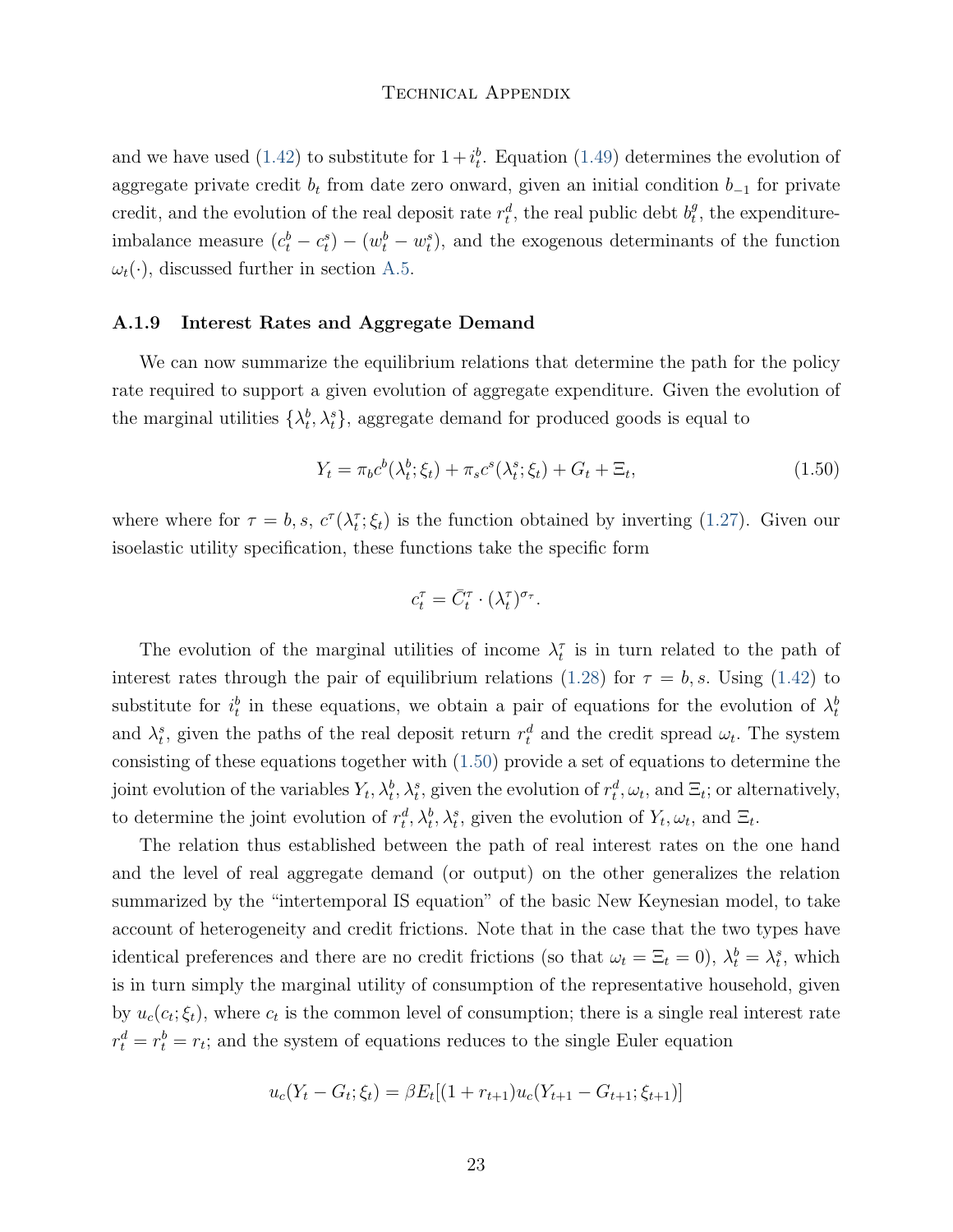of the basic New Keynesian model. While this relation is complicated in the present model by the presence of heterogeneity and credit frictions, the essential character of the equilibrium relation between the path of  $Y_t$  and the path of  $r_t^d$  remains the same; the credit frictions are mainly a source of additional disturbances to the "IS equation," as is made clear by the log-linear approximation presented in section [C.](#page-46-0)

## <span id="page-23-0"></span>A.2 Labor supply

Suppose that firms in industry  $j$  hire labor of type  $j$  from both "borrower" and "saver" households. Then, for each type, we get

$$
v_h^{\tau}\left(h_t^{\tau}\left(j\right);\xi_t\right) = \frac{\lambda_t^{\tau}}{\mu_t^w} w_t\left(j\right),\tag{1.51}
$$

where  $w_t(j)$  is the real wage,  $\mu_t^w$  is a wage markup. With preferences

$$
v(h_t(j); \xi_t) \equiv \frac{\psi_\tau}{1+\nu} [h_t(j)]^{1+\nu} \bar{H}_t^{-\nu},
$$

we get

$$
h_t^{\tau}(j) = \bar{H}_t \left(\frac{\lambda_t^{\tau}}{\psi_{\tau}} \frac{w_t(j)}{\mu_t^w}\right)^{1/\nu}, \qquad (1.52)
$$

for  $\tau = b, s$ .

The market clearing condition

$$
\pi_b h_t^b(j) + (1 - \pi_b) h_t^s(j) = h_t(j) \tag{1.53}
$$

and

$$
h_t(j) = \bar{H}_t \left(\frac{w_t(j)}{\mu_t^w}\right)^{1/\nu} \left[\pi_b \left(\frac{\lambda_t^b}{\psi_b}\right)^{1/\nu} + (1 - \pi_b) \left(\frac{\lambda_t^s}{\psi_s}\right)^{1/\nu}\right]
$$

or, equivalently,

$$
h_t(j) = \bar{H}_t \left( \frac{\tilde{\lambda}_t}{\psi} \frac{w_t(j)}{\mu_t^w} \right)^{1/\nu}, \qquad (1.54)
$$

with

$$
\tilde{\lambda}_t \equiv \psi \left[ \pi_b \left( \frac{\lambda_t^b}{\psi_b} \right)^{\frac{1}{\nu}} + (1 - \pi_b) \left( \frac{\lambda_t^s}{\psi_s} \right)^{\frac{1}{\nu}} \right]^\nu, \tag{1.55}
$$

$$
\psi^{-\frac{1}{\nu}} \equiv \pi_b \psi_b^{-\frac{1}{\nu}} + (1 - \pi_b) \psi_s^{-\frac{1}{\nu}}.
$$
\n(1.56)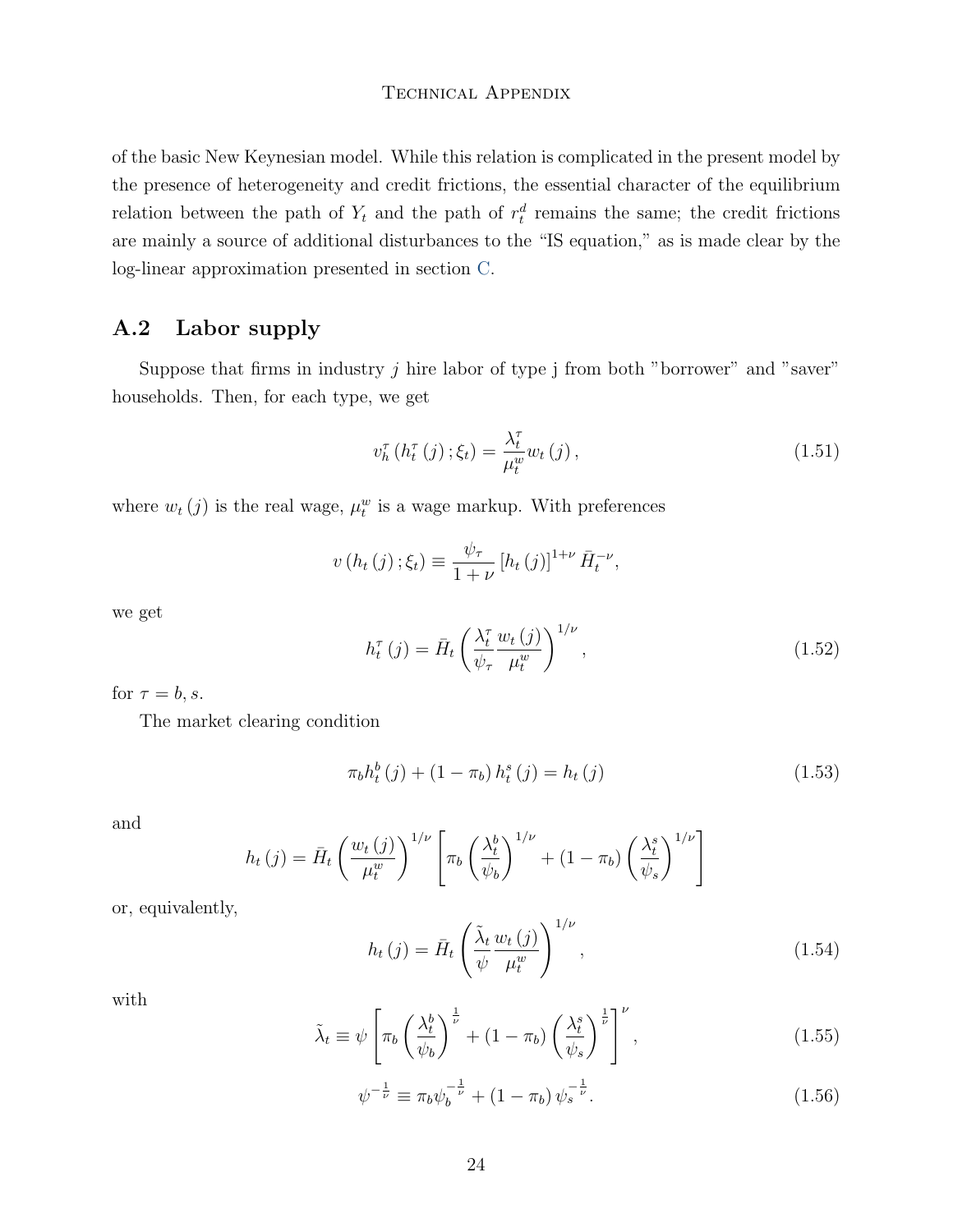Note: these definitions are normalized so that if  $\lambda_t^b = \lambda_t^s$ ,  $\tilde{\lambda}_t = \lambda_t^b = \lambda_t^s$ , and if  $\psi_b = \psi_s$ , then  $\psi = \psi_b = \psi_s$ . Also,  $\tilde{\lambda}_t$  is a homogeneous of degree 1 functions of  $(\lambda_t^b, \lambda_t^s)$ , and  $\psi$  is a homogeneous degree 1 function of  $(\psi_b, \psi_s)$ .

Real wage is determined by

$$
w_t(j) = \psi \mu_t^w \left(\frac{h_t(j)}{\bar{H}_t}\right)^{\nu} \tilde{\lambda}_t^{-1}.
$$
\n(1.57)

#### A.3 Firms

Continuum of firms operating in environment typical of Calvo pricing. Technology

$$
Y_t(i) = Z_t h_t(i)^{1/\phi}, \qquad (1.58)
$$

implying that labor demand is

<span id="page-24-0"></span>
$$
h_t(i) = \left(\frac{Y_t(i)}{Z_t}\right)^{\phi}.
$$
\n(1.59)

Labor market equilibrium for industry  $j$  implies

$$
w_t(j) = \psi \mu_t^w \tilde{\lambda}_t^{-1} \left( \left( \frac{Y_t(j)}{Z_t} \right)^{\phi} \frac{1}{\bar{H}_t} \right)^{\nu}, \qquad (1.60)
$$

and demand for each variety of goods

<span id="page-24-1"></span>
$$
Y_t(i) = Y_t \left(\frac{p_t(i)}{P_t}\right)^{-\theta}.
$$
\n(1.61)

The profits function for a given firm in industry  $j$  is:

$$
\Pi\left(p, p^j, P; Y, \tilde{\lambda}, \xi\right) \equiv (1-\tau) p Y\left(p/P\right)^{-\theta} - \psi \mu^w \tilde{\lambda}^{-1} \left( \left(\frac{Y\left(p^j/P\right)^{-\theta}}{Z}\right)^{\phi} \frac{1}{\bar{H}} \right)^{\nu} P\left(\frac{Y\left(p/P\right)^{-\theta}}{Z}\right)^{\phi},\tag{1.62}
$$

where p is the price of individual firm,  $p<sup>j</sup>$  the common price in industry j, P is the aggregate price, Y is the aggregate level of output and  $\mu^w$  is a markup shock.

A firm's objective is to maximize the contribution to the average utility of shareholders (share in firms can't be traded) so that the relevant stochastic discount factor is

$$
Q_{t,T} = \beta^{T-t} \frac{\lambda_T}{\lambda_t} \frac{P_t}{P_T}.
$$
\n(1.63)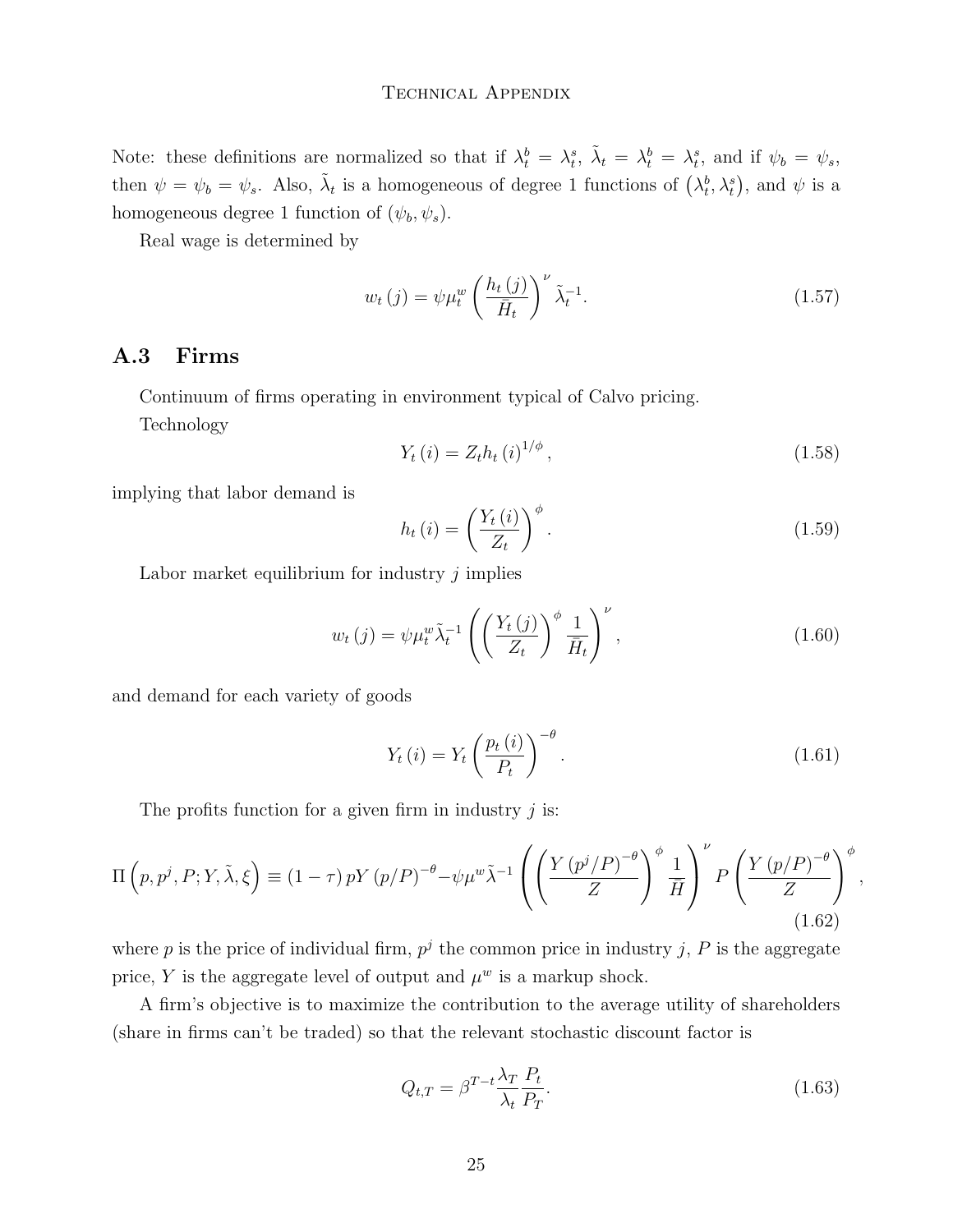The FOC is

$$
0 = E_t \sum_{T=t}^{\infty} (\alpha \beta)^{T-t} \frac{\Lambda_T}{P_T} \left[ \left( 1 - \tau_T \right) Y_T \left( \frac{p_t}{P_T} \right)^{-\theta} - \mu^p \phi \psi \mu_T^w \tilde{\lambda}_T^{-1} \bar{H}_T^{-\nu} \left( \frac{Y_T}{Z_T} \right)^{1+\omega_y} \left( \frac{p_t}{P_T} \right)^{-\theta(1+\omega_y)-1} \right],
$$
\n(1.64)

where  $\mu^p \equiv \theta/(\theta - 1)$ ,  $\omega_y \equiv \phi(1 + \nu) - 1$  and

$$
\Lambda_t = \pi_b \lambda_t^b + (1 - \pi_b) \lambda_t^s \tag{1.65}
$$

We then get

$$
p_t^{1+\theta\omega_y} = \frac{E_t \sum_{T=t}^{\infty} (\alpha \beta)^{T-t} \Lambda_T \left[ \mu^p \phi \psi \mu_T^w \tilde{\lambda}_T^{-1} \bar{H}_T^{-\nu} \left( \frac{Y_T}{Z_T} \right)^{1+\omega_y} P_T^{\theta(1+\omega_y)} \right]}{E_t \sum_{T=t}^{\infty} (\alpha \beta)_T^{T-t} \Lambda \left[ (1 - \tau_T) Y_T P_T^{\theta-1} \right]}
$$
  
\n
$$
\Leftrightarrow \left( \frac{p_t}{P_t} \right)^{1+\theta\omega_y} = \frac{E_t \sum_{T=t}^{\infty} (\alpha \beta)_T^{T-t} \Lambda \left[ \mu^p \phi \psi \mu_T^w \tilde{\lambda}_T^{-1} \bar{H}_T^{-\nu} \left( \frac{Y_T}{Z_T} \right)^{1+\omega_y} \left( \frac{P_T}{P_t} \right)^{\theta(1+\omega_y)} \right]}{E_t \sum_{T=t}^{\infty} (\alpha \beta)_T^{T-t} \Lambda \left[ (1 - \tau_T) Y_T \left( \frac{P_T}{P_t} \right)^{\theta-1} \right]}
$$

so that

$$
\frac{p_t}{P_t} = \left(\frac{K_t}{F_t}\right)^{\frac{1}{1+\omega_y \theta}}
$$
\n(1.66)

with

$$
K_t \equiv E_t \sum_{T=t}^{\infty} (\alpha \beta)^{T-t} \Lambda_T \left[ \mu^p \phi \psi \mu_T^w \tilde{\lambda}_T^{-1} \bar{H}_T^{-\nu} \left( \frac{Y_T}{Z_T} \right)^{1+\omega_y} \left( \frac{P_T}{P_t} \right)^{\theta(1+\omega_y)} \right], \qquad (1.67)
$$

$$
F_t \equiv E_t \sum_{T=t}^{\infty} (\alpha \beta)^{T-t} \Lambda_T \left[ (1 - \tau_T) Y_T \left( \frac{P_T}{P_t} \right)^{\theta - 1} \right]. \tag{1.68}
$$

Further write it in recursive form:

$$
K_t = \Lambda_t \mu^p \phi \psi \mu_t^w \tilde{\lambda}_t^{-1} \bar{H}_t^{-\nu} \left(\frac{Y_t}{Z_t}\right)^{1+\omega_y} + \alpha \beta E_t \left[\Pi_{t+1}^{\theta(1+\omega_y)} K_{t+1}\right]
$$
(1.69)

$$
F_t = \Lambda_t (1 - \tau_t) Y_t + \alpha \beta E_t \left[ \Pi_{t+1}^{\theta - 1} F_{t+1} \right]
$$
 (1.70)

where the law of motion of prices is

$$
1 = \alpha \left(\Pi_t^{-1}\right)^{1-\theta} + (1-\alpha) \left(\frac{K_t}{F_t}\right)^{\frac{1-\theta}{1+\omega_y \theta}},
$$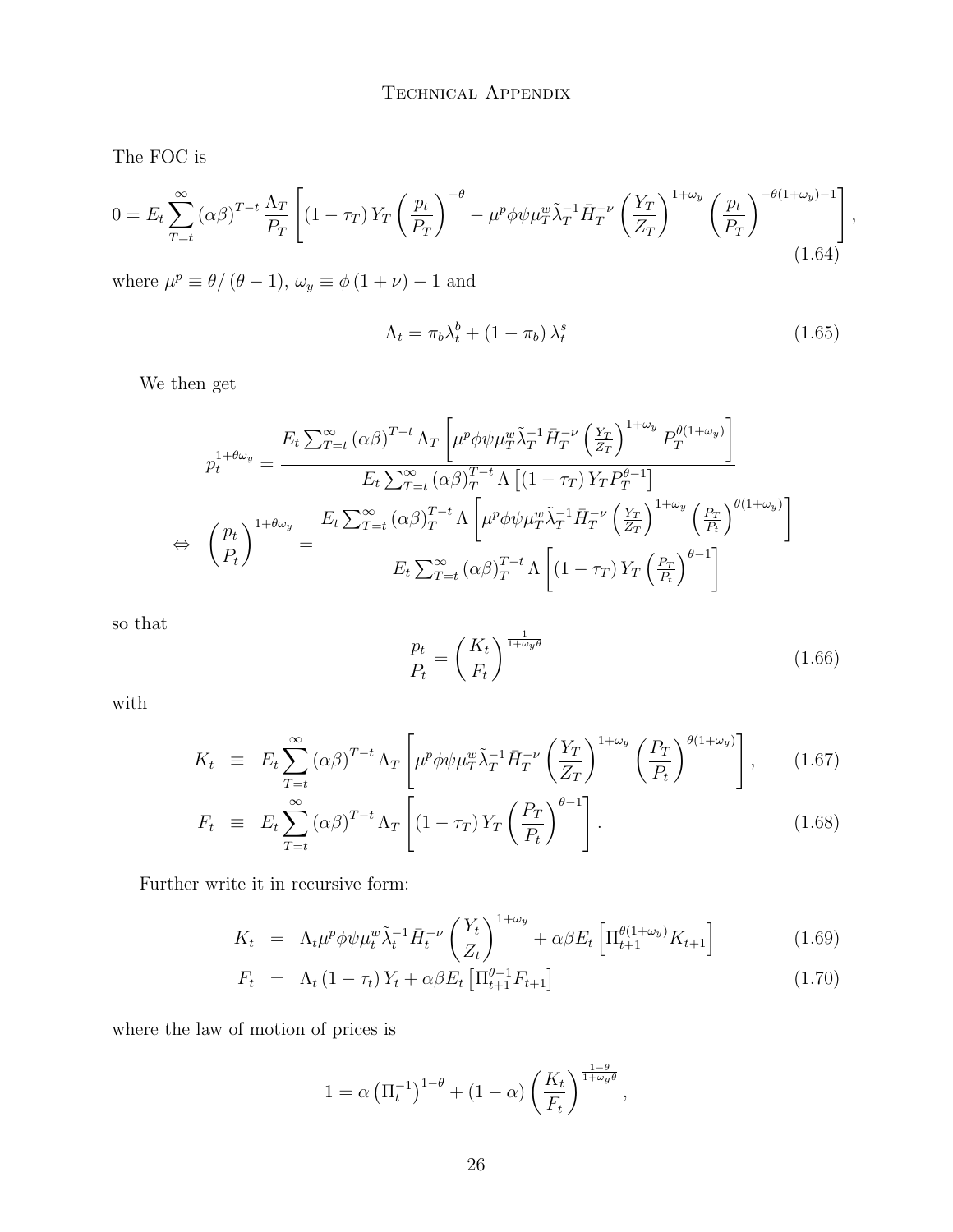or, equivalently,

$$
\frac{1 - \alpha \Pi_t^{\theta - 1}}{1 - \alpha} = \left(\frac{F_t}{K_t}\right)^{\frac{\theta - 1}{1 + \omega_y \theta}}.\tag{1.71}
$$

## A.4 Income distribution

The total real wage bill is

$$
\int w_t(j) H_t(j) dj = \int \frac{\mu_t^w \psi}{\tilde{\lambda}_t} \left( \frac{H_t(j)}{\bar{H}_t} \right)^{\nu} H_t(j) dj
$$
  

$$
= \frac{\mu_t^w \psi}{\tilde{\lambda}_t} \bar{H}_t^{-\nu} \int H_t(j)^{1+\nu} dj.
$$

Using  $(1.59)$  and  $(1.61)$  we get

$$
\int H_t(j)^{1+\nu} dj = \left(\frac{Y_t}{Z_t}\right)^{\phi(1+\nu)} \int \left(\frac{p_t(j)}{P_t}\right)^{-\theta\phi(1+\nu)} dj \qquad (1.72)
$$

hence

$$
\int w_t(j) H_t(j) dj = \frac{\psi \mu_t^w}{\tilde{\lambda}_t} \bar{H}_t^{-\nu} \left(\frac{Y_t}{Z_t}\right)^{1+\omega_y} \Delta_t, \tag{1.73}
$$

with  $\Delta_t$ , a measure of price dispersion, defined as

$$
\Delta_t \equiv \int_0^1 \left(\frac{p_t(j)}{P_t}\right)^{-\theta(1+\omega_y)} dj,\tag{1.74}
$$

and its law of motion given by

$$
\Delta_t = \alpha \Delta_{t-1} \Pi_t^{\theta(1+\omega_y)} + (1-\alpha) \left(\frac{K_t}{F_t}\right)^{\frac{-\theta(1+\omega_y)}{1+\omega_y \theta}},
$$

or, equivalently,

$$
\Delta_t = \alpha \Delta_{t-1} \Pi_t^{\theta(1+\omega_y)} + (1-\alpha) \left( \frac{1-\alpha \Pi_t^{\theta-1}}{1-\alpha} \right)^{\frac{\theta(1+\omega_y)}{\theta-1}}.
$$
\n(1.75)

Type  $\tau$  share of each type of labor is

$$
\left(\frac{\psi}{\psi_\tau}\frac{\lambda_t^\tau}{\tilde{\lambda}_t}\right)^{\frac{1}{\nu}}.
$$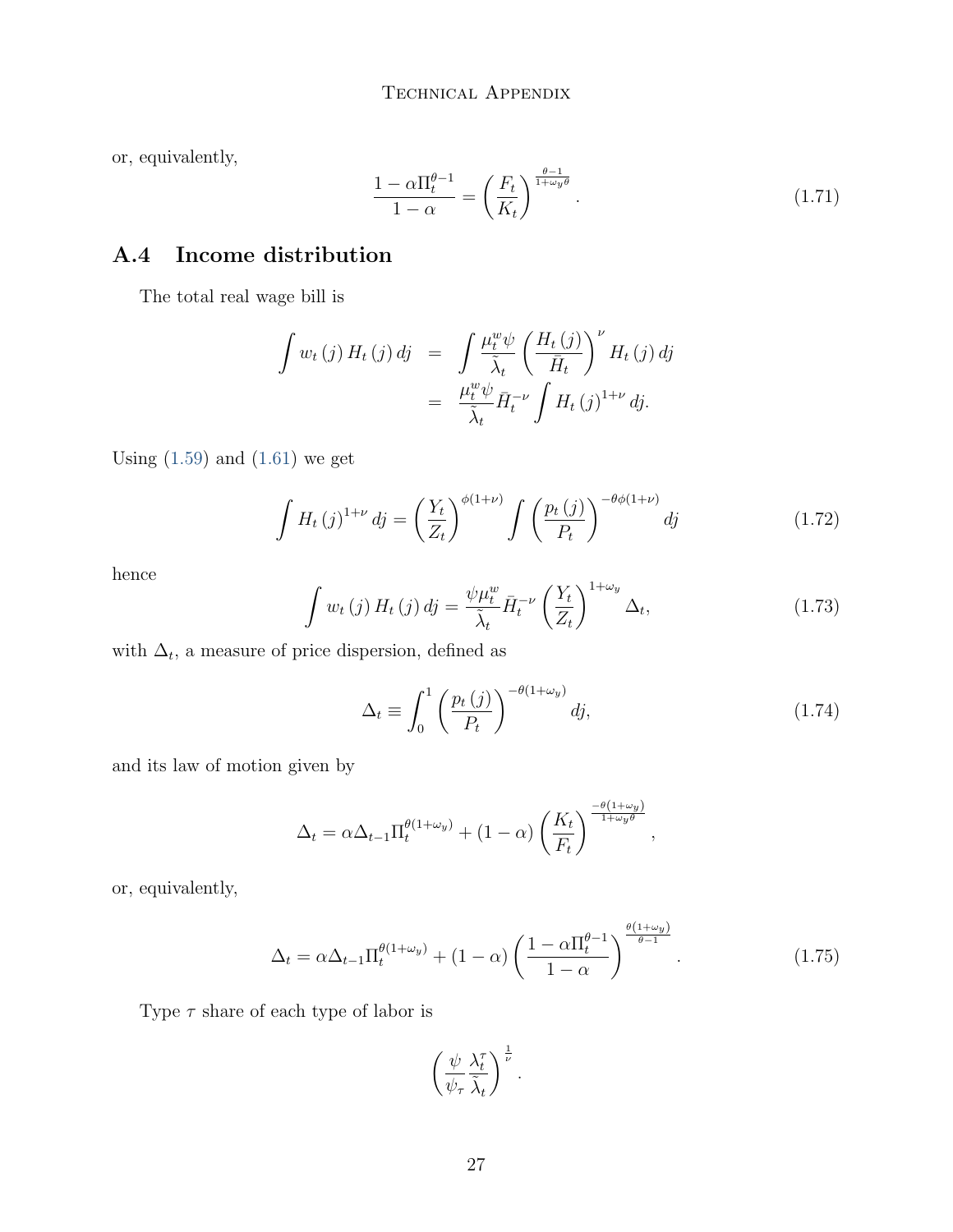Hence this is also the type  $\tau$  share of the wage bill. This implies that the wage income differential is

<span id="page-27-1"></span>
$$
w_t^b - w_t^s = \frac{\left(\frac{\lambda_t^b}{\psi_b}\right)^{\frac{1}{\nu}} - \left(\frac{\lambda_t^s}{\psi_s}\right)^{\frac{1}{\nu}}}{\left(\frac{\tilde{\lambda}_t}{\psi}\right)^{\frac{1}{\nu}}} \frac{\psi \mu_t^w}{\tilde{\lambda}_t \bar{H}_t^{\nu}} \left(\frac{Y_t}{Z_t}\right)^{1+\omega_y} \Delta_t.
$$
 (1.76)

#### <span id="page-27-0"></span>A.5 Financial intermediation

#### A.5.1 Financial intermediation problem

Suppose that in order to make legitimate loans in real quantity  $b_t$ , a bank must also make loans in real quantity  $\chi_t(b_t)$  to fraudulent borrowers. We assume that  $\chi'_t(b_t) \geq 0$ ,  $\chi''_t(b_t) \geq 0$ ,  $\chi_t(0) = 0$ . ( $\chi_t(b)$  may be strictly convex, because of reduced accuracy of screening the larger the volume of lending relative to the banks capacity, e.g. the available time of its managers.) The bank cannot tell the legitimate borrowers and fraudulent borrowers apart, and so must treat them equally. However, the bank is able to predict the fraction of its loans that will turn out to be fraudulent, and so correctly predicts that loan repayments in period  $t+1$  will total only  $P_t b_t (1 + i_t^b)$ , even though the loans extended had value  $P_t [b_t + \chi_t (b_t)].$ 

The opportunity to make a fraudulent loan contract is assumed to arrive randomly to all households with equal probability, regardless of the households current type. Thus each household has additional real income each period equal to  $\chi_t(b_t)$ , its earnings from fraud. Each household also chooses how many legitimate loan contracts to enter into, understanding that these loans must be repaid; only type  $b$  households choose to enter legitimate loan contracts in equilibrium.

A bank also has real resource costs of loan origination of an amount  $\Xi_t(b_t)$  in period t (costs paid in the period when loans are originated). We assume that  $\Xi'_t(b_t) \geq 0$ ,  $\Xi''_t(b_t) \geq 0$ ,  $\Xi_t(0) = 0$ . (Strict convexity of  $\Xi_t(b)$  would indicate increasing costs owing to a capacity constraint, e.g. the scarcity of available managerial time.)

A bank collects deposits  $d_t$  in the largets quantity that can be repaid from the proceeds of its loans (anticipating that some fraction of those will prove to be fraudulent). Any excess funds received from depositors that are not lent out or used to pay the resource costs of loan origination are distributed immediately to shareholders. Thus real distributions in period  $t$ equal

$$
\Pi_t^{int} = d_t - b_t - \chi_t(b_t) - \Xi_t(b_t).
$$
\n(1.77)

Since deposits  $d_t$  satisfy  $(1 + i_t^d) d_t = (1 + i_t^b) b_t, d_t = (1 + \omega_t) b_t$ , and real distributions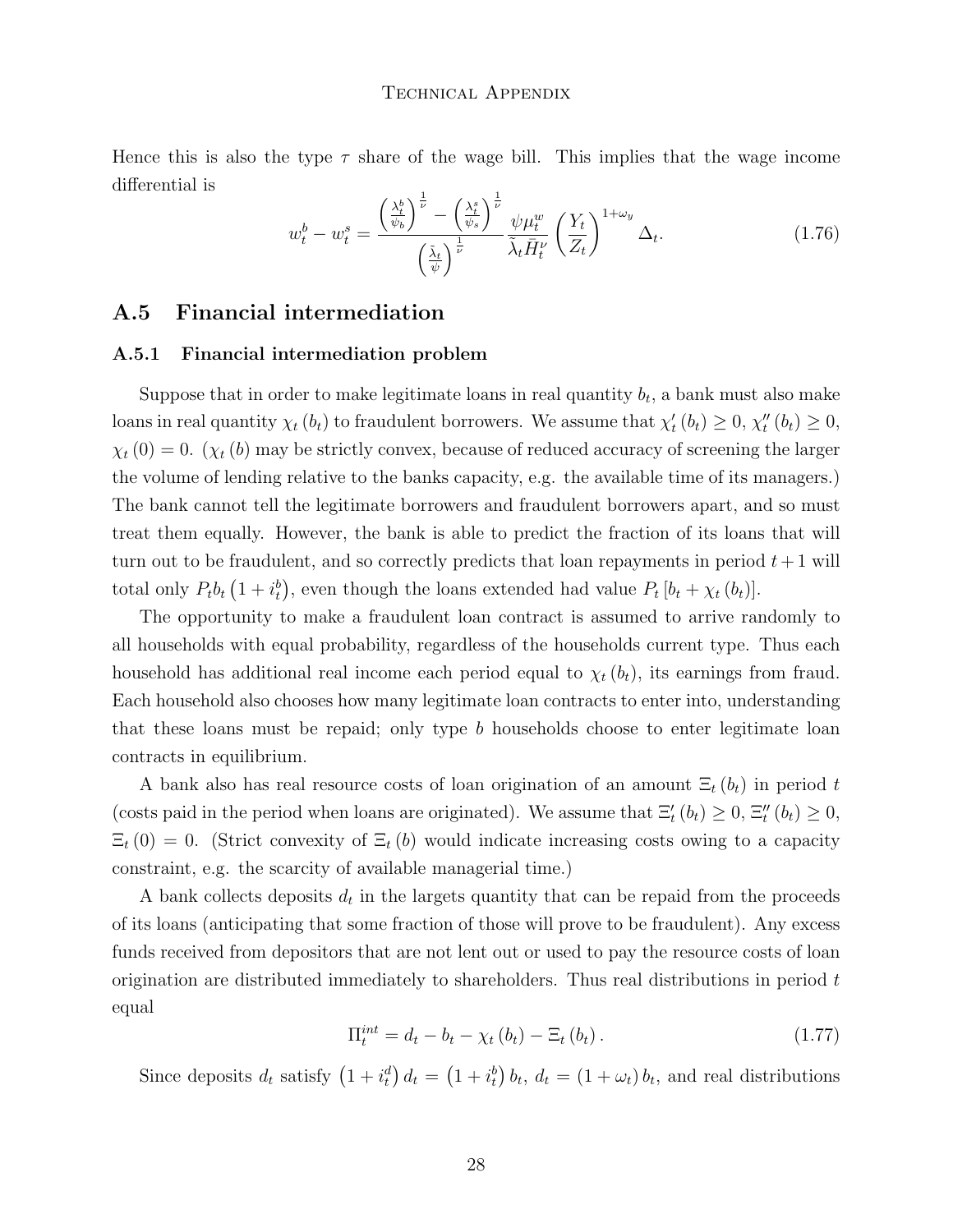by intermediaries equal

$$
\Pi_t^{int} = \omega_t b_t - \chi_t (b_t) - \Xi_t (b_t).
$$
\n(1.78)

The income flow to households  $(D_t^{int})$  should also include households' earnings from fraud; hence

$$
D_t^{int} = P_t \left[ \omega_t b_t - \Xi_t \left( b_t \right) \right]. \tag{1.79}
$$

Competitive loan pricing: a bank that can lent at a spread  $\omega_t$  will choose  $b_t$  to maximize  $\Pi_t^{int}$ , leading to the following F.O.C.

$$
\omega_t - \chi'_t (b_t) - \Xi'_t (b_t) = 0.
$$
\n(1.80)

hence in equilibrium, competition between banks leads to an equilibrium credit spread

$$
\omega_t = \omega_t (b_t) \equiv \chi'_t (b_t) + \Xi'_t (b_t).
$$
\n(1.81)

Thus  $\chi_t(b_t)$  plays the role of a "markup" factor that can cause credit spreads in excess of the marginal resource cost of loan origination.

Further assume that

$$
\chi_t(b_t) \equiv \tilde{\chi}_t b_t^{1+\varkappa}, \qquad (1.82)
$$

$$
\Xi_t(b_t) \equiv \tilde{\Xi}_t b_t^{\eta}, \qquad (1.83)
$$

with  $\varkappa \geq 0$  and  $\eta \geq 1$ . Under this parametrization the spread is

$$
\omega_t = (1 + \varkappa) \tilde{\chi}_t b_t^{\varkappa} + \eta \tilde{\Xi}_t b_t^{\eta - 1}
$$
\n(1.84)

#### <span id="page-28-0"></span>A.5.2 Alternative interpretations of financial intermediation costs

We can interpret the cost of financial intermediation in one of two ways:

- ∙ a quantity of the composite produced good that is used in the activity of banking
- ∙ a quantity of a distinct type of labor that happens to be a perfect substitute for consumption in the utility of households

In the first case we simply consider:

•  $\Xi_t(b_t)$ : quantity of the composite produced good that is used in the activity of banking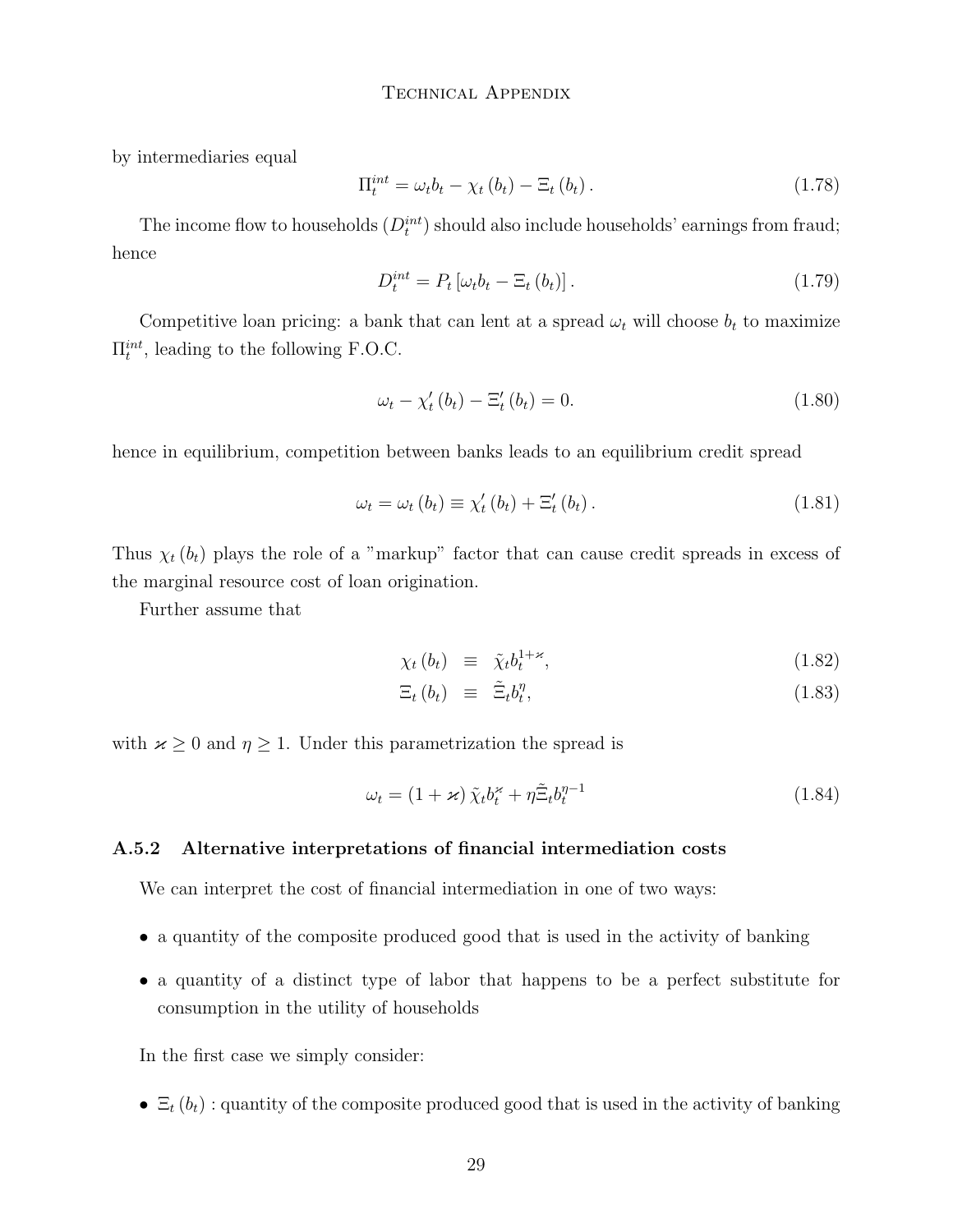- $c_t(i)$ : real consumption
- Utility defined in terms of real consumption,  $c_t(i)$
- ∙ Aggregate expenditure:

$$
Y_t = G_t + \int c_t(i) \, di + \Xi_t(b_t)
$$

In the second case we consider:

- $\Xi_t(b_t)$ : quantity of distinctive labor used in financial intermediation
- $\bullet \enspace c_t\left( i \right)$  : consumption purchases net of work for intermediary
- $\tilde{c}_t(i)$ : gross consumption purchases
- Utility defined in terms of  $c_t(i) \equiv \tilde{c}_t(i) \Xi_t(b_t)$
- ∙ Aggregate expenditure:

$$
Y_t = G_t + \int \tilde{c}_t(i) di
$$
  
=  $G_t + \int c_t(i) di + \Xi_t(b_t)$ 

In both cases the profit function for the financial intermediaries is exactly the same.

#### A.5.3 Dynamics of private debt

Combining law of motion of debt stated in equation [\(1.49\)](#page-21-1) with the wage income differential [\(1.76\)](#page-27-1) allows us to write

$$
(1 + \pi_b \omega_t) b_t = \pi_b (1 - \pi_b) B \left( \lambda_t^b, \lambda_t^s, Y_t, \Delta_t; \xi_t \right) - \pi_b b_t^g
$$
  
+  $\delta \left[ b_{t-1} (1 + \omega_{t-1}) + \pi_b b_{t-1}^g \right] \frac{1 + i_{t-1}^d}{\Pi_t}$  (1.85)

with

$$
B\left(\lambda_t^b, \lambda_t^s, Y_t, \Delta_t; \xi_t\right) \equiv \bar{C}_t^b \left(\lambda_t^b\right)^{-\sigma_b} - \bar{C}_t^s \left(\lambda_t^s\right)^{-\sigma_s} - \left[\left(\frac{\lambda_t^b}{\psi_b}\right)^{\frac{1}{\nu}} - \left(\frac{\lambda_t^s}{\psi_s}\right)^{\frac{1}{\nu}}\right] \left(\frac{\tilde{\lambda}_t}{\psi}\right)^{-\frac{1+\nu}{\nu}} \mu_t^w \bar{H}_t^{-\nu} \left(\frac{Y_t}{Z_t}\right)^{1+\omega_y} \Delta_t
$$
\n(1.86)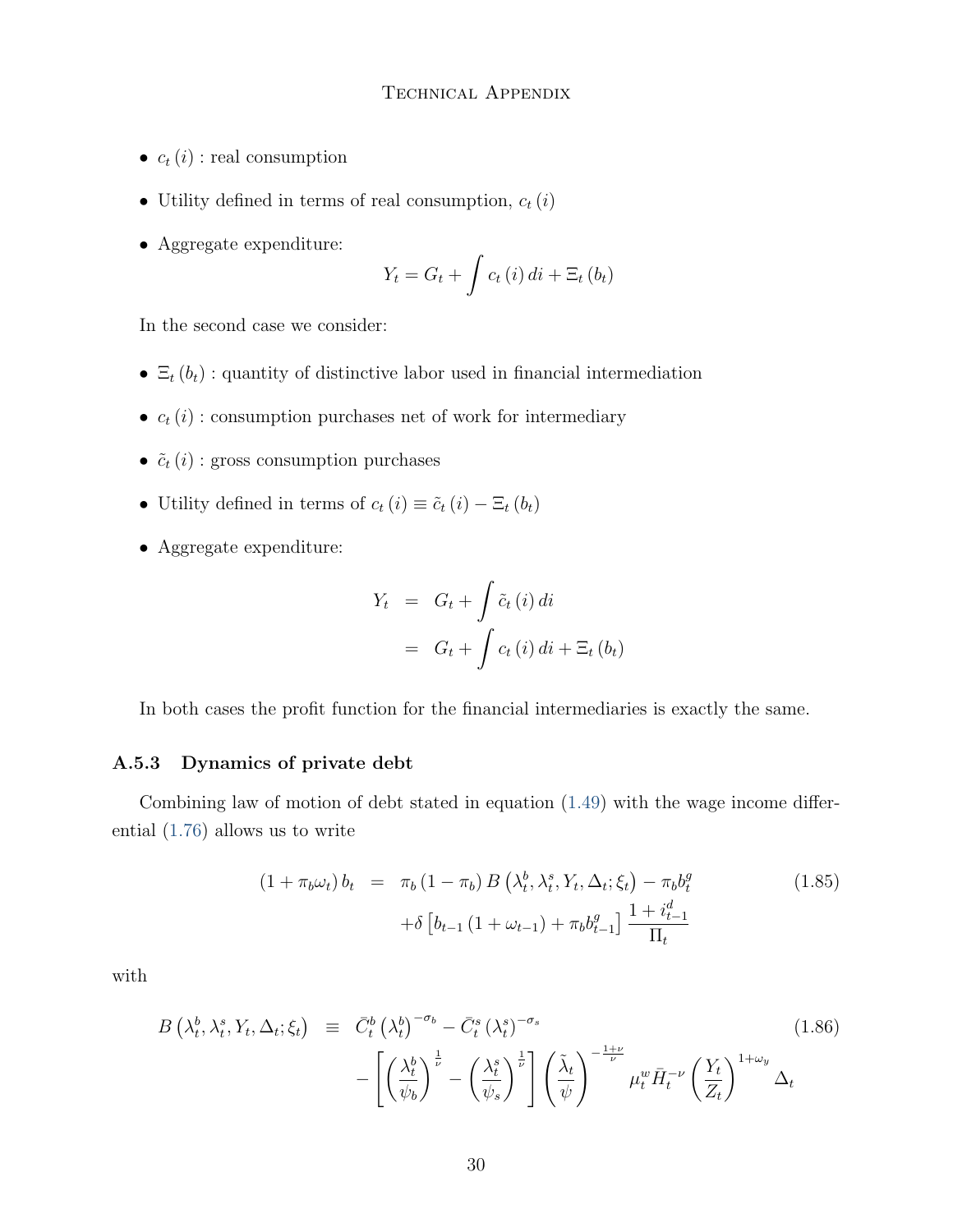## A.6 Welfare function

When considering optimal policy we assume that the central planner maximizes the average household welfare, where each individual's utility is

$$
U_t^{\tau_t(i)}(i) = u^{\tau_t(i)}(c_t(i); \xi_t) - \int_0^1 v^{\tau_t(i)}(h_t(j;i); \xi_t) \, dj
$$

Using the labor market equilibrium we get

$$
h_t(j;i) = \left(\frac{\lambda_t^{\tau_t(i)}}{\psi_{\tau_t(i)}} \frac{\psi}{\tilde{\lambda}_t}\right)^{1/\nu} H_t(j)
$$
\n(1.87)

hence

$$
\int_0^1 v^{\tau_t(i)} \left( h_t(j;i) ; \xi_t \right) dj = \frac{\pi_b \psi_b \left( \frac{\lambda_t^b}{\psi_b} \right)^{\frac{1+\nu}{\nu}} + (1 - \pi_b) \psi_s \left( \frac{\lambda_t^s}{\psi_s} \right)^{\frac{1+\nu}{\nu}}}{1 + \nu} \left( \frac{\psi}{\tilde{\lambda}_t} \right)^{\frac{1+\nu}{\nu}} \bar{H}_t^{-\nu} \int_0^1 H_t(j)^{1+\nu} dj
$$

$$
= \frac{\psi}{1 + \nu} \left( \frac{\tilde{\Lambda}_t}{\tilde{\lambda}_t} \right)^{\frac{1+\nu}{\nu}} \bar{H}_t^{-\nu} \left( \frac{Y_t}{Z_t} \right)^{1 + \omega_y} \Delta_t
$$

and the welfare function is

$$
\tilde{U}_t = \pi_b \frac{\left(c_t^b\right)^{1-\sigma_b^{-1}} \left(\bar{C}_t^b\right)^{\sigma_b^{-1}}}{1-\sigma_b^{-1}} + (1-\pi_b) \frac{\left(c_t^s\right)^{1-\sigma_s^{-1}} \left(\bar{C}_t^s\right)^{\sigma_s^{-1}}}{1-\sigma_s^{-1}} - \frac{\psi}{1+\nu} \left(\frac{\tilde{\lambda}_t}{\tilde{\Lambda}_t}\right)^{-\frac{1+\nu}{\nu}} \bar{H}_t^{-\nu} \left(\frac{Y_t}{Z_t}\right)^{1+\omega_y} \Delta_t \tag{1.88}
$$

with

$$
\tilde{\Lambda}_t^{\frac{1+\nu}{\nu}} \equiv \psi^{\frac{1}{\nu}} \left[ \pi_b \psi_b^{-\frac{1}{\nu}} \left( \lambda_t^b \right)^{\frac{1+\nu}{\nu}} + \left( 1 - \pi_b \right) \psi_s^{-\frac{1}{\nu}} \left( \lambda_t^s \right)^{\frac{1+\nu}{\nu}} \right] \tag{1.89}
$$

## A.7 All equations

The objective:

$$
\tilde{U}_t = \pi_b \frac{\left(\lambda_t^b\right)^{1-\sigma_b} \bar{C}_t^b}{1-\sigma_b^{-1}} + (1-\pi_b) \frac{\left(\lambda_t^s\right)^{1-\sigma_s} \bar{C}_t^s}{1-\sigma_s^{-1}} - \frac{\psi}{1+\nu} \left(\frac{\tilde{\lambda}_t}{\tilde{\Lambda}_t}\right)^{-\frac{1+\nu}{\nu}} \bar{H}_t^{-\nu} \left(\frac{Y_t}{Z_t}\right)^{1+\omega_y} \Delta_t \quad (1.90)
$$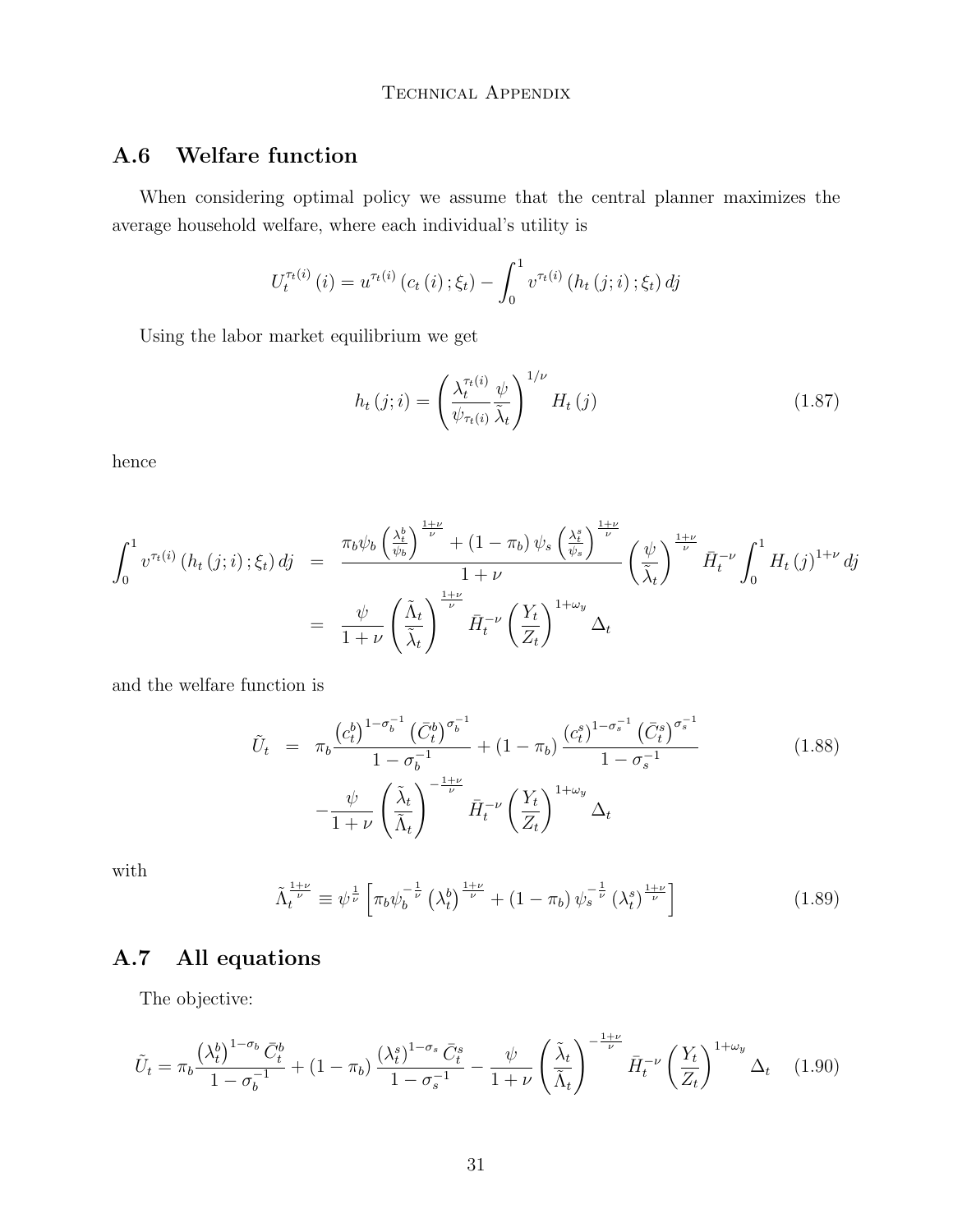### TECHNICAL APPENDIX

The equations describing the economy are summarized below:

$$
0 = \left(1 + i_t^d\right)\left(1 + \omega_t\right)\beta E_t \left[\left(\delta + \left(1 - \delta\right)\pi_b\right)\frac{\lambda_{t+1}^b}{\Pi_{t+1}} + \left(1 - \delta\right)\left(1 - \pi_b\right)\frac{\lambda_{t+1}^s}{\Pi_{t+1}}\right] - \lambda_t^b \tag{1.91}
$$

$$
0 = (1 + i_t^d) \beta E_t \left[ (1 - \delta) \pi_b \frac{\lambda_{t+1}^b}{\Pi_{t+1}} + [\delta + (1 - \delta) (1 - \pi_b)] \frac{\lambda_{t+1}^s}{\Pi_{t+1}} \right] - \lambda_t^s \tag{1.92}
$$

$$
0 = \Lambda \left(\lambda_t^b, \lambda_t^s\right) \mu^p \phi \psi \mu_t^w \tilde{\lambda} \left(\lambda_t^b, \lambda_t^s\right)^{-1} \bar{H}_t^{-\nu} \left(\frac{Y_t}{Z_t}\right)^{1+\omega_y} + \alpha \beta E_t \left[\Pi_{t+1}^{\theta(1+\omega_y)} K_{t+1}\right] - K_t \tag{1.93}
$$

$$
0 = \Lambda \left(\lambda_t^b, \lambda_t^s\right) \left(1 - \tau_t\right) Y_t + \alpha \beta E_t \left[\Pi_{t+1}^{\theta-1} F_{t+1}\right] - F_t \tag{1.94}
$$

$$
0 = \pi_b (1 - \pi_b) B \left( \lambda_t^b, \lambda_t^s, Y_t, \Delta_t; \xi_t \right) - \pi_b b_t^g
$$
  
+  $\delta \left[ b_{t-1} (1 + \omega_{t-1}) + \pi_b b_{t-1}^g \right] \frac{1 + i_{t-1}^d}{\Pi_t} - (1 + \pi_b \omega_t) b_t$  (1.95)

$$
0 = \pi_b \bar{C}_t^b \left(\lambda_t^b\right)^{-\sigma_b} + (1 - \pi_b) \bar{C}_t^s \left(\lambda_t^s\right)^{-\sigma_s} + \tilde{\Xi}_t b_t^{\eta} + G_t - Y_t \tag{1.96}
$$

$$
0 = \alpha \Delta_{t-1} \Pi_t^{\theta(1+\omega_y)} + (1-\alpha) \left( \frac{1 - \alpha \Pi_t^{\theta-1}}{1-\alpha} \right)^{\frac{\alpha(1+\omega_y)}{\theta-1}} - \Delta_t \tag{1.97}
$$

$$
0 = \frac{1 - \alpha \Pi_t^{\theta - 1}}{1 - \alpha} - \left(\frac{F_t}{K_t}\right)^{\frac{\theta - 1}{1 + \omega_y \theta}}
$$
(1.98)

$$
0 = 1 + (1 + \varkappa) \tilde{\chi}_t b_t^{\varkappa} + \eta \tilde{\Xi}_t b_t^{\eta - 1} - (1 + \omega_t)
$$
 (1.99)

Auxiliary:

$$
B\left(\lambda_t^b, \lambda_t^s, Y_t, \Delta_t; \xi_t\right) \equiv \bar{C}_t^b \left(\lambda_t^b\right)^{-\sigma_b} - \bar{C}_t^s \left(\lambda_t^s\right)^{-\sigma_s} - \left[\left(\frac{\lambda_t^b}{\psi_b}\right)^{\frac{1}{\nu}} - \left(\frac{\lambda_t^s}{\psi_s}\right)^{\frac{1}{\nu}}\right] \left(\frac{\tilde{\lambda}_t}{\psi}\right)^{-\frac{1+\nu}{\nu}} \mu_t^w \bar{H}_t^{-\nu} \left(\frac{Y_t}{Z_t}\right)^{1+\omega_y} \Delta_t
$$
\n(1.100)

$$
\Lambda\left(\lambda_t^b, \lambda_t^s\right) \equiv \pi_b \lambda_t^b + \left(1 - \pi_b\right) \lambda_t^s \tag{1.101}
$$

$$
\tilde{\lambda}\left(\lambda_t^b, \lambda_t^s\right) \equiv \psi \left[ \pi_b \left( \frac{\lambda_t^b}{\psi_b} \right)^{\frac{1}{\nu}} + (1 - \pi_b) \left( \frac{\lambda_t^s}{\psi_s} \right)^{\frac{1}{\nu}} \right]^\nu \tag{1.102}
$$

$$
\tilde{\Lambda}\left(\lambda_t^b, \lambda_t^s\right) \equiv \psi^{\frac{1}{1+\nu}} \left[\pi_b \psi_b^{-\frac{1}{\nu}}\left(\lambda_t^b\right)^{\frac{1+\nu}{\nu}} + \left(1 - \pi_b\right) \psi_s^{-\frac{1}{\nu}}\left(\lambda_t^s\right)^{\frac{1+\nu}{\nu}}\right]^{\frac{\nu}{1+\nu}}
$$
(1.103)

$$
c_t^b = \bar{C}_t^b \left(\lambda_t^b\right)^{-\sigma_b} \tag{1.104}
$$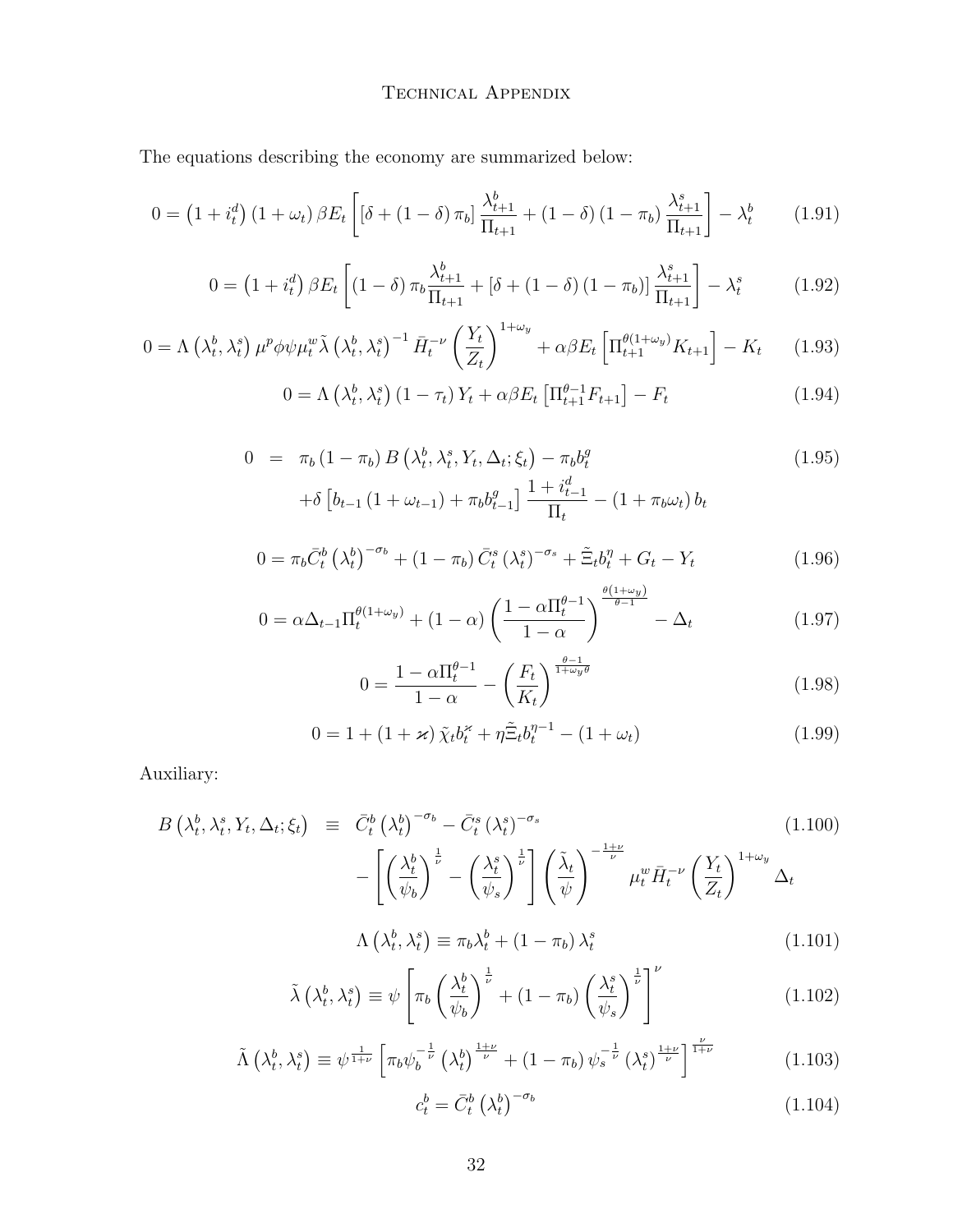$$
c_t^s = \bar{C}_t^s \left(\lambda_t^s\right)^{-\sigma_s} \tag{1.105}
$$

# <span id="page-32-0"></span>B Steady state

## B.1 List of equations in steady state

Full list of equations in steady state:

$$
0 = \left(1 + \bar{r}^d\right)\left(1 + \bar{\omega}\right)\beta\left[\left[\delta + \left(1 - \delta\right)\pi_b\right]\bar{\lambda}^b + \left(1 - \delta\right)\left(1 - \pi_b\right)\bar{\lambda}^s\right] - \bar{\lambda}^b \tag{2.1}
$$

$$
0 = \left(1 + \bar{r}^d\right) \beta \left[\left(1 - \delta\right) \pi_b \bar{\lambda}^b + \left[\delta + \left(1 - \delta\right) \left(1 - \pi_b\right)\right] \bar{\lambda}^s\right] - \bar{\lambda}^s \tag{2.2}
$$

$$
0 = \Lambda \left( \bar{\lambda}^b, \bar{\lambda}^s \right) \mu^p \phi \psi \bar{\mu}^w \tilde{\lambda} \left( \bar{\lambda}^b, \bar{\lambda}^s \right)^{-1} \bar{H}^{-\nu} \left( \frac{\bar{Y}}{\bar{Z}} \right)^{1+\omega_y} - \left[ 1 - \alpha \beta \bar{\Pi}^{\theta(1+\omega_y)} \right] \bar{K} \tag{2.3}
$$

$$
0 = \Lambda \left( \bar{\lambda}^b, \bar{\lambda}^s \right) \left( 1 - \bar{\tau} \right) \bar{Y} - \left[ 1 - \alpha \beta \bar{\Pi}^{\theta - 1} \right] \bar{F}
$$
 (2.4)

$$
0 = \pi_b (1 - \pi_b) B\left(\bar{\lambda}^b, \bar{\lambda}^s, \bar{Y}, \bar{\Delta}; 0\right) - \pi_b \bar{b}^g
$$
  
+ 
$$
\delta \left[\bar{b} (1 + \bar{\omega}) + \pi_b \bar{b}^g\right] (1 + \bar{r}^d) - (1 + \pi_b \bar{\omega}) \bar{b}
$$
 (2.5)

$$
0 = \pi_b \bar{C}^b \left(\bar{\lambda}^b\right)^{-\sigma_b} + \left(1 - \pi_b\right) \bar{C}^s \left(\bar{\lambda}^s\right)^{-\sigma_s} + \tilde{\Xi}\bar{b}^\eta + \bar{G} - \bar{Y}
$$
\n
$$
(2.6)
$$

$$
0 = \alpha \bar{\Delta} \bar{\Pi}^{\theta(1+\omega_y)} + (1-\alpha) \left( \frac{1-\alpha \bar{\Pi}^{\theta-1}}{1-\alpha} \right)^{\frac{\theta(1+\omega_y)}{\theta-1}} - \bar{\Delta}
$$
 (2.7)

$$
0 = \frac{1 - \alpha \bar{\Pi}^{\theta - 1}}{1 - \alpha} - \left(\frac{\bar{F}}{\bar{K}}\right)^{\frac{\theta - 1}{1 + \omega_y \theta}}
$$
\n(2.8)

$$
0 = 1 + (1 + \varkappa) \bar{\chi} \bar{b}^{\varkappa} + \eta \bar{\Xi} \bar{b}^{\eta - 1} - (1 + \bar{\omega})
$$
 (2.9)

Auxiliary:

$$
B\left(\bar{\lambda}^{b}, \bar{\lambda}^{s}, \bar{Y}, \bar{\Delta}; 0\right) = \bar{C}^{b}\left(\bar{\lambda}^{b}\right)^{-\sigma_{b}} - \bar{C}^{s}\left(\bar{\lambda}^{s}\right)^{-\sigma_{s}} - \frac{\left(\frac{\bar{\lambda}^{b}}{\psi_{b}}\right)^{\frac{1}{\nu}} - \left(\frac{\bar{\lambda}^{s}}{\psi_{s}}\right)^{\frac{1}{\nu}}}{\left(\frac{\bar{\lambda}(\bar{\lambda}^{b}, \bar{\lambda}^{s})}{\psi}\right)^{\frac{1+\nu}{\nu}} \bar{\mu}^{w} \bar{H}^{-\nu}\left(\frac{\bar{Y}}{\bar{Z}}\right)^{1+\omega_{y}} \bar{\Delta}
$$
\n
$$
\Lambda\left(\bar{\lambda}^{b}, \bar{\lambda}^{s}\right) = \pi_{b}\bar{\lambda}^{b} + (1 - \pi_{b})\bar{\lambda}^{s}
$$
\n
$$
(2.11)
$$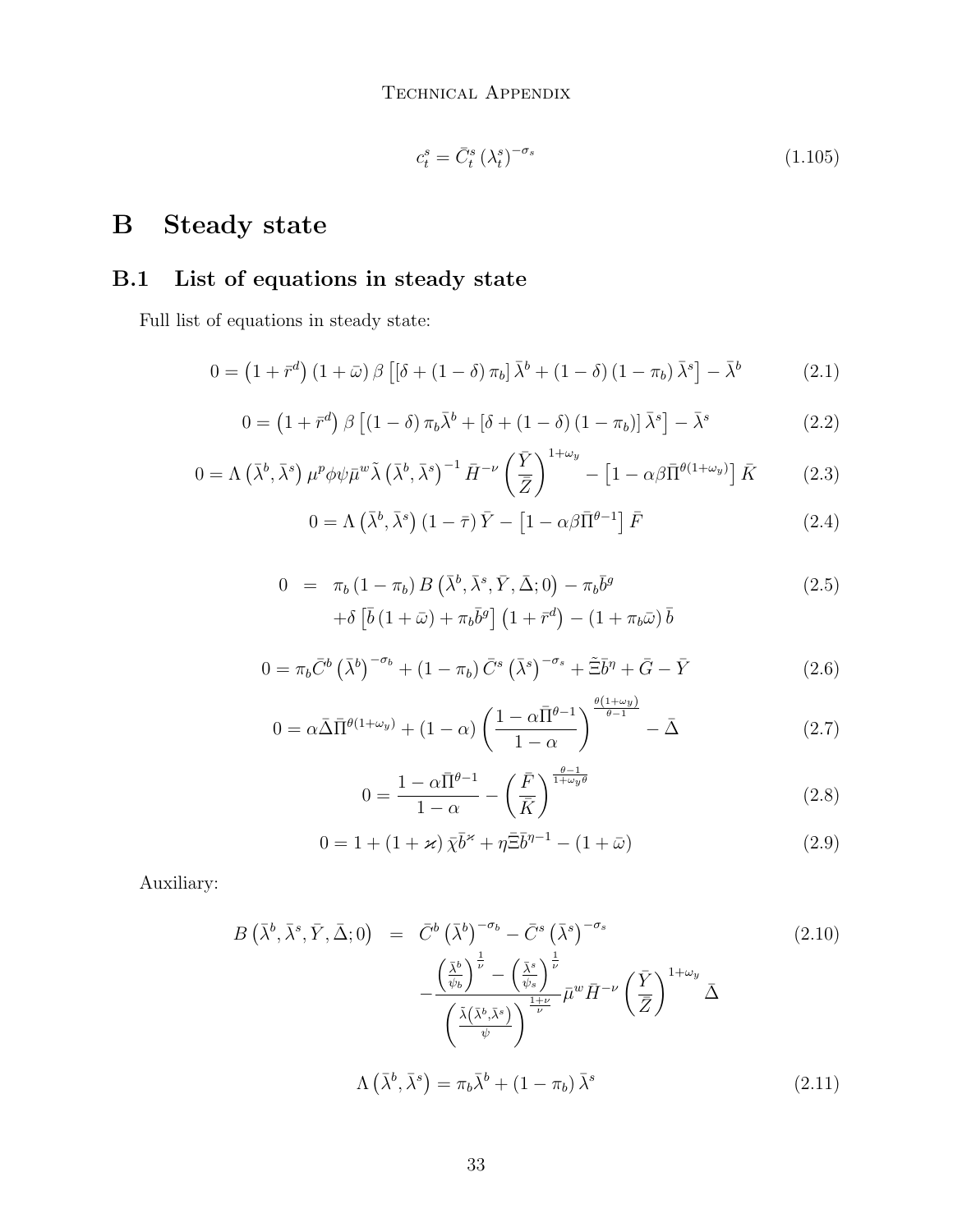$$
\tilde{\lambda}\left(\bar{\lambda}^b,\bar{\lambda}^s\right) = \psi \left[\pi_b \left(\frac{\bar{\lambda}^b}{\psi_b}\right)^{\frac{1}{\nu}} + (1-\pi_b) \left(\frac{\bar{\lambda}^s}{\psi_s}\right)^{\frac{1}{\nu}}\right]^\nu \tag{2.12}
$$

$$
\tilde{\Lambda}\left(\bar{\lambda}^b,\bar{\lambda}^s\right) = \psi^{\frac{1}{1+\nu}} \left[\pi_b \psi_b^{-\frac{1}{\nu}}\left(\bar{\lambda}^b\right)^{\frac{1+\nu}{\nu}} + \left(1-\pi_b\right)\psi_s^{-\frac{1}{\nu}}\left(\bar{\lambda}^s\right)^{\frac{1+\nu}{\nu}}\right]^{\frac{\nu}{1+\nu}}
$$
(2.13)

$$
\bar{c}^b = \bar{C}^b \left(\bar{\lambda}^b\right)^{-\sigma_b} \tag{2.14}
$$

$$
\bar{c}^s = \bar{C}^s_t \left(\bar{\lambda}^s\right)^{-\sigma_s} \tag{2.15}
$$

### B.2 Zero inflation steady state

We consider first the solution to steady state in which we simply assume zero inflation. For simplification of the analysis consider the following definitions

$$
s_c \equiv \pi_b s_b + (1 - \pi_b) s_s,
$$
  
\n
$$
s_b \equiv \bar{c}^b / \bar{Y},
$$
  
\n
$$
s_s \equiv \bar{c}^s / \bar{Y},
$$
  
\n
$$
s_c^{bs} \equiv s_b / s_s,
$$
  
\n
$$
\bar{\sigma} \equiv \pi_b s_b \sigma_b + (1 - \pi_b) s_s \sigma_s,
$$
  
\n
$$
\sigma_{bs} \equiv \sigma_b / \sigma_s,
$$
  
\n
$$
\rho_b \equiv \bar{b} / \bar{Y},
$$
  
\n
$$
s_{\Xi} \equiv \bar{\Xi} (\bar{b}) / \bar{Y},
$$
  
\n
$$
\rho_b^g \equiv \bar{b}^g / \bar{Y},
$$
  
\n
$$
s_g \equiv \bar{G} / \bar{Y},
$$
  
\n
$$
\psi_{bs} \equiv \psi_b / \psi_s.
$$

Without any loss of generality we calibrate the following values:

$$
\bar{Y} = 1,
$$
  

$$
\psi = 1.
$$

The values of  $s_c$ ,  $s_b/s_s$  and  $\sigma_b/\sigma_s$  are set according to the calibration described in the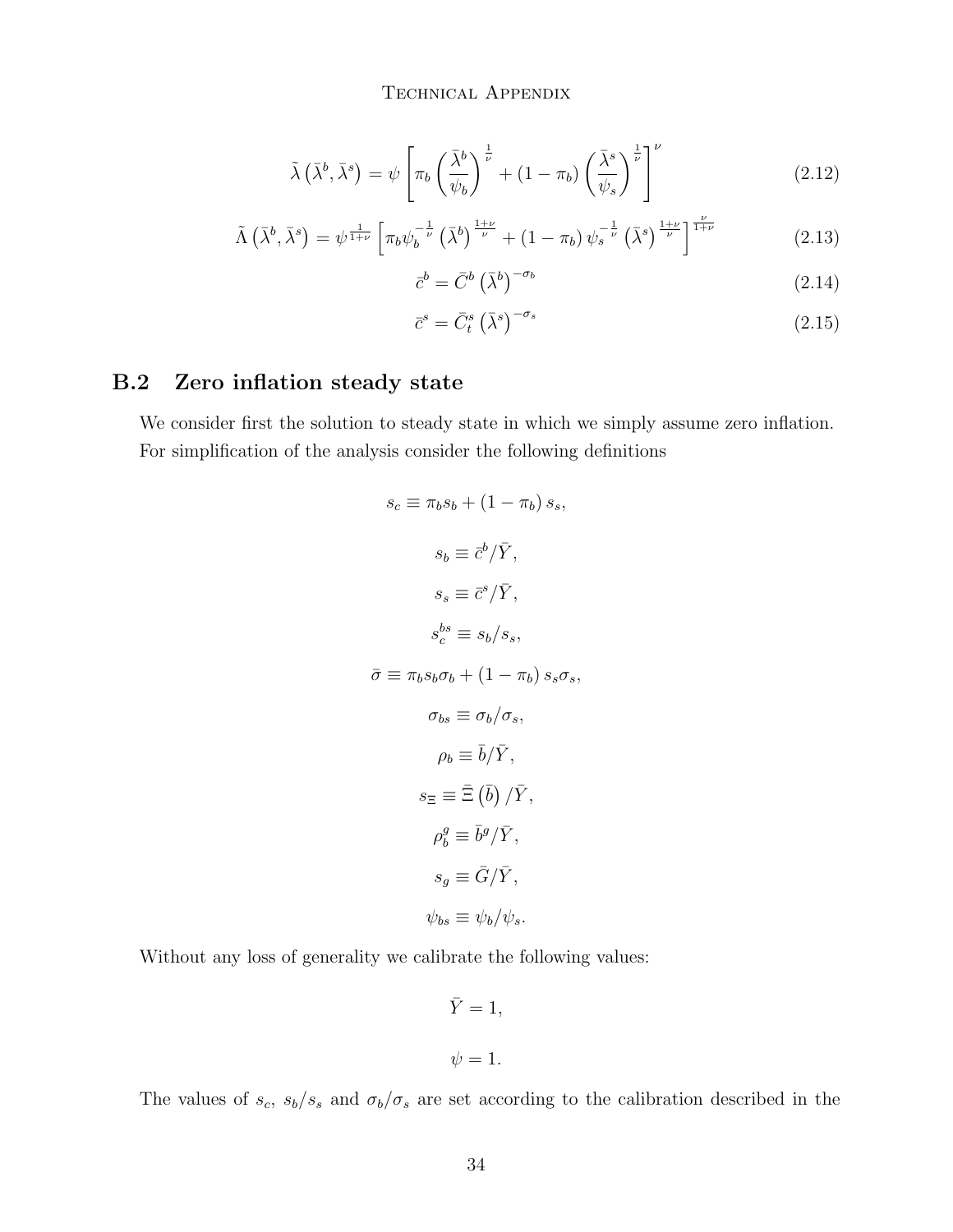paper.

For the interest rate we have:

$$
1 + \bar{r}^d = \beta^{-1} \frac{(\delta + 1) + \bar{\omega} \left[\delta + (1 - \delta)\pi_b\right] - \sqrt{\left\{(\delta + 1) + \bar{\omega} \left[\delta + (1 - \delta)\pi_b\right]\right\}^2 - 4\delta \left(1 + \bar{\omega}\right)}}{2\delta \left(1 + \bar{\omega}\right)}.
$$
\n(2.16)

(Note that if  $\bar{\omega} = 0$ , this reduces to  $1 + \bar{r}^d = \beta^{-1}$ .) We use this steady-state relation to calibrate  $\beta$ , given assumed values for  $\delta$ ,  $\pi_b$ ,  $\bar{\omega}$  and  $\bar{r}^d$ .

We can also write

$$
1 + \bar{r}^d = 1 + \bar{r}^d. \tag{2.17}
$$

The markup is calibrated so that  $\bar{\chi}$  and  $\bar{\Xi}$  insure that the equation defining  $\bar{\omega}$  is satisfied. We consider four cases:

- Exogenous, takes resources: set  $\eta = 1$ ,  $\varkappa = 0$  and  $\overline{\tilde{\chi}} = 0$ , implying that  $\overline{\tilde{\Xi}} = \bar{\omega}$  and  $s_{\Xi} = \bar{\omega} \rho_b.$
- Exogenous, no resources:  $\eta = 1$ ,  $\varkappa = 0$  and  $\overline{\tilde{\Xi}} = 0$ , implying that  $\overline{\tilde{\chi}} = \overline{\omega}$  and  $s_{\Xi} = 0$ .
- Endogenous, takes resources: set  $\eta > 1$ ,  $\varkappa > 0$  and  $\bar{\chi} = 0$ , implying that  $\bar{\Xi}'(\bar{b}) = \bar{\omega}$ ,  $s_{\Xi} = \frac{\bar{\omega}}{n}$  $\frac{\bar{\omega}}{\eta} \rho_b$  and  $\tilde{\Xi} = \bar{\omega} / (\eta \bar{b}^{\eta - 1}).$
- Endogenous, no resources: set  $\varkappa > 0$  and  $\bar{\Xi} = 0$ , implying that  $\bar{\chi}'(\bar{b}) = \bar{\omega}$ ,  $s_{\Xi} = 0$  and  $\overline{\tilde{\chi}} = \bar{\omega}/((1 + \varkappa) \bar{b}^{\varkappa}).$

Furthermore we can write, from one of the Euler equations:

$$
\bar{\lambda}^b = \bar{\Omega}\bar{\lambda}^s,\tag{2.18}
$$

where

$$
\bar{\Omega} \equiv \frac{1 - \left(1 + \bar{r}^d\right) \beta \left[\delta + \left(1 - \delta\right) \left(1 - \pi_b\right)\right]}{\left(1 + \bar{r}^d\right) \beta \left(1 - \delta\right) \pi_b}.\tag{2.19}
$$

Given the assumption that we calibrate  $\psi_{bs}$  and  $\psi$ , we can then write

$$
\psi_s = \psi \left[ \pi_b \psi_{bs}^{-\frac{1}{\nu}} + (1 - \pi_b) \right]^\nu, \tag{2.20}
$$

and  $\psi_b = \psi_{bs} \psi_s$ .

This implies that, given  $\psi_b$  and  $\psi_s$ , we get

$$
\Lambda\left(\bar{\lambda}^b,\bar{\lambda}^s\right) = \left[\pi_b\bar{\Omega} + (1-\pi_b)\right]\bar{\lambda}^s,\tag{2.21}
$$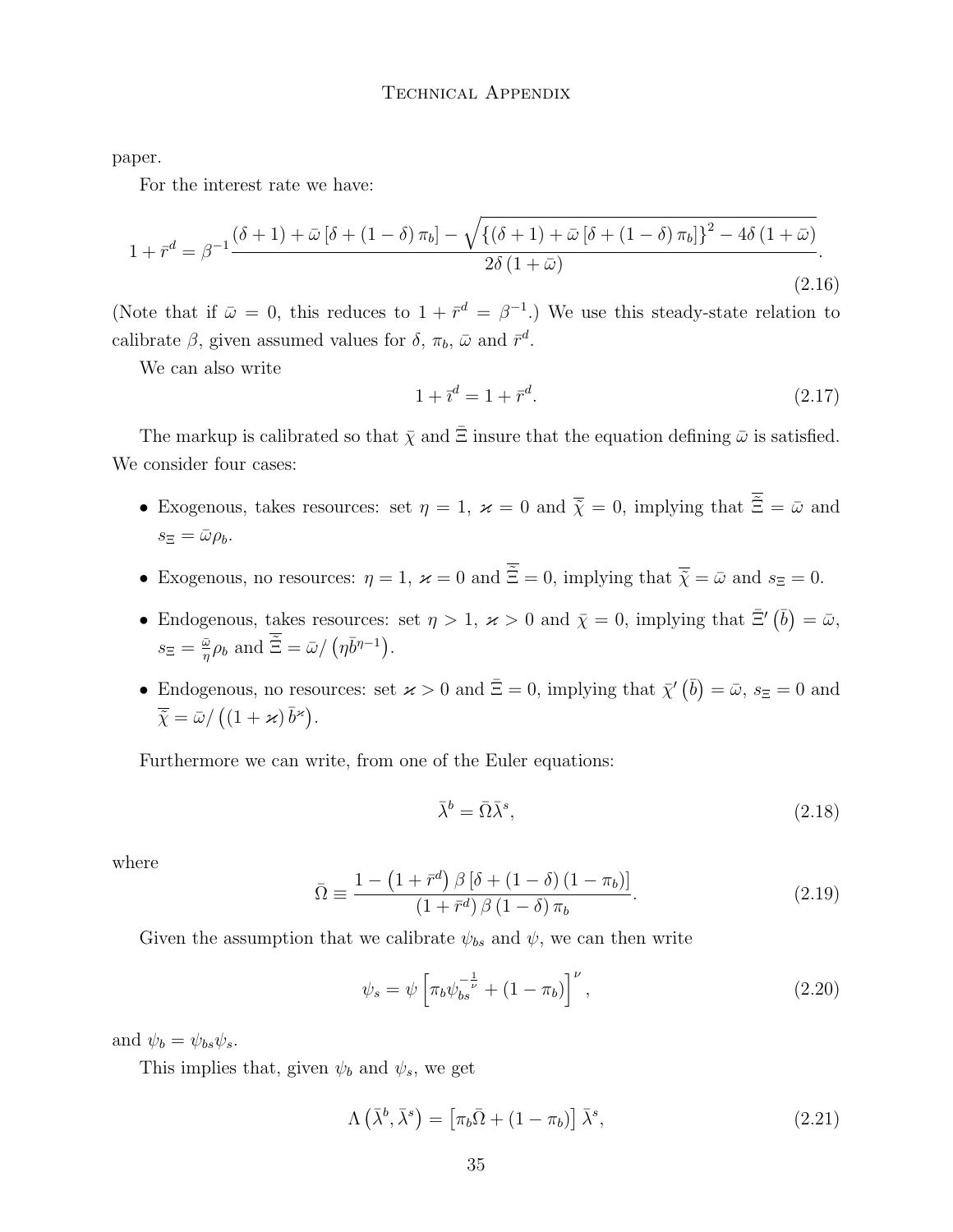$$
\tilde{\lambda}\left(\bar{\lambda}^b,\bar{\lambda}^s\right) = \psi\left[\pi_b\bar{\Omega}^{\frac{1}{\nu}}\psi_b^{-\frac{1}{\nu}} + \left(1-\pi_b\right)\psi_s^{-\frac{1}{\nu}}\right]^\nu\bar{\lambda}^s,\tag{2.22}
$$

$$
\tilde{\Lambda}\left(\bar{\lambda}^b,\bar{\lambda}^s\right) = \psi^{\frac{1}{1+\nu}} \left[\pi_b \psi_b^{-\frac{1}{\nu}} \bar{\Omega}^{\frac{1+\nu}{\nu}} + (1-\pi_b) \psi_s^{-\frac{1}{\nu}}\right]^{\frac{\nu}{1+\nu}} \bar{\lambda}^s. \tag{2.23}
$$

Using  $\bar{F} = \bar{K}$ ,

$$
(1 - \bar{\tau}) = \mu^p \phi \psi \mu_t^w \tilde{\lambda} \left(\bar{\lambda}^b, \bar{\lambda}^s\right)^{-1} \frac{\bar{H}^{-\nu}}{\bar{Z}^{1+\omega_y}},
$$

hence

$$
\bar{\lambda}^{s} = \frac{\mu^{p} \phi \mu^{w} \frac{\bar{H}^{-\nu}}{\bar{Z}^{1+\omega_{y}}}}{(1-\bar{\tau}) \left[ \pi_{b} \bar{\Omega}^{\frac{1}{\nu}} \psi_{b}^{-\frac{1}{\nu}} + (1-\pi_{b}) \psi_{s}^{-\frac{1}{\nu}} \right]^{\nu}}.
$$
\n(2.24)

Given our calibration of  $s_c$  and  $s_c^{bs}$ , we can write:

$$
s_s = \frac{s_c}{\pi_b s_c^{bs} + (1 - \pi_b)},\tag{2.25}
$$

and  $s_b = s_c^{bs} s_c$ .

The resources constraint implies

<span id="page-35-0"></span>
$$
1 - s_c - s_g = \frac{\bar{\omega}}{\eta} \rho_b. \tag{2.26}
$$

Zero inflation implies that

$$
\bar{\Delta} = 1. \tag{2.27}
$$

The debt equation is

$$
\left[1+\pi_b\bar{\omega}-\delta\left(1+\bar{\omega}\right)\left(1+\bar{r}^d\right)\right]\rho_b=\pi_b\left(1-\pi_b\right)\frac{B\left(\bar{\lambda}^b,\bar{\lambda}^s,\bar{Y},\bar{\Delta};0\right)}{\bar{Y}}-\pi_b\rho_b^g\left[1-\delta\left(1+\bar{r}^d\right)\right],
$$

with

$$
\frac{B(\bar{\lambda}^b, \bar{\lambda}^s, 1, 1; 0)}{\bar{Y}} = s_b - s_s - \frac{\bar{\Omega}^{\frac{1}{\nu}} \psi_b^{-\frac{1}{\nu}} - \psi_s^{-\frac{1}{\nu}}}{\pi_b \bar{\Omega}^{\frac{1}{\nu}} \psi_b^{-\frac{1}{\nu}} + (1 - \pi_b) \psi_s^{-\frac{1}{\nu}}} \frac{1 - \bar{\tau}}{\mu^p \phi},
$$

implying that

$$
\rho_b = \frac{\pi_b (1 - \pi_b) \left( s_b - s_s - \frac{\bar{\Omega}^{\frac{1}{\nu}} \psi_b^{-\frac{1}{\nu}} - \psi_s^{-\frac{1}{\nu}}}{\pi_b \bar{\Omega}^{\frac{1}{\nu}} \psi_b^{-\frac{1}{\nu}} + (1 - \pi_b) \psi_s^{-\frac{1}{\nu}} \mu^p \phi} \right) - \pi_b \rho_b^g \left[ 1 - \delta \left( 1 + \bar{r}^d \right) \right]}{1 + \pi_b \bar{\omega} - \delta \left( 1 + \bar{\omega} \right) \left( 1 + \bar{r}^d \right)},\tag{2.28}
$$

which is then used to solve for real debt according to  $\bar{b} = \rho_b \bar{Y}$ . Given  $\bar{b}$  and  $s_c$ , the real resources equation [\(2.26\)](#page-35-0) determines  $s_g = 1 - s_c - \frac{\bar{\omega}}{n}$  $\frac{\bar{\omega}}{\eta}\rho_{b}.$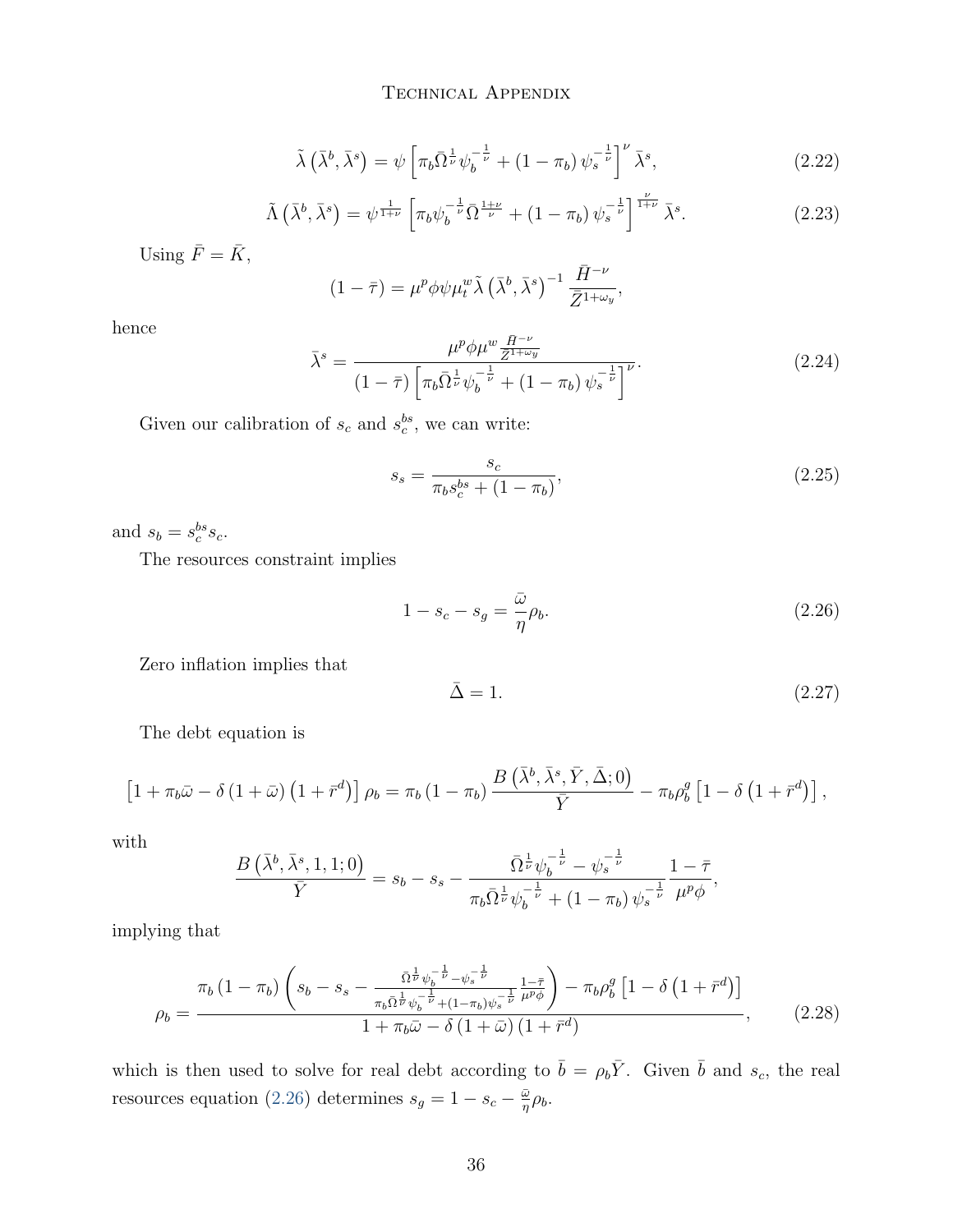Furthermore, we set  $\bar{\sigma},$  hence

$$
\sigma_s = \frac{\bar{\sigma}}{\pi_b s_b \sigma_{bs} + (1 - \pi_b) s_s},\tag{2.29}
$$

$$
\sigma_b = \sigma_{bs}\sigma_s. \tag{2.30}
$$

Finally,

$$
\bar{C}^b = s_b \left(\bar{\lambda}^b\right)^{\sigma_b},\tag{2.31}
$$

$$
\bar{C}^s = s_b \left(\bar{\lambda}^s\right)^{\sigma_s},\tag{2.32}
$$

$$
\bar{K} = \frac{\Lambda\left(\bar{\lambda}^b, \bar{\lambda}^s\right)\mu^p \phi \psi \mu^w \tilde{\lambda}\left(\bar{\lambda}^b, \bar{\lambda}^s\right)^{-1} \frac{\bar{H}^{-\nu}}{\bar{Z}^{1+\omega_y}}}{1 - \alpha \beta},\tag{2.33}
$$

$$
\bar{F} = \frac{\Lambda\left(\bar{\lambda}^b, \bar{\lambda}^s\right)(1-\bar{\tau})}{1-\alpha\beta}.
$$
\n(2.34)

We further set  $\psi_b / \psi_s$  such that the labor supply is the same in steady state, which implies that  $\equiv$ 

$$
\frac{\bar{\lambda}^b}{\psi_b} = \frac{\bar{\lambda}^s}{\psi_s} \Leftrightarrow \frac{\bar{\lambda}^b}{\bar{\lambda}^s} = \frac{\psi_b}{\psi_s} \Rightarrow \frac{\psi_b}{\psi_s} = \bar{\Omega},\tag{2.35}
$$

hence

$$
\psi_s = \left[ \pi_b \bar{\Omega}^{-\frac{1}{\nu}} + (1 - \pi_b) \right]^{\nu}, \tag{2.36}
$$

$$
\psi_b = \bar{\Omega}\psi_s,\tag{2.37}
$$

$$
\bar{\lambda}^{s} = \frac{\mu^{p} \phi \mu^{w} \frac{\bar{H}^{-\nu}}{\bar{Z}^{1+\omega y}}}{\left(1-\bar{\tau}\right) \left[\pi_{b} \bar{\Omega}^{\frac{1}{\nu}} \psi_{b}^{-\frac{1}{\nu}} + \left(1-\pi_{b}\right) \psi_{s}^{-\frac{1}{\nu}}\right]^{V}},\tag{2.38}
$$

$$
\bar{\lambda}^b = \bar{\Omega}\bar{\lambda}^s,\tag{2.39}
$$

$$
\Lambda\left(\bar{\lambda}^b,\bar{\lambda}^s\right) = \pi_b\bar{\lambda}^b + (1 - \pi_b)\bar{\lambda}^s. \tag{2.40}
$$

### B.3 Optimal steady state

The central planner maximizes the social welfare function [\(1.90\)](#page-30-0) subject to the laws of motion of the economy given by [\(1.91\)](#page-31-0)-[\(1.99\)](#page-31-1). Assign Lagrangian multipliers  $\varphi_1$ , ...,  $\varphi_9$  to those equations respectively. Then the F.O.C. of the central planner in steady state are the following ones.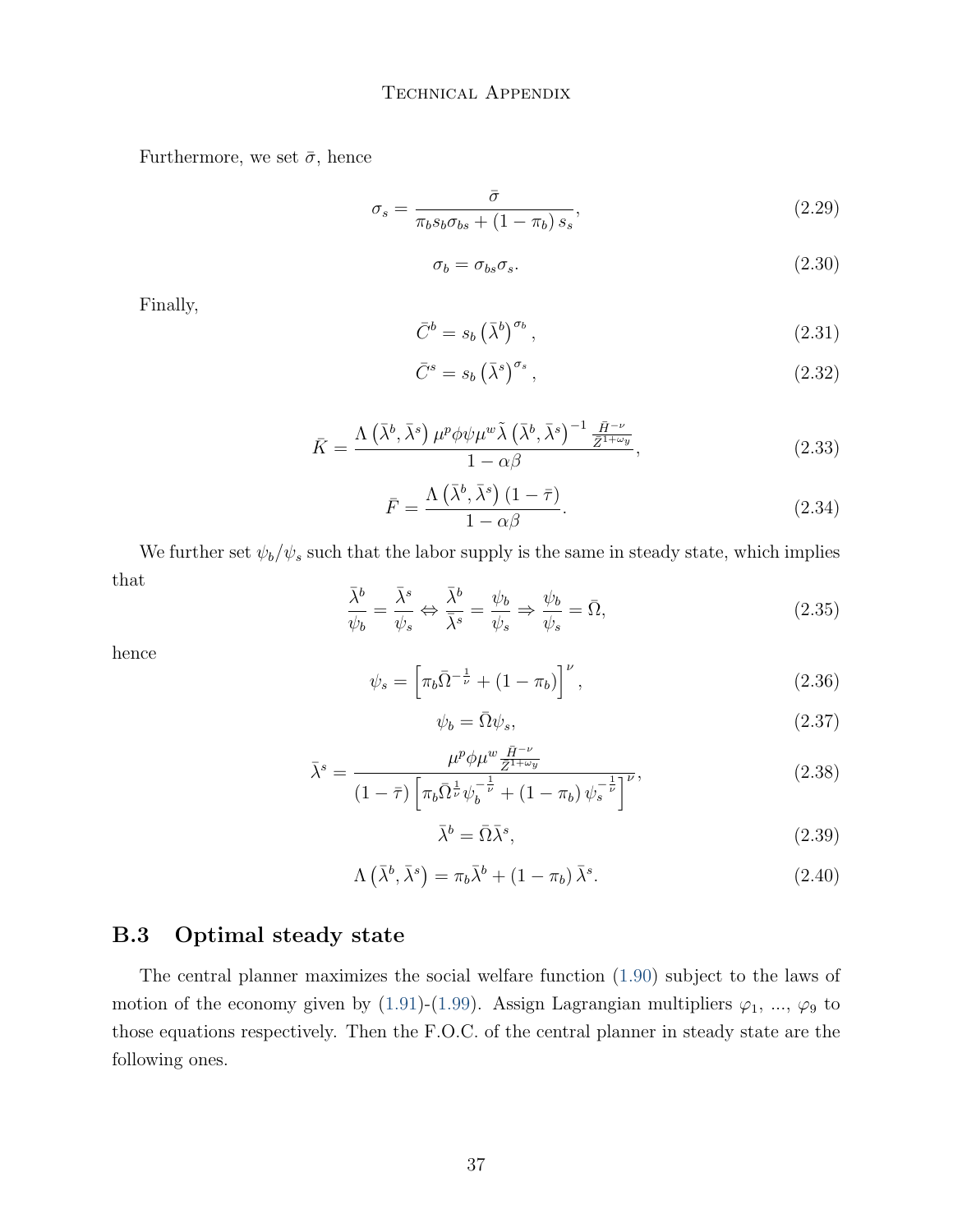### B.3.1 FOC

FOC w.r.t.  $i_t^d$ 

$$
0 = \bar{\varphi}_1 \bar{\lambda}^b + \bar{\varphi}_2 \bar{\lambda}^s + \bar{\varphi}_5 \delta \beta \left[ \bar{b} \left( 1 + \bar{\omega} \right) + \pi_b \bar{b}^g \right] \left( 1 + \bar{r}^d \right). \tag{2.41}
$$

FOC w.r.t.  $\Pi_t$ 

$$
0 = -\beta^{-1}\bar{\varphi}_{1}\bar{\lambda}^{b} - \beta^{-1}\bar{\varphi}_{2}\bar{\lambda}^{s} - \bar{\varphi}_{5}\delta\left[\bar{b}\left(1+\bar{\omega}\right) + \pi_{b}\bar{b}^{g}\right]\left(1+\bar{r}^{d}\right)
$$
\n
$$
+ \bar{\varphi}_{3}\alpha\theta\left(1+\omega_{y}\right)\bar{\Pi}^{\theta(1+\omega_{y})}\bar{K} + \bar{\varphi}_{4}\alpha\left(\theta-1\right)\bar{\Pi}^{\theta-1}\bar{F}
$$
\n
$$
+ \bar{\varphi}_{7}\theta\left(1+\omega_{y}\right)\alpha\bar{\Delta}\bar{\Pi}^{\theta(1+\omega_{y})} - \bar{\varphi}_{7}\theta\left(1+\omega_{y}\right)\alpha\bar{\Pi}^{\theta-1}\left(\frac{1-\alpha\bar{\Pi}^{\theta-1}}{1-\alpha}\right)^{\frac{\theta(1+\omega_{y})}{\theta-1}-1}
$$
\n
$$
- \bar{\varphi}_{8}\frac{\alpha\left(\theta-1\right)}{1-\alpha}\bar{\Pi}^{\theta-1}.
$$
\n(2.42)

FOC w.r.t.  $\Delta_t$ 

$$
0 = \frac{\psi}{1+\nu} \left(\frac{\tilde{\lambda}}{\tilde{\Lambda}}\right)^{-\frac{1+\nu}{\nu}} \bar{H}^{-\nu} \left(\frac{\bar{Y}}{\bar{Z}}\right)^{1+\omega_y} + \bar{\varphi}_5 \pi_b \left(1-\pi_b\right) \left[ \left(\frac{\bar{\lambda}^b}{\psi_b}\right)^{\frac{1}{\nu}} - \left(\frac{\bar{\lambda}^s}{\psi_s}\right)^{\frac{1}{\nu}} \right] \left(\frac{\tilde{\lambda}}{\psi}\right)^{-\frac{1+\nu}{\nu}} \mu^w \bar{H}^{-\nu} \left(\frac{\bar{Y}}{\bar{Z}}\right)^{1+\omega_y} + \bar{\varphi}_7 \left(1-\alpha \beta \bar{\Pi}^{\theta(1+\omega_y)}\right).
$$
\n(2.43)

FOC w.r.t.  $K_t$ 

$$
0 = -\bar{\varphi}_3 \left( 1 - \alpha \bar{\Pi}^{\theta(1+\omega_y)} \right) + \bar{\varphi}_8 \frac{\theta - 1}{1 + \omega_y \theta} \left( \frac{1 - \alpha \bar{\Pi}^{\theta - 1}}{1 - \alpha} \right) \bar{K}^{-1}.
$$
 (2.44)

FOC w.r.t.  $F_t$ 

$$
0 = -\bar{\varphi}_4 \left( 1 - \alpha \bar{\Pi}^{\theta - 1} \right) - \bar{\varphi}_8 \frac{\theta - 1}{1 + \omega_y \theta} \frac{1 - \alpha \bar{\Pi}^{\theta - 1}}{1 - \alpha} \bar{F}^{-1}
$$
(2.45)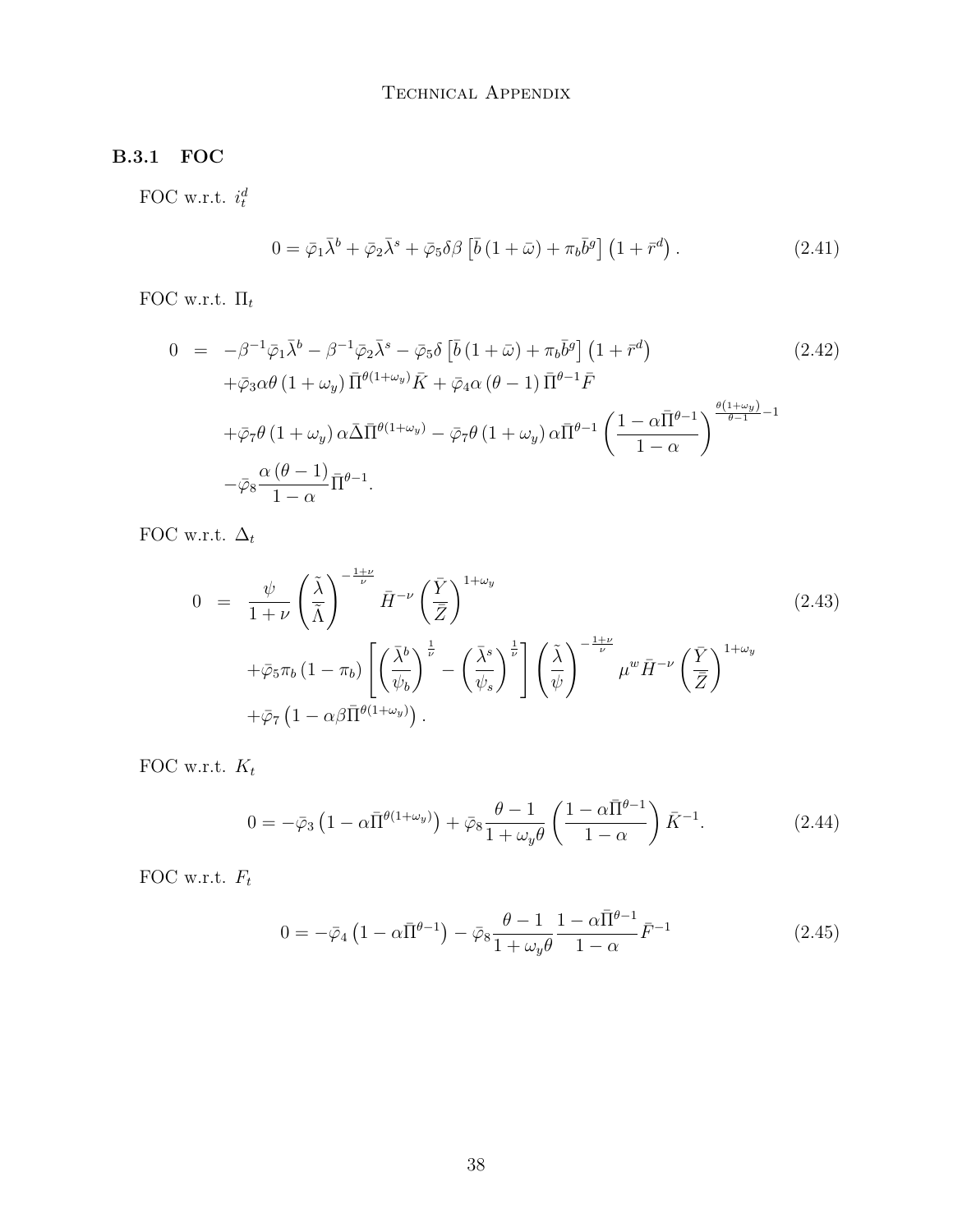FOC w.r.t.  $Y_t$ 

$$
0 = -(1 + \omega_y) \frac{\psi}{1 + \nu} \left(\frac{\tilde{\lambda}}{\tilde{\Lambda}}\right)^{-\frac{1 + \nu}{\nu}} \bar{H}^{-\nu} \left(\frac{\bar{Y}}{\bar{Z}}\right)^{1 + \omega_y} \bar{\Delta} \bar{Y}^{-1}
$$
\n
$$
+ \bar{\omega}_A \Lambda \left(\bar{\lambda}^b, \bar{\lambda}^s\right) (1 - \bar{\tau}) - \bar{\omega}_6
$$
\n(2.46)

$$
\begin{split}\n&+\varphi_{4}\Lambda\left(\lambda,\lambda\right)\left(1-\frac{\gamma}{2}\right)-\varphi_{6} \\
&+\bar{\varphi}_{3}\left(1+\omega_{y}\right)\frac{\Lambda\left(\bar{\lambda}^{b},\bar{\lambda}^{s}\right)}{\tilde{\lambda}\left(\bar{\lambda}^{b},\bar{\lambda}^{s}\right)}\mu^{p}\phi\psi\mu^{w}\bar{H}^{-\nu}\left(\frac{\bar{Y}}{\bar{Z}}\right)^{1+\omega_{y}}\bar{Y}^{-1} \\
&-\bar{\varphi}_{5}\pi_{b}\left(1+\omega_{y}\right)\left(1-\pi_{b}\right)\left[\left(\frac{\bar{\lambda}^{b}}{\psi_{b}}\right)^{\frac{1}{\nu}}-\left(\frac{\bar{\lambda}^{s}}{\psi_{s}}\right)^{\frac{1}{\nu}}\right]\left(\frac{\tilde{\lambda}}{\psi}\right)^{-\frac{1+\nu}{\nu}}\mu^{w}\bar{H}^{-\nu}\left(\frac{\bar{Y}}{\bar{Z}}\right)^{1+\omega_{y}}\bar{\Delta}\bar{Y}^{-1}.\n\end{split}
$$

FOC w.r.t.  $\lambda_t^b$ 

$$
0 = \pi_b \frac{1 - \sigma_b}{1 - \sigma_b^{-1}} (\bar{\lambda}^b)^{-\sigma_b} \bar{C}^b
$$
\n
$$
+ \pi_b \frac{\psi}{\nu} \left(\frac{\psi}{\psi_b} \frac{\bar{\lambda}^b}{\bar{\lambda}}\right)^{\frac{1}{\nu}} (\bar{\lambda}^b)^{-1} \left[ \left(\frac{\tilde{\lambda}}{\bar{\Lambda}}\right)^{-\frac{1+\nu}{\nu}} - \frac{\bar{\lambda}^b}{\bar{\lambda}} \right] \bar{H}^{-\nu} \left(\frac{\bar{Y}}{\bar{Z}}\right)^{1+\omega_y} \bar{\Delta}
$$
\n
$$
- \bar{\varphi}_1 + \bar{\varphi}_1 (1 + \bar{r}^d) (1 + \bar{\omega}) [\delta + (1 - \delta) \pi_b] + \bar{\varphi}_2 (1 + \bar{r}^d) (1 - \delta) \pi_b
$$
\n
$$
+ \bar{\varphi}_3 \mu^p \phi \psi \mu^w \pi_b \left[ \tilde{\lambda}^{-1} - \left(\frac{\psi}{\psi_s} \frac{\bar{\lambda}^s}{\bar{\lambda}}\right)^{\frac{1}{\nu}} (\bar{\lambda}^s)^{-1} \frac{\Lambda}{\bar{\lambda}} \right] \bar{H}^{-\nu} \left(\frac{\bar{Y}}{\bar{Z}}\right)^{1+\omega_y}
$$
\n
$$
+ \bar{\varphi}_4 (1 - \tau) \bar{Y} \pi_b - \bar{\varphi}_5 \pi_b (1 - \pi_b) \sigma_b \bar{C}^b (\bar{\lambda}^b)^{-\sigma_b - 1} - \bar{\varphi}_6 \sigma_b \pi_b \bar{C}^b (\bar{\lambda}^b)^{-\sigma_b - 1}
$$
\n
$$
+ \bar{\varphi}_5 \pi_b (1 - \pi_b) \left(\frac{\tilde{\lambda}}{\psi}\right)^{-1} \left(\frac{\psi}{\psi_b} \frac{\bar{\lambda}^b}{\bar{\lambda}}\right)^{\frac{1}{\nu}} (\bar{\lambda}^b)^{-1} \left[1 - \frac{1 + \nu}{\nu} \left(\frac{\psi}{\psi_s} \frac{\bar{\lambda}^s}{\bar{\lambda}}\right)^{\frac{1}{\nu}} \right] \mu^w \bar{H}^{-\nu} \left(\frac{\bar{Y}}{\bar{Z}}\right)^{1+\omega_y} \bar{\Delta}.
$$
\n(2.47)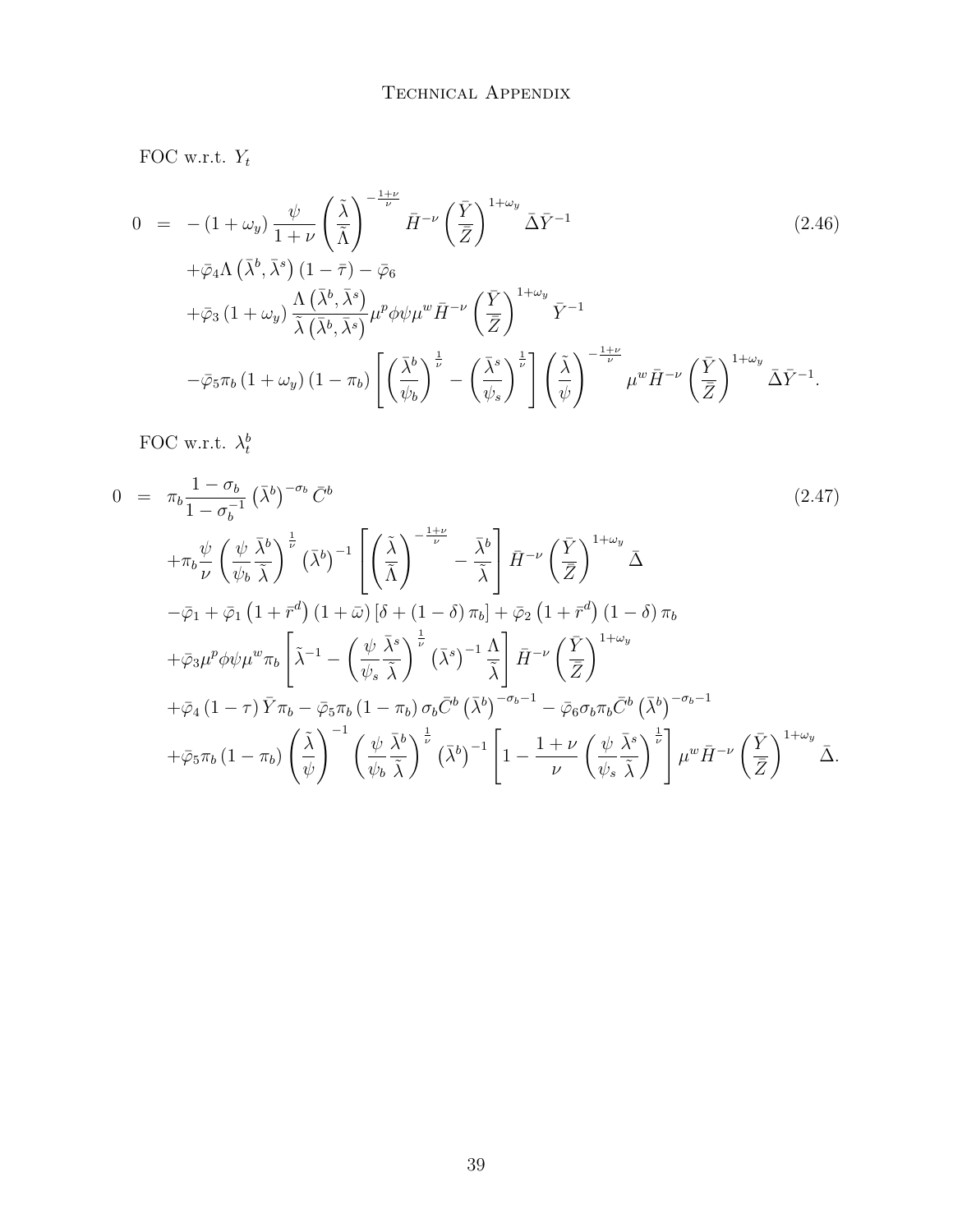FOC w.r.t.  $\lambda_t^s$ 

$$
0 = (1 - \pi_b) \frac{1 - \sigma_s}{1 - \sigma_s^{-1}} (\bar{\lambda}^s)^{-\sigma_s} \bar{C}^s
$$
\n
$$
+ (1 - \pi_b) \frac{\psi}{\nu} \left(\frac{\psi}{\psi_s} \frac{\bar{\lambda}^s}{\tilde{\lambda}}\right)^{\frac{1}{\nu}} \left[\left(\frac{\tilde{\lambda}}{\tilde{\lambda}}\right)^{-\frac{1+\nu}{\nu}} - \frac{\bar{\lambda}^s}{\tilde{\lambda}}\right] (\bar{\lambda}^s)^{-1} \bar{H}^{-\nu} \left(\frac{\bar{Y}}{\bar{Z}}\right)^{1+\omega_y} \bar{\Delta}
$$
\n
$$
+ \bar{\varphi}_1 (1 + \bar{r}^d) (1 + \bar{\omega}) (1 - \delta) (1 - \pi_b) - \bar{\varphi}_2 + \bar{\varphi}_2 (1 + \bar{r}^d) (1 - \delta) \pi_b
$$
\n
$$
+ \bar{\varphi}_3 \mu^p \phi \psi \mu^w (1 - \pi_b) \left[\tilde{\lambda}^{-1} - \left(\frac{\psi}{\psi_s} \frac{\bar{\lambda}^s}{\tilde{\lambda}}\right)^{\frac{1}{\nu}} (\bar{\lambda}^s)^{-1} \frac{\Lambda}{\tilde{\lambda}}\right] \bar{H}^{-\nu} \left(\frac{\bar{Y}}{\bar{Z}}\right)^{1+\omega_y}
$$
\n
$$
+ \bar{\varphi}_4 (1 - \pi_b) (1 - \bar{\tau}) \bar{Y}
$$
\n
$$
+ \bar{\varphi}_5 \pi_b (1 - \pi_b) \left(\frac{\tilde{\lambda}}{\psi}\right)^{-1} \left(\frac{\psi}{\psi_s} \frac{\bar{\lambda}^s}{\tilde{\lambda}}\right)^{\frac{1}{\nu}} (\bar{\lambda}^s)^{-1} \left[\frac{1 + \nu}{\nu} \left(\frac{\psi}{\psi_b} \frac{\bar{\lambda}^b}{\tilde{\lambda}}\right)^{\frac{1}{\nu}} - 1\right] \mu^w \bar{H}^{-\nu} \left(\frac{\bar{Y}}{\bar{Z}}\right)^{1+\omega_y}
$$
\n
$$
+ \bar{\varphi}_5 \sigma_s \pi_b (1 - \pi_b) \bar{C}^s \left(\bar{\lambda}^s\right)^{-\sigma_s - 1} - \bar{\varphi}_6 (1 - \pi_b) \bar{C}^s \left(\bar{\lambda}^s\right)^{-\sigma_s -
$$

FOC w.r.t.  $b_t$ 

$$
0 = -(1 + \pi_b \bar{\omega}) \bar{\varphi}_5 + \bar{\varphi}_5 \delta \beta \left(1 + \bar{r}^d\right) \left(1 + \bar{\omega}\right) + \bar{\varphi}_6 \Xi' \left(\bar{b}\right) + \bar{\varphi}_9 \left[\bar{\chi}''\left(\bar{b}\right) + \bar{\Xi}''\left(\bar{b}\right)\right]. \tag{2.49}
$$

FOC w.r.t.  $\omega_t$ 

$$
0 = \bar{\varphi}_1 \frac{\bar{\lambda}^b}{1 + \bar{\omega}} + \bar{\varphi}_5 \left[ \beta \delta \left( 1 + \bar{r}^d \right) - \pi_b \right] \bar{b} - \bar{\varphi}_9. \tag{2.50}
$$

### B.3.2 Simplification

We can thus write the FOC as follows. FOC w.r.t.  $i_t^d$ 

<span id="page-39-0"></span>
$$
0 = \varpi_{i^d, 1} \bar{\varphi}_1 + \varpi_{i^d, 2} \bar{\varphi}_2 + \varpi_{i^d, 5} \bar{\varphi}_5, \tag{2.51}
$$

with

$$
\varpi_{i^d,1} \equiv \bar{\lambda}^b,
$$
  

$$
\varpi_{i^d,2} \equiv \bar{\lambda}^s,
$$
  

$$
\varpi_{i^d,5} \equiv \delta\beta \left[ \bar{b} \left( 1 + \bar{\omega} \right) + \pi_b \bar{b}^g \right] \left( 1 + \bar{r}^d \right).
$$

FOC w.r.t.  $\Pi_t$ 

$$
0 = \varpi_{\Pi,3}\bar{\varphi}_3 + \varpi_{\Pi,4}\bar{\varphi}_4 + \varpi_{\Pi,7}\bar{\varphi}_7 + \varpi_{\Pi,8}\bar{\varphi}_8,\tag{2.52}
$$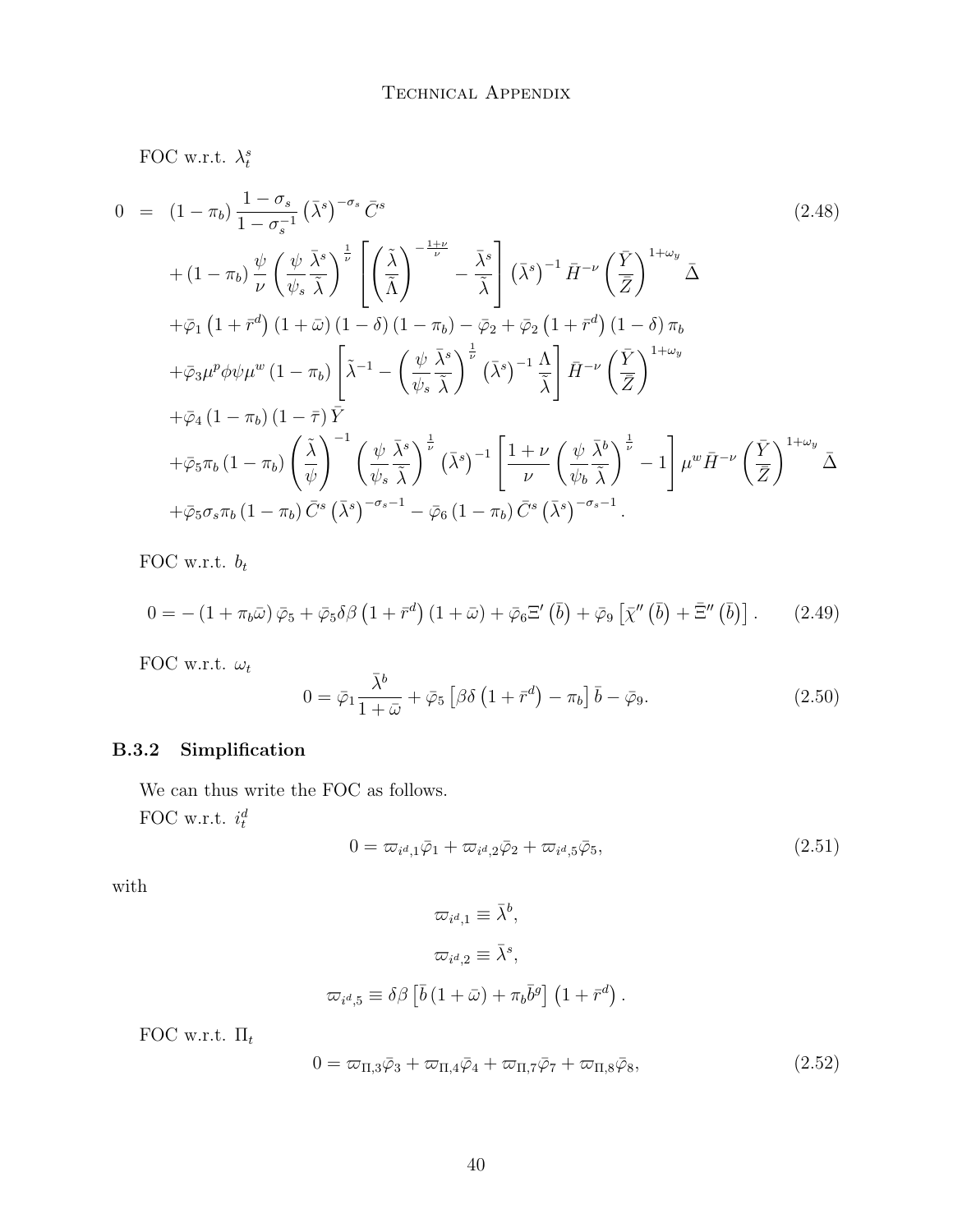with

$$
\varpi_{\Pi,3} \equiv \alpha \theta (1 + \omega_y) \bar{\Pi}^{\theta(1 + \omega_y)} \bar{K},
$$

$$
\varpi_{\Pi,4} \equiv \alpha (\theta - 1) \bar{\Pi}^{\theta - 1} \bar{F},
$$

$$
\varpi_{\Pi,7} \equiv \theta (1 + \omega_y) \alpha \left[ \bar{\Delta} \bar{\Pi}^{\theta(1 + \omega_y)} - \bar{\Pi}^{\theta - 1} \left( \frac{1 - \alpha \bar{\Pi}^{\theta - 1}}{1 - \alpha} \right)^{\frac{\theta(1 + \omega_y)}{\theta - 1} - 1} \right],
$$

$$
\varpi_{\Pi,8} \equiv -\frac{\alpha (\theta - 1)}{1 - \alpha} \bar{\Pi}^{\theta - 1},
$$

where I used the fact that  $\overline{\omega}_{\Pi,1} = -\beta^{-1} \overline{\omega}_{i^d,1}$ ,  $\overline{\omega}_{\Pi,2} = -\beta^{-1} \overline{\omega}_{i^d,2}$ ,  $\overline{\omega}_{\Pi,5} = -\beta^{-1} \overline{\omega}_{i^d,5}$  and [\(2.51\)](#page-39-0).

FOC w.r.t.  $\Delta_t$ 

$$
0 = \varpi_{\Delta,0} + \varpi_{\Delta,5}\bar{\varphi}_5 + \varpi_{\Delta,7}\bar{\varphi}_7, \qquad (2.53)
$$

with

$$
\varpi_{\Delta,0} \equiv \frac{\psi}{1+\nu} \left(\frac{\tilde{\lambda}}{\tilde{\Lambda}}\right)^{-\frac{1+\nu}{\nu}} \bar{H}^{-\nu} \left(\frac{\bar{Y}}{\bar{Z}}\right)^{1+\omega_y},
$$
  

$$
\varpi_{\Delta,5} \equiv \pi_b \left(1-\pi_b\right) \left[ \left(\frac{\bar{\lambda}^b}{\psi_b}\right)^{\frac{1}{\nu}} - \left(\frac{\bar{\lambda}^s}{\psi_s}\right)^{\frac{1}{\nu}} \right] \left(\frac{\tilde{\lambda}}{\psi}\right)^{-\frac{1+\nu}{\nu}} \mu^w \bar{H}^{-\nu} \left(\frac{\bar{Y}}{\bar{Z}}\right)^{1+\omega_y},
$$
  

$$
\varpi_{\Delta,7} \equiv 1 - \alpha \beta \bar{\Pi}^{\theta(1+\omega_y)}.
$$

FOC w.r.t.  $K_t$ 

$$
0 = \varpi_{K,3}\bar{\varphi}_3 + \varpi_{K,8}\bar{\varphi}_8,\tag{2.54}
$$

with

$$
\varpi_{K,3} \equiv -\left(1 - \alpha \bar{\Pi}^{\theta(1+\omega_y)}\right),
$$

$$
\varpi_{K,8} \equiv \frac{\theta - 1}{1 + \omega_y \theta} \left(\frac{1 - \alpha \bar{\Pi}^{\theta - 1}}{1 - \alpha}\right) \bar{K}^{-1}.
$$

FOC w.r.t.  $\mathcal{F}_t$ 

$$
0 = \varpi_{F,4}\bar{\varphi}_4 + \varpi_{F,8}\bar{\varphi}_8,\tag{2.55}
$$

with

$$
\varpi_{F,4} \equiv -\left(1 - \alpha \bar{\Pi}^{\theta - 1}\right),
$$

$$
\varpi_{F,8} \equiv -\frac{\theta - 1}{1 + \omega_y \theta} \frac{1 - \alpha \bar{\Pi}^{\theta - 1}}{1 - \alpha} \bar{F}^{-1}.
$$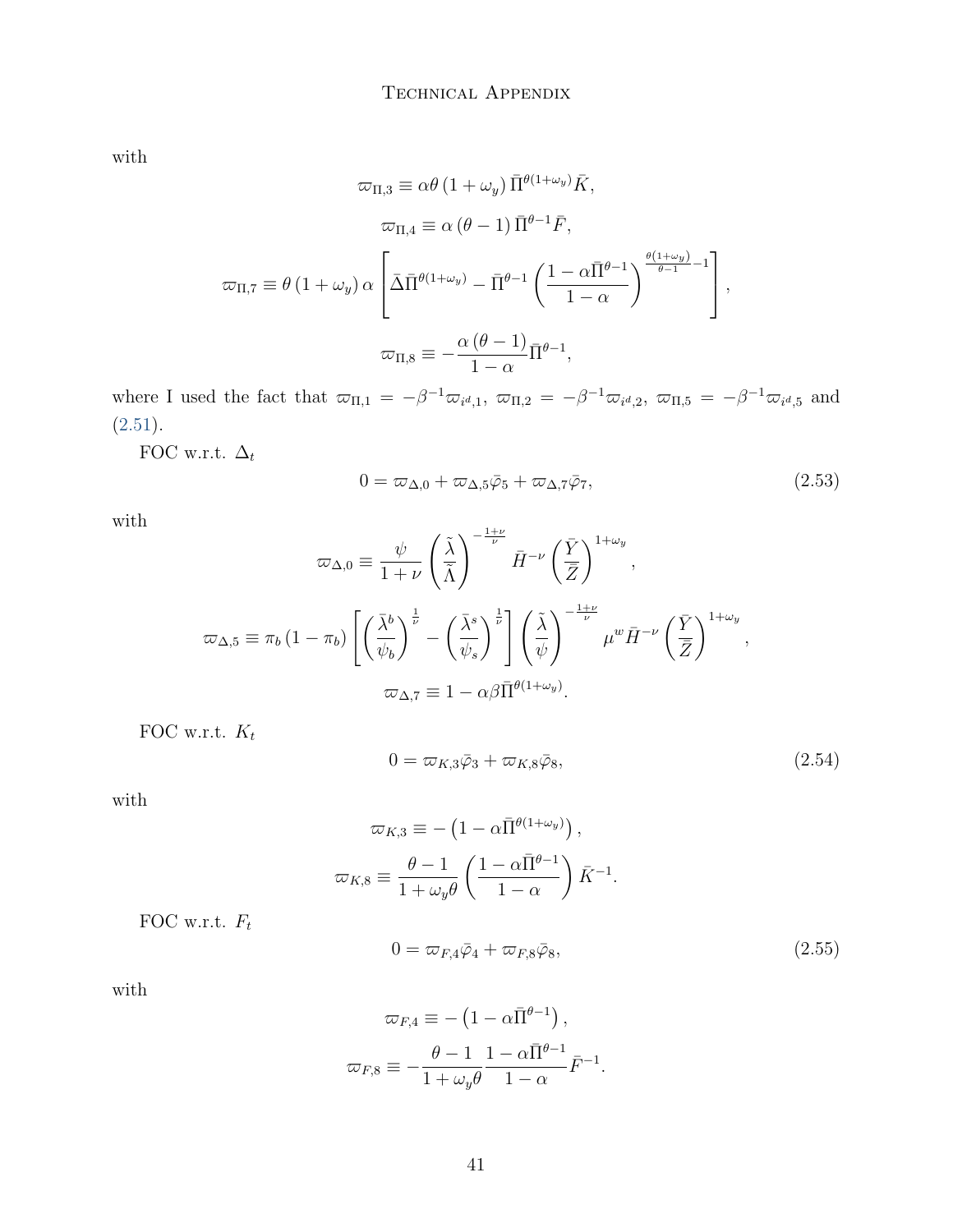#### TECHNICAL APPENDIX

FOC w.r.t.  $Y_t$ 

$$
0 = \varpi_{Y,0} + \varpi_{Y,3}\bar{\varphi}_3 + \varpi_{Y,4}\bar{\varphi}_4 + \varpi_{Y,5}\bar{\varphi}_5 + \varpi_{Y,6}\bar{\varphi}_6, \tag{2.56}
$$

 $\quad$  with

$$
\varpi_{Y,0} \equiv -\left(1 + \omega_y\right) \frac{\psi}{1 + \nu} \left(\frac{\tilde{\lambda}}{\tilde{\Lambda}}\right)^{-\frac{1+\nu}{\nu}} \bar{H}^{-\nu} \left(\frac{\bar{Y}}{\tilde{\Lambda}}\right)^{1 + \omega_y} \bar{\Delta} \bar{Y}^{-1},
$$

$$
\varpi_{Y,3} \equiv \frac{\Lambda \left(\bar{\lambda}^b, \bar{\lambda}^s\right)}{\tilde{\lambda} \left(\bar{\lambda}^b, \bar{\lambda}^s\right)} \mu^p \phi \left(1 + \omega_y\right) \psi \mu^w \bar{H}^{-\nu} \left(\frac{\bar{Y}}{\bar{Z}}\right)^{1 + \omega_y} \bar{Y}^{-1},
$$

$$
\varpi_{Y,4} \equiv \Lambda \left(\bar{\lambda}^b, \bar{\lambda}^s\right) \left(1 - \bar{\tau}\right),
$$

$$
\varpi_{Y,5} \equiv -\pi_b \left(1 + \omega_y\right) \left(1 - \pi_b\right) \left[\left(\frac{\bar{\lambda}^b}{\psi_b}\right)^{\frac{1}{\nu}} - \left(\frac{\bar{\lambda}^s}{\psi_s}\right)^{\frac{1}{\nu}}\right] \left(\frac{\tilde{\lambda}}{\psi}\right)^{-\frac{1+\nu}{\nu}} \mu^w \bar{H}^{-\nu} \left(\frac{\bar{Y}}{\bar{Z}}\right)^{1 + \omega_y} \bar{\Delta} \bar{Y}^{-1},
$$

$$
\varpi_{Y,6} \equiv -1.
$$

FOC w.r.t.  $\lambda_t^b$ 

$$
0 = \varpi_{\lambda^b,0} + \varpi_{\lambda^b,1}\bar{\varphi}_1 + \varpi_{\lambda^b,2}\bar{\varphi}_2 + \varpi_{\lambda^b,3}\bar{\varphi}_3 + \varpi_{\lambda^b,4}\bar{\varphi}_4 + \varpi_{\lambda^b,5}\bar{\varphi}_5 + \varpi_{\lambda^b,6}\bar{\varphi}_6, \tag{2.57}
$$

 $\quad$  with

$$
\varpi_{\lambda^{b},0} \equiv \pi_{b} \frac{1 - \sigma_{b}}{1 - \sigma_{b}^{-1}} (\bar{\lambda}^{b})^{-\sigma_{b}} \bar{C}^{b}
$$
  
+
$$
\pi_{b} \frac{\psi}{\nu} \left(\frac{\psi}{\psi_{b}} \frac{\bar{\lambda}^{b}}{\tilde{\lambda}}\right)^{\frac{1}{\nu}} (\bar{\lambda}^{b})^{-1} \left[\left(\frac{\tilde{\lambda}}{\tilde{\Lambda}}\right)^{-\frac{1+\nu}{\nu}} - \frac{\bar{\lambda}^{b}}{\tilde{\lambda}}\right] \bar{H}^{-\nu} \left(\frac{\bar{Y}}{\bar{Z}}\right)^{1+\omega_{y}} \bar{\Delta},
$$
  

$$
\varpi_{\lambda^{b},1} \equiv (1 + \bar{r}^{d}) (1 + \bar{\omega}) [\delta + (1 - \delta) \pi_{b}] - 1,
$$
  

$$
\varpi_{\lambda^{b},2} \equiv (1 + \bar{r}^{d}) (1 - \delta) \pi_{b},
$$
  

$$
\varpi_{\lambda^{b},3} \equiv \mu^{p} \phi \psi \mu^{w} \pi_{b} \left[\tilde{\lambda}^{-1} - \left(\frac{\psi}{\psi_{s}} \frac{\bar{\lambda}^{s}}{\tilde{\lambda}}\right)^{\frac{1}{\nu}} (\bar{\lambda}^{s})^{-1} \frac{\Lambda}{\tilde{\lambda}}\right] \bar{H}^{-\nu} \left(\frac{\bar{Y}}{\bar{Z}}\right)^{1+\omega_{y}},
$$
  

$$
\varpi_{\lambda^{b},4} \equiv (1 - \tau) \bar{Y} \pi_{b},
$$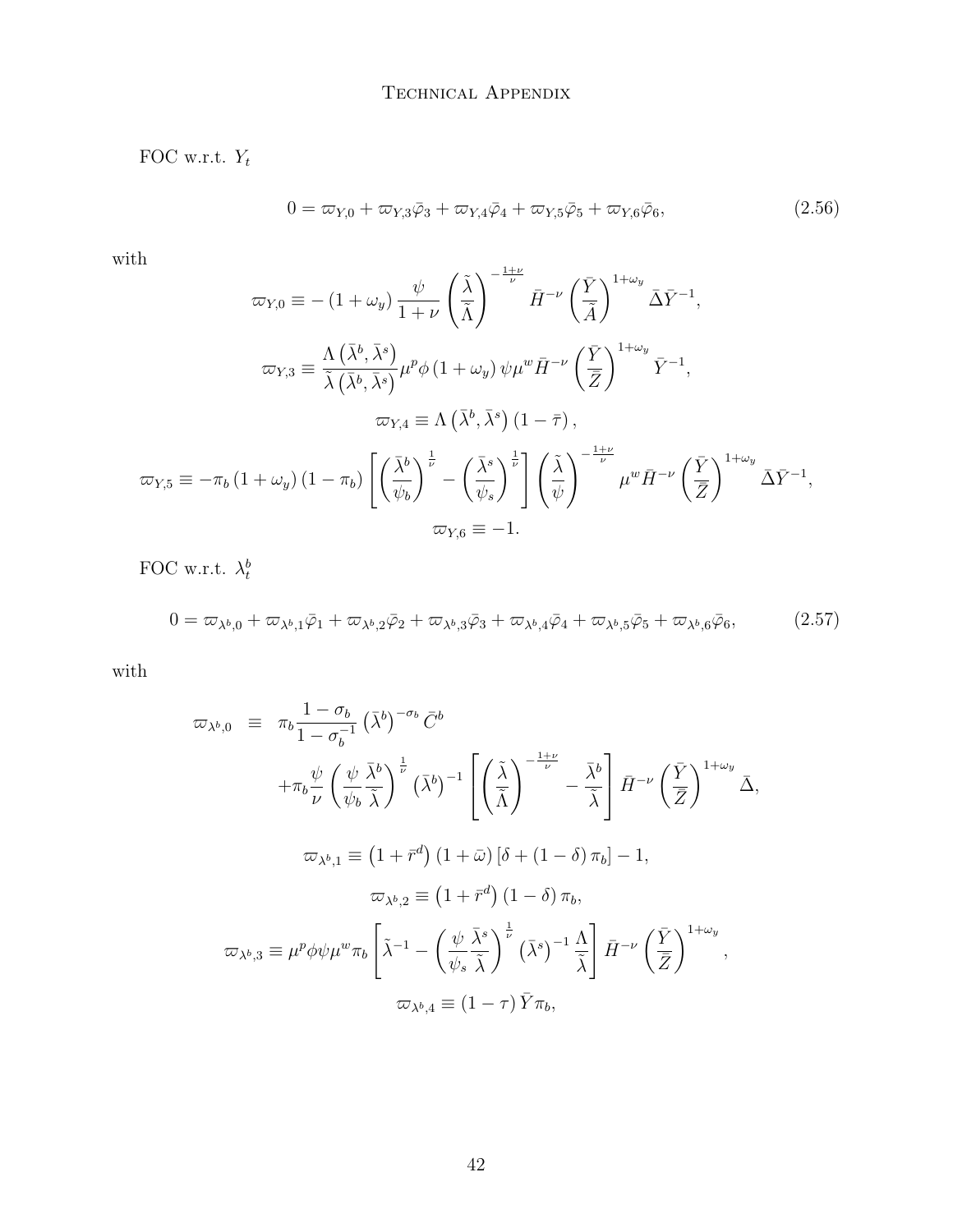#### TECHNICAL APPENDIX

$$
\varpi_{\lambda^{b},5} \equiv -\pi_{b} (1 - \pi_{b}) \sigma_{b} \bar{C}^{b} (\bar{\lambda}^{b})^{-\sigma_{b}-1} \n+ \pi_{b} (1 - \pi_{b}) \left(\frac{\tilde{\lambda}}{\psi}\right)^{-1} \left(\frac{\psi}{\psi_{b}} \frac{\bar{\lambda}^{b}}{\tilde{\lambda}}\right)^{\frac{1}{\nu}} (\bar{\lambda}^{b})^{-1} \left[1 - \frac{1 + \nu}{\nu} \left(\frac{\psi}{\psi_{s}} \frac{\bar{\lambda}^{s}}{\tilde{\lambda}}\right)^{\frac{1}{\nu}}\right] \mu^{w} \bar{H}^{-\nu} \left(\frac{\bar{Y}}{\bar{Z}}\right)^{1+\omega_{y}} \bar{\Delta},
$$
\n
$$
\varpi_{\lambda^{b},6} \equiv -\sigma_{b} \pi_{b} \bar{C}^{b} (\bar{\lambda}^{b})^{-\sigma_{b}-1}.
$$

FOC w.r.t.  $\lambda_t^s$ 

$$
0 = \varpi_{\lambda^s,0} + \varpi_{\lambda^s,1}\bar{\varphi}_1 + \varpi_{\lambda^s,2}\bar{\varphi}_2 + \varpi_{\lambda^s,3}\bar{\varphi}_3 + \varpi_{\lambda^s,4}\bar{\varphi}_4 + \varpi_{\lambda^s,5}\bar{\varphi}_5 + \varpi_{\lambda^s,6}\bar{\varphi}_6, \tag{2.58}
$$

 $% \left\vert \mathbf{U}\right\vert$  with

$$
\varpi_{\lambda^{s},0} \equiv (1 - \pi_{b}) \frac{1 - \sigma_{s}}{1 - \sigma_{s}^{-1}} (\bar{\lambda}^{s})^{-\sigma_{s}} \bar{C}^{s}
$$
  
+ 
$$
(1 - \pi_{b}) \frac{\psi}{\nu} \left(\frac{\psi}{\psi_{s}} \frac{\bar{\lambda}^{s}}{\bar{\lambda}}\right)^{\frac{1}{\nu}} \left[\left(\frac{\tilde{\lambda}}{\bar{\Lambda}}\right)^{-\frac{1+\nu}{\nu}} - \frac{\bar{\lambda}^{s}}{\bar{\lambda}}\right] (\bar{\lambda}^{s})^{-1} \bar{H}^{-\nu} \left(\frac{\bar{Y}}{\bar{Z}}\right)^{1+\omega_{y}} \bar{\Delta},
$$
  

$$
\varpi_{\lambda^{s},1} \equiv (1 + \bar{r}^{d}) (1 + \bar{\omega}) (1 - \delta) (1 - \pi_{b}),
$$
  

$$
\varpi_{\lambda^{s},2} \equiv (1 + \bar{r}^{d}) (1 - \delta) \pi_{b} - 1,
$$
  

$$
\varpi_{\lambda^{s},3} \equiv \mu^{p} \phi \psi \mu^{w} (1 - \pi_{b}) \left[\tilde{\lambda}^{-1} - \left(\frac{\psi}{\psi_{s}} \frac{\bar{\lambda}^{s}}{\tilde{\lambda}}\right)^{\frac{1}{\nu}} (\bar{\lambda}^{s})^{-1} \frac{\Lambda}{\tilde{\lambda}}\right] \bar{H}^{-\nu} \left(\frac{\bar{Y}}{\bar{Z}}\right)^{1+\omega_{y}},
$$
  

$$
\varpi_{\lambda^{s},4} \equiv (1 - \pi_{b}) (1 - \bar{\tau}) \bar{Y},
$$

$$
\varpi_{\lambda^{s},5} \equiv \sigma_{s}\pi_{b}(1-\pi_{b})\bar{C}^{s}(\bar{\lambda}^{s})^{-\sigma_{s}-1}
$$
\n
$$
\pi_{b}(1-\pi_{b})\left(\frac{\tilde{\lambda}}{\psi}\right)^{-1}\left(\frac{\psi}{\psi_{s}}\frac{\bar{\lambda}^{s}}{\tilde{\lambda}}\right)^{\frac{1}{\nu}}(\bar{\lambda}^{s})^{-1}\left[\frac{1+\nu}{\nu}\left(\frac{\psi}{\psi_{b}}\frac{\bar{\lambda}^{b}}{\tilde{\lambda}}\right)^{\frac{1}{\nu}}-1\right]\mu^{w}\bar{H}^{-\nu}\left(\frac{\bar{Y}}{\bar{Z}}\right)^{1+\omega_{y}}\bar{\Delta},
$$
\n
$$
\varpi_{\lambda^{s},6} \equiv -(1-\pi_{b})\bar{C}^{s}(\bar{\lambda}^{s})^{-\sigma_{s}-1}.
$$

FOC w.r.t.  $\boldsymbol{b}_t$ 

$$
0 = \varpi_{b,5}\bar{\varphi}_5 + \varpi_{b,6}\bar{\varphi}_6 + \varpi_{b,9}\bar{\varphi}_9, \tag{2.59}
$$

 $\quad$  with

$$
\varpi_{b,5} \equiv \delta\beta \left(1 + \bar{r}^d\right) \left(1 + \bar{\omega}\right) - \left(1 + \pi_b \bar{\omega}\right),
$$
  

$$
\varpi_{b,6} \equiv \Xi' \left(\bar{b}\right),
$$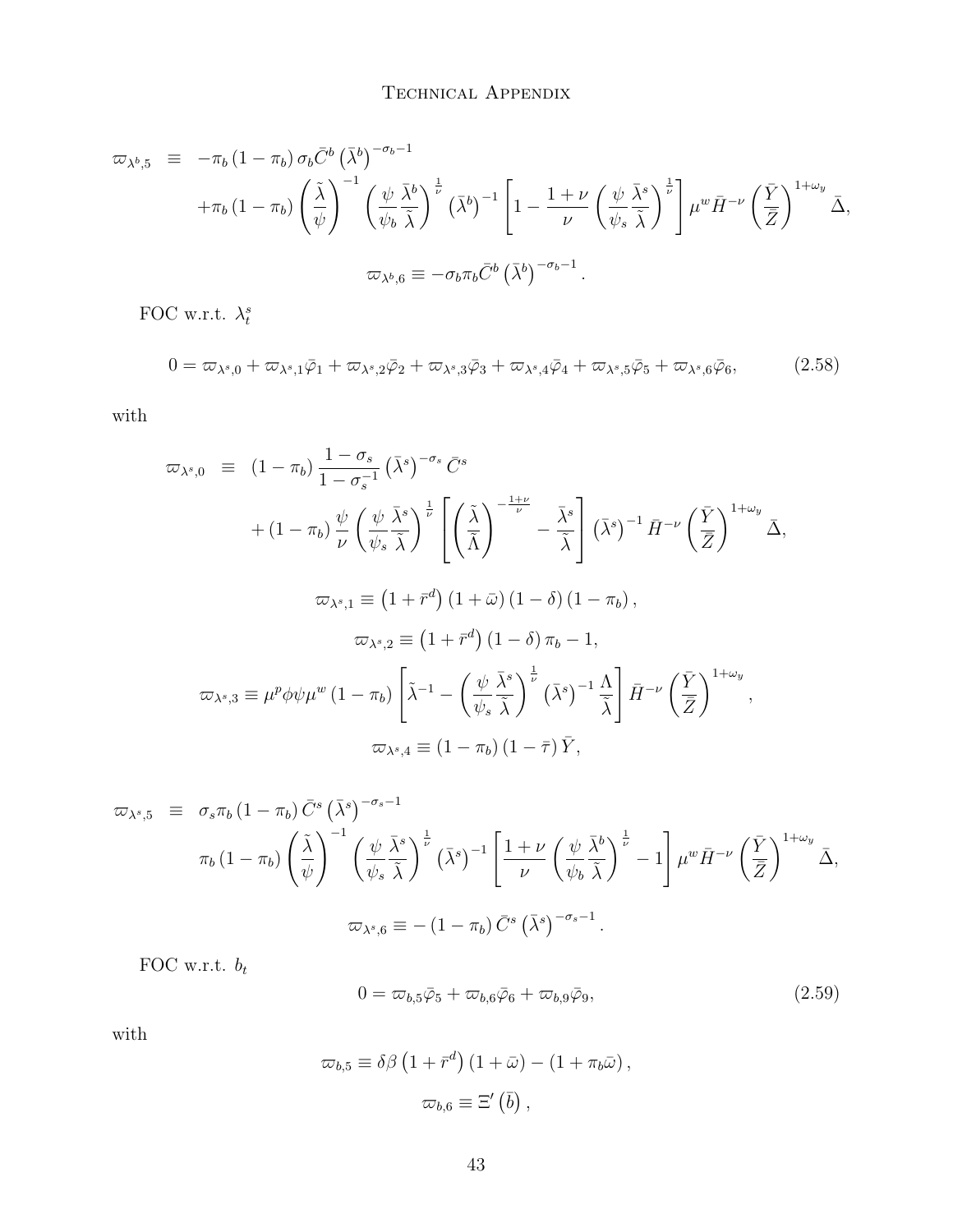$$
\varpi_{b,9}\equiv\bar{\chi}^{\prime\prime}\left(\bar{b}\right)+\bar{\Xi}^{\prime\prime}\left(\bar{b}\right).
$$

FOC w.r.t.  $\omega_t$ 

$$
0 = \varpi_{\omega,1}\bar{\varphi}_1 + \varpi_{\omega,5}\bar{\varphi}_5 + \varpi_{\omega,9}\bar{\varphi}_9, \tag{2.60}
$$

with

$$
\begin{aligned}\n\varpi_{\omega,1} &\equiv \frac{\lambda^b}{1+\bar{\omega}}, \\
\varpi_{\omega,5} &\equiv \beta\delta \left(1 + \bar{r}^d\right) - \pi_b, \\
\varpi_{\omega,9} &\equiv -1.\n\end{aligned}
$$

 $-$ 

#### B.3.3 Simplified FOC list

Summarize the equations as:

<span id="page-43-2"></span>
$$
0 = \varpi_{\Pi,3}\bar{\varphi}_3 + \varpi_{\Pi,4}\bar{\varphi}_4 + \varpi_{\Pi,7}\bar{\varphi}_7 + \varpi_{\Pi,8}\bar{\varphi}_8,\tag{2.61}
$$

<span id="page-43-4"></span>
$$
0 = \varpi_{i^d,1}\bar{\varphi}_1 + \varpi_{i^d,2}\bar{\varphi}_2 + \varpi_{i^d,5}\bar{\varphi}_5, \tag{2.62}
$$

<span id="page-43-3"></span>
$$
0 = \varpi_{\Delta,0} + \varpi_{\Delta,5}\bar{\varphi}_5 + \varpi_{\Delta,7}\bar{\varphi}_7, \tag{2.63}
$$

<span id="page-43-0"></span>
$$
0 = \varpi_{K,3}\bar{\varphi}_3 + \varpi_{K,8}\bar{\varphi}_8,\tag{2.64}
$$

<span id="page-43-1"></span>
$$
0 = \varpi_{F,4}\bar{\varphi}_4 + \varpi_{F,8}\bar{\varphi}_8,\tag{2.65}
$$

<span id="page-43-7"></span>
$$
0 = \varpi_{Y,0} + \varpi_{Y,3}\bar{\varphi}_3 + \varpi_{Y,4}\bar{\varphi}_4 + \varpi_{Y,5}\bar{\varphi}_5 + \varpi_{Y,6}\bar{\varphi}_6, \tag{2.66}
$$

<span id="page-43-8"></span>
$$
0 = \varpi_{\lambda^b,0} + \varpi_{\lambda^b,1}\bar{\varphi}_1 + \varpi_{\lambda^b,2}\bar{\varphi}_2 + \varpi_{\lambda^b,3}\bar{\varphi}_3 + \varpi_{\lambda^b,4}\bar{\varphi}_4 + \varpi_{\lambda^b,5}\bar{\varphi}_5 + \varpi_{\lambda^b,6}\bar{\varphi}_6, \tag{2.67}
$$

<span id="page-43-9"></span>
$$
0 = \varpi_{\lambda^s,0} + \varpi_{\lambda^s,1}\bar{\varphi}_1 + \varpi_{\lambda^s,2}\bar{\varphi}_2 + \varpi_{\lambda^s,3}\bar{\varphi}_3 + \varpi_{\lambda^s,4}\bar{\varphi}_4 + \varpi_{\lambda^s,5}\bar{\varphi}_5 + \varpi_{\lambda^s,6}\bar{\varphi}_6,\tag{2.68}
$$

<span id="page-43-6"></span>
$$
0 = \varpi_{b,5}\bar{\varphi}_5 + \varpi_{b,6}\bar{\varphi}_6 + \varpi_{b,9}\bar{\varphi}_9, \tag{2.69}
$$

<span id="page-43-5"></span>
$$
0 = \varpi_{\omega,1}\bar{\varphi}_1 + \varpi_{\omega,5}\bar{\varphi}_5 + \varpi_{\omega,9}\bar{\varphi}_9. \tag{2.70}
$$

Notice that, conditional on the endogenous variables this is a system of 10 linear equations and 9 unknowns.

We will now show that setting  $\bar{\Pi} = 1$  satisfies the above system and that one of the equations drops out (is always satisfied for all  $\{\bar{\varphi}_i\}$ ) hence we will end up with a linear equation system of 9 equations and 9 unknowns.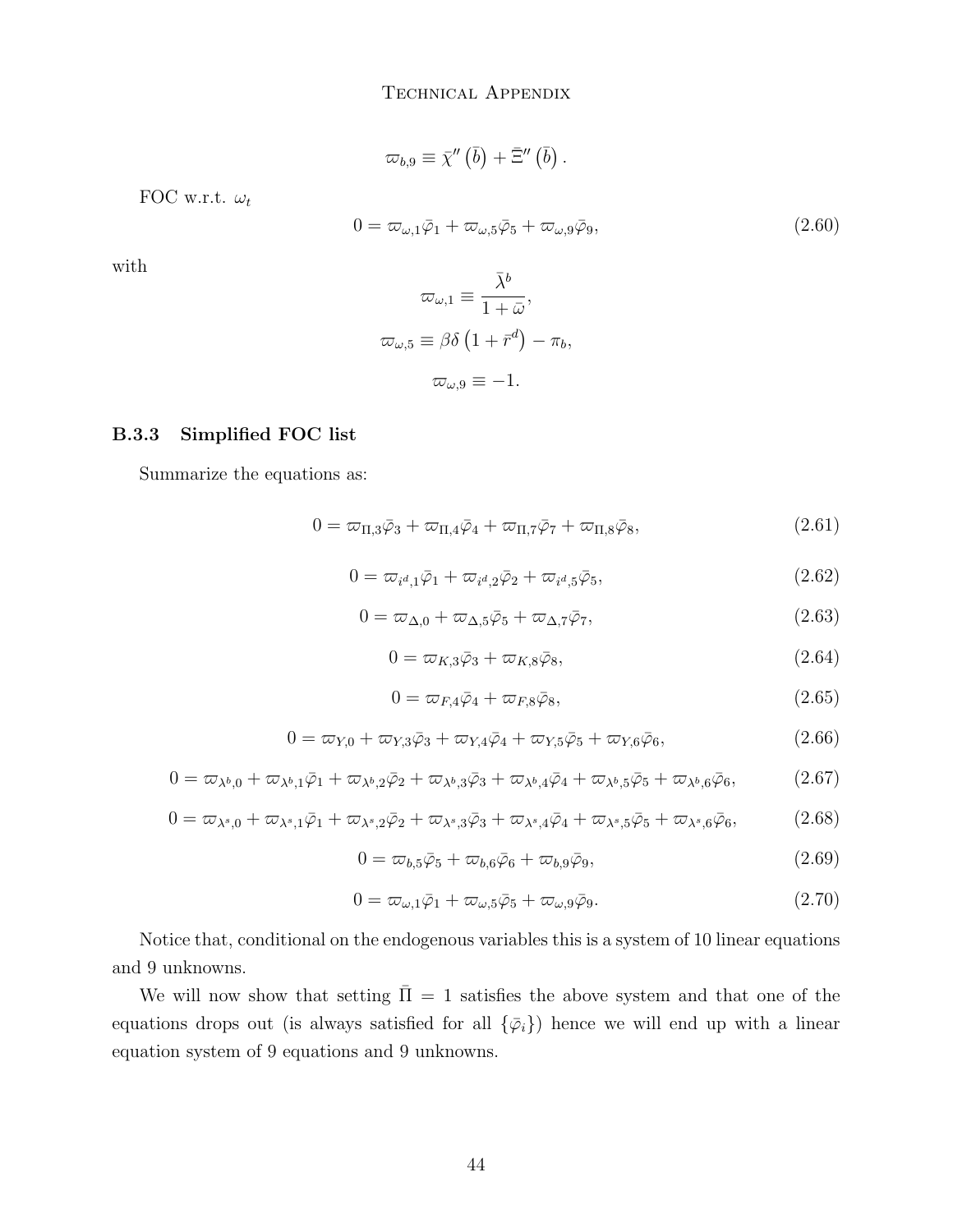#### B.3.4 Zero inflation is solution to the FOC w.r.t. inflation variable

We further know that with zero inflation,  $\varpi_{\Pi,7} = 0$ . We can also solve [\(2.64\)](#page-43-0) and [\(2.65\)](#page-43-1) to get

$$
\bar{\varphi}_3 = -\frac{\varpi_{K,8}}{\varpi_{K,3}} \bar{\varphi}_8,\tag{2.71}
$$

$$
\bar{\varphi}_4 = -\frac{\varpi_{F,8}}{\varpi_{F,4}} \bar{\varphi}_8,\tag{2.72}
$$

and plug it into [2.61](#page-43-2)

<span id="page-44-0"></span>
$$
0 = -\frac{\varpi_{K,8}}{\varpi_{K,3}}\varpi_{\Pi,3} - \frac{\varpi_{F,8}}{\varpi_{F,4}}\varpi_{\Pi,4} + \varpi_{\Pi,8}.
$$
\n(2.73)

As long as this is a true statement we know that  $\overline{\Pi} = 1$  is a solution to the optimal steady state and that [\(2.61\)](#page-43-2) drops out of the system of linear equations.

Let's evaluate [\(2.73\)](#page-44-0):

$$
0 = -\frac{\frac{\theta-1}{1+\omega_y \theta} \bar{K}^{-1}}{-(1-\alpha)} \alpha \theta (1+\omega_y) \bar{K} - \frac{-\frac{\theta-1}{1+\omega_y \theta} \bar{F}^{-1}}{-(1-\alpha)} \alpha (\theta-1) \bar{F} - \frac{\alpha (\theta-1)}{1-\alpha}
$$
  
=  $(1+\omega_y \theta) - \theta (1+\omega_y) + (\theta-1),$ 

which is indeed a true proposition.

#### B.3.5 Solution to Lagrangian multipliers

For the subsystem of steady state conditions  $(2.1)-(2.9)$  $(2.1)-(2.9)$  $(2.1)-(2.9)$  we already characterized the solution previously. Let us turn now into the solution of the remainder of the system.

Use [\(2.64\)](#page-43-0) to write

<span id="page-44-1"></span>
$$
\bar{\varphi}_3 = \varpi_{3,8}\bar{\varphi}_8,\tag{2.74}
$$

.

with

$$
\varpi_{3,8} \equiv \frac{\theta - 1}{(1 - \alpha) (1 + \omega_y \theta)} \bar{K}^{-1}
$$

Use  $(2.65)$  and  $(2.8)$  to write

<span id="page-44-2"></span>
$$
\bar{\varphi}_4 = -\bar{\varphi}_3. \tag{2.75}
$$

Use [\(2.63\)](#page-43-3) to write

$$
\bar{\varphi}_7 = \varpi_{7,0} + \varpi_{7,5}\bar{\varphi}_5,\tag{2.76}
$$

with

$$
\varpi_{7,0} \equiv -\frac{\pi_b (1-\pi_b)}{1-\alpha\beta} \left[ \left( \frac{\bar{\lambda}^b}{\psi_b} \right)^{\frac{1}{\nu}} - \left( \frac{\bar{\lambda}^s}{\psi_s} \right)^{\frac{1}{\nu}} \right] \left( \frac{\tilde{\lambda}}{\psi} \right)^{-\frac{1+\nu}{\nu}} \mu^w \bar{H}^{-\nu} \left( \frac{\bar{Y}}{\bar{Z}} \right)^{1+\omega_y},
$$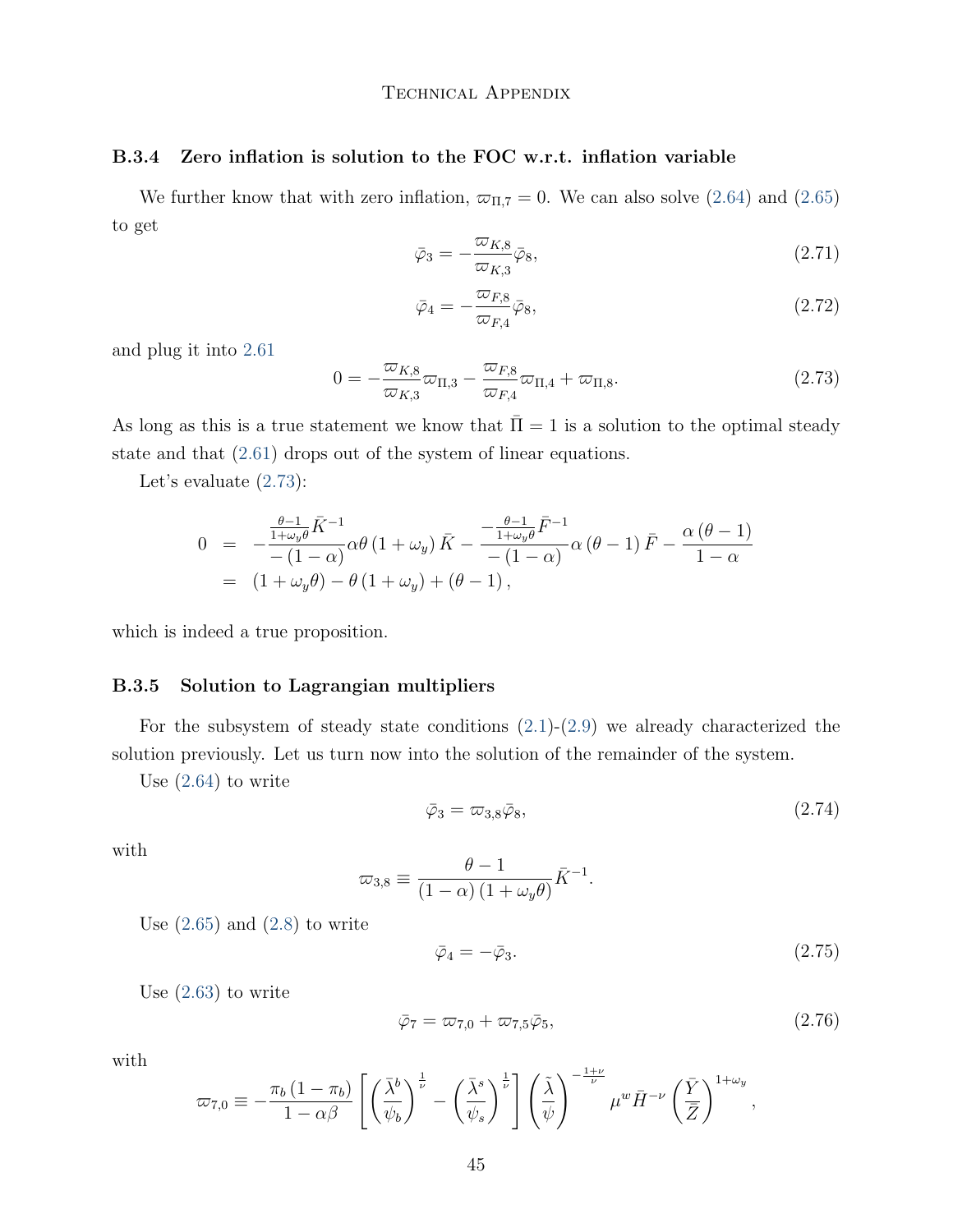$$
\varpi_{7,5} \equiv -\frac{1}{1-\alpha\beta} \frac{\psi}{1+\nu} \left(\frac{\tilde{\lambda}}{\tilde{\Lambda}}\right)^{-\frac{1+\nu}{\nu}} \bar{H}^{-\nu} \left(\frac{\bar{Y}}{\bar{Z}}\right)^{1+\omega_y}
$$

Use [\(2.62\)](#page-43-4) to write

<span id="page-45-0"></span>
$$
\bar{\varphi}_5 = \bar{\Omega}\varpi_{5,2}\bar{\varphi}_1 + \varpi_{5,2}\bar{\varphi}_2, \tag{2.77}
$$

.

with

$$
\varpi_{5,2} \equiv -\frac{\bar{\lambda}^s}{\delta\beta\left(1+\bar{r}^d\right)\left[\bar{b}\left(1+\bar{\omega}\right)+\pi_b\bar{b}^g\right]}.
$$

Use [\(2.70\)](#page-43-5) to write

$$
0 = \frac{\bar{\lambda}^b}{1 + \bar{\omega}} \bar{\varphi}_1 + \left[ \delta \beta \left( 1 + \bar{r}^d \right) - 1 \right] \bar{b} \bar{\varphi}_5 - \bar{\varphi}_9,
$$

and further use [\(2.77\)](#page-45-0) to simplify to

<span id="page-45-1"></span>
$$
\bar{\varphi}_9 = \varpi_{9,1}\bar{\varphi}_1 + \varpi_{9,2}\bar{\varphi}_2,\tag{2.78}
$$

with

$$
\varpi_{9,1} \equiv \left[ \frac{1}{1+\bar{\omega}} - \frac{\left[ \delta \beta \left( 1 + \bar{r}^d \right) - 1 \right] \bar{b}}{\delta \beta \left( 1 + \bar{r}^d \right) \left[ \bar{b} \left( 1 + \bar{\omega} \right) + \pi_b \bar{b}^g \right]} \right] \bar{\lambda}^b,
$$
  

$$
\varpi_{9,2} \equiv -\frac{\left[ \delta \beta \left( 1 + \bar{r}^d \right) - 1 \right] \bar{b}}{\delta \beta \left( 1 + \bar{r}^d \right) \left[ \bar{b} \left( 1 + \bar{\omega} \right) + \pi_b \bar{b}^g \right]} \bar{\lambda}^s.
$$

Use [\(2.69\)](#page-43-6) to write

$$
0 = \varpi_{b,5}\bar{\varphi}_5 + \varpi_{b,6}\bar{\varphi}_6 + \varpi_{b,9}\bar{\varphi}_9,
$$

⇔

$$
\bar{\varphi}_6=-\frac{\varpi_{b,5}}{\varpi_{b,6}}\bar{\varphi}_5-\frac{\varpi_{b,9}}{\varpi_{b,6}}\bar{\varphi}_9.
$$

and using  $(2.77)$  and  $(2.78)$  we can write

<span id="page-45-2"></span>
$$
\bar{\varphi}_6 = \varpi_{6,1}\bar{\varphi}_1 + \varpi_{6,2}\bar{\varphi}_2,\tag{2.79}
$$

with

$$
\varpi_{6,1} \equiv -\frac{\varpi_{b,5}\varpi_{5,2}\bar{\Omega} + \varpi_{b,9}\varpi_{9,1}}{\varpi_{b,6}},
$$
  

$$
\varpi_{6,2} \equiv -\frac{\varpi_{b,5}\varpi_{5,2} + \varpi_{b,9}\varpi_{9,2}}{\varpi_{b,6}}.
$$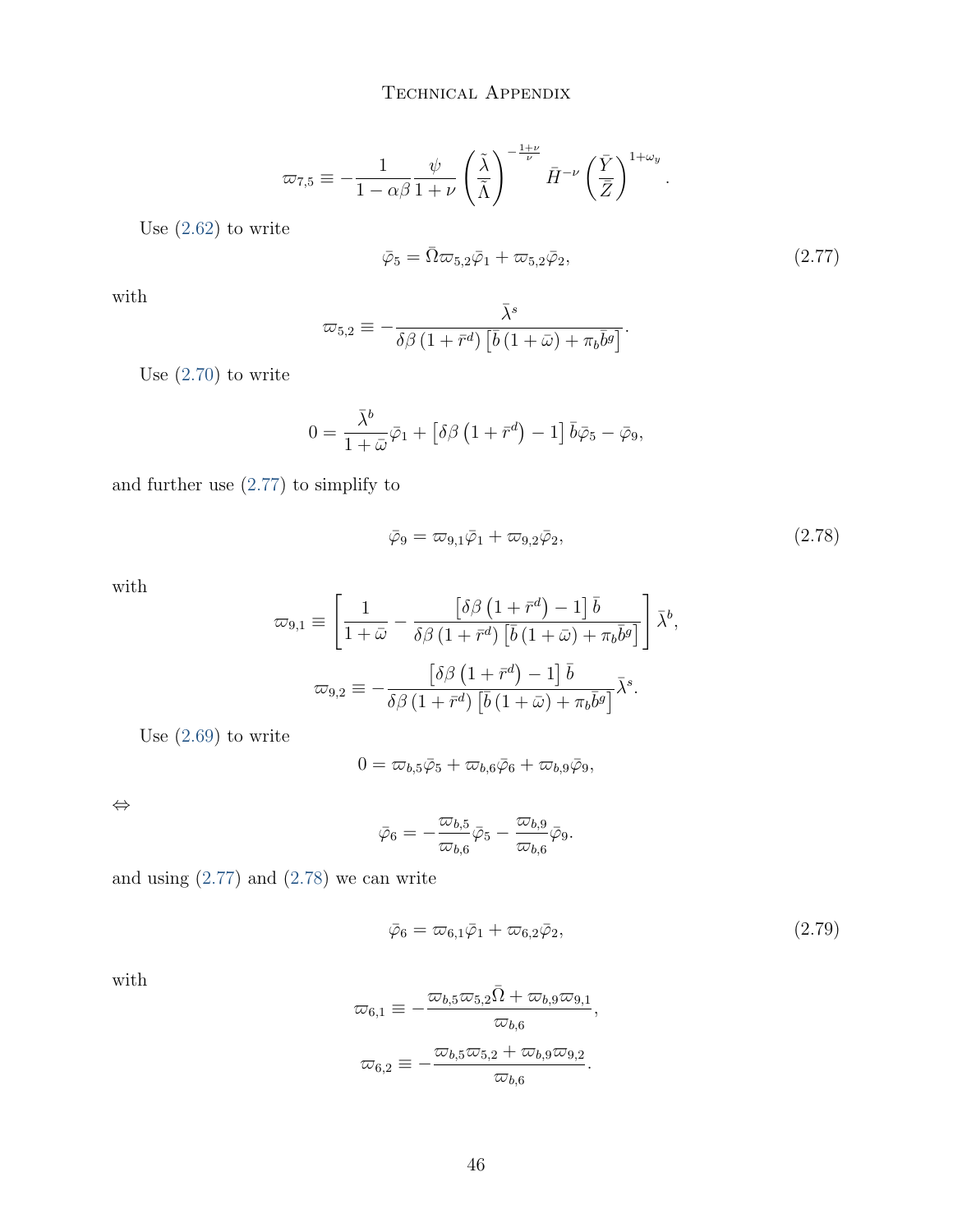Use [\(2.66\)](#page-43-7), [\(2.74\)](#page-44-1), [\(2.75\)](#page-44-2), [\(2.77\)](#page-45-0) and [\(2.79\)](#page-45-2) to write

$$
\bar{\varphi}_8 = \bar{\omega}_{8,0} + \bar{\omega}_{8,1}\bar{\varphi}_1 + \bar{\omega}_{8,2}\bar{\varphi}_2, \tag{2.80}
$$

with

$$
\omega_{8,0} \equiv -\frac{\omega_{Y,0}}{\omega_{Y,8}},
$$

$$
\omega_{8,1} \equiv \frac{\omega_{6,1} - \omega_{Y,5}\omega_{5,1}}{\omega_{Y,8}},
$$

$$
\omega_{8,2} \equiv \frac{\omega_{6,2} - \omega_{Y,5}\omega_{5,2}}{\omega_{Y,8}}.
$$

Use [\(2.67\)](#page-43-8) and the above results to write:

<span id="page-46-1"></span>
$$
\bar{\varphi}_1 = \varpi_{1,0} + \varpi_{1,2}\bar{\varphi}_2,\tag{2.81}
$$

with

$$
\varpi_{1,0} \equiv -\frac{\varpi_{\lambda^b,0} + (\varpi_{\lambda^b,3} - \varpi_{\lambda^b,4}) \varpi_{3,8} \varpi_{8,0}}{\varpi_{\lambda^b,1} + (\varpi_{\lambda^b,3} - \varpi_{\lambda^b,4}) \varpi_{3,8} \varpi_{8,1} + \varpi_{\lambda^b,5} \overline{\Omega} \varpi_{5,2} + \varpi_{\lambda^b,6} \varpi_{6,1}},
$$
\n
$$
\varpi_{1,2} \equiv -\frac{\varpi_{\lambda^b,2} + (\varpi_{\lambda^b,3} - \varpi_{\lambda^b,4}) \varpi_{3,8} \varpi_{8,2} + \varpi_{\lambda^b,5} \varpi_{5,2} + \varpi_{\lambda^b,6} \varpi_{6,2}}{\varpi_{\lambda^b,1} + (\varpi_{\lambda^b,3} - \varpi_{\lambda^b,4}) \varpi_{3,8} \varpi_{8,1} + \varpi_{\lambda^b,5} \overline{\Omega} \varpi_{5,2} + \varpi_{\lambda^b,6} \varpi_{6,1}}.
$$

Finally use [\(2.68\)](#page-43-9) and the above results to write:

<span id="page-46-0"></span>
$$
\bar{\varphi}_2 = -\frac{\varpi_{2,0} + \varpi_{2,1}\varpi_{1,0}}{\varpi_{2,2} + \varpi_{2,1}\varpi_{1,2}},\tag{2.82}
$$

with

$$
\varpi_{2,0} \equiv \varpi_{\lambda^s,0} + (\varpi_{\lambda^s,3} - \varpi_{\lambda^s,4}) \varpi_{3,8} \varpi_{8,0},
$$
  

$$
\varpi_{2,1} \equiv [\varpi_{\lambda^s,1} + (\varpi_{\lambda^s,3} - \varpi_{\lambda^s,4}) \varpi_{3,8} \varpi_{8,1} + \varpi_{\lambda^s,5} \overline{\Omega} \varpi_{5,2} + \varpi_{\lambda^s,6} \varpi_{6,1}],
$$
  

$$
\varpi_{2,2} \equiv \varpi_{\lambda^s,2} + (\varpi_{\lambda^s,3} - \varpi_{\lambda^s,4}) \varpi_{3,8} \varpi_{8,2} + \varpi_{\lambda^s,5} \varpi_{5,2} + \varpi_{\lambda^s,6} \varpi_{6,2}.
$$

Now we could use [\(2.82\)](#page-46-0) to solve [\(2.81\)](#page-46-1) for  $\bar{\varphi}_1$ , and use both  $\bar{\varphi}_2$  and  $\bar{\varphi}_1$  to solve for  $\bar{\varphi}_8$ ,  $\bar{\varphi}_6$  and  $\varphi_5$  and then use these to solve for the remaining ones.

# C Log-linear equations

In this section we present all the log-linear relations of the model, in which we linearize around the zero inflation steady state.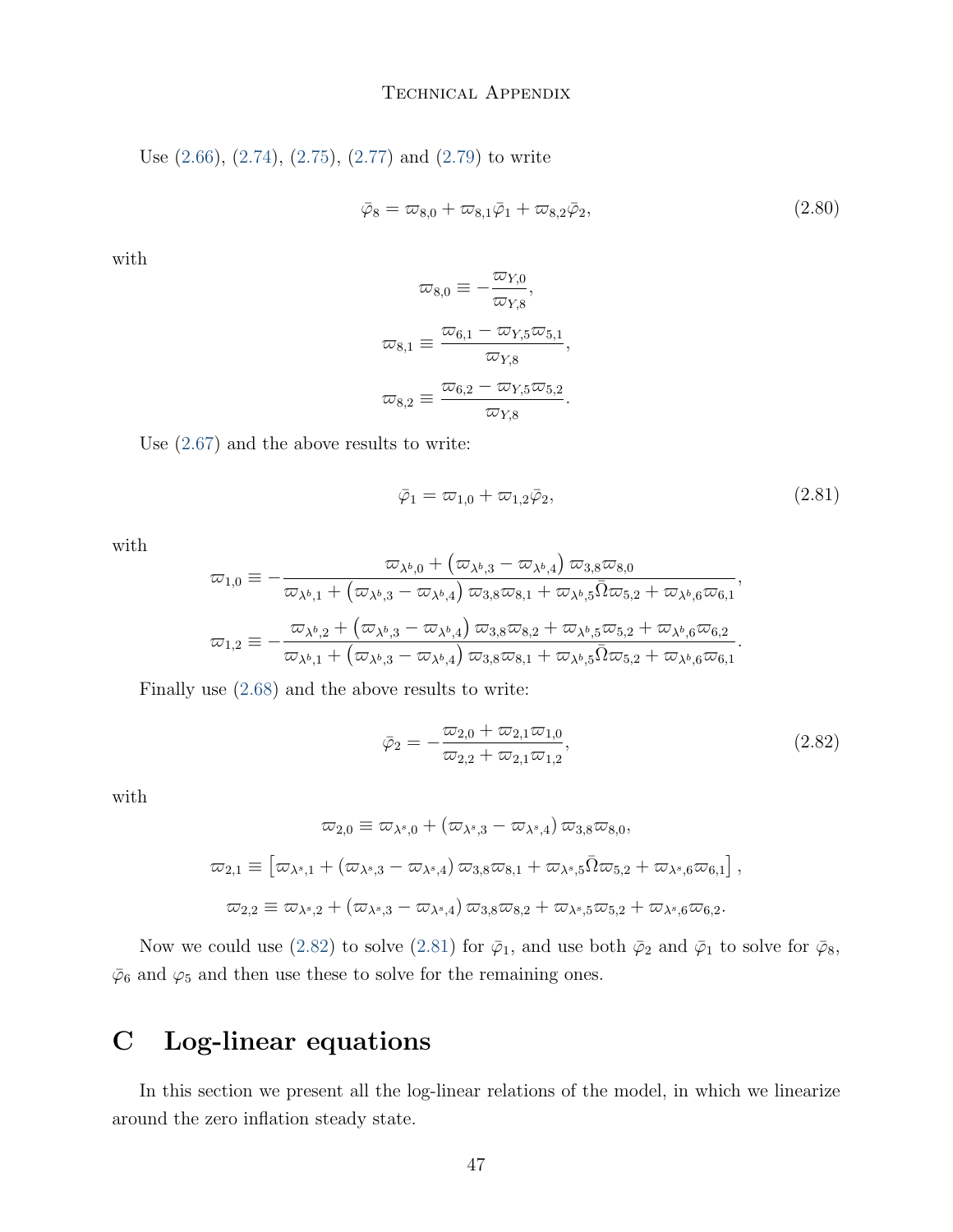# C.1 Full system

The full system of log-linear equation is given by:

$$
\hat{\lambda}_t^b = \hat{\imath}_t^d + \hat{\omega}_t - E_t \pi_{t+1} + \chi_b E_t \hat{\lambda}_{t+1}^b + (1 - \chi_b) E_t \hat{\lambda}_{t+1}^s, \tag{3.1}
$$

$$
\hat{\lambda}_t^s = \hat{\imath}_t^d - E_t \pi_{t+1} + (1 - \chi_s) E_t \hat{\lambda}_{t+1}^b + \chi_s E_t \hat{\lambda}_{t+1}^s, \tag{3.2}
$$

$$
\hat{K}_t = (1 - \alpha \beta) \left[ \hat{\Lambda}_t - \hat{\tilde{\lambda}}_t + \hat{\mu}_t^w - \nu \bar{h}_t + (1 + \omega_y) \left( \hat{Y}_t - z_t \right) \right]
$$
\n
$$
+ \alpha \beta E_t \left[ \theta \left( 1 + \omega_y \right) \pi_{t+1} + \hat{K}_{t+1} \right],
$$
\n(3.3)

$$
\hat{F}_t = (1 - \alpha \beta) \left[ \hat{\Lambda}_t - \hat{\tau}_t + \hat{Y}_t \right] + \alpha \beta E_t \left[ (\theta - 1) \pi_{t+1} + \hat{F}_{t+1} \right], \tag{3.4}
$$

$$
(1 + \pi_b \bar{\omega}) \hat{b}_t = \pi_b (1 - \pi_b) \rho_b^{-1} \hat{B}_t - \pi_b (1 + \bar{\omega}) \hat{\omega}_t
$$
  
+ 
$$
\delta (1 + \bar{r}^d) [(1 + \bar{\omega}) + \pi_b \rho_b^g / \rho_b] (\hat{i}_{t-1}^d - \pi_t)
$$
  
+ 
$$
\delta (1 + \bar{r}^d) (1 + \bar{\omega}) (\hat{b}_{t-1} + \hat{\omega}_{t-1})
$$
  
- 
$$
\pi_b \rho_b^{-1} [\hat{b}_t^g - \delta (1 + \bar{r}^d) \hat{b}_{t-1}^g],
$$
 (3.5)

$$
\hat{Y}_t = \pi_b s_b \left( \bar{c}_t^b - \sigma_b \hat{\lambda}_t^b \right) + (1 - \pi_b) s_s \left( \bar{c}_t^s - \sigma_s \hat{\lambda}_t^s \right) + \tilde{\Xi}_t + \eta s_{\Xi} \hat{b}_t + \hat{G}_t, \tag{3.6}
$$

$$
\hat{\Delta}_t = \alpha \hat{\Delta}_{t-1},\tag{3.7}
$$

$$
\pi_t = \frac{1 - \alpha}{\alpha} \frac{1}{1 + \omega_y \theta} \left( \hat{K}_t - \hat{F}_t \right),\tag{3.8}
$$

$$
\hat{\omega}_t = \frac{(1+\varkappa)\,\bar{\chi}\bar{b}^{\varkappa}}{1+\bar{\omega}}\left(\frac{\zeta_{\chi}}{\bar{\chi}}\hat{\tilde{\chi}}_t + \varkappa \hat{b}_t\right) + \frac{\eta\bar{\Xi}\bar{b}^{\eta-1}}{1+\bar{\omega}}\left(\frac{\zeta_{\Xi}\,\hat{\Xi}}{\bar{\Xi}}_t + (\eta-1)\,\hat{b}_t\right). \tag{3.9}
$$

Auxiliary equations:

$$
\hat{B}_{t} = s_{b} \left( \bar{c}_{t}^{b} - \sigma_{b} \hat{\lambda}_{t}^{b} \right) - s_{s} \left( \bar{c}_{t}^{s} - \sigma_{s} \hat{\lambda}_{t}^{s} \right)
$$
\n
$$
- \psi \bar{\lambda}^{-1} \bar{\mu}^{w} \bar{H}^{-\nu} \left( \frac{\bar{Y}}{\bar{Z}} \right)^{1+\omega_{y}} \bar{Y}^{-1} \frac{1}{\nu} \left[ \left( \frac{\psi}{\psi_{b}} \frac{\bar{\lambda}^{b}}{\bar{\lambda}} \right)^{\frac{1}{\nu}} \left( \hat{\lambda}_{t}^{b} - \hat{\lambda}_{t} \right) - \left( \frac{\psi}{\psi_{s}} \frac{\bar{\lambda}^{s}}{\bar{\lambda}} \right)^{\frac{1}{\nu}} \left( \hat{\lambda}_{t}^{s} - \hat{\lambda}_{t} \right) \right]
$$
\n
$$
- \psi \bar{\lambda}^{-1} \bar{\mu}^{w} \bar{H}^{-\nu} \left( \frac{\bar{Y}}{\bar{Z}} \right)^{1+\omega_{y}} \bar{Y}^{-1} \left[ \left( \frac{\psi}{\psi_{b}} \frac{\bar{\lambda}^{b}}{\bar{\lambda}} \right)^{\frac{1}{\nu}} - \left( \frac{\psi}{\psi_{s}} \frac{\bar{\lambda}^{s}}{\bar{\lambda}} \right)^{\frac{1}{\nu}} \right] \times
$$
\n
$$
\times \left[ \hat{\mu}_{t}^{w} - \nu \bar{h}_{t} - \hat{\lambda}_{t} + (1 + \omega_{y}) \left( \hat{Y}_{t} - z_{t} \right) + \hat{\Delta}_{t} \right], \tag{3.11}
$$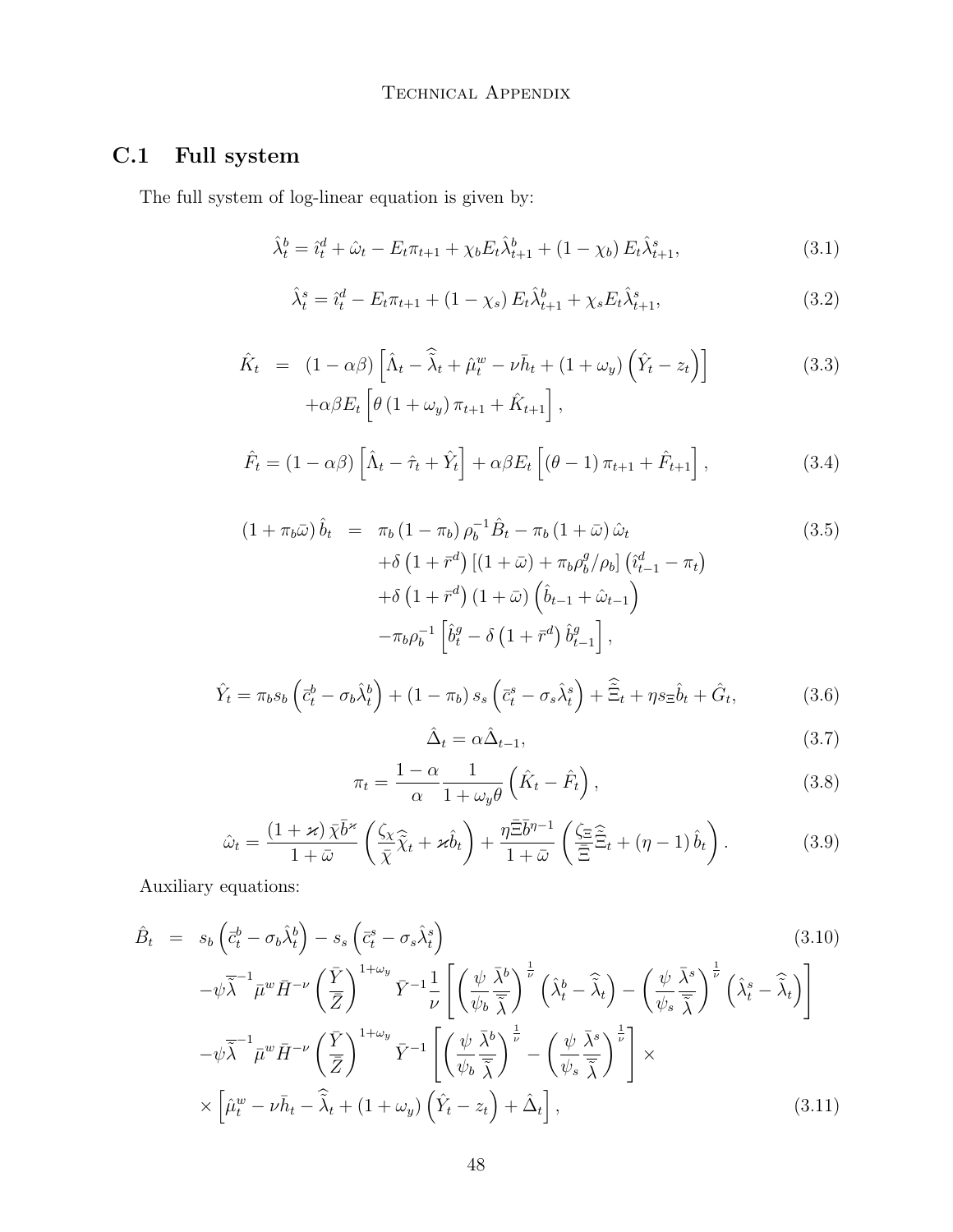$$
\widehat{\widetilde{\lambda}}_t = \pi_b \left( \frac{\psi}{\psi_b} \frac{\bar{\lambda}^b}{\bar{\widetilde{\lambda}}} \right)^{\frac{1}{\nu}} \widehat{\lambda}_t^b + (1 - \pi_b) \left( \frac{\psi}{\psi_s} \frac{\bar{\lambda}^s}{\bar{\widetilde{\lambda}}} \right)^{\frac{1}{\nu}} \widehat{\lambda}_t^s, \tag{3.12}
$$

$$
\hat{\Lambda}_t = \pi_b \frac{\lambda^b}{\bar{\lambda}} \hat{\lambda}^b_t + (1 - \pi_b) \frac{\lambda^s}{\bar{\lambda}} \hat{\lambda}^s_t,\tag{3.13}
$$

$$
\widehat{\widetilde{\Lambda}}_t = \pi_b \frac{\psi_b^{-\frac{1}{\nu}} \left(\bar{\lambda}^b\right)^{\frac{1+\nu}{\nu}}}{\psi^{-\frac{1}{\nu}} \bar{\widetilde{\Lambda}}^{\frac{1+\nu}{\nu}}} \widehat{\lambda}_t^b + (1 - \pi_b) \frac{\psi_s^{-\frac{1}{\nu}} \left(\bar{\lambda}^s\right)^{\frac{1+\nu}{\nu}}}{\psi^{-\frac{1}{\nu}} \bar{\widetilde{\Lambda}}^{\frac{1+\nu}{\nu}}} \widehat{\lambda}_t^s, \tag{3.14}
$$

$$
\hat{c}_t^b = \bar{c}_t^b - \sigma_b \hat{\lambda}_t^b,\tag{3.15}
$$

$$
\hat{c}_t^s = \bar{c}_t^s - \sigma_s \hat{\lambda}_t^s. \tag{3.16}
$$

The exogenous variables all follow an  $AR(1)$  process as follows:

$$
\xi_t = \rho_{\xi} \xi_{t-1} + \varepsilon_t \tag{3.17}
$$

In the above equations we consider the following definitions

$$
\hat{i}_t^{\tau} \equiv \ln\left(\left(1 + i_t^{\tau}\right)/(1 + \bar{i}_t^{\tau})\right),\tag{3.18}
$$

$$
\hat{\omega}_t \equiv \ln\left(\left(1+\omega_t\right)/\left(1+\bar{\omega}\right)\right),\tag{3.19}
$$

$$
\pi_t \equiv \ln \Pi_t,\tag{3.20}
$$

$$
\bar{\lambda}_t^{\tau} \equiv \ln\left(\lambda_t^{\tau}/\bar{\lambda}^{\tau}\right),\tag{3.21}
$$

$$
\hat{Y}_t \equiv \ln \left( Y_t / \bar{Y} \right),\tag{3.22}
$$

$$
\hat{F}_t \equiv \ln \left( F_t / \bar{F} \right),\tag{3.23}
$$

$$
\hat{K}_t \equiv \ln\left(K_t/\bar{K}\right),\tag{3.24}
$$

$$
\hat{b}_t \equiv \ln \left( b_t / \bar{b} \right),\tag{3.25}
$$

$$
\bar{h}_t \equiv \ln\left(\bar{H}_t/\bar{H}\right),\tag{3.26}
$$

$$
z_t \equiv \ln\left(Z_t/\bar{Z}\right),\tag{3.27}
$$

$$
\hat{\tau}_t \equiv -\log\left(\left(1 - \tau_t\right) / \left(1 - \bar{\tau}\right)\right),\tag{3.28}
$$

$$
\hat{b}_t^g \equiv \left(b_t^g - \bar{b}\right) / \bar{Y},\tag{3.29}
$$

$$
\bar{c}_t^{\tau} \equiv \ln\left(\bar{C}_t^{\tau}/\bar{C}^{\tau}\right),\tag{3.30}
$$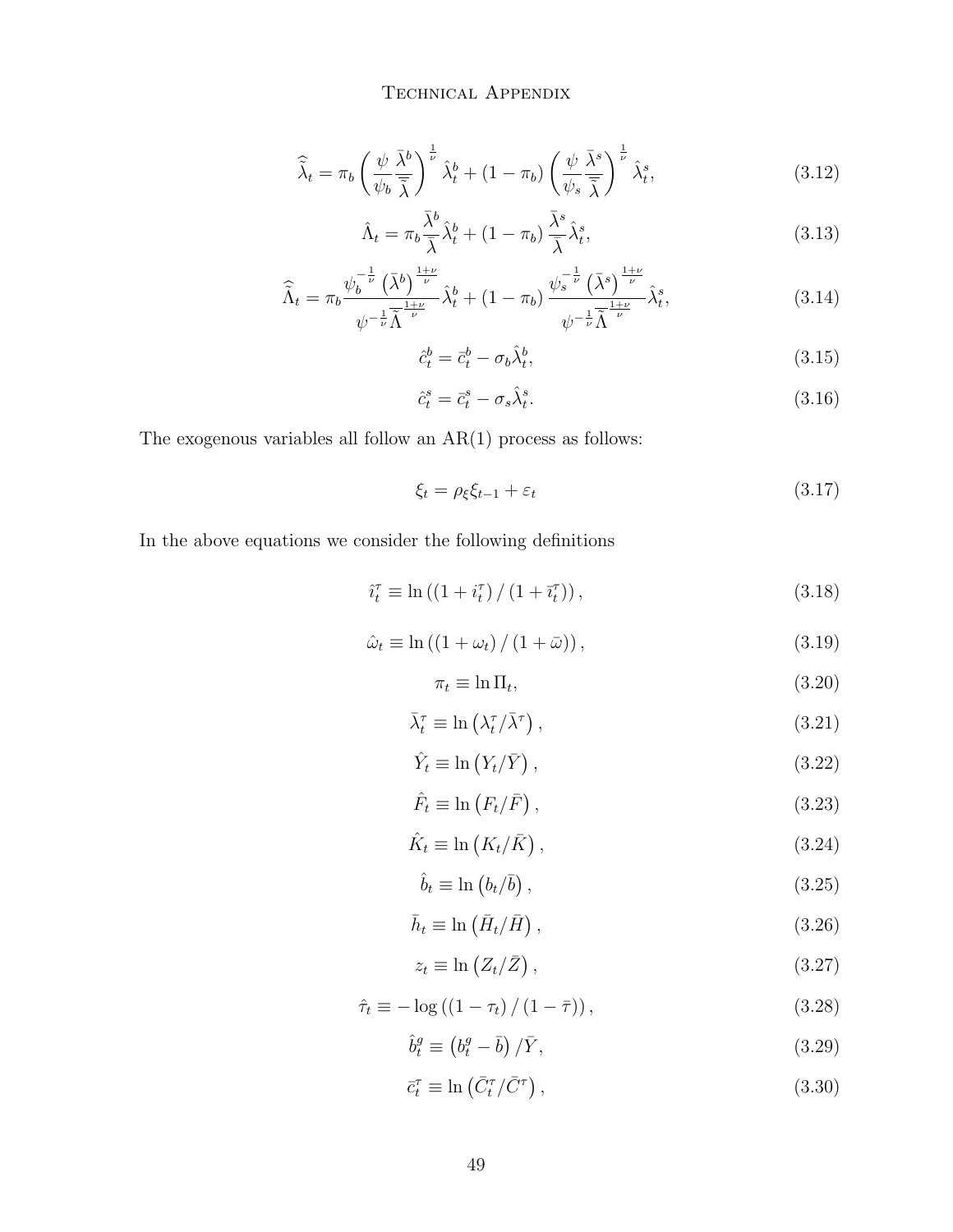$$
\hat{\mu}_t^w \equiv \ln\left(\mu_t^w / \bar{\mu}^w\right),\tag{3.31}
$$

$$
\hat{G}_t \equiv \left(G_t - \bar{G}\right) / \bar{Y},\tag{3.32}
$$

$$
\hat{\tilde{\Xi}}_t \equiv \frac{\bar{b}^{\eta}}{\bar{Y}} \left( \tilde{\Xi}_t - \tilde{\Xi} \right),\tag{3.33}
$$

$$
\widehat{\tilde{\chi}}_t \equiv (1 + \varkappa) \,\overline{b}^{\varkappa} \left( \tilde{\chi}_t - \overline{\tilde{\chi}} \right),\tag{3.34}
$$

and

$$
\chi_{\tau} \equiv \beta \left( 1 + \bar{r}^{\tau} \right) \left[ \delta + \left( 1 - \delta \right) \pi_{\tau} \right]. \tag{3.35}
$$

## C.2 Simplified log-linear system

### Aggregate demand

Define

$$
\hat{\Omega}_t \equiv \hat{\lambda}_t^b - \hat{\lambda}_t^s,\tag{3.36}
$$

$$
\hat{\lambda}_t \equiv \pi_b \hat{\lambda}_t^b + (1 - \pi_b) \hat{\lambda}_t^s,\tag{3.37}
$$

$$
\hat{i}_t^{avg} \equiv \pi_b \left( \hat{i}_t^d + \hat{\omega}_t \right) + \left( 1 - \pi_b \right) \hat{i}_t^d = \hat{i}_t^d + \pi_b \hat{\omega}_t,\tag{3.38}
$$

so that we can combine the two Euler equations into

$$
\hat{\Omega}_t = \hat{\omega}_t + \hat{\delta} E_t \hat{\Omega}_{t+1},\tag{3.39}
$$

$$
\hat{\lambda}_t = \hat{i}_t^{avg} - E_t \pi_{t+1} + E_t \hat{\lambda}_{t+1} - \psi_\Omega E_t \hat{\Omega}_{t+1},
$$
\n(3.40)

with

$$
\hat{\delta} \equiv \chi_b + \chi_s - 1,\tag{3.41}
$$

$$
\psi_{\Omega} \equiv \pi_b (1 - \chi_b) - (1 - \pi_b) (1 - \chi_s). \tag{3.42}
$$

Define

$$
s_c \bar{c}_t \equiv \pi_b s_b \bar{c}_t^b + (1 - \pi_b) s_s \bar{c}_t^s,\tag{3.43}
$$

$$
g_t \equiv s_c \bar{c}_t + \hat{G}_t,\tag{3.44}
$$

so that we can write the AD as

$$
\hat{Y}_t = g_t + \hat{\Xi}_t - \bar{\sigma} \left( \hat{\lambda}_t + s_\Omega \hat{\Omega}_t \right), \tag{3.45}
$$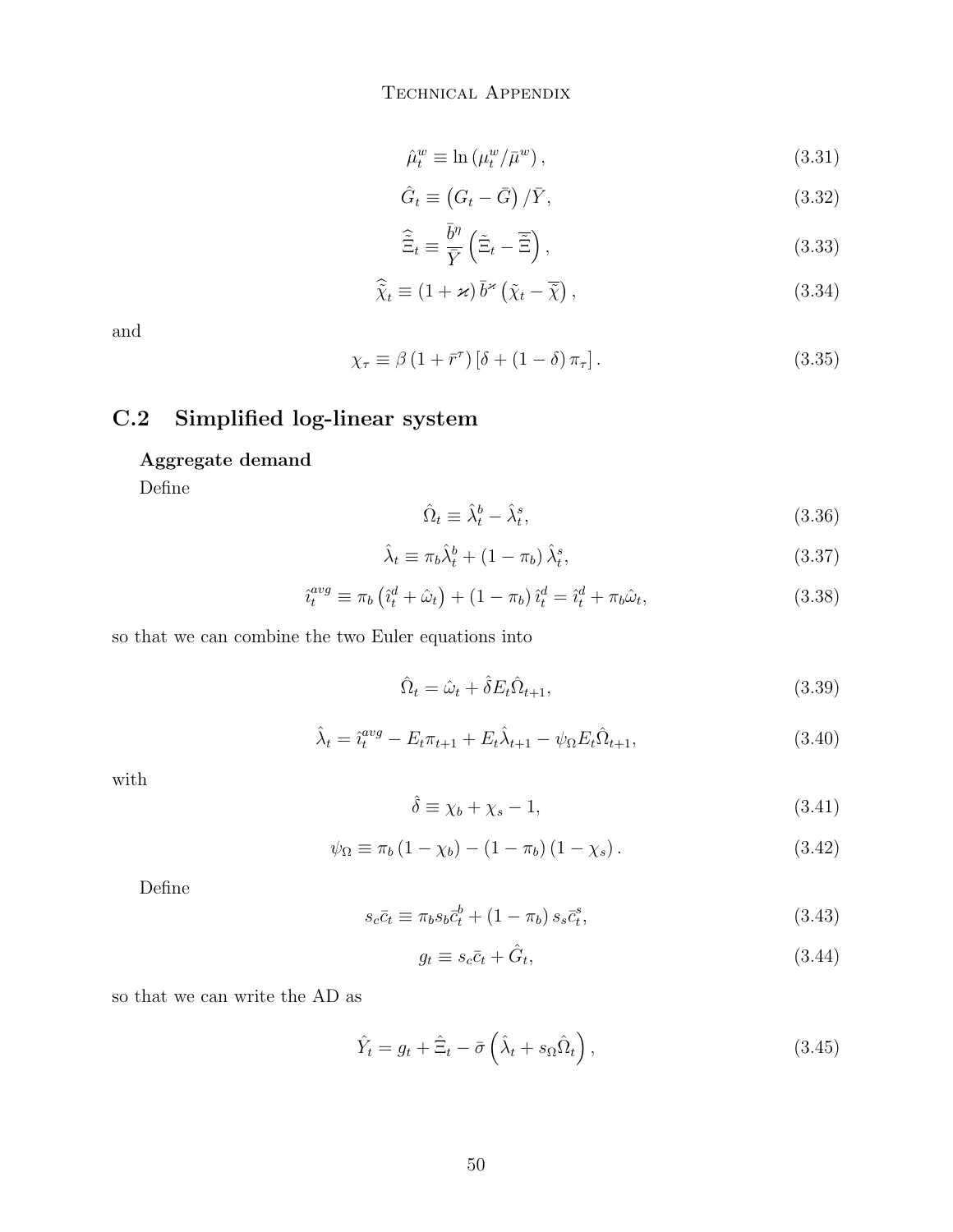with

$$
s_{\Omega} \equiv \pi_b \left( 1 - \pi_b \right) \frac{s_b \sigma_b - s_s \sigma_s}{\bar{\sigma}}.
$$
\n(3.46)

We can thus solve for  $\hat{\lambda}_t$ 

<span id="page-50-0"></span>
$$
\hat{\lambda}_t = -\bar{\sigma}^{-1} \left( \hat{Y}_t - g_t - \hat{\Xi}_t \right) - s_{\Omega} \hat{\Omega}_t,\tag{3.47}
$$

and plug this into the average Euler to get the IS relation

$$
\hat{Y}_t = E_t \hat{Y}_{t+1} - \bar{\sigma} \left( \hat{i}_t^{avg} - E_t \pi_{t+1} \right) - E_t \Delta g_{t+1} - E_t \Delta \hat{\Xi}_{t+1}
$$
\n
$$
-\bar{\sigma} s_\Omega \hat{\Omega}_t + \bar{\sigma} \left( s_\Omega + \psi_\Omega \right) E_t \hat{\Omega}_{t+1},
$$
\n(3.48)

with

$$
\Delta g_t \equiv g_t - g_{t-1},\tag{3.49}
$$

$$
\Delta \hat{\Xi}_t \equiv \hat{\Xi}_t - \hat{\Xi}_{t-1}.
$$
\n(3.50)

#### Aggregate supply

Combine the equation defining inflation and those defining  $\hat{F}_t$  and  $\hat{K}_t$  to get

$$
\pi_t = \beta E_t \pi_{t+1} + \xi \left[ \omega_y \hat{Y}_t - \hat{\tilde{\lambda}}_t + \hat{\mu}_t^w - \nu \bar{h}_t + \hat{\tau}_t - (1 + \omega_y) z_t \right],
$$
\n(3.51)

with

$$
\xi \equiv \frac{1 - \alpha}{\alpha} \frac{1 - \alpha \beta}{1 + \omega_y \theta}.
$$
\n(3.52)

Further notice that

<span id="page-50-1"></span>
$$
\widehat{\widetilde{\lambda}}_t = (\gamma_b - \pi_b) \,\widehat{\Omega}_t + \widehat{\lambda}_t,\tag{3.53}
$$

with

$$
\gamma_b \equiv \pi_b \left(\frac{\psi}{\psi_b} \frac{\bar{\lambda}^b}{\bar{\tilde{\lambda}}}\right)^{\frac{1}{\nu}}.
$$
\n(3.54)

Using [\(3.47\)](#page-50-0) and [\(3.53\)](#page-50-1), we can thus write the Phillips curve as

$$
\pi_t = \beta E_t \pi_{t+1} + \xi \left[ \left( \omega_y + \bar{\sigma}^{-1} \right) \hat{Y}_t - \bar{\sigma}^{-1} \left( g_t + \hat{\Xi}_t \right) + \hat{\mu}_t^w - \nu \bar{h}_t + \hat{\tau}_t - \left( 1 + \omega_y \right) z_t \right] + \xi \left( s_{\Omega} + \pi_b - \gamma_b \right) \hat{\Omega}_t,
$$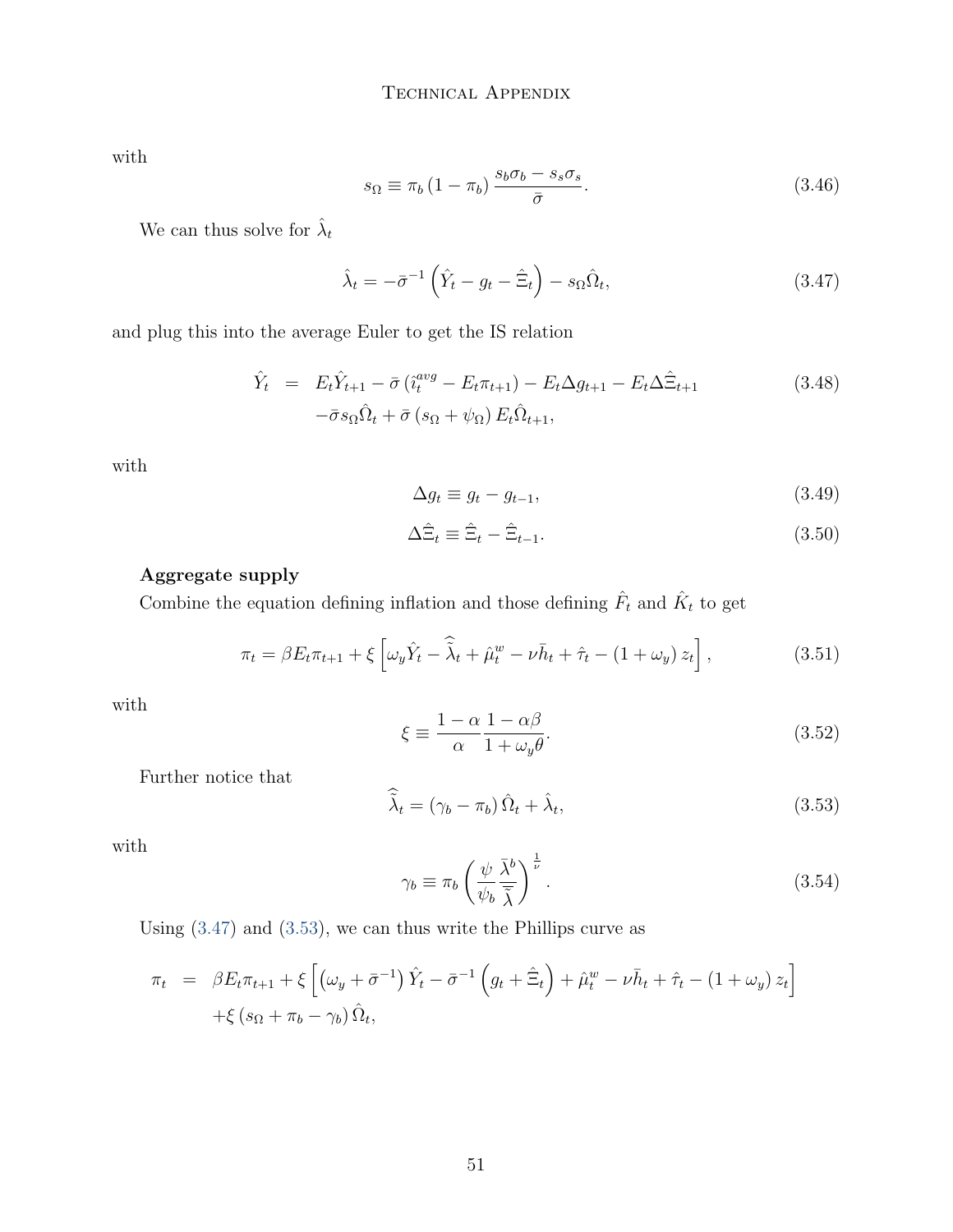or, equivalently,

$$
\pi_t = \beta E_t \pi_{t+1} + u_t + \kappa \left(\hat{Y}_t - \hat{Y}_t^n\right) - \xi \bar{\sigma}^{-1} \hat{\Xi}_t + \xi \left(s_{\Omega} + \pi_b - \gamma_b\right) \hat{\Omega}_t,\tag{3.55}
$$

with

<span id="page-51-0"></span>
$$
\hat{Y}_t^n \equiv \left(\omega_y + \bar{\sigma}^{-1}\right)^{-1} \left[\bar{\sigma}^{-1}g_t + \nu \bar{h}_t + \left(1 + \omega_y\right) z_t\right],\tag{3.56}
$$

$$
u_t \equiv \xi \left( \hat{\mu}_t^w + \hat{\tau}_t \right), \tag{3.57}
$$

$$
\kappa \equiv \xi \left( \omega_y + \bar{\sigma}^{-1} \right). \tag{3.58}
$$

#### Law of motion of debt

Consider the equations determining  $\hat{\omega}_t$ 

$$
\hat{\omega}_t = \omega_b \hat{b}_t + \omega_x \hat{\tilde{\chi}}_t + \omega_{\Xi} \hat{\tilde{\Xi}}_t,\tag{3.59}
$$

with

$$
\omega_b \equiv \frac{\varkappa \bar{\chi}'(\bar{b}) + \eta (\eta - 1) \frac{s_{\Xi}}{\rho_b}}{1 + \bar{\omega}}, \tag{3.60}
$$

$$
\omega_{\chi} \equiv \frac{1}{1+\bar{\omega}},\tag{3.61}
$$

$$
\omega_{\Xi} \equiv \frac{1}{1+\bar{\omega}} \frac{\eta}{\rho_b}.\tag{3.62}
$$

We can now simplify the expression of  $\hat{B}_t$ 

$$
\hat{B}_t = s_c \bar{c}_t + \frac{B_{\Omega}}{\pi_b (1 - \pi_b)} \hat{\Omega}_t + \frac{B_{\lambda}}{\pi_b (1 - \pi_b)} \hat{\lambda}_t
$$
\n
$$
-\frac{\tilde{B}_u}{\pi_b (1 - \pi_b)} \left[ \hat{\mu}_t^w - \nu \bar{h}_t + (1 + \omega_y) \left( \hat{Y}_t - z_t \right) \right],
$$
\n(3.63)

with

$$
\tilde{B}_{\Omega} \equiv \psi \overline{\tilde{\lambda}}^{-1} \bar{\mu}^{w} \bar{H}^{-\nu} \left(\frac{\bar{Y}}{\bar{Z}}\right)^{1+\omega_{y}} \bar{Y}^{-1} \frac{1}{\nu} \gamma_{b} \left(1-\gamma_{b}\right), \tag{3.64}
$$

$$
\tilde{B}_u \equiv \psi \overline{\tilde{\lambda}}^{-1} \bar{\mu}^w \bar{H}^{-\nu} \left(\frac{\bar{Y}}{\bar{Z}}\right)^{1+\omega_y} \bar{Y}^{-1} \left(\gamma_b - \pi_b\right),\tag{3.65}
$$

$$
B_{\Omega} \equiv s_{\Omega} \pi_b - s_b \sigma_b \pi_b (1 - \pi_b) - \tilde{B}_{\Omega} + \tilde{B}_{u} (\gamma_b - \pi_b), \qquad (3.66)
$$

$$
B_{\lambda} \equiv \tilde{B}_u - s_{\Omega}. \tag{3.67}
$$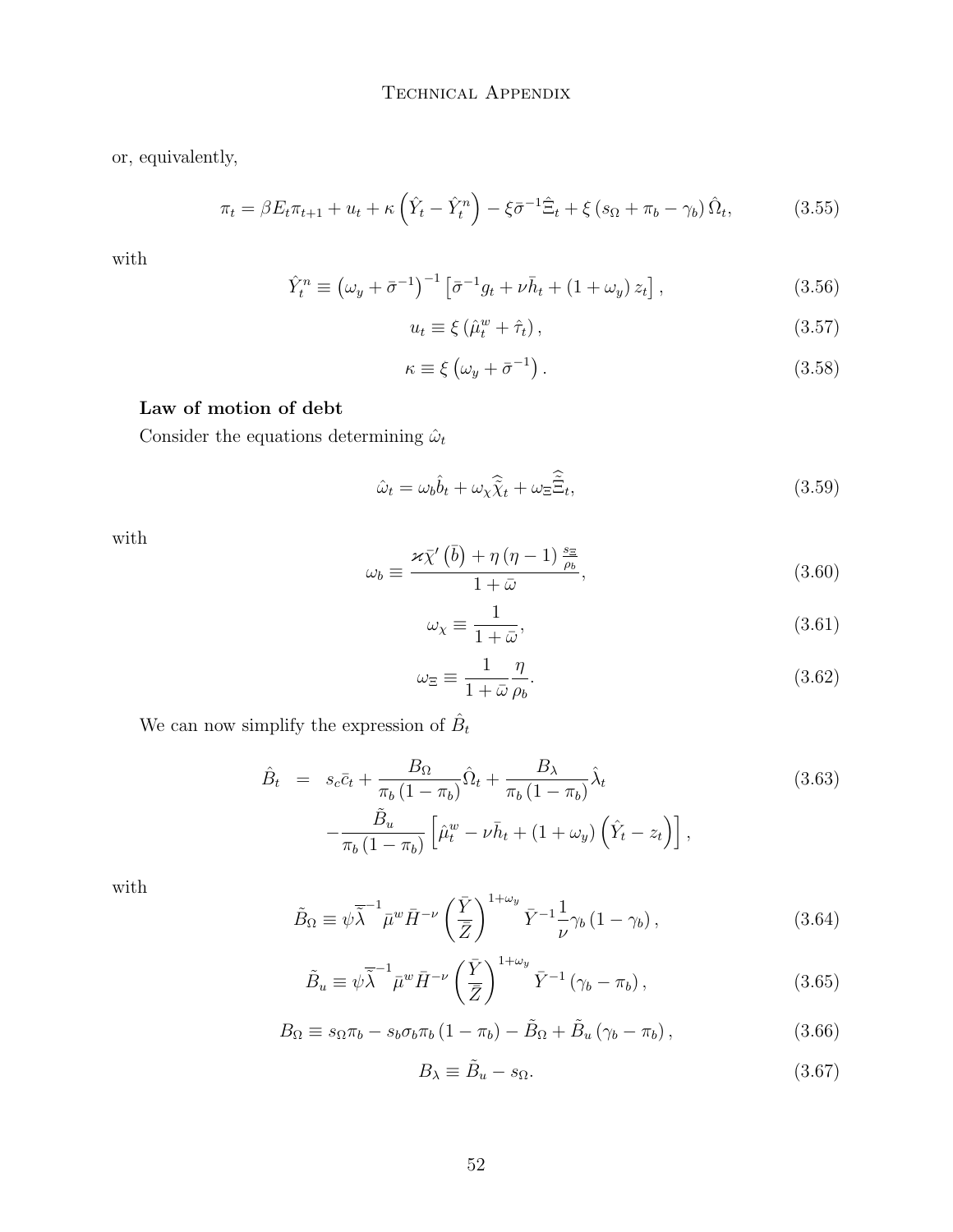Now plug in the law of motion of  $\hat{b}_t$ 

$$
\hat{b}_{t} = \frac{\delta (1 + \bar{r}^{d})}{1 + \pi_{b}\bar{\omega}} \left[ (1 + \bar{\omega}) + \pi_{b} \frac{\rho_{b}^{g}}{\rho_{b}} \right] \left( \hat{i}_{t-1}^{d} - \pi_{t} \right) \n+ \pi_{b} (1 - \pi_{b}) \frac{s_{c}}{\rho_{b} (1 + \pi_{b}\bar{\omega})} \bar{c}_{t} - \frac{\tilde{B}_{u}}{\rho_{b} (1 + \pi_{b}\bar{\omega})} \left[ \hat{\mu}_{t}^{w} - \nu \bar{h}_{t} + (1 + \omega_{y}) \left( \hat{Y}_{t} - z_{t} \right) \right] \n+ \frac{B_{\Omega}}{\rho_{b} (1 + \pi_{b}\bar{\omega})} \hat{\Omega}_{t} + \frac{B_{\lambda}}{\rho_{b} (1 + \pi_{b}\bar{\omega})} \hat{\lambda}_{t} - \frac{\pi_{b} (1 + \bar{\omega})}{1 + \pi_{b}\bar{\omega}} \hat{\omega}_{t} \n+ \frac{\delta (1 + \bar{r}^{d}) (1 + \bar{\omega})}{1 + \pi_{b}\bar{\omega}} \left( \hat{b}_{t-1} + \hat{\omega}_{t-1} \right) - \frac{\pi_{b}}{\rho_{b} (1 + \pi_{b}\bar{\omega})} \left[ \hat{b}_{t}^{g} - \delta (1 + \bar{r}^{d}) \hat{b}_{t-1}^{g} \right],
$$

and using [\(3.47\)](#page-50-0) we can further write

$$
\hat{b}_t = \varrho_r \left( \hat{i}_{t-1}^d - \pi_t \right) + \varrho_Y \hat{Y}_t + \varrho_\Omega \hat{\Omega}_t + \varrho_\omega \hat{\omega}_t + \varrho_b \left( \hat{b}_{t-1} + \hat{\omega}_{t-1} \right) \tag{3.68}
$$
\n
$$
+ \varrho_\xi \left[ \pi_b \left( 1 - \pi_b \right) s_c \bar{c}_t + B_\lambda \bar{\sigma}^{-1} \left( g_t + \hat{\Xi}_t \right) - \tilde{B}_u \left[ \hat{\mu}_t^w - \nu \bar{h}_t - \left( 1 + \omega_y \right) z_t \right] \right]
$$
\n
$$
- \pi_b \varrho_\xi \left[ \hat{b}_t^g - \delta \left( 1 + \bar{r}^d \right) \hat{b}_{t-1}^g \right],
$$

with

$$
\varrho_r \equiv \frac{\delta \left(1 + \bar{r}^d\right)}{1 + \pi_b \bar{\omega}} \left[ (1 + \bar{\omega}) + \pi_b \frac{\rho_b^g}{\rho_b} \right],\tag{3.69}
$$

$$
\varrho_Y \equiv -\varrho_\xi \left( \tilde{B}_u \left( 1 + \omega_y \right) + B_\lambda \bar{\sigma}^{-1} \right), \tag{3.70}
$$

$$
\varrho_{\Omega} \equiv \varrho_{\xi} \left( B_{\Omega} - B_{\lambda} s_{\Omega} \right), \tag{3.71}
$$

$$
\varrho_{\omega} \equiv -\frac{\pi_b (1+\bar{\omega})}{1+\pi_b \bar{\omega}},\tag{3.72}
$$

$$
\varrho_{\xi} \equiv \frac{1}{\rho_b \left(1 + \pi_b \bar{\omega}\right)},\tag{3.73}
$$

$$
\varrho_b \equiv \frac{\delta \left(1 + \bar{r}^d\right) \left(1 + \bar{\omega}\right)}{1 + \pi_b \bar{\omega}}.\tag{3.74}
$$

# C.3 Complete simplified system of log-linear equations

We can write the required equations as

$$
\hat{i}_t^{avg} = \hat{i}_t^d + \pi_b \hat{\omega}_t,\tag{3.75}
$$

$$
\hat{\Omega}_t = \hat{\omega}_t + \hat{\delta} E_t \hat{\Omega}_{t+1},\tag{3.76}
$$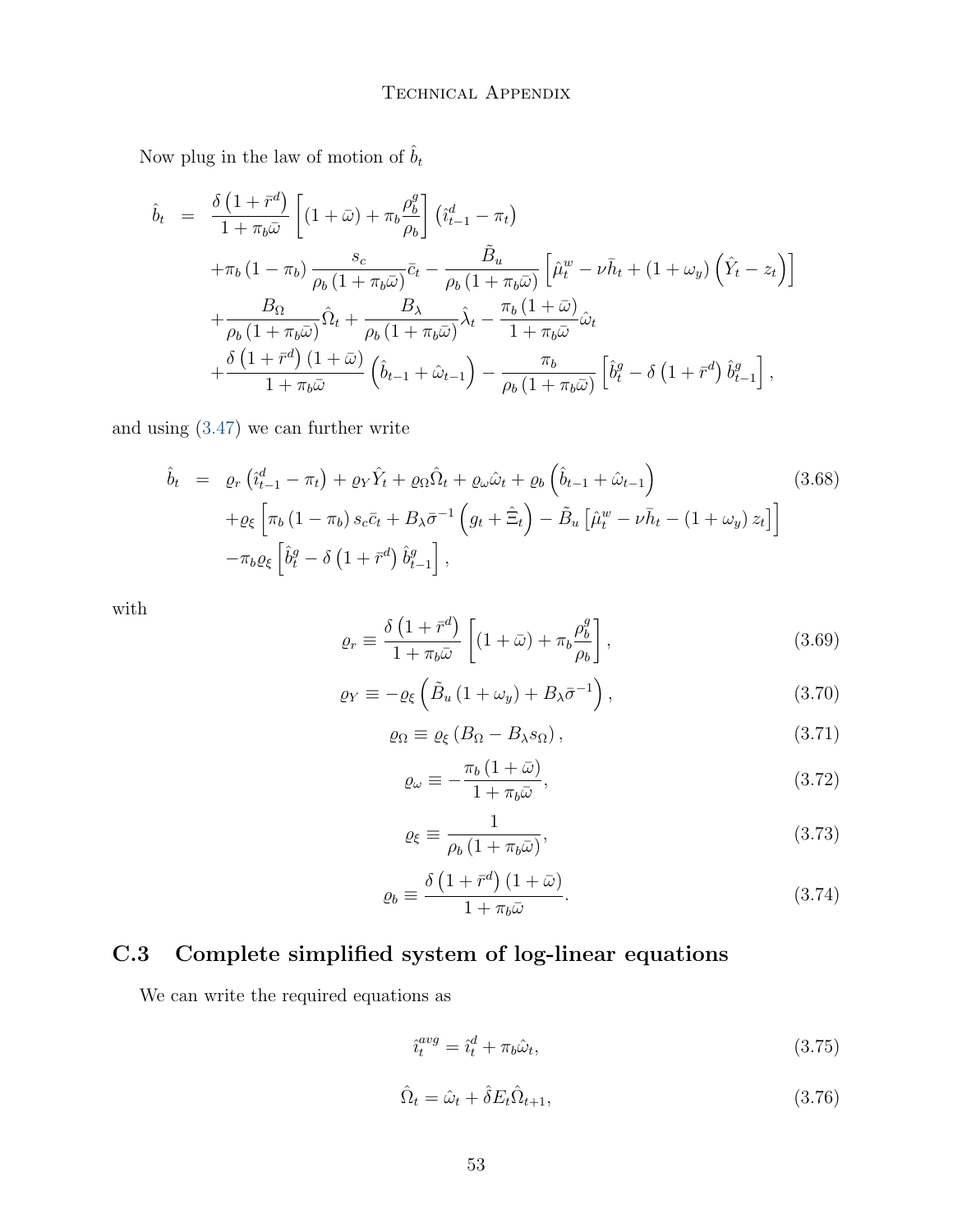#### Technical Appendix

$$
\hat{Y}_t = E_t \hat{Y}_{t+1} - \bar{\sigma} \left( \hat{i}_t^{avg} - E_t \pi_{t+1} \right) - E_t \Delta g_{t+1} - E_t \Delta \hat{\Xi}_{t+1}
$$
\n
$$
-\bar{\sigma} s_{\Omega} \hat{\Omega}_t + \bar{\sigma} \left( s_{\Omega} + \psi_{\Omega} \right) E_t \hat{\Omega}_{t+1},
$$
\n(3.77)

$$
\pi_t = \beta E_t \pi_{t+1} + u_t + \kappa \left(\hat{Y}_t - \hat{Y}_t^n\right) - \xi \bar{\sigma}^{-1} \hat{\Xi}_t + \xi \left(s_{\Omega} + \pi_b - \gamma_b\right) \hat{\Omega}_t,\tag{3.78}
$$

$$
\hat{\omega}_t = \omega_b \hat{b}_t + \omega_x \hat{\tilde{\chi}}_t + \omega_{\Xi} \hat{\tilde{\Xi}}_t,\tag{3.79}
$$

$$
\hat{b}_t = \varrho_r \left( \hat{\imath}_{t-1}^d - \pi_t \right) + \varrho_Y \hat{Y}_t + \varrho_\Omega \hat{\Omega}_t + \varrho_\omega \hat{\omega}_t + \varrho_b \left( \hat{b}_{t-1} + \hat{\omega}_{t-1} \right) \tag{3.80}
$$
\n
$$
+ \varrho_\xi \left[ \pi_b \left( 1 - \pi_b \right) s_c \bar{c}_t + B_\lambda \bar{\sigma}^{-1} \left( g_t + \hat{\Xi}_t \right) - \tilde{B}_u \left[ \hat{\mu}_t^w - \nu \bar{h}_t - \left( 1 + \omega_y \right) z_t \right] \right]
$$
\n
$$
- \pi_b \varrho_\xi \left[ \hat{b}_t^g - \delta \left( 1 + \bar{r}^d \right) \hat{b}_{t-1}^g \right],
$$
\n
$$
(3.80)
$$

with

$$
\hat{Y}_t^n \equiv \left(\omega_y + \bar{\sigma}^{-1}\right)^{-1} \left[\bar{\sigma}^{-1} g_t + \nu \bar{h}_t + \left(1 + \omega_y\right) z_t\right],\tag{3.81}
$$

$$
s_c \bar{c}_t = \pi_b s_b \bar{c}_t^b + (1 - \pi_b) s_s \bar{c}_t^s, \tag{3.82}
$$

$$
g_t = s_c \bar{c}_t + \hat{G}_t,\tag{3.83}
$$

$$
u_t \equiv \xi \left(\hat{\mu}_t^w + \hat{\tau}_t\right),\tag{3.84}
$$

$$
\Delta g_t \equiv g_t - g_{t-1},\tag{3.85}
$$

$$
\Delta \widetilde{\Xi}_t \equiv \widetilde{\Xi}_t - \widetilde{\Xi}_{t-1}.
$$
\n(3.86)

$$
\xi_t = \rho_{\xi} \xi_{t-1} + \varepsilon_t \tag{3.87}
$$

# D Quadratic approximation of the welfare function

### D.1 Welfare function

The loss function can be written as

$$
\tilde{U}_t = \pi_b \frac{\left(\bar{C}_t^b\right)^{\sigma_b^{-1}} \left(c_t^b\right)^{1-\sigma_b^{-1}}}{1-\sigma_b^{-1}} + (1-\pi_b) \frac{\left(\bar{C}_t^s\right)^{\sigma_s^{-1}} \left(c_t^s\right)^{1-\sigma_s^{-1}}}{1-\sigma_s^{-1}} - \frac{\psi}{1+\nu} \left(\frac{\tilde{\lambda}_t}{\tilde{\Lambda}_t}\right)^{-\frac{1+\nu}{\nu}} \bar{H}_t^{-\nu} \left(\frac{Y_t}{\tilde{A}_t}\right)^{1+\omega_y} \Delta_t,
$$

where I used

$$
\lambda_t^b = \left(\bar{C}_t^b\right)^{\sigma_b^{-1}} \left(c_t^b\right)^{-\sigma_b^{-1}},
$$

$$
\lambda_t^s = \left(\bar{C}_t^s\right)^{\sigma_s^{-1}} \left(c_t^s\right)^{-\sigma_s^{-1}}.
$$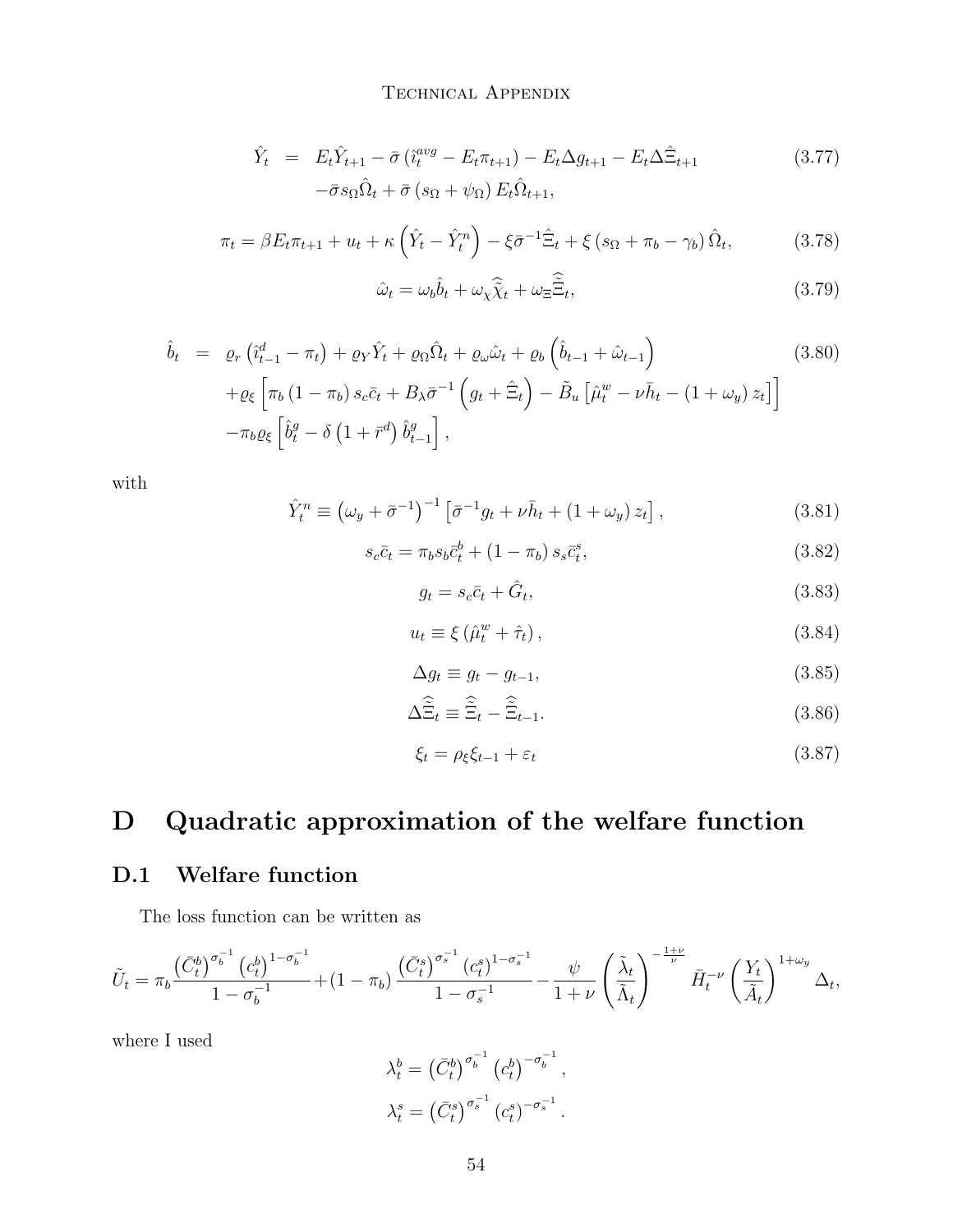## D.2 Quadratic approximation: efficient steady state and no spread

Efficient steady state implies that

$$
\Phi=0,
$$

and

$$
(1 - \bar{\tau}) = \mu^p \mu^w.
$$

Zero spread implies

$$
\bar{\lambda}^{b} = \bar{\lambda}^{s} = \Lambda \left( \bar{\lambda}^{b}, \bar{\lambda}^{s} \right) = \tilde{\lambda} \left( \bar{\lambda}^{b}, \bar{\lambda}^{s} \right) = \tilde{\Lambda} \left( \bar{\lambda}^{b}, \bar{\lambda}^{s} \right) = \bar{\lambda},
$$
  

$$
\bar{\Omega} = 1,
$$
  

$$
0 = \bar{\chi}' \left( \bar{b} \right) + \bar{\Xi}' \left( \bar{b} \right).
$$

Further consider that  $\bar{\chi}'(\bar{b}) = \bar{\Xi}'(\bar{b}) = 0$ .

The first term of the objective is then

$$
\tilde{U}_{t}^{1} = \pi_{b} (\bar{C}^{b})^{\sigma_{b}^{-1}} (\bar{c}^{b})^{-\sigma_{b}^{-1}} (c_{t}^{b} - \bar{c}^{b}) \n- \frac{1}{2} \pi_{b} \sigma_{b}^{-1} (\bar{C}^{b})^{\sigma_{b}^{-1}} (\bar{c}^{b})^{-\sigma_{b}^{-1}-1} (c_{t}^{b} - \bar{c}^{b})^{2} + \pi_{b} \sigma_{b}^{-1} (\bar{C}^{b})^{\sigma_{b}^{-1}-1} (\bar{c}^{b})^{-\sigma_{b}^{-1}} (c_{t}^{b} - \bar{c}^{b}) (\bar{C}^{b} - \bar{C}^{b}) \n+ t.i.p. + \mathcal{O} (||\xi||^{3})
$$

⇔

$$
\tilde{U}_t^1 = \pi_b \bar{\lambda} \bar{c}^b \left[ \frac{c_t^b - \bar{c}^b}{\bar{c}^b} - \frac{1}{2} \sigma_b^{-1} \left( \frac{c_t^b - \bar{c}^b}{\bar{c}^b} \right)^2 + \sigma_b^{-1} \left( \frac{c_t^b - \bar{c}^b}{\bar{c}^b} \right) \left( \frac{\bar{C}_t^b - \bar{C}^b}{\bar{C}^b} \right) \right] + t.i.p. + \mathcal{O}\left( \|\xi\|^3 \right)
$$
\n
$$
\Leftrightarrow \qquad \left( \frac{1}{\bar{C}^b} - \frac{1}{\bar{C}^b} \right) \left( \frac{\bar{C}_t^b - \bar{C}^b}{\bar{C}^b} \right) \left( \frac{\bar{C}_t^b - \bar{C}^b}{\bar{C}^b} \right) + t.i.p. + \mathcal{O}\left( \|\xi\|^3 \right)
$$

⇔

$$
\tilde{U}_t^1 = \pi_b \bar{c}^b \bar{\lambda} \left\{ \hat{c}_t^b + \frac{1}{2} \left( 1 - \sigma_b^{-1} \right) \left[ \hat{c}_t^b + (\sigma_b - 1) \bar{c}_t^b \right]^2 \right\} + t.i.p. + \mathcal{O}\left( \|\xi\|^3 \right),\tag{4.1}
$$

where I used the fact that

$$
c_t^b \equiv \bar{c}^b \exp \hat{c}_t^b \Rightarrow \frac{c_t^b - \bar{c}^b}{\bar{c}^b} = \hat{c}_t^b + \frac{1}{2} (\hat{c}_t^b)^2 + \mathcal{O} \left( \|\xi\|^3 \right)
$$

$$
\Rightarrow \left( \frac{c_t^b - \bar{c}^b}{\bar{c}^b} \right)^2 = (\hat{c}_t^b)^2 + \mathcal{O} \left( \|\xi\|^3 \right).
$$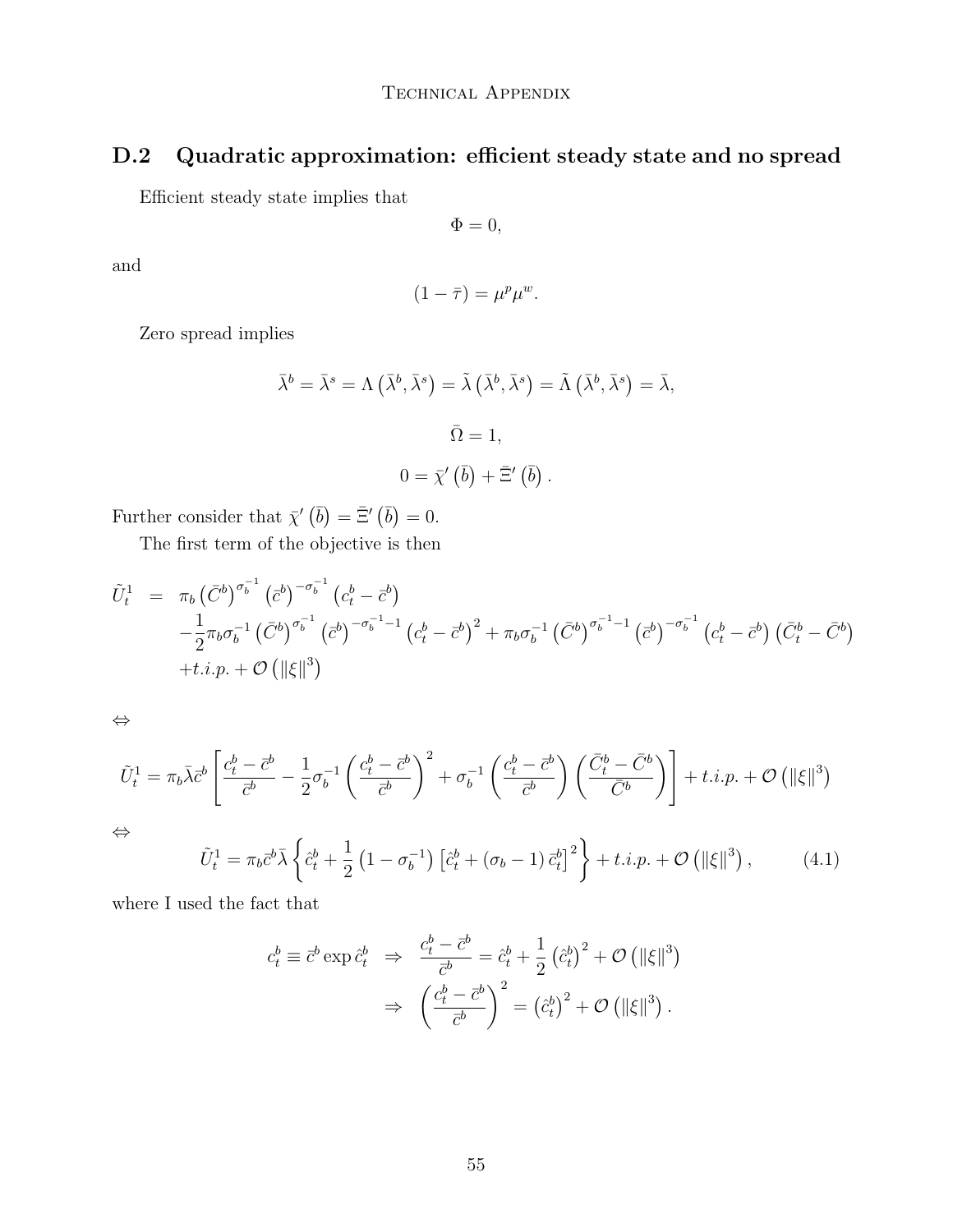The second term can equivalently be written as

$$
\tilde{U}_t^2 = (1 - \pi_b) \,\bar{c}^s \bar{\lambda} \left\{ \hat{c}_t^s + \frac{1}{2} \left( 1 - \sigma_s^{-1} \right) \left[ \hat{c}_t^s + (\sigma_s - 1) \,\bar{c}_t^s \right]^2 \right\} + t.i.p. + \mathcal{O}\left( \|\xi\|^3 \right). \tag{4.2}
$$

The third term is

$$
\tilde{U}_{t}^{3} = -\frac{\psi}{1+\nu}\bar{H}^{-\nu}\left(\frac{\bar{Y}}{\bar{Z}}\right)^{1+\omega_{y}}\left(1+\omega_{y}\right)\left[\frac{Y_{t}-\bar{Y}}{\bar{Y}}+\frac{1}{2}\omega_{y}\left(\frac{Y_{t}-\bar{Y}}{\bar{Y}}\right)^{2}\right] \n-\frac{\psi}{1+\nu}\bar{H}^{-\nu}\left(\frac{\bar{Y}}{\bar{Z}}\right)^{1+\omega_{y}}\left(1+\omega_{y}\right)\left[-\left(1+\omega_{y}\right)\frac{Z_{t}-\bar{Z}}{\bar{Z}}-\nu\frac{\bar{H}_{t}-\bar{H}}{\bar{H}}\right]\frac{Y_{t}-\bar{Y}}{\bar{Y}} \n-\frac{\psi}{1+\nu}\bar{H}^{-\nu}\left(\frac{\bar{Y}}{\bar{Z}}\right)^{1+\omega_{y}}\left(\Delta_{t}-1\right) \n-\frac{\psi}{1+\nu}\bar{H}^{-\nu}\left(\frac{\bar{Y}}{\bar{Z}}\right)^{1+\omega_{y}}\frac{1}{2}\frac{1+\nu}{\nu}\pi_{b}\left(1-\pi_{b}\right)\left(\frac{\psi}{\psi_{b}}\right)^{\frac{1}{\nu}}\left(\frac{\psi}{\psi_{s}}\right)^{\frac{1}{\nu}}\left(\frac{\lambda_{t}^{b}-\bar{\lambda}}{\bar{\lambda}}-\frac{\lambda_{t}^{s}-\bar{\lambda}}{\bar{\lambda}}\right)^{2} \n+t.i.p.+\mathcal{O}\left(\|\xi\|^{3}\right),
$$

and notice that the first derivatives w.r.t.  $\lambda_t^b$  and  $\lambda_t^s$  are zero in steady state. We can further simplify it to:

$$
\tilde{U}_t^3 = -\bar{\lambda}\bar{Y}\left\{\hat{Y}_t + \frac{1}{2}\left(1 + \omega_y\right)\hat{Y}_t^2 - \omega_y q_t \hat{Y}_t + \left(1 + \omega_y\right)^{-1}\hat{\Delta}_t\right\} \qquad (4.3)
$$
\n
$$
-\frac{1}{2}\bar{\lambda}\bar{Y}\frac{\pi_b\left(1 - \pi_b\right)}{\nu\left(1 + \omega_y\right)}\left(\frac{\psi}{\psi_b}\right)^{\frac{1}{\nu}}\left(\frac{\psi}{\psi_s}\right)^{\frac{1}{\nu}}\hat{\Omega}_t^2,
$$

with

$$
q_t \equiv \frac{(1 + \omega_y) z_t + \nu \bar{h}_t}{\omega_y}.
$$
\n(4.4)

Now consider a second order approximation to the market clearing condition:

$$
Y_t = \pi_b c_t^b + (1 - \pi_b) c_t^s + G_t + \Xi_t (b_t),
$$

hence

$$
\bar{Y}\left(\frac{Y_t - \bar{Y}}{\bar{Y}}\right) = \pi_b \bar{c}^b \frac{c_t^b - \bar{c}^b}{\bar{c}^b} + (1 - \pi_b) \bar{c}^s \frac{c_t^s - \bar{c}^s}{\bar{c}^s} + \bar{Y}\frac{G_t - \bar{G}}{\bar{Y}} + \bar{Y}\hat{\Xi}_t \left(1 + \eta \hat{b}_t\right) + t.i.p. + \mathcal{O}\left(\|\xi\|^3\right)
$$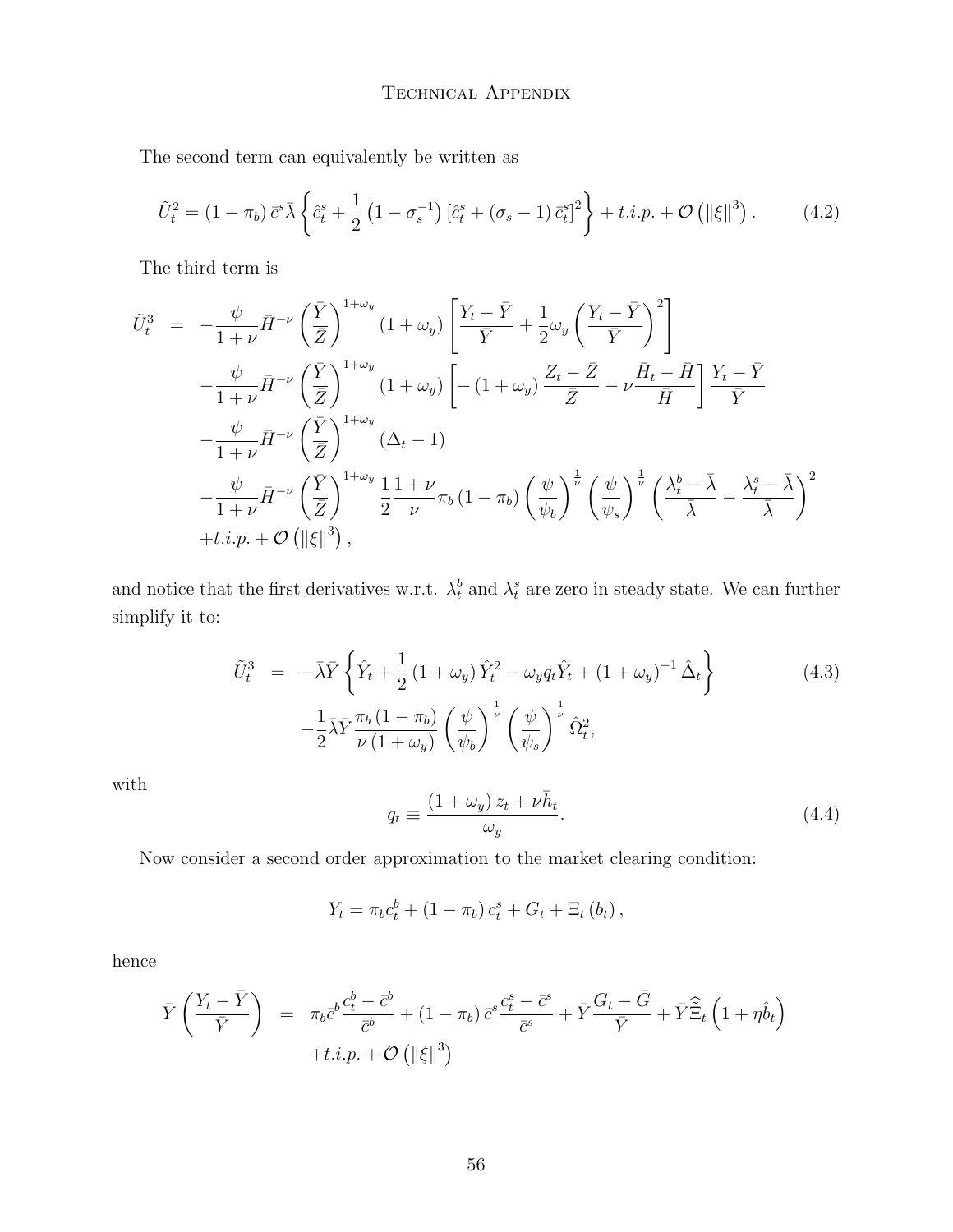⇔

$$
\hat{Y}_t + \frac{1}{2}\hat{Y}_t^2 = \pi_b s_b \left(\hat{c}_t^b + \frac{1}{2} (\hat{c}_t^b)^2\right) + (1 - \pi_b) s_s \left(\hat{c}_t^s + \frac{1}{2} (\hat{c}_t^s)^2\right) + \hat{G}_t + \hat{\Xi}_t \left(1 + \eta \hat{b}_t\right) (4.5) \n+ t.i.p. + \mathcal{O}\left(\|\xi\|^3\right).
$$

Further recall that

$$
\hat{\Omega}_t \equiv \hat{\lambda}_t^b - \hat{\lambda}_t^s = \sigma_s^{-1} (\hat{c}_t^s - \bar{c}_t^s) - \sigma_b^{-1} (\hat{c}_t^b - \bar{c}_t^b),
$$
  

$$
\hat{c}_t^b = \bar{c}_t^b - \sigma_b \hat{\lambda}_t^b,
$$
  

$$
\hat{c}_t^s = \bar{c}_t^s - \sigma_s \hat{\lambda}_t^s.
$$

The first order approximation to the resources constraint yields

$$
\hat{Y}_t = \pi_b s_b \hat{c}_t^b + (1 - \pi_b) s_s \hat{c}_t^s + \hat{G}_t + \hat{\tilde{\Xi}}_t + \mathcal{O}\left(\|\xi\|^2\right),\tag{4.6}
$$

and using the definition of  $g_t$ , we can write

$$
\hat{Y}_t - g_t - \hat{\Xi}_t = \pi_b s_b \left( \hat{c}_t^b - \bar{c}_t^b \right) + (1 - \pi_b) s_s \left( \hat{c}_t^s - \bar{c}_t^s \right) + \mathcal{O}\left( \|\xi\|^2 \right),\tag{4.7}
$$

and

$$
\left(\hat{c}_t^b - \bar{c}_t^b\right) = \bar{\sigma}^{-1}\sigma_b\left[\left(\hat{Y}_t - g_t - \hat{\Xi}_t\right) - \left(1 - \pi_b\right)s_s\sigma_s\hat{\Omega}_t\right] + \mathcal{O}\left(\|\xi\|^2\right),\tag{4.8}
$$

$$
\left(\hat{c}_{t}^{s} - \bar{c}_{t}^{s}\right) = \bar{\sigma}^{-1}\sigma_{s}\left[\left(\hat{Y}_{t} - g_{t} - \hat{\Xi}_{t}\right) + \pi_{b}s_{b}\sigma_{b}\hat{\Omega}_{t}\right] + \mathcal{O}\left(\|\xi\|^{2}\right). \tag{4.9}
$$

Sum now the first two terms in the utility:

$$
\tilde{U}_{t}^{1} + \tilde{U}_{t}^{2} = \bar{\lambda}\bar{Y}\left\{\pi_{b}s_{b}\left(\hat{c}_{t}^{b} + \frac{1}{2}\left(\hat{c}_{t}^{b}\right)^{2}\right) + (1 - \pi_{b})s_{s}\left(\hat{c}_{t}^{s} + \frac{1}{2}\left(\hat{c}_{t}^{s}\right)^{2}\right)\right\} \n- \frac{1}{2}\bar{\lambda}\bar{Y}\left\{\pi_{b}s_{b}\sigma_{b}^{-1}\left(\hat{c}_{t}^{b} - \bar{c}_{t}^{b}\right)^{2} + (1 - \pi_{b})s_{s}\sigma_{s}^{-1}\left(\hat{c}_{t}^{s} - \bar{c}_{t}^{s}\right)^{2}\right\} \n+ t.i.p. + \mathcal{O}\left(\|\xi\|^{3}\right)
$$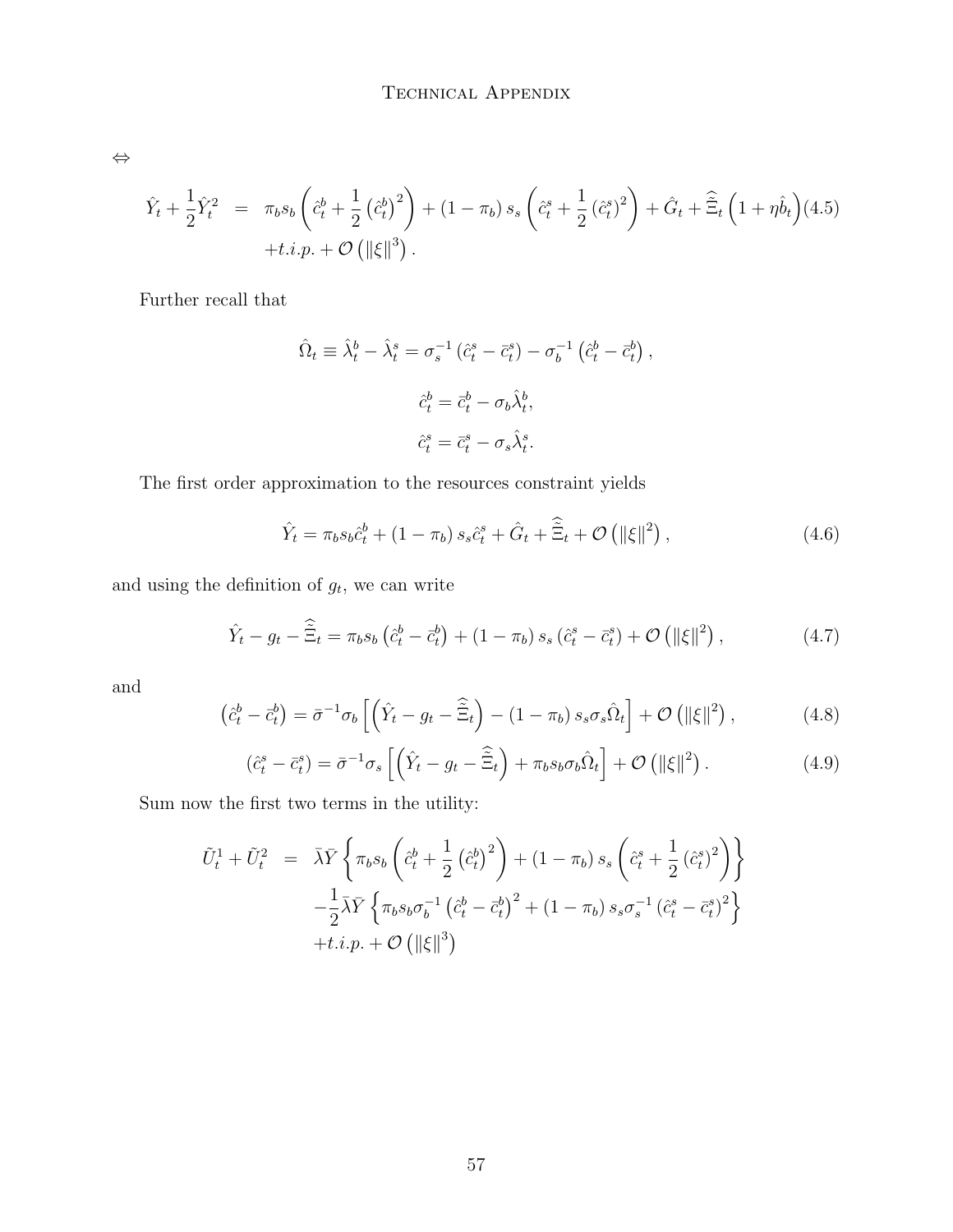⇔

$$
\tilde{U}_{t}^{1} + \tilde{U}_{t}^{2} = \bar{\lambda}\bar{Y}\left\{\hat{Y}_{t} + \frac{1}{2}\hat{Y}_{t}^{2} - \hat{\Xi}_{t}\left(1 + \eta\hat{b}_{t}\right)\right\}
$$
\n
$$
-\frac{1}{2}\bar{\lambda}\bar{Y}\left\{\pi_{b}s_{b}\sigma_{b}\left[\bar{\sigma}^{-1}\left(\hat{Y}_{t} - g_{t} - \hat{\Xi}_{t}\right) - (1 - \pi_{b})s_{s}\sigma_{s}\bar{\sigma}^{-1}\hat{\Omega}_{t}\right]^{2}\right\}
$$
\n
$$
-\frac{1}{2}\bar{\lambda}\bar{Y}\left\{(1 - \pi_{b})s_{s}\sigma_{s}\left[\bar{\sigma}^{-1}\left(\hat{Y}_{t} - g_{t} - \hat{\Xi}_{t}\right) + \pi_{b}s_{b}\sigma_{b}\bar{\sigma}^{-1}\hat{\Omega}_{t}\right]^{2}\right\}
$$
\n
$$
+ t.i.p. + \mathcal{O}\left(\|\xi\|^{3}\right)
$$

⇔

$$
\tilde{U}_t^1 + \tilde{U}_t^2 = \bar{\lambda}\bar{Y}\left\{\hat{Y}_t + \frac{1}{2}\hat{Y}_t^2 - \tilde{\Xi}_t\left(1 + \eta\hat{b}_t\right)\right\} \n- \frac{1}{2}\bar{\lambda}\bar{Y}\left\{\bar{\sigma}^{-1}\left(\hat{Y}_t - g_t - \bar{Y}^{-1}\hat{\Xi}_t\right)^2 + \frac{[\pi_b s_b \sigma_b] \left[(1 - \pi_b) s_s \sigma_s\right]}{\bar{\sigma}}\hat{\Omega}_t^2\right\} \n+ t.i.p. + \mathcal{O}\left(\|\xi\|^3\right),
$$
\n(4.10)

and combine with the third term to get:

$$
\tilde{U}_t = \bar{\lambda}\bar{Y}\left\{\hat{Y}_t + \frac{1}{2}\hat{Y}_t^2 - \hat{\Xi}_t\left(1 + \eta\hat{b}_t\right)\right\}
$$
\n
$$
-\frac{1}{2}\bar{\lambda}\bar{Y}\left\{\bar{\sigma}^{-1}\left(\hat{Y}_t - g_t - \hat{\Xi}_t\right)^2 + \frac{[\pi_b s_b \sigma_b] \left[(1 - \pi_b) s_s \sigma_s\right]}{\bar{\sigma}}\hat{\Omega}_t^2\right\}
$$
\n
$$
-\bar{\lambda}\bar{Y}\left\{\hat{Y}_t + \frac{1}{2}\left(1 + \omega_y\right)\hat{Y}_t^2 - \omega_y q_t \hat{Y}_t + \left(1 + \omega_y\right)^{-1}\hat{\Delta}_t\right\}
$$
\n
$$
-\frac{1}{2}\bar{\lambda}\bar{Y}\frac{\pi_b\left(1 - \pi_b\right)}{\nu\left(1 + \omega_y\right)}\left(\frac{\psi}{\psi_b}\right)^{\frac{1}{\nu}}\left(\frac{\psi}{\psi_s}\right)^{\frac{1}{\nu}}\hat{\Omega}_t^2
$$
\n
$$
+ t.i.p. + \mathcal{O}\left(\|\xi\|^3\right)
$$

⇔

$$
\tilde{U}_t = -\frac{\bar{\lambda}\bar{Y}}{2} \left\{ \omega_y \left( \hat{Y}_t - q_t \right)^2 + \bar{\sigma}^{-1} \left( \hat{Y}_t - g_t - \hat{\Xi}_t \right)^2 + \tilde{\lambda}_\Omega \hat{\Omega}_t^2 + \frac{2}{1 + \omega_y} \hat{\Delta}_t \right\} \quad (4.11)
$$

$$
-\bar{\lambda}\Xi_t (b_t) + t.i.p. + \mathcal{O} \left( \|\xi\|^3 \right),
$$

with

$$
\tilde{\lambda}_{\Omega} \equiv \frac{\left[\pi_b s_b \sigma_b\right] \left[\left(1 - \pi_b\right) s_s \sigma_s\right]}{\bar{\sigma}} + \frac{\pi_b \left(1 - \pi_b\right)}{\nu \left(1 + \omega_y\right)} \left(\frac{\psi}{\psi_b}\right)^{\frac{1}{\nu}} \left(\frac{\psi}{\psi_s}\right)^{\frac{1}{\nu}}.
$$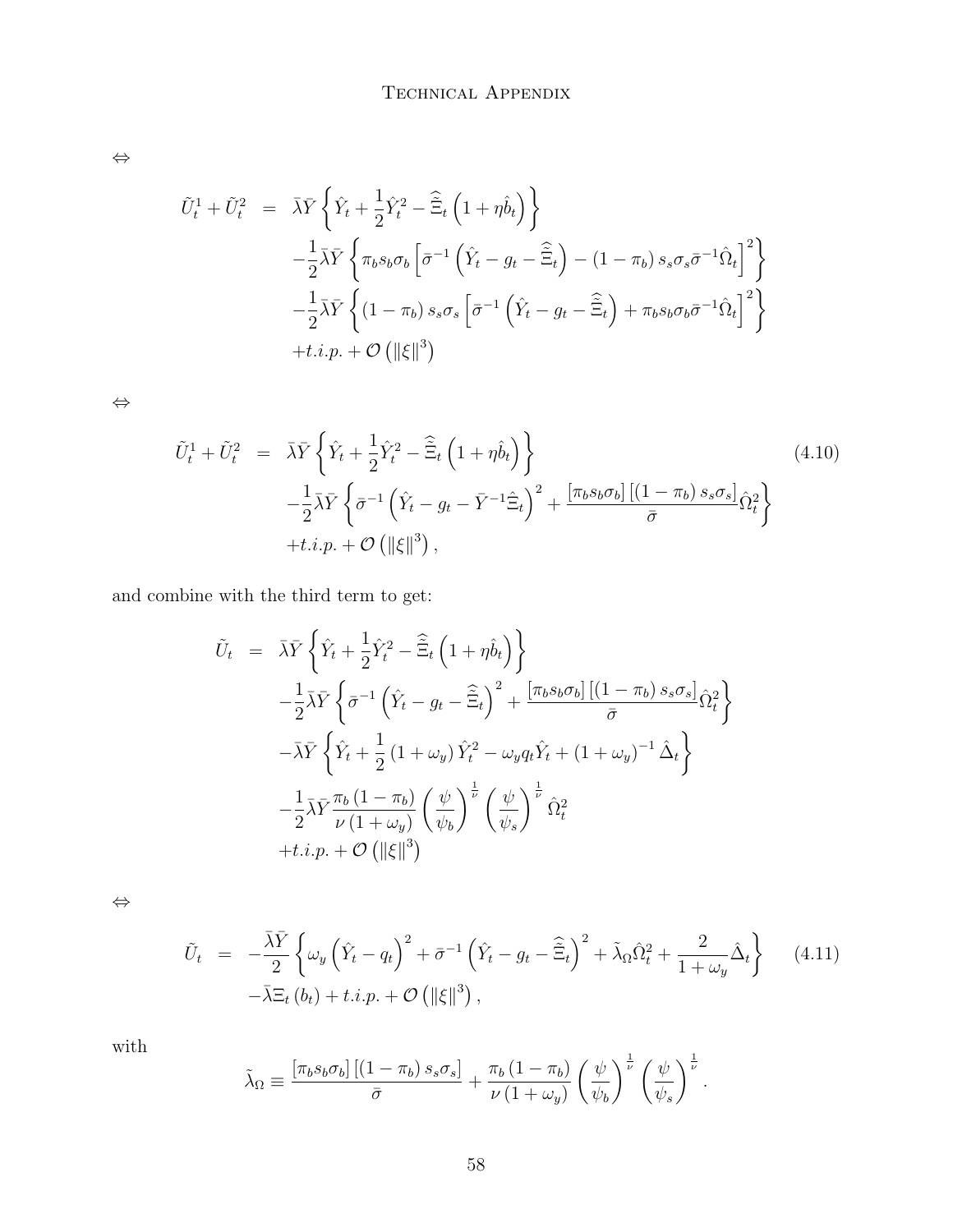Further write

$$
\omega_y \left(\hat{Y}_t - q_t\right)^2 + \bar{\sigma}^{-1} \left(\hat{Y}_t - g_t - \tilde{\Xi}_t\right)^2
$$
\n
$$
= (\omega_y + \bar{\sigma}^{-1}) \hat{Y}_t^2 - 2 \left[\bar{\sigma}^{-1} \left(g_t + \tilde{\Xi}_t\right) + \omega_y q_t\right] \hat{Y}_t + t.i.p.
$$
\n
$$
= (\omega_y + \bar{\sigma}^{-1}) \left(\hat{Y}_t - (\omega_y + \bar{\sigma}^{-1})^{-1} \left[\bar{\sigma}^{-1} \left(g_t + \tilde{\Xi}_t\right) + \omega_y q_t\right]\right)^2
$$
\n
$$
= (\omega_y + \bar{\sigma}^{-1}) \left(\hat{Y}_t - \hat{Y}_t^n - (\omega_y + \bar{\sigma}^{-1})^{-1} \bar{\sigma}^{-1} \tilde{\Xi}_t\right)^2.
$$

We can then write

$$
\tilde{U}_t = -\frac{\bar{\lambda}\bar{Y}}{2} \left\{ \left( \omega_y + \bar{\sigma}^{-1} \right) \left( \hat{Y}_t - \hat{Y}_t^* \right)^2 + \tilde{\lambda}_\Omega \hat{\Omega}_t^2 + \frac{2}{1 + \omega_y} \hat{\Delta}_t \right\} - \bar{\lambda} \bar{Y} \hat{\Xi}_t \left( 1 + \eta \hat{b}_t \right) (4.12) \n+ t.i.p. + \mathcal{O} \left( \|\xi\|^3 \right).
$$

with

$$
\hat{Y}_t^* \equiv \hat{Y}_t^n + \left(\omega_y + \bar{\sigma}^{-1}\right)^{-1} \bar{\sigma}^{-1} \hat{\Xi}_t \tag{4.13}
$$

Now we can get a second order approximation for  $\Delta_t$ :

$$
(\Delta_t - 1) = \alpha (\Delta_{t-1} - 1)
$$
  
+  $\alpha \theta (1 + \omega_y) (\Pi_t - 1) + \alpha \theta (1 + \omega_y) [\theta (1 + \omega_y) - 1] \frac{1}{2} (\Pi_t - 1)^2$   
-  $\alpha \theta (1 + \omega_y) (\Pi_t - 1)$   
-  $\alpha \theta (1 + \omega_y) [(\theta - 2) - \frac{\alpha (\theta - 1)}{1 - \alpha} (\frac{\theta (1 + \omega_y)}{\theta - 1} - 1)] \frac{1}{2} (\Pi_t - 1)^2$   
+  $\mathcal{O} (||\xi||^3)$ 

⇒

$$
\hat{\Delta}_t = \alpha \hat{\Delta}_{t-1} + \theta \left( 1 + \omega_y \right) \left( 1 + \theta \omega_y \right) \frac{\alpha}{1 - \alpha} \frac{1}{2} \hat{\pi}_t^2 + \mathcal{O} \left( \|\xi\|^3 \right). \tag{4.14}
$$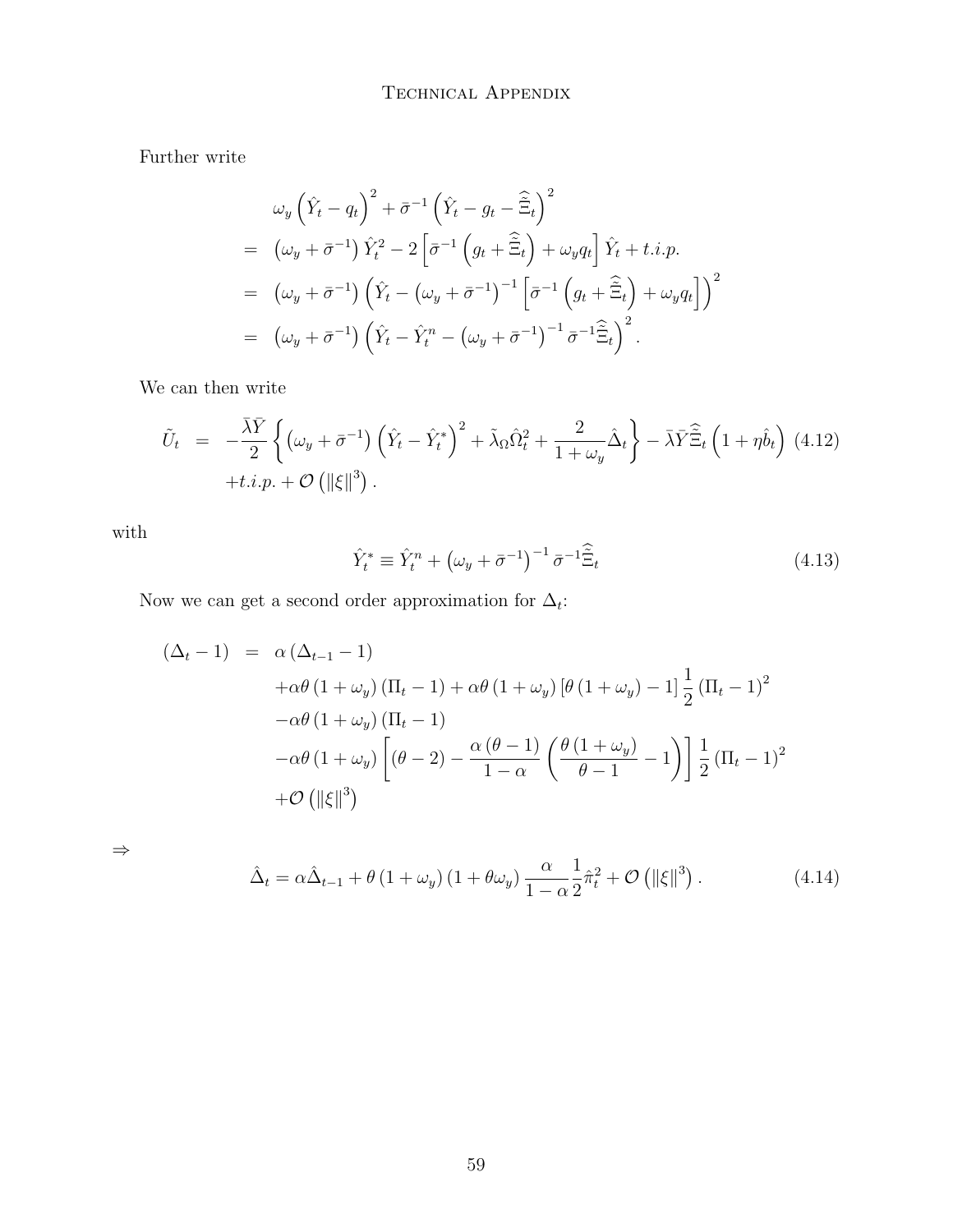Further notice that

$$
-\bar{\lambda}\bar{Y}\sum_{s=0}^{\infty}\beta^{s-t}\frac{\hat{\Delta}_{t+s}}{1+\omega_y}
$$
  
=\n
$$
-\bar{\lambda}\bar{Y}\sum_{s=0}^{\infty}\beta^{s-t}\left[\frac{\alpha\hat{\Delta}_{t+s-1}}{1+\omega_y} + \theta(1+\theta\omega_y)\frac{\alpha}{1-\alpha}\frac{1}{2}\hat{\pi}_{t+s}^2\right] + \mathcal{O}\left(\|\xi\|^3\right)
$$
  
=\n
$$
-\bar{\lambda}\bar{Y}\sum_{s=0}^{\infty}\beta^{s-t}\theta(1+\theta\omega_y)\frac{\alpha}{1-\alpha}\frac{1}{2}\hat{\pi}_{t+s}^2 - \bar{\lambda}\bar{Y}\sum_{s=1}^{\infty}\beta^{s-t}\frac{\alpha\hat{\Delta}_{t+s-1}}{1+\omega_y} - \bar{\lambda}\bar{Y}\frac{\alpha\hat{\Delta}_{t-1}}{1+\omega_y} + \mathcal{O}\left(\|\xi\|^3\right)
$$
  
=\n
$$
-\bar{\lambda}\bar{Y}\sum_{s=0}^{\infty}\beta^{s-t}\theta(1+\theta\omega_y)\frac{\alpha}{1-\alpha}\frac{1}{2}\hat{\pi}_{t+s}^2 - \alpha\beta\bar{\lambda}\bar{Y}\sum_{s=0}^{\infty}\beta^{s-t}\frac{\hat{\Delta}_{t+s}}{1+\omega_y} + t.i.p. + \mathcal{O}\left(\|\xi\|^3\right)
$$

⇒

$$
-\frac{\bar{\lambda}\bar{Y}}{2}\sum_{s=0}^{\infty}\beta^{s-t}\frac{2}{1+\omega_y}\hat{\Delta}_{t+s}=-\frac{\bar{\lambda}\bar{Y}}{2}\sum_{s=0}^{\infty}\beta^{s-t}\frac{\theta\left(1+\theta\omega_y\right)}{(1-\alpha\beta)}\frac{\alpha}{1-\alpha}\hat{\pi}_{t+s}^2+t.i.p.+\mathcal{O}\left(\|\xi\|^3\right).
$$

so that we can write the period welfare as

$$
\tilde{U}_t = -\frac{\bar{\lambda}\bar{Y}}{2} \left\{ \omega_y \left( \hat{Y}_t - \hat{Y}_t^* \right)^2 + \tilde{\lambda}_\Omega \hat{\Omega}_t^2 + \frac{\theta}{\xi} \hat{\pi}_{t+s}^2 \right\} - \bar{\lambda} \bar{Y} \eta \hat{\tilde{\Xi}}_t \hat{b}_t
$$
\n
$$
+ t.i.p. + \mathcal{O} \left( \|\xi\|^3 \right).
$$
\n(4.15)

with  $\hat{Y}_t^n$  defined in [\(3.56\)](#page-51-0).

We can then say that maximizing this welfare functional is equivalent to minimizing the following loss function

$$
L_t = \hat{\pi}_t^2 + \lambda_y \left(\hat{Y}_t - \hat{Y}_t^*\right)^2 + \lambda_\Omega \hat{\Omega}_t^2 + \lambda_\Xi \hat{\Xi}_t \hat{b}_t,\tag{4.16}
$$

with

$$
\hat{Y}_t^* \equiv \hat{Y}_t^n + \frac{\bar{\sigma}^{-1}}{\omega_y + \bar{\sigma}^{-1}} \hat{\Xi}_t,
$$

$$
\lambda_y \equiv \frac{\xi}{\theta} \omega_y,
$$

$$
\lambda_\Omega \equiv \frac{\xi}{\theta} \tilde{\lambda}_\Omega,
$$

$$
\lambda_\Xi \equiv 2\eta \frac{\xi}{\theta},
$$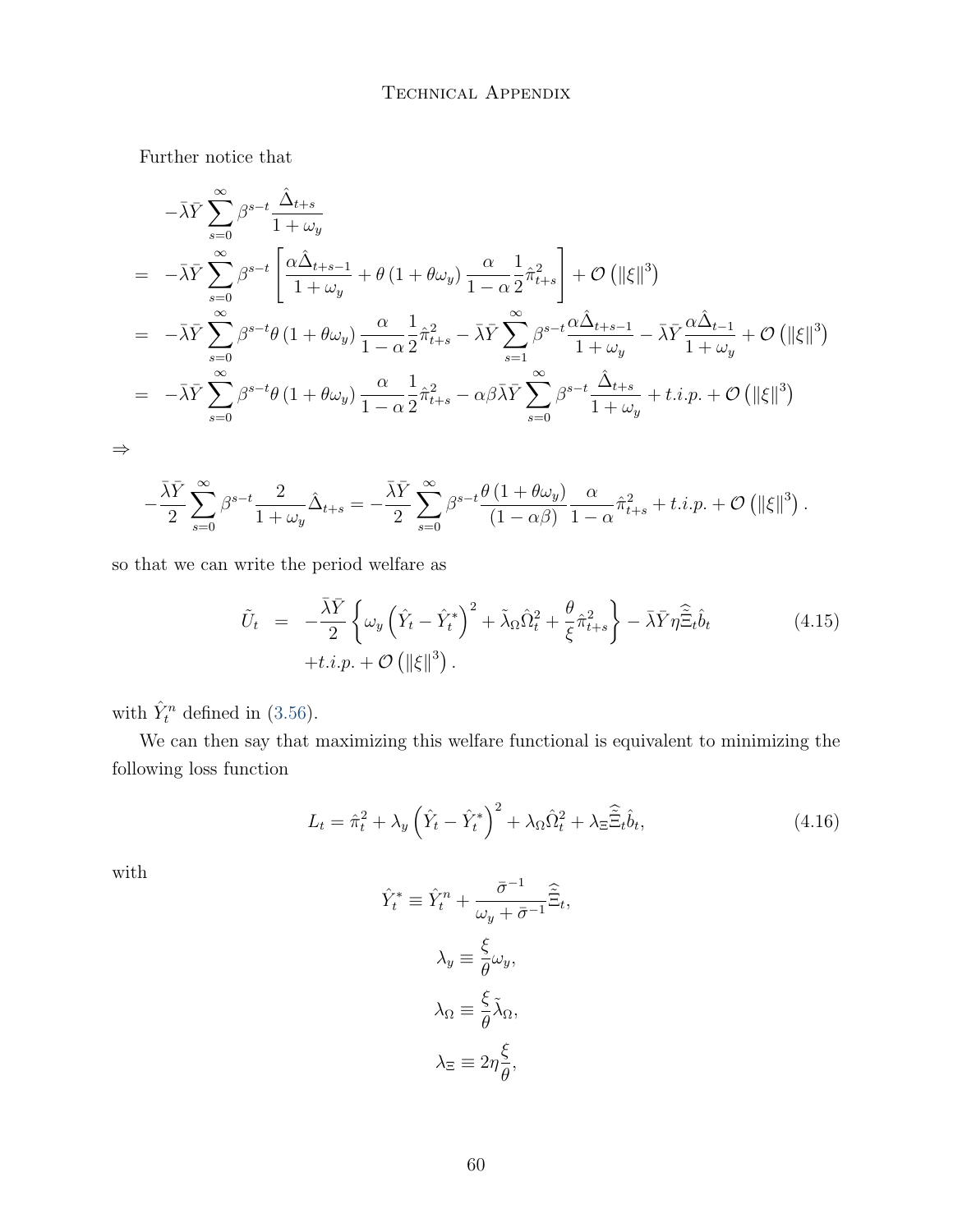#### Technical Appendix

$$
\tilde{\lambda}_{\Omega} \equiv \frac{\left[\pi_b s_b \sigma_b\right] \left[\left(1 - \pi_b\right) s_s \sigma_s\right]}{\bar{\sigma}} + \frac{\pi_b \left(1 - \pi_b\right)}{\nu \left(1 + \omega_y\right)} \left(\frac{\psi}{\psi_b}\right)^{\frac{1}{\nu}} \left(\frac{\psi}{\psi_s}\right)^{\frac{1}{\nu}}.
$$

### E Calibration

The paper discusses the strategy for the calibration. Here we present the exact values for all the parameters.

Notice that unless otherwise mentioned, all exogenous disturbances follow an AR(1) process with autocorrelation coefficient equal to  $\rho_{\xi}$ , which in the baseline calibration is set to 0.9. The only expection to this is the autocorrelation coefficient of the monetary policy shock, in the case of a Taylor rule, in which case we consider an autocorrelation coefficient of 0.6.

Exogenous, takes resources The spread in the FF model is exogenous and consumes resources, i. e.  $\varkappa = 0$ ,  $\bar{\chi} = 0$ ,  $\bar{\Xi} = \bar{\omega}$  and  $\eta = 1$ . The full list of parameters is:

| $\phi^{-1}$         | 0.75   |               | $1 + \bar{\omega} \quad (1.02)^{\overline{1/4}}$ | $s_{\Xi}$         | 0.0159           | $\bar{\sigma}^{-1}$                         | 0.16            |
|---------------------|--------|---------------|--------------------------------------------------|-------------------|------------------|---------------------------------------------|-----------------|
| $\alpha$            | 0.66   | $\delta$      | 0.975                                            | $\rho_b^g$        | $\boldsymbol{0}$ | $\sigma$                                    | 8.9286          |
| $\omega_{y}$        | 0.473  | $\pi_b$       | 0.5                                              | $S_{\mathcal{C}}$ | 0.7              | $\sigma_b$                                  | 13.802          |
| $\nu$               | 0.1048 | $\rho_b$      | 3.2                                              | $s_b$             | 0.7821           | $\sigma_s$                                  | 2.7604          |
| $(\theta - 1)^{-1}$ | 0.15   | $\eta$        | $\mathbf{1}$                                     | $S_{S}$           | 0.6179           | $\sigma_b/\sigma_s$                         | $5\phantom{.0}$ |
| $\mu^p$             | 1.15   | $\varkappa$   | $\overline{0}$                                   | $s_b/s_s$         | 1.2657           | $\overline{\lambda}_b/\overline{\lambda}_s$ | 1.2175          |
| $\bar{r}^d$         | 0.01   | $\bar{\mu}^w$ | $\mathbf{1}$                                     | $\psi_b$          | 1.1492           | Z.                                          | $\mathbf{1}$    |
| $\beta$             | 0.9874 | $\bar{\tau}$  | 0.2                                              | $\psi_s$          | 0.9439           | $\bar{H}$                                   | $\mathbf{1}$    |
| $\bar{Y}$           | 1      | $S_g$         | 0.2841                                           | $\psi_b/\psi_s$   | 1.2175           | $\rho_{\xi}$                                | 0.9             |

Endogenous, takes resources The spread in the FF model is endogenous and takes resources, i.e.  $\eta > 1$  (such that the spread elasticity to debt is 1/4),  $\varkappa = 0$  and  $\overline{\chi} = 0$ .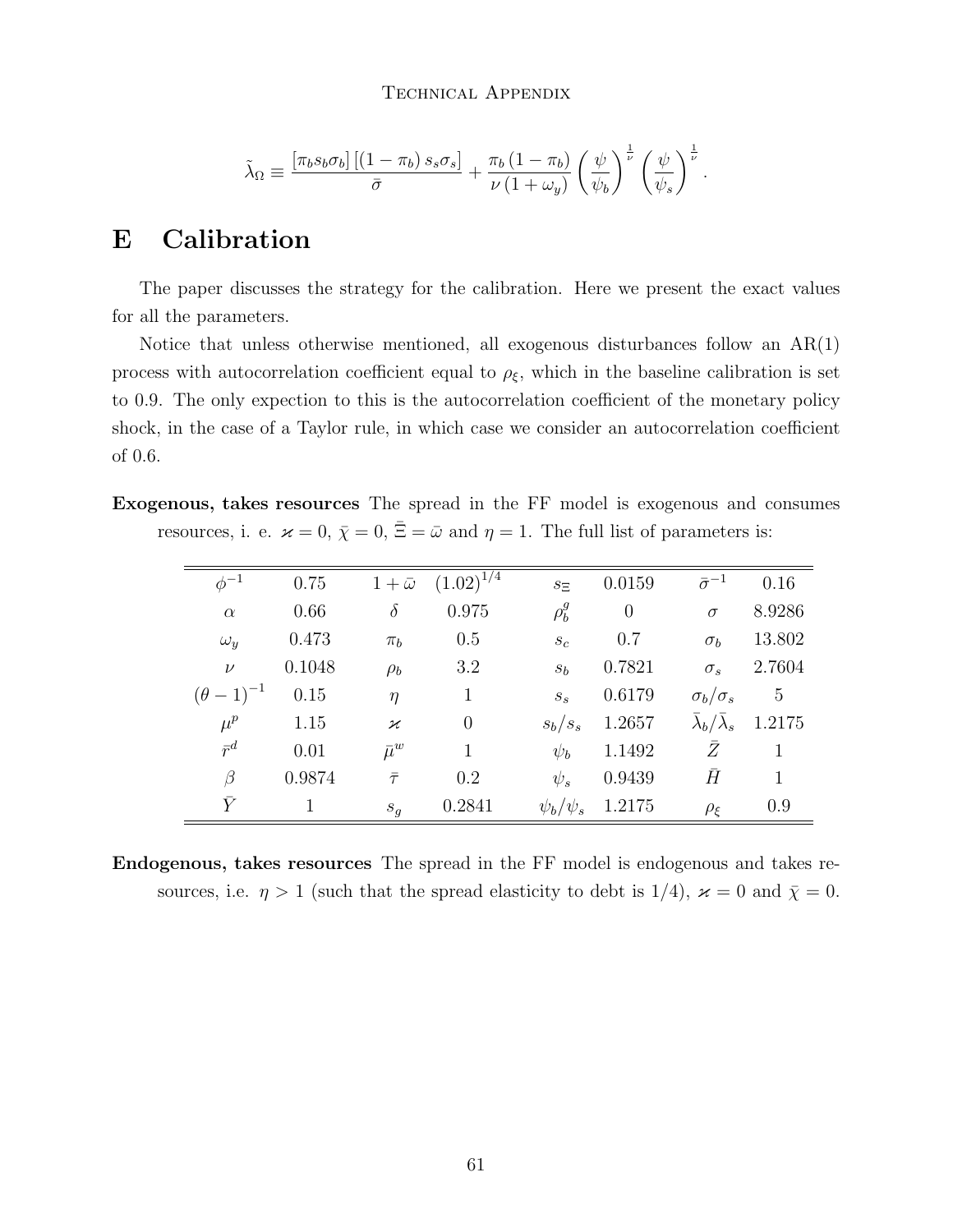| $\phi^{-1}$         | 0.75         |                          | $1 + \bar{\omega}$ $(1.02)^{1/4}$ | $S_{\Xi}$       | 0.0003   | $\bar{\sigma}^{-1}$               | 0.16           |
|---------------------|--------------|--------------------------|-----------------------------------|-----------------|----------|-----------------------------------|----------------|
| $\alpha$            | 0.66         | $\delta$                 | 0.975                             | $\rho_b^g$      | $\theta$ | $\sigma$                          | 8.9286         |
| $\omega_y$          | 0.473        | $\pi_h$                  | 0.5                               | $s_c$           | 0.7      | $\sigma_b$                        | 13.8019        |
| $\nu$               | 0.1048       | $\rho_b$                 | 3.2                               | $s_b$           | 0.7821   | $\sigma_s$                        | 2.7604         |
| $(\theta - 1)^{-1}$ | 0.15         | $\eta$                   | 51.623                            | $S_{S}$         | 0.6179   | $\sigma_b/\sigma_s$               | $\overline{5}$ |
| $\mu^p$             | 1.15         | $\boldsymbol{\varkappa}$ | $\overline{0}$                    | $s_b/s_s$       | 1.2657   | $\bar{\lambda}_b/\bar{\lambda}_s$ | 1.2175         |
| $\bar{r}^d$         | 0.01         | $\bar{\mu}^w$            | 1                                 | $\psi_b$        | 1.1492   | Ź                                 | 1              |
| β                   | 0.9874       | $\bar{\tau}$             | 0.2                               | $\psi_s$        | 0.9439   | $\bar{H}$                         | 1              |
| $\bar{Y}$           | $\mathbf{1}$ | $S_q$                    | 0.2997                            | $\psi_b/\psi_s$ | 1.2175   | $\rho_{\xi}$                      | 0.9            |

The full list of parameters is:

### F Models and specifications

In all exercises we consider three versions of the model:

- FF Full model with heterogeneous households and a spread between saving and borrowing interest rates.
- NoFF Model with heterogeneous households but no spread between saving and borrowing interest rates.
- Normal Model without heterogeneous households or spread between saving and borrowing interest rates. This is equivalent to standard New-Keynesian model.

The parametrization differences are:

- in NoFF and RepHH we consider  $\beta = (1 + \bar{r}^d)^{-1}$ ,
- in RepHH we consider  $\overline{C}^b = \overline{C}^s = \overline{C}$  and  $\sigma_b = \sigma_s = \sigma$ .

### G Policy rules

In each case we consider the following alternative policies: $8$ 

Optimal This is the optimal policy.

<sup>&</sup>lt;sup>8</sup>Any variable  $\hat{x}_t$  is defined as  $\hat{x}_t \equiv \ln (x_t/\bar{x})$  except for the interest rates, which are defined as  $\hat{i}_t \equiv$  $\log ((1 + i_t) / (1 + \overline{i}))$  and the spread is given by  $\hat{\omega}_t \equiv \log ((1 + \omega_t) / (1 + \overline{\omega}))$ .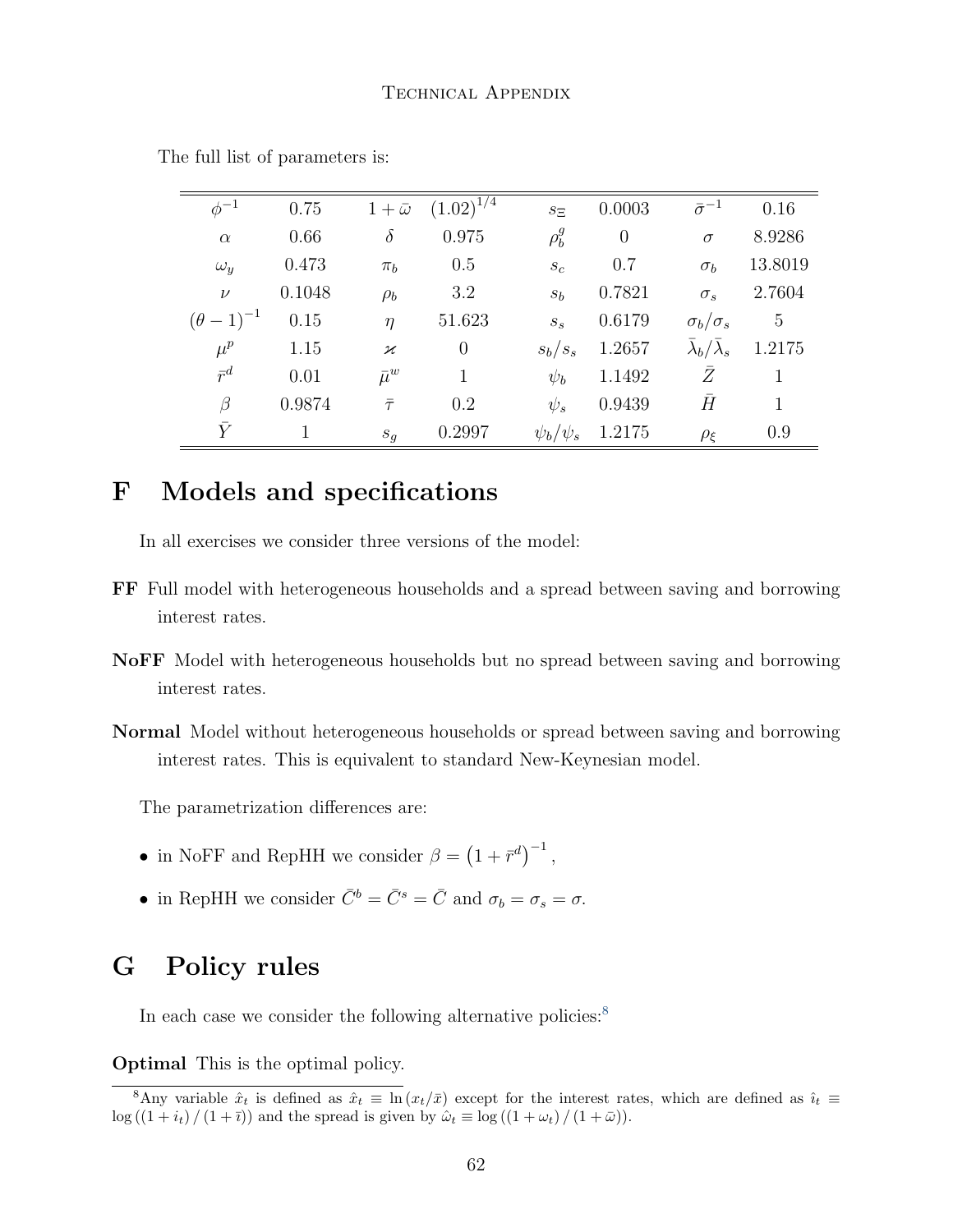#### Technical Appendix

Taylor This is the basic Taylor rule

$$
\hat{i}_t^d = \phi_\pi \pi_t + \frac{\phi_y}{4} \hat{Y}_t + \xi_t^i,\tag{7.1}
$$

where  $\xi_t^i = \rho \xi_{t-1}^i + \varepsilon_t^i$ ,  $\phi_{\pi} = 2$ ,  $\phi_y = 1$  and  $\rho = 0.75$ .

TaylorYn This is the Taylor rule with the output deviations from its natural level

$$
\hat{i}_t^d = \phi_\pi \pi_t + \frac{\phi_y}{4} \left( \hat{Y}_t - \hat{Y}_t^n \right) + \xi_t^i,\tag{7.2}
$$

where  $\xi_t^i = \rho \xi_{t-1}^i + \varepsilon_t^i$ ,  $\phi_{\pi} = 2$ ,  $\phi_y = 1$  and  $\rho = 0.75$ .

PiStab Inflation stabilization:

$$
\pi_t = 0. \tag{7.3}
$$

FlexTarget This is the optimal target criterion proposed in [Benigno and Woodford](#page-101-0) [\(2005\)](#page-101-0) and discussed in the paper. It takes the form of

$$
0 = \pi_t + \lambda_x \left( y_t - y_{t-1} \right), \tag{7.4}
$$

where  $\lambda_x$  the optimal weight is defined in [Benigno and Woodford](#page-101-0) [\(2005\)](#page-101-0), and  $y_t$  is the output gap measure relative to the optimal target defined as well in [Benigno and](#page-101-0) [Woodford](#page-101-0) [\(2005\)](#page-101-0), except that here we replace the autonomous spending disturbance  $g_t$  with  $g_t + \tilde{\Xi}_t$ , to reflect the fact that exogenous increases in the intermediation costs increase autonomous expenditures.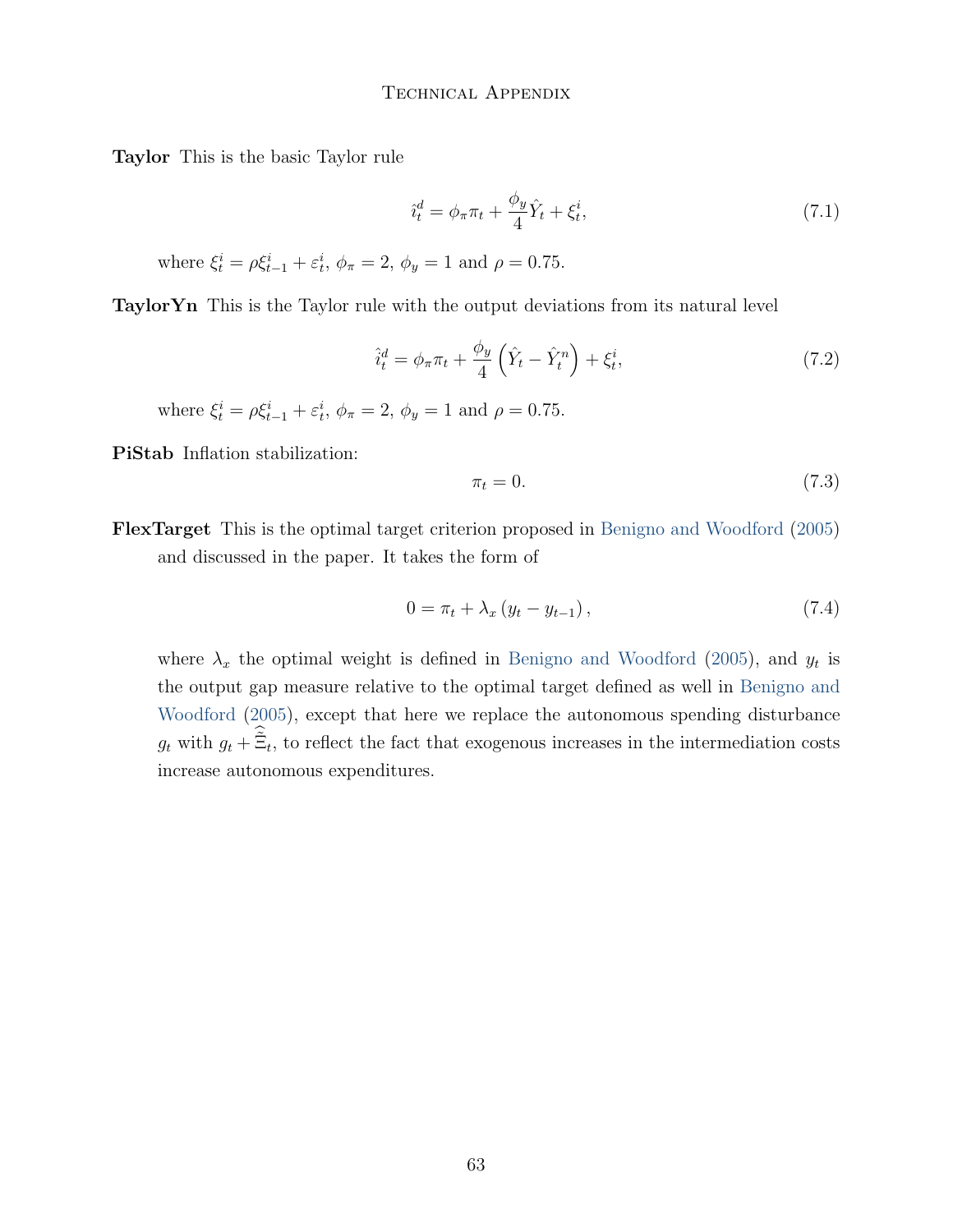# H Responses with Linear Intermediation Technology

# H.1 Shock: Monetary Policy



Figure H.1: Impulse responses to a 1 percent (annualized) shock to  $\epsilon_t^m$ , in three different models with a linear intermediation technology.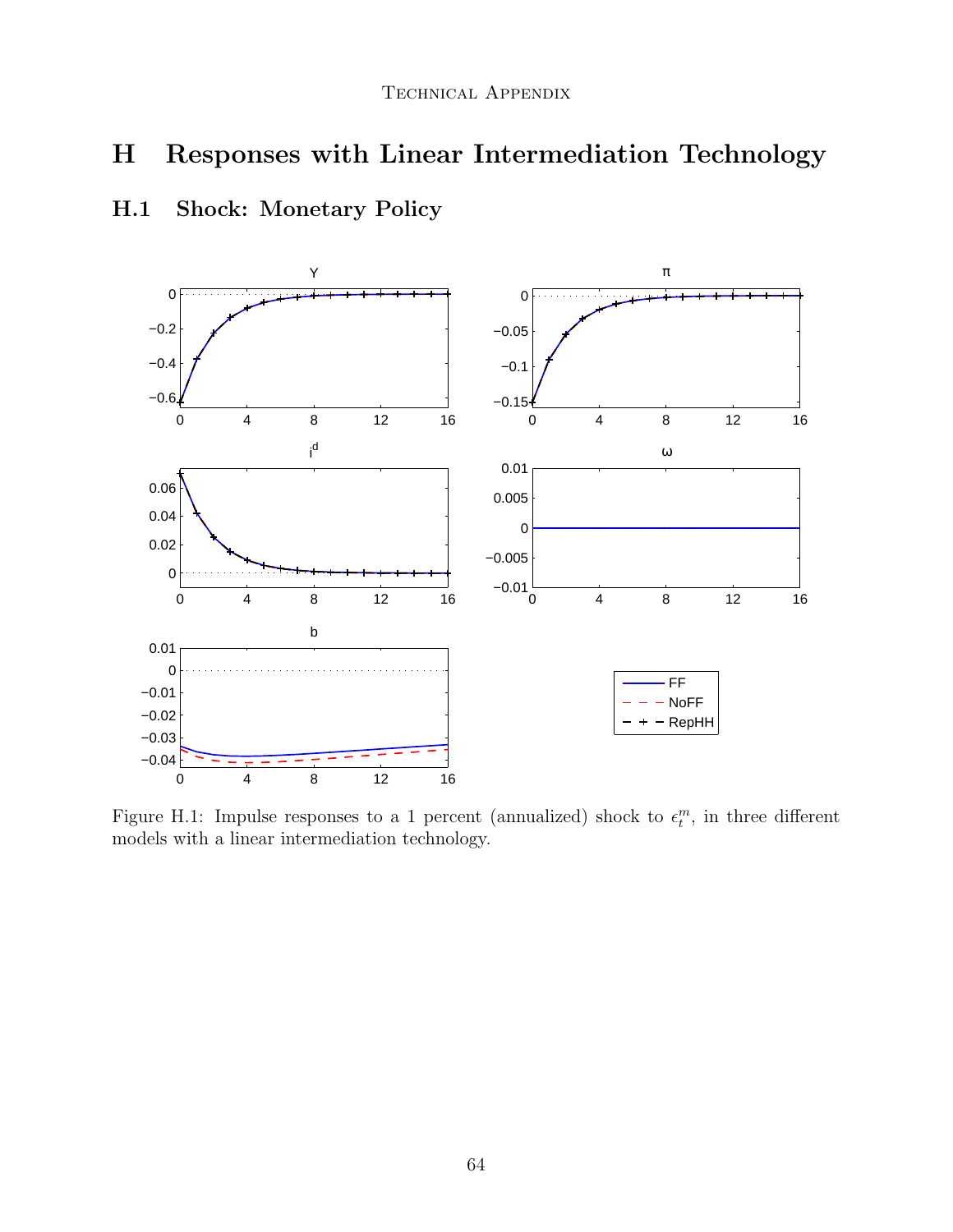

# H.2 Shock: Productivity

Figure H.2: Impulse responses to a 1 percent (annualized) shock to  $Z_t$ , in three different models with a linear intermediation technology.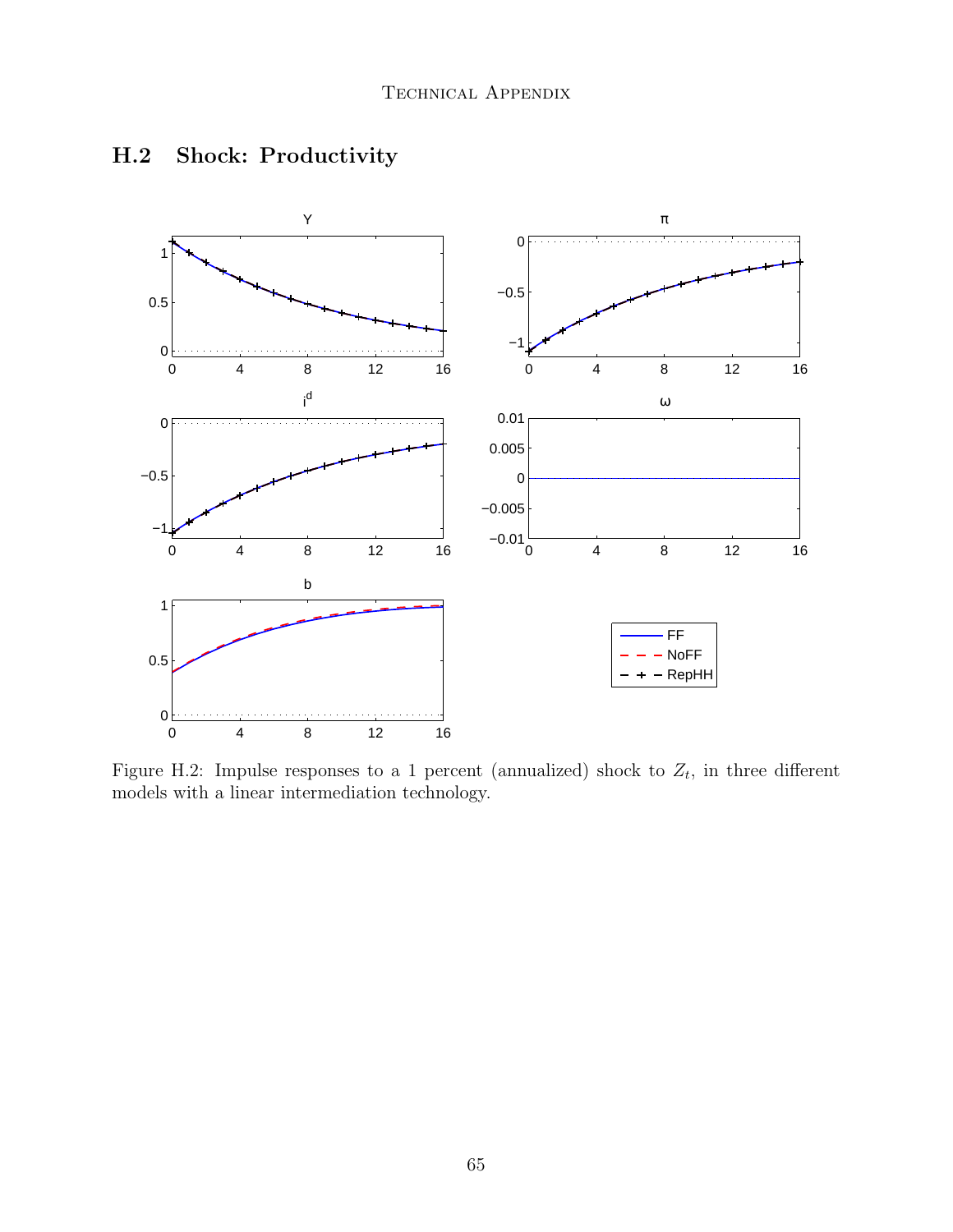

# H.3 Shock: Type *s* Expenditure

Figure H.3: Impulse responses to a 1 percent shock to type s expenditure, in three different models with a linear intermediation technology.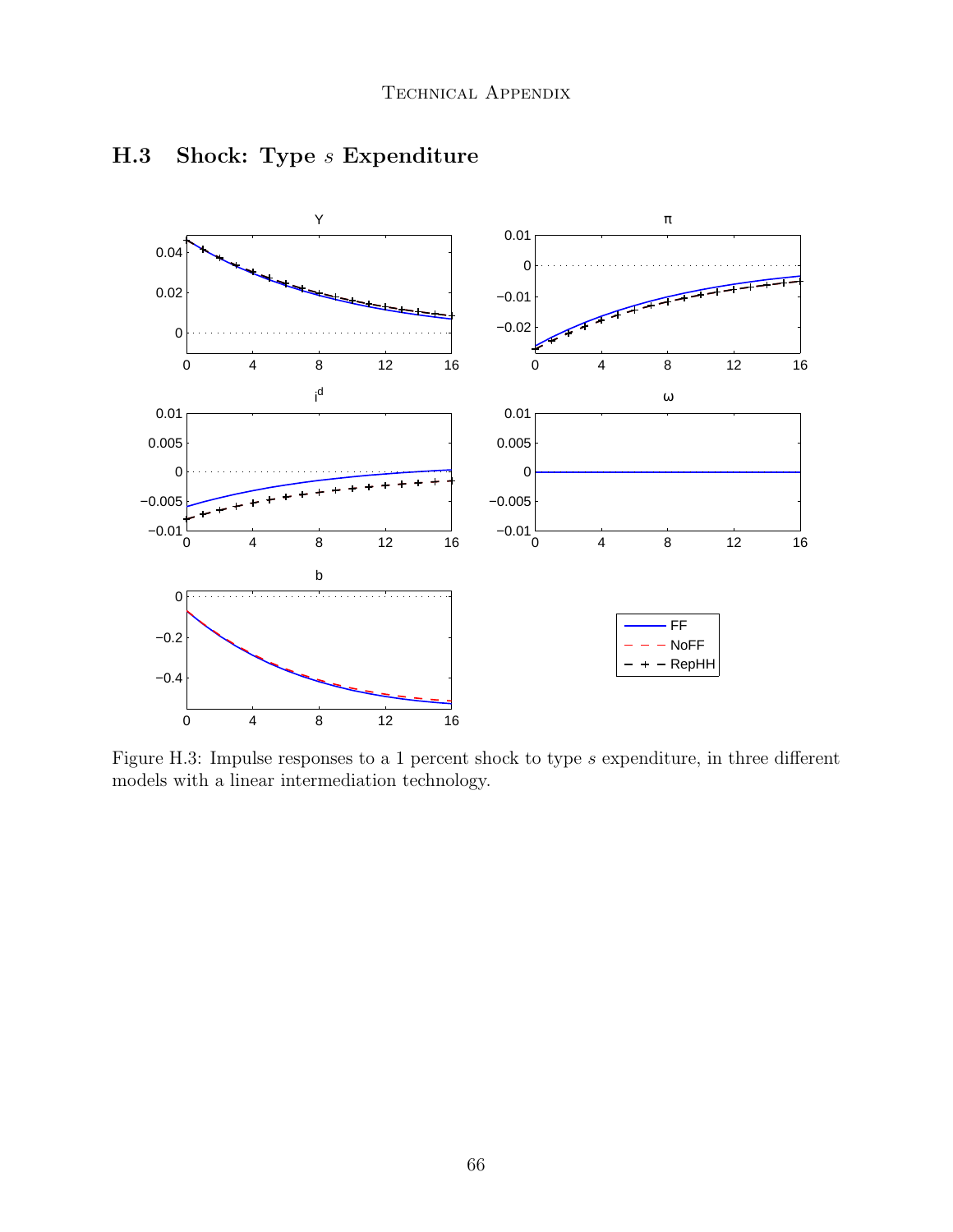

## H.4 Shock: Type b Expenditure

Figure H.4: Impulse responses to a 1 percent shock to type  $b$  expenditure, in three different models with a linear intermediation technology.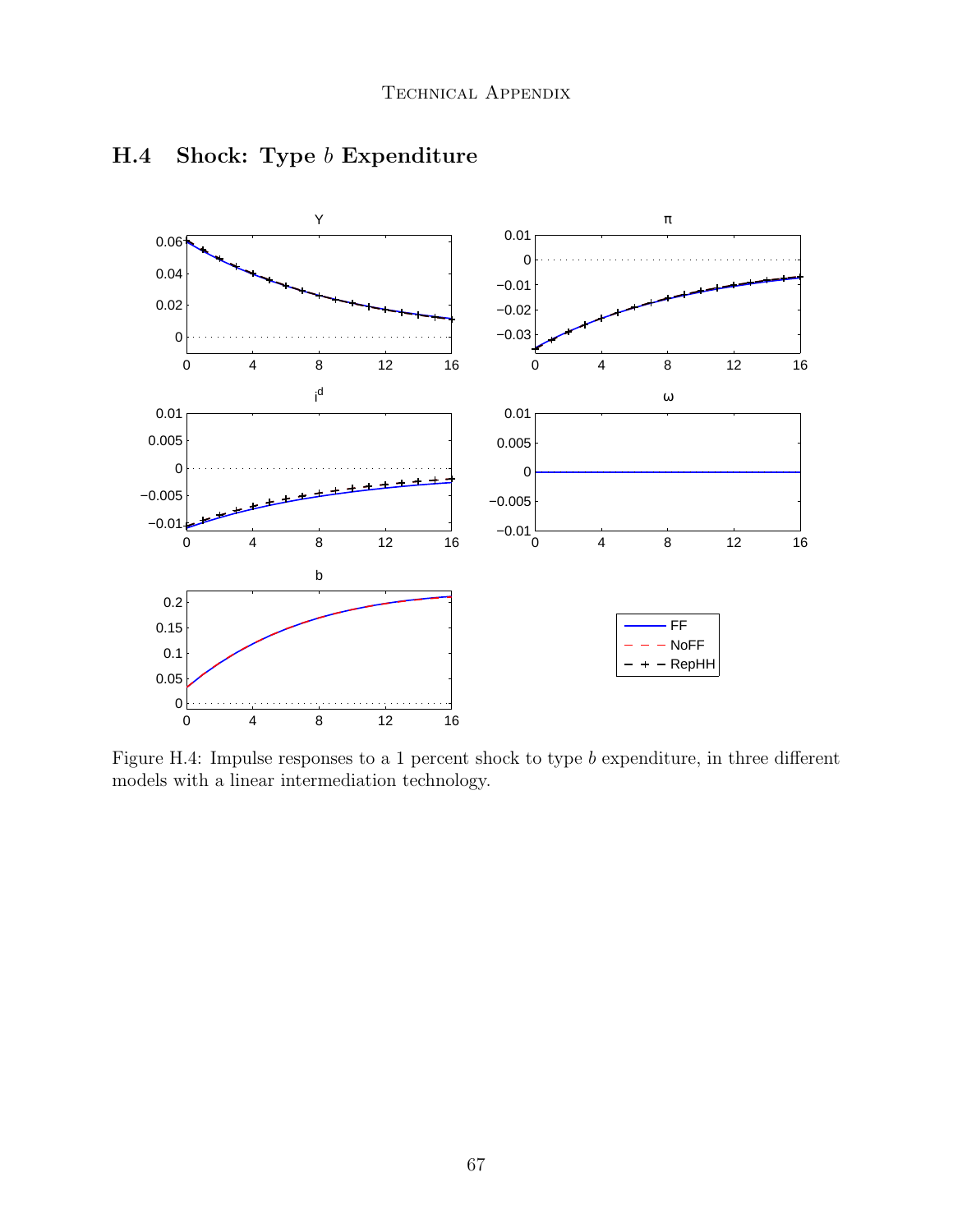

## H.5 Shock: Government Expenditure

Figure H.5: Impulse responses to a shock to  $G_t$  equal to 1 percent of steady-state output, in three different models with a linear intermediation technology.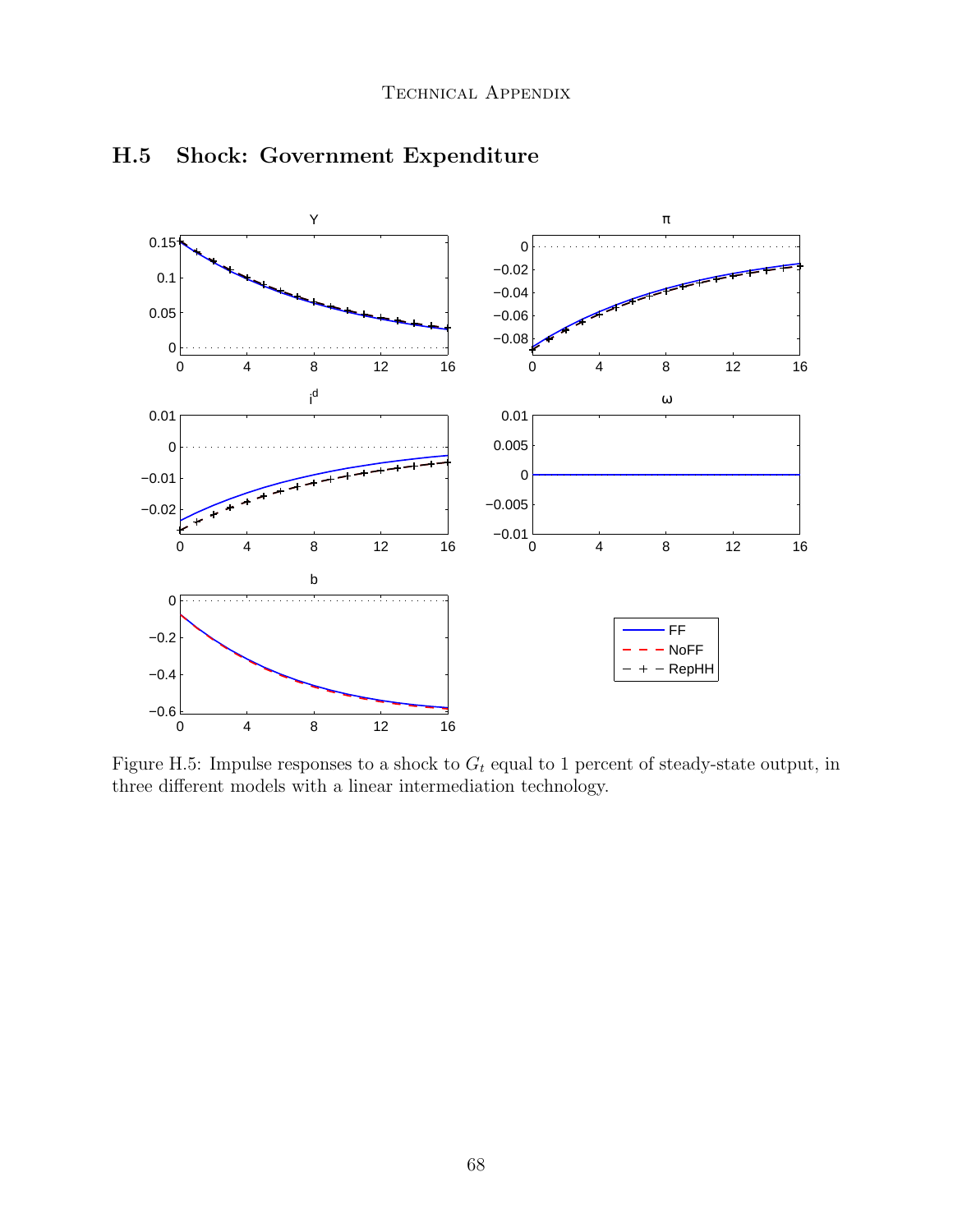

### H.6 Shock: Government Debt

Figure H.6: Impulse responses to a shock to  $b_t^g$  $e_t^g$  equal to 1 percent of steady-state output, in three different models with a linear intermediation technology.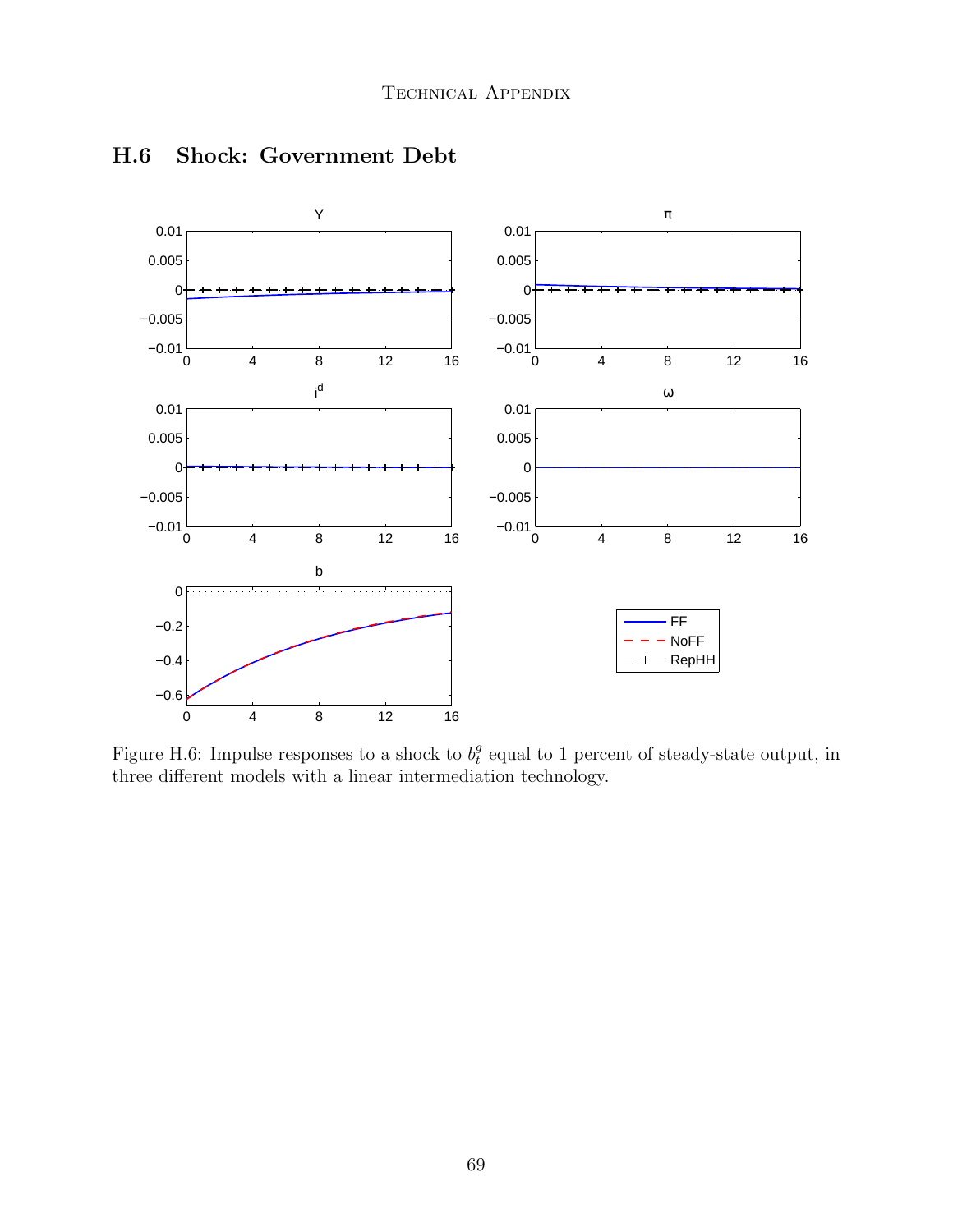

# H.7 Shock: Labor Supply

Figure H.7: Impulse responses to a 1 percent shock to  $\bar{H}_t$ , in three different models with a linear intermediation technology.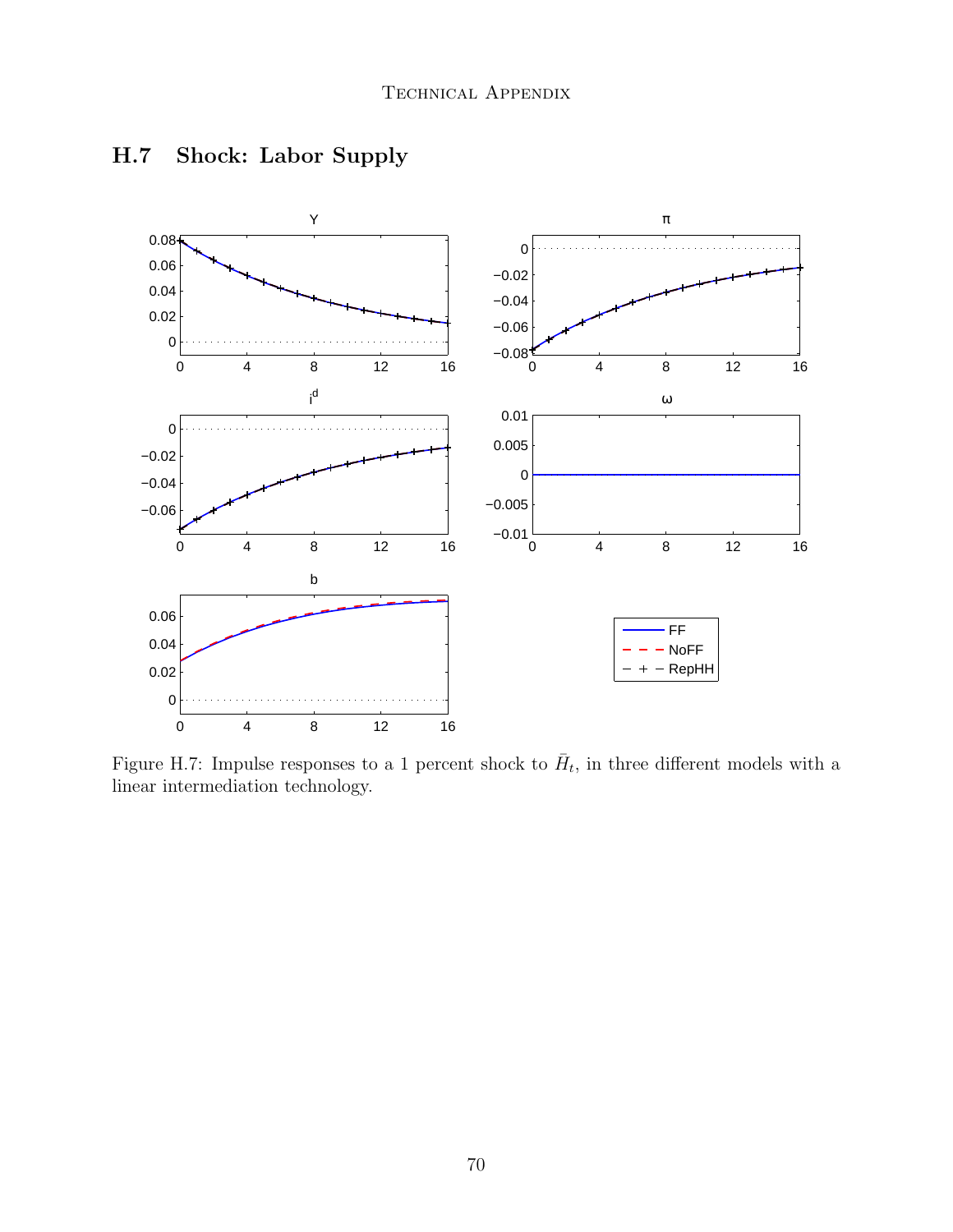

# H.8 Shock: Wage Markup

Figure H.8: Impulse responses to a 1 percent shock to  $\mu_t^w$ , in three different models with a linear intermediation technology.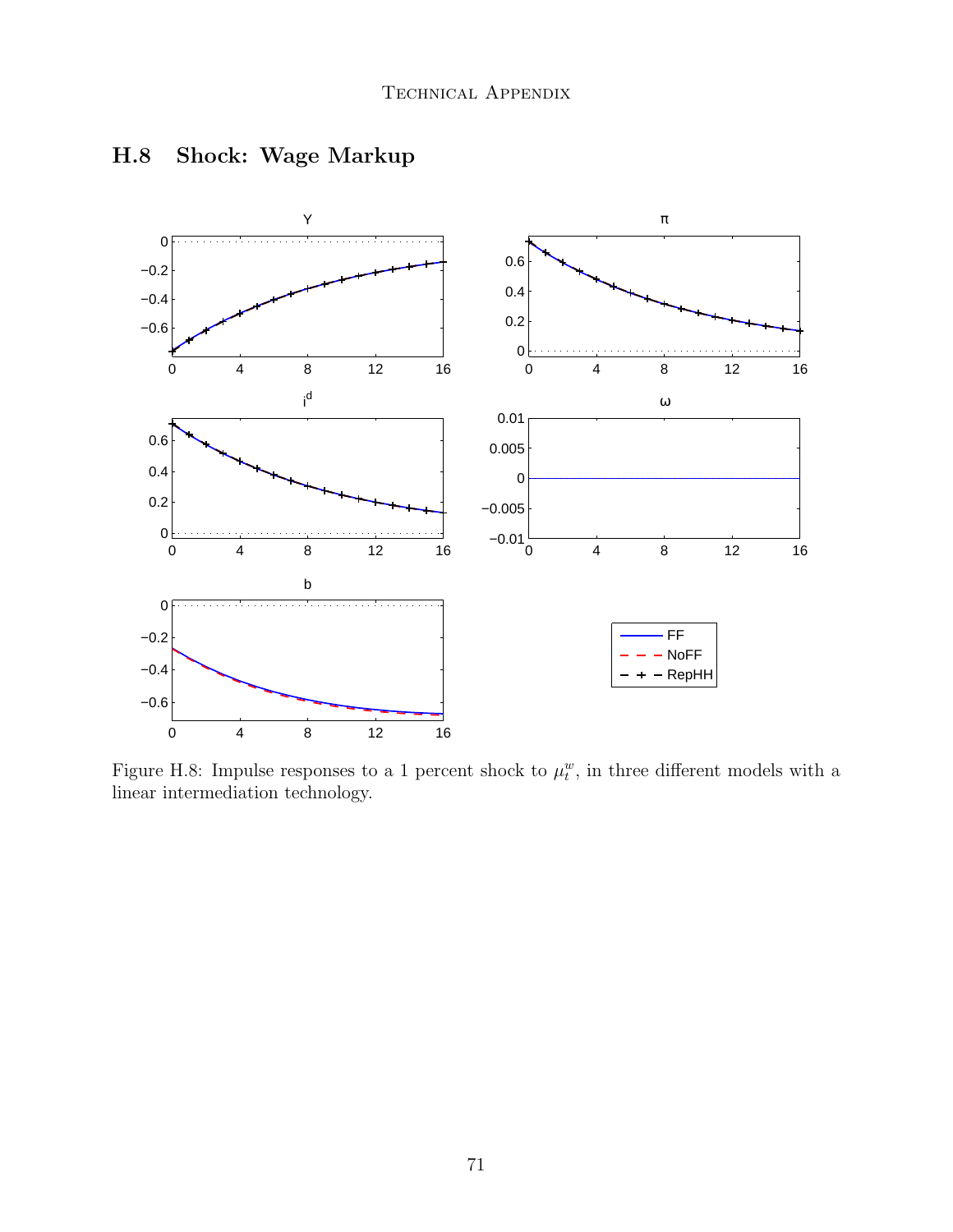

### H.9 Shock: Tax Rate

Figure H.9: Impulse responses to a 1 percent shock to  $\tau_t$ , in three different models with a linear intermediation technology.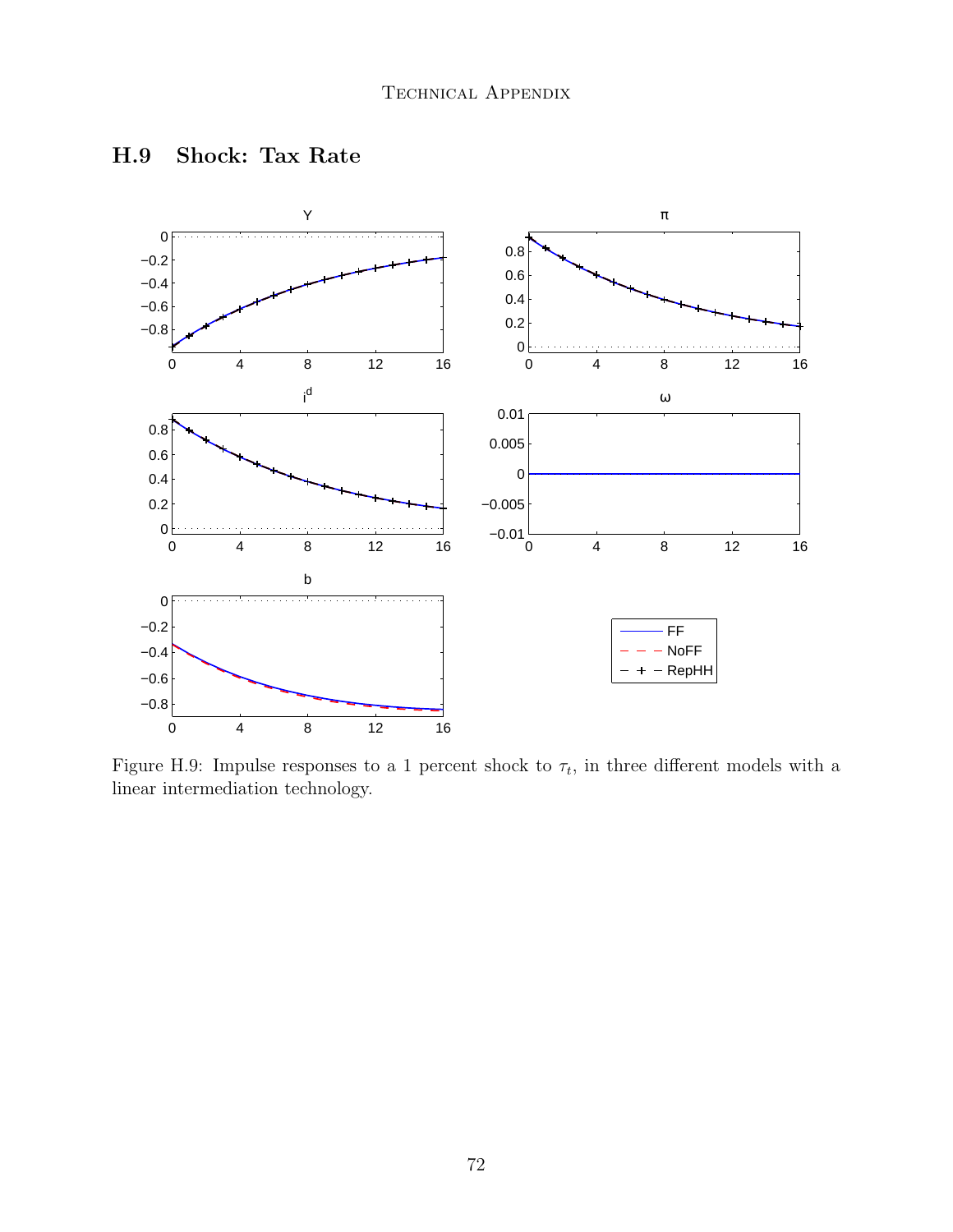# I Responses with Convex Intermediation Technology



# I.1 Shock: Monetary Policy

Figure I.1: Impulse responses to a 1 percent (annualized) shock to  $\epsilon_t^m$ , in three different models with a convex intermediation technology.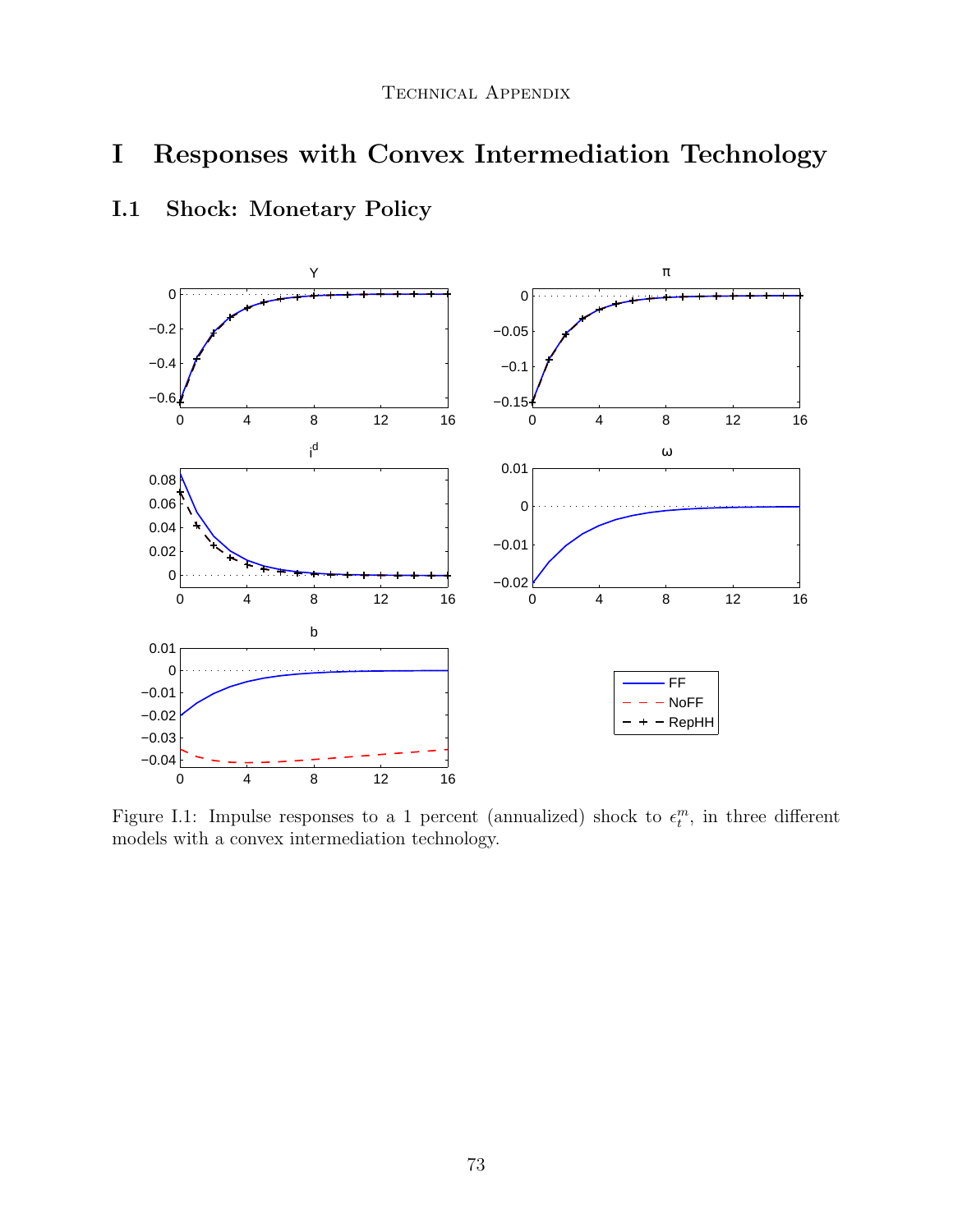

# I.2 Shock: Productivity

Figure I.2: Impulse responses to a 1 percent (annualized) shock to  $Z_t$ , in three different models with a convex intermediation technology.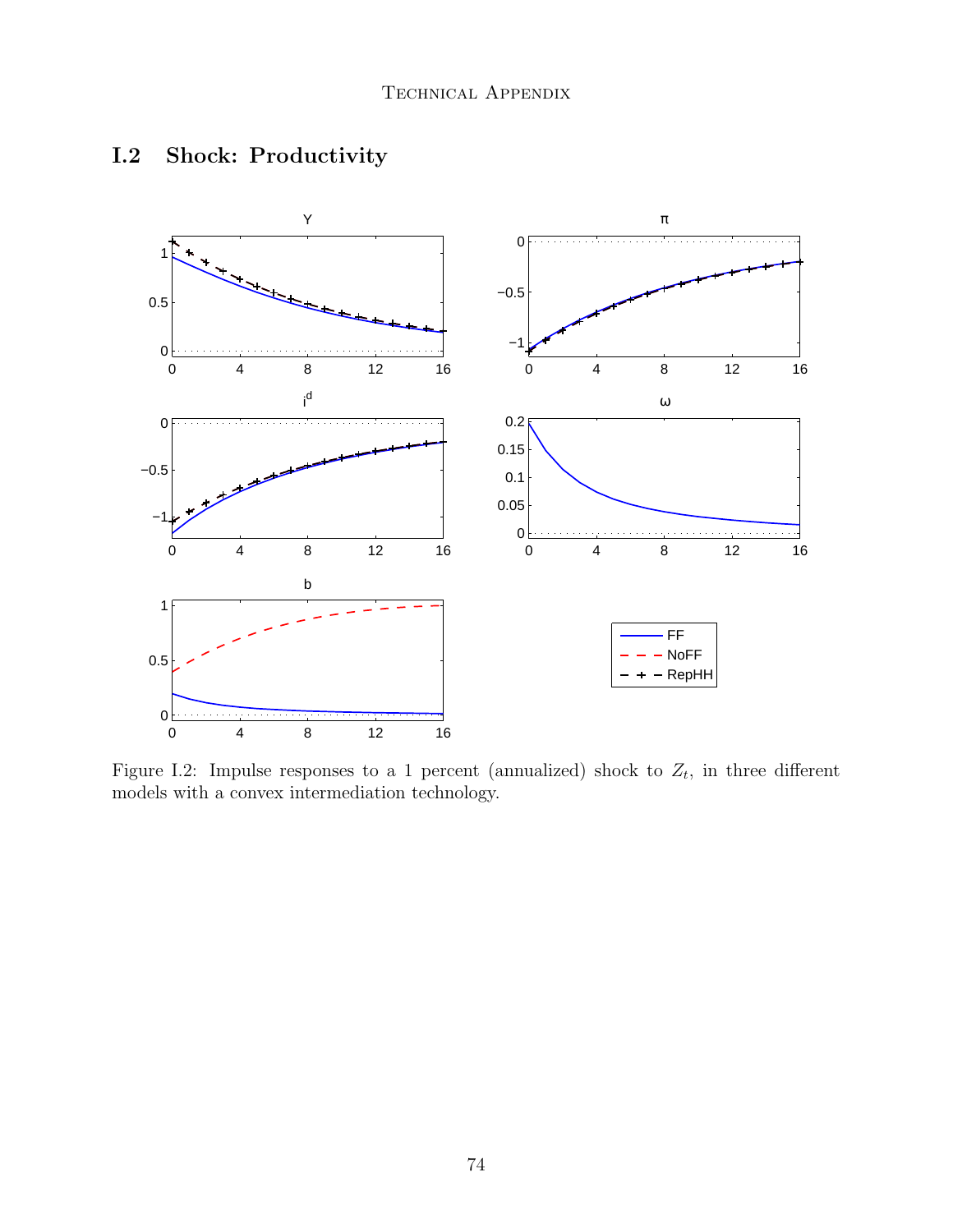

## I.3 Shock: Type *s* Expenditure

Figure I.3: Impulse responses to a 1 percent shock to type  $s$  expenditure, in three different models with a convex intermediation technology.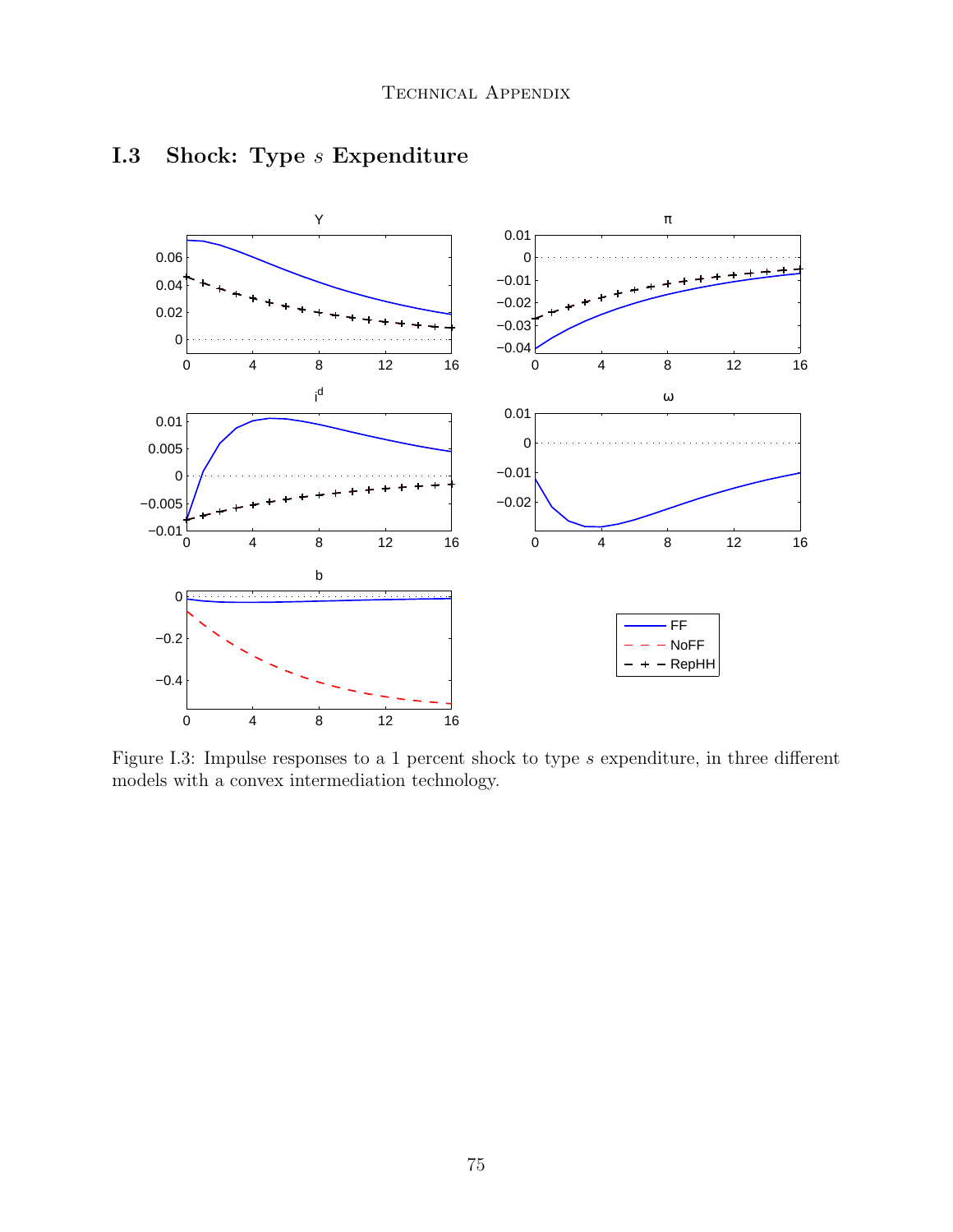

## I.4 Shock: Type b Expenditure

Figure I.4: Impulse responses to a 1 percent shock to type  $b$  expenditure, in three different models with a convex intermediation technology.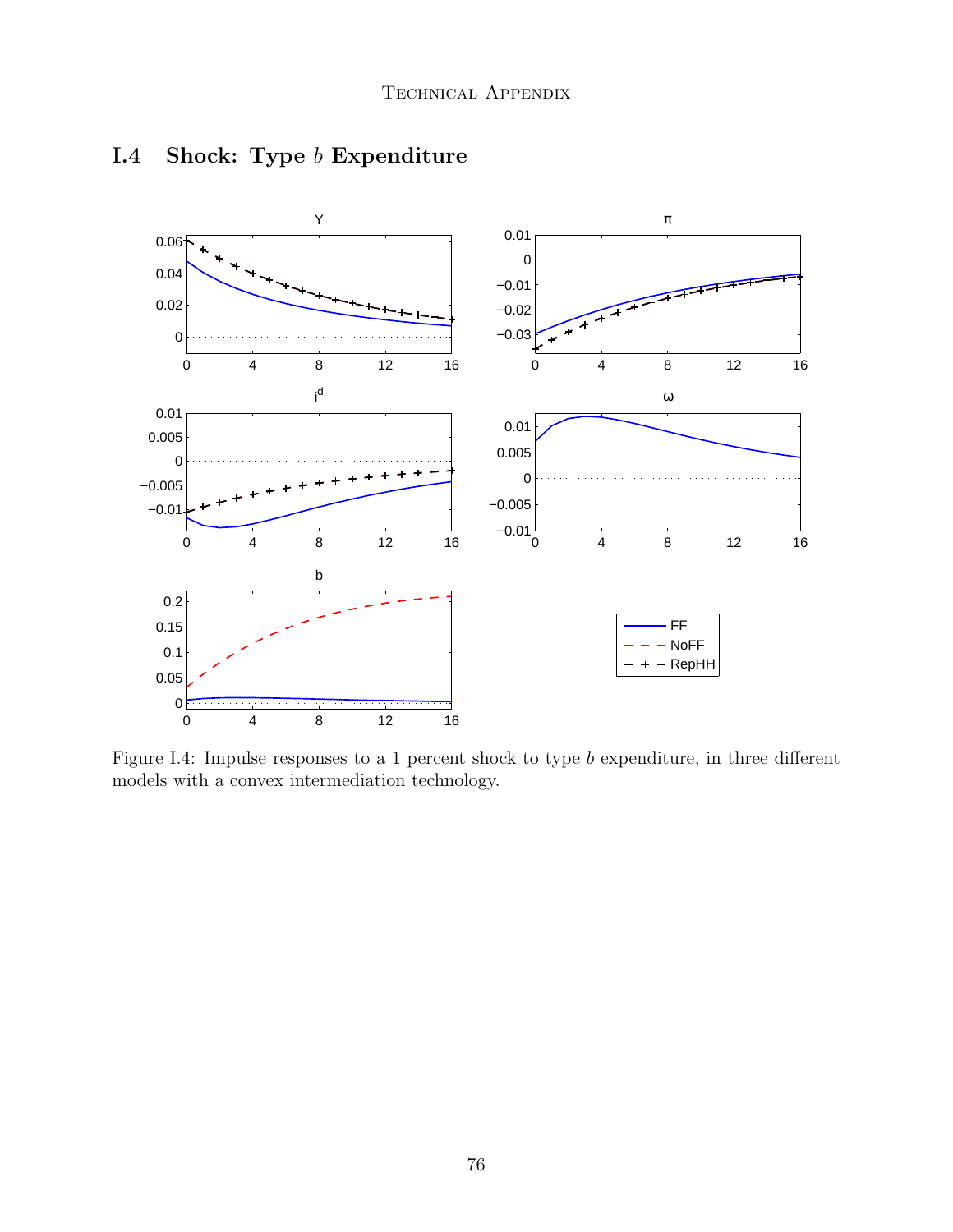

## I.5 Shock: Government Expenditure

Figure I.5: Impulse responses to a shock to  $G_t$  equal to 1 percent of steady-state output, in three different models with a convex intermediation technology.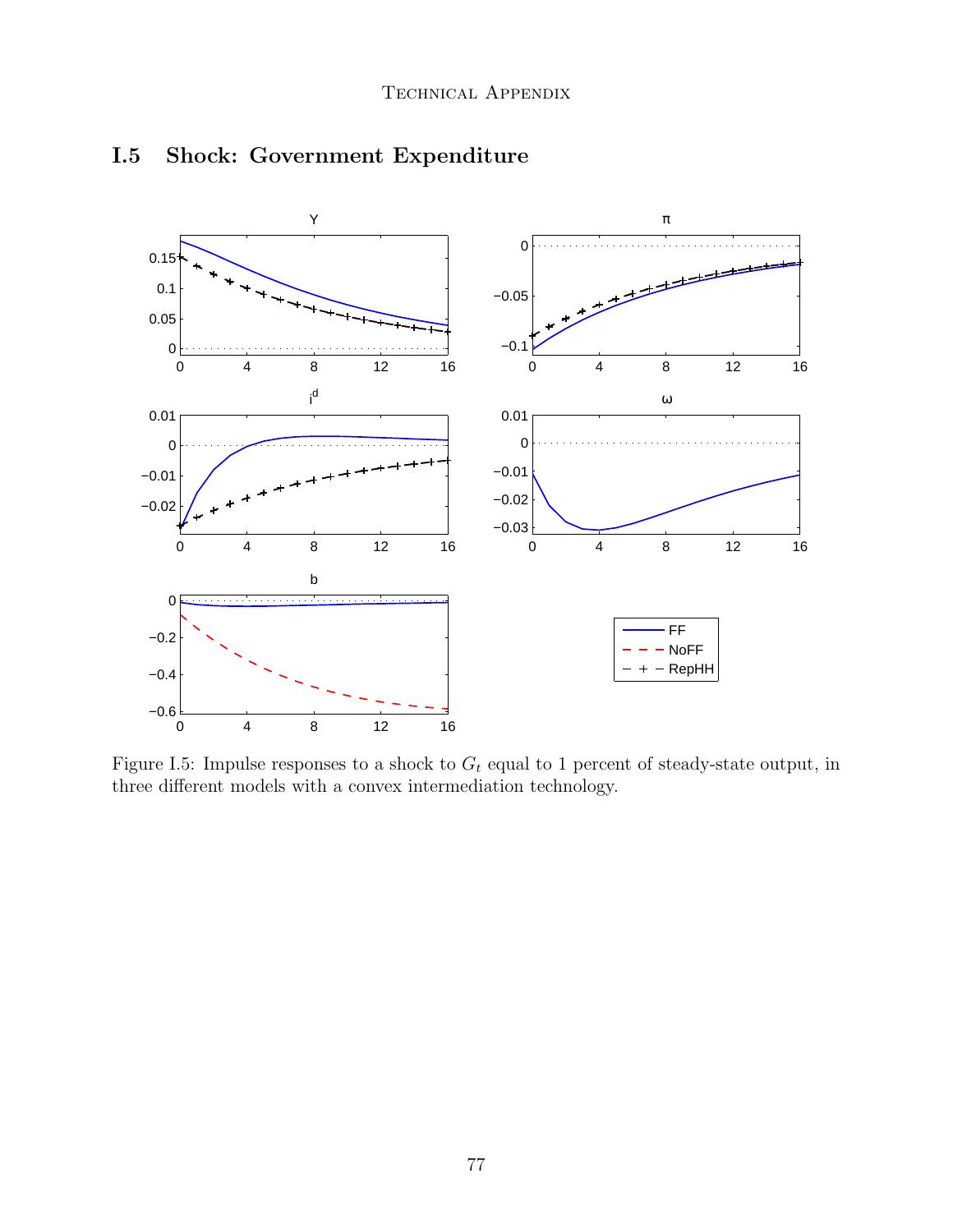

#### I.6 Shock: Government Debt

Figure I.6: Impulse responses to a shock to  $b_t^g$  $e_t^g$  equal to 1 percent of steady-state output, in three different models with a convex intermediation technology.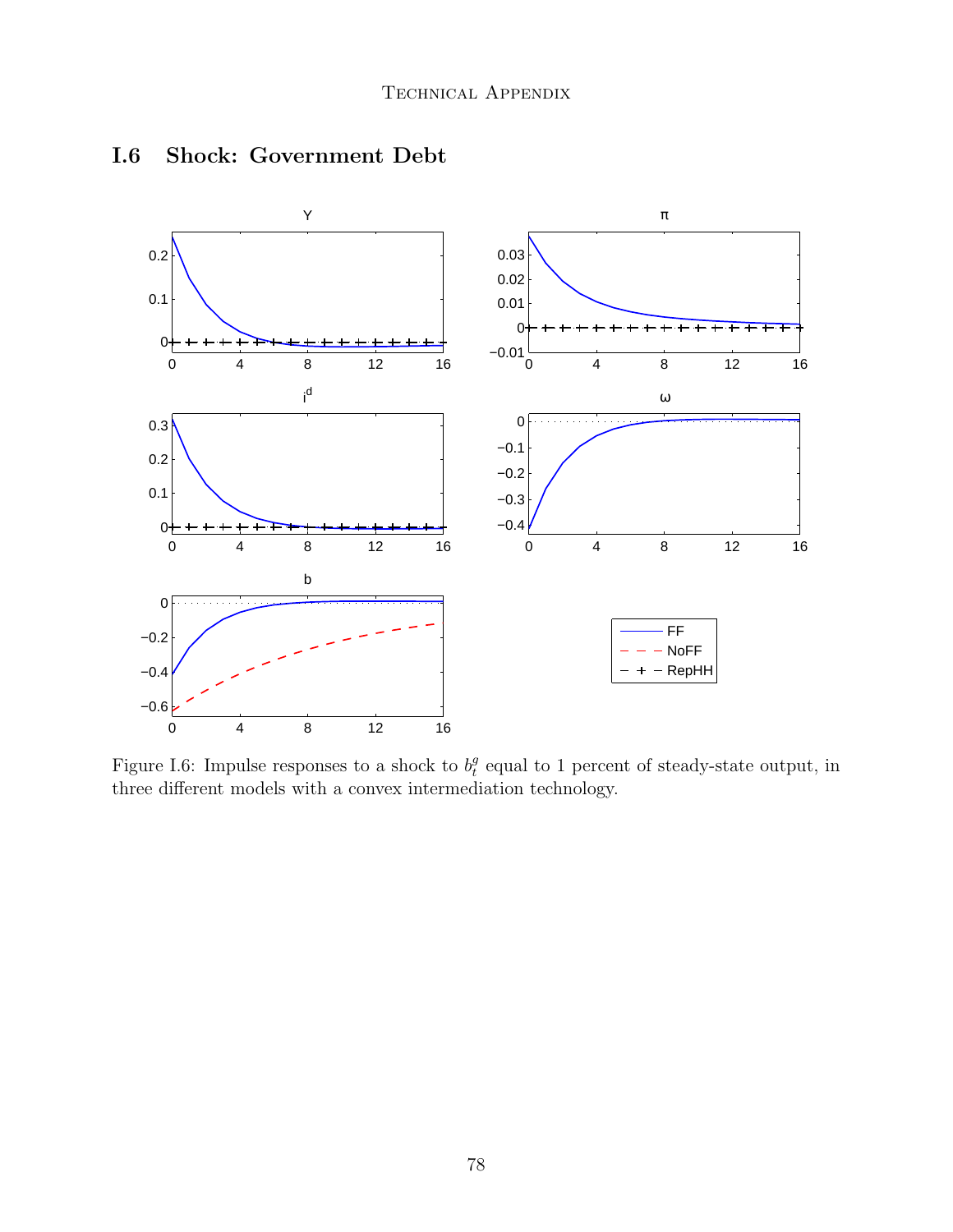

## I.7 Shock: Labor Supply

Figure I.7: Impulse responses to a 1 percent shock to  $\bar{H}_t$ , in three different models with a convex intermediation technology.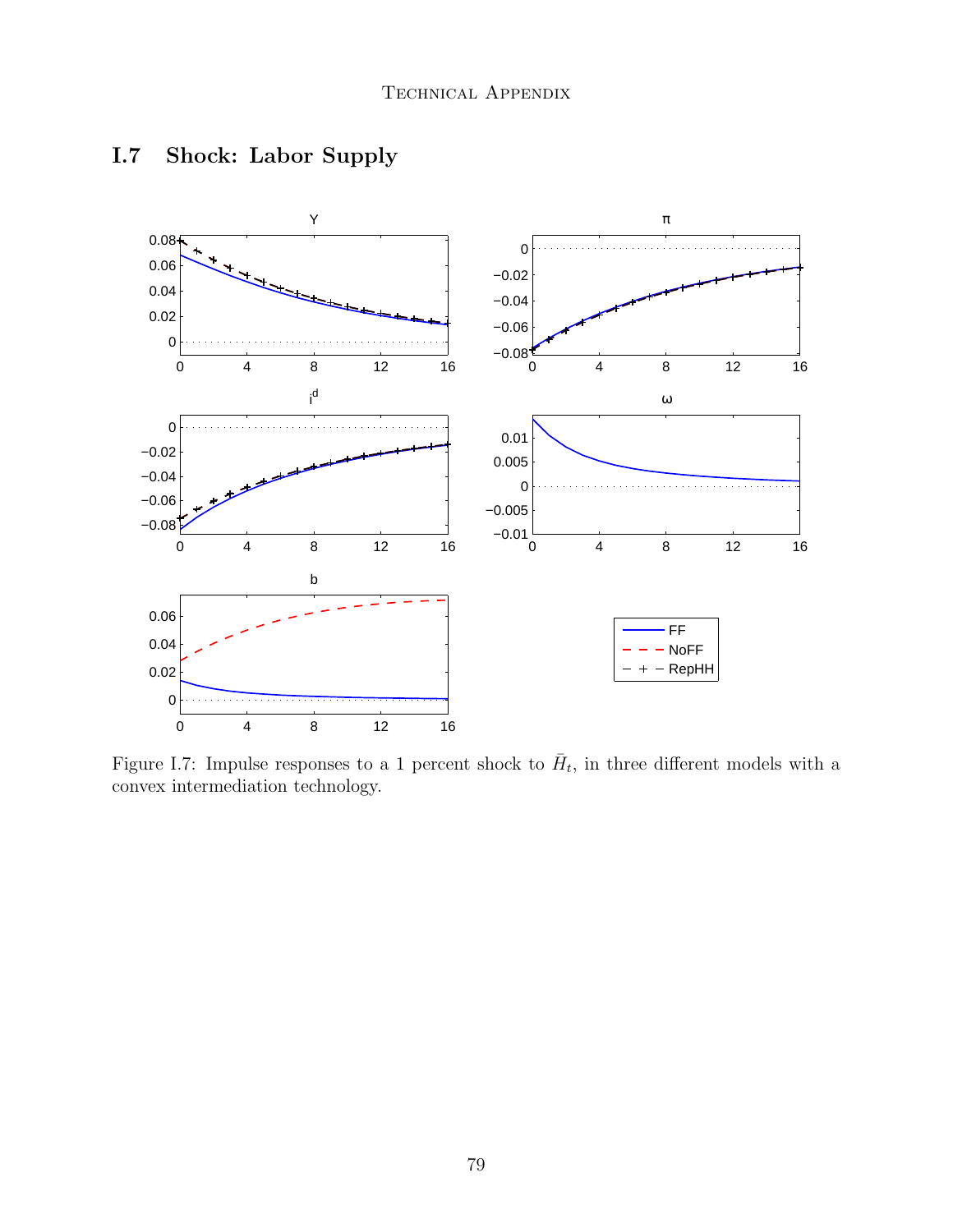

# I.8 Shock: Wage Markup

Figure I.8: Impulse responses to a 1 percent shock to  $\mu_t^w$ , in three different models with a convex intermediation technology.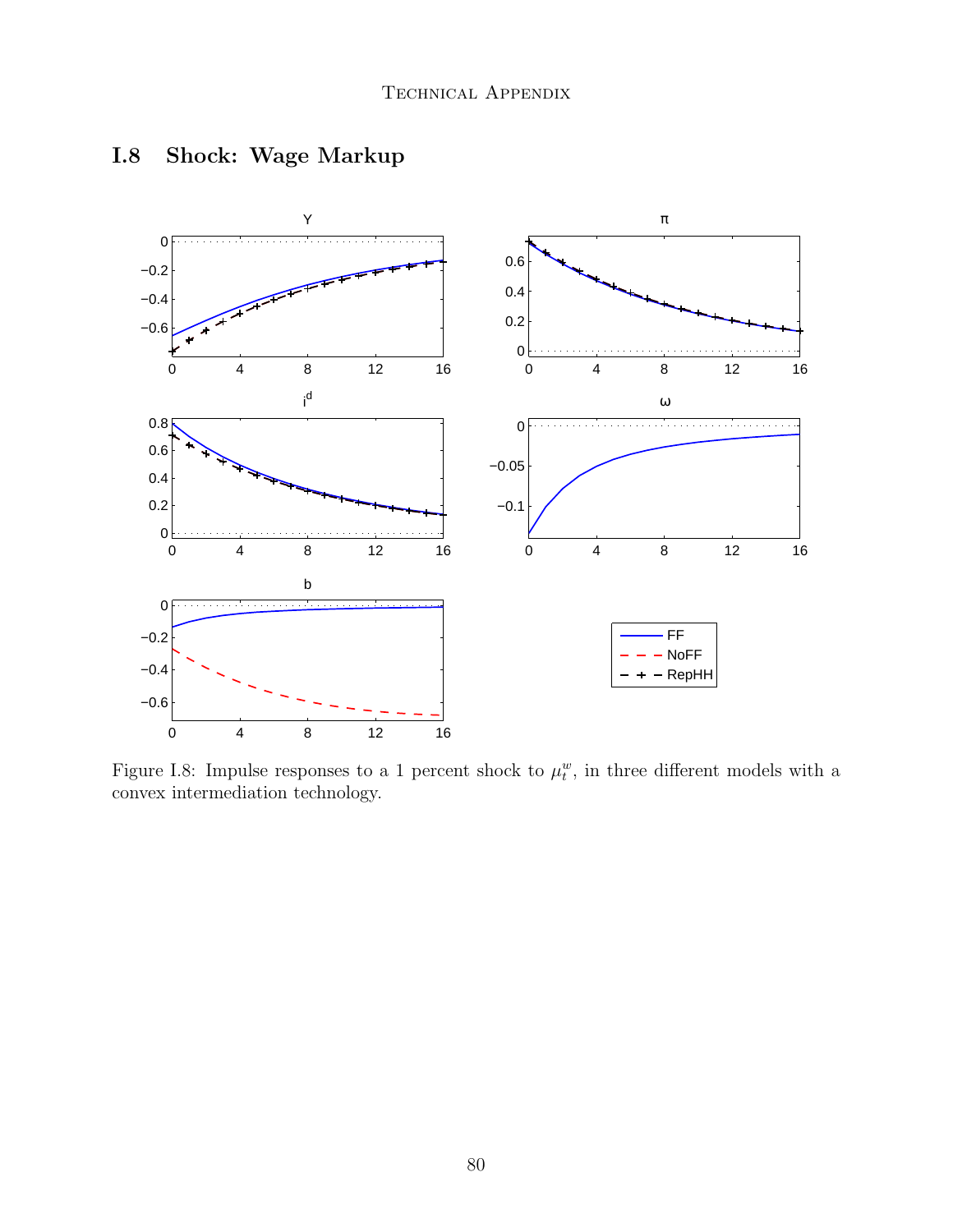

#### I.9 Shock: Tax Rate

Figure I.9: Impulse responses to a 1 percent shock to  $\tau_t$ , in three different models with a convex intermediation technology.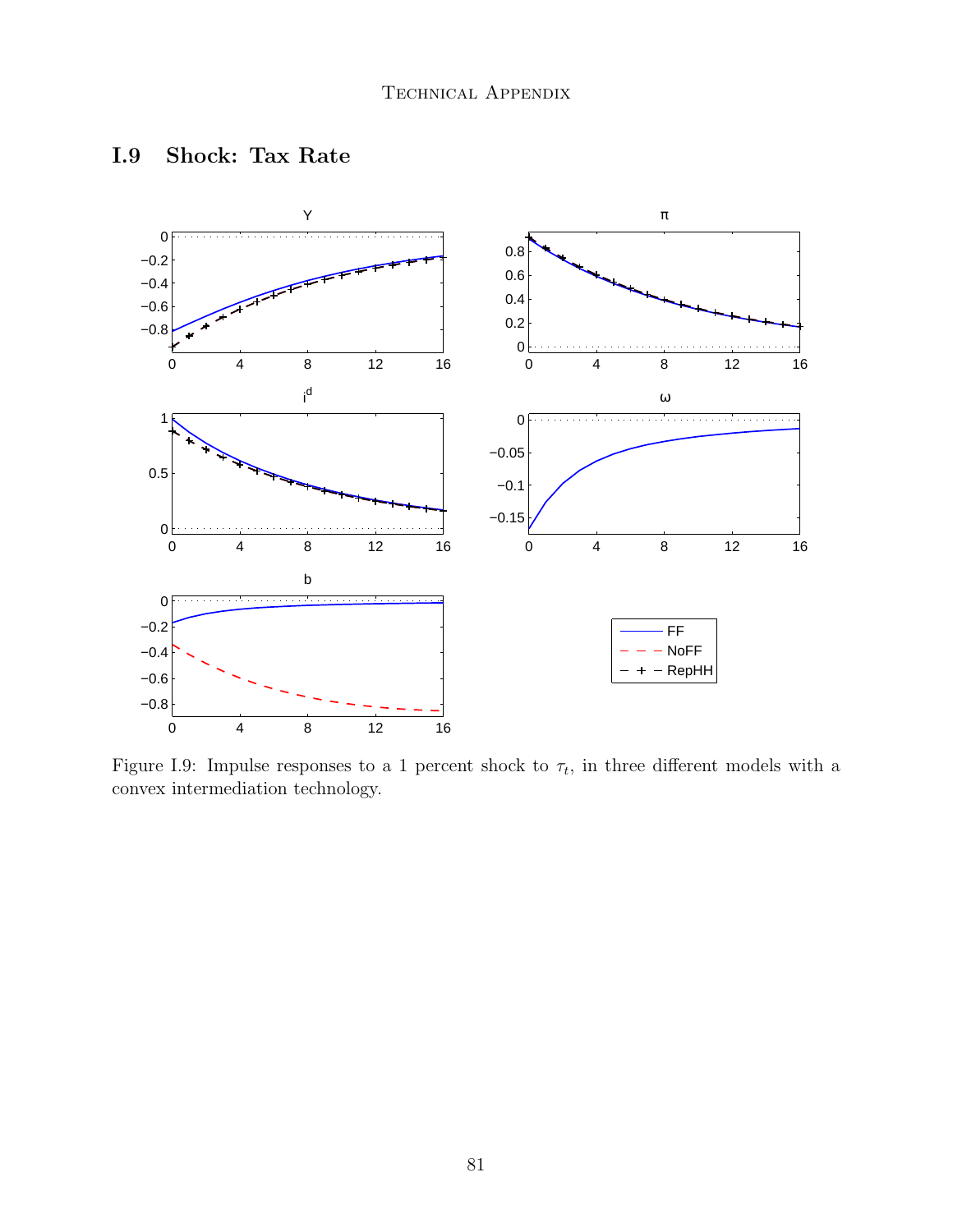#### ${\bf J}$  - Responses with small- $\sigma_b$  calibration  $\overline{D}$   $\overline{M}$

# J.1 Shock: Monetary Policy



Figure J.1: Impulse responses to a 1 percent (annualized) shock to  $\epsilon_t^m$ , in three different models with a convex intermediation technology and small-  $\sigma_b$  calibration.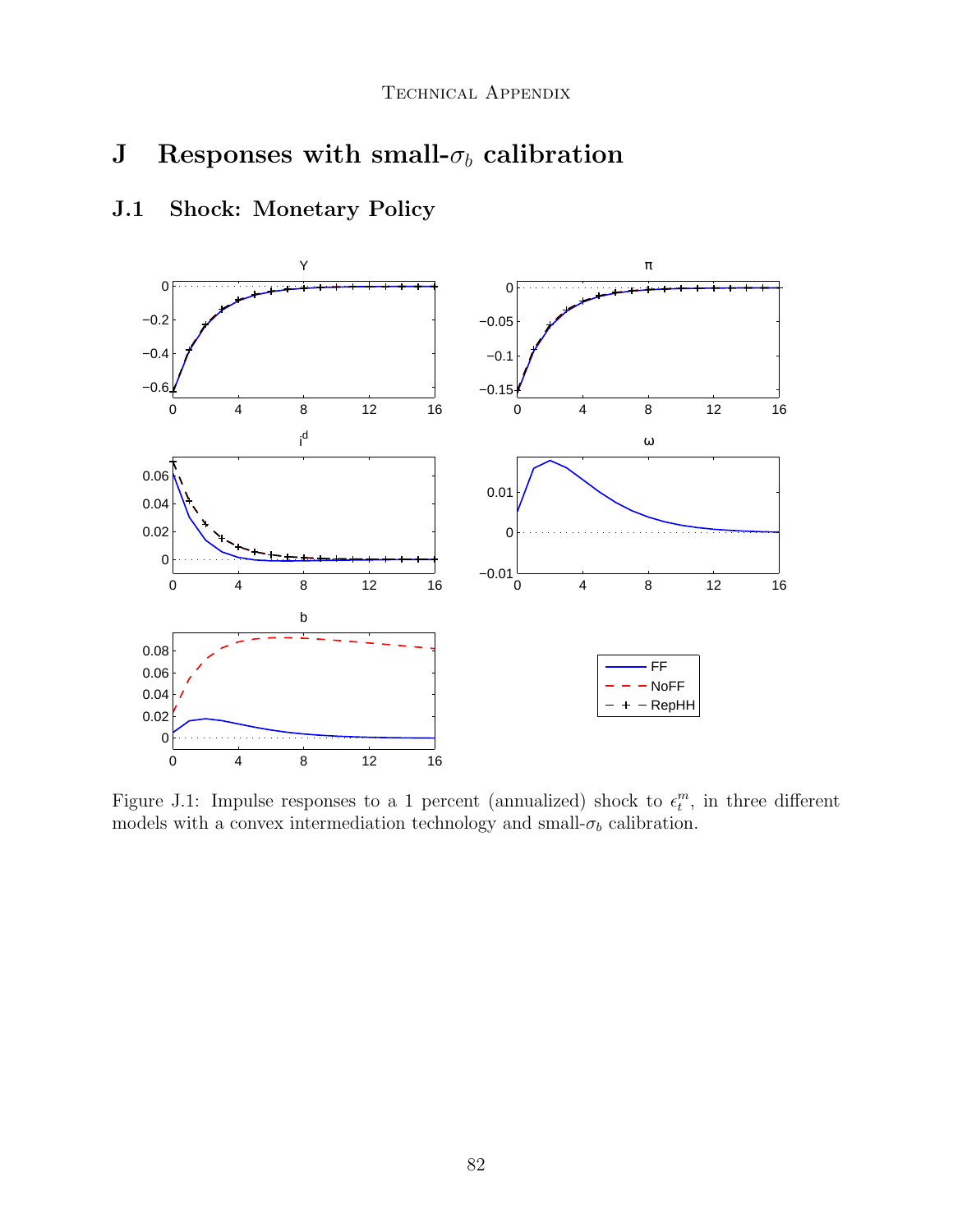

# J.2 Shock: Productivity

Figure J.2: Impulse responses to a 1 percent (annualized) shock to  $Z_t$ , in three different models with a convex intermediation technology and small-  $\sigma_b$  calibration.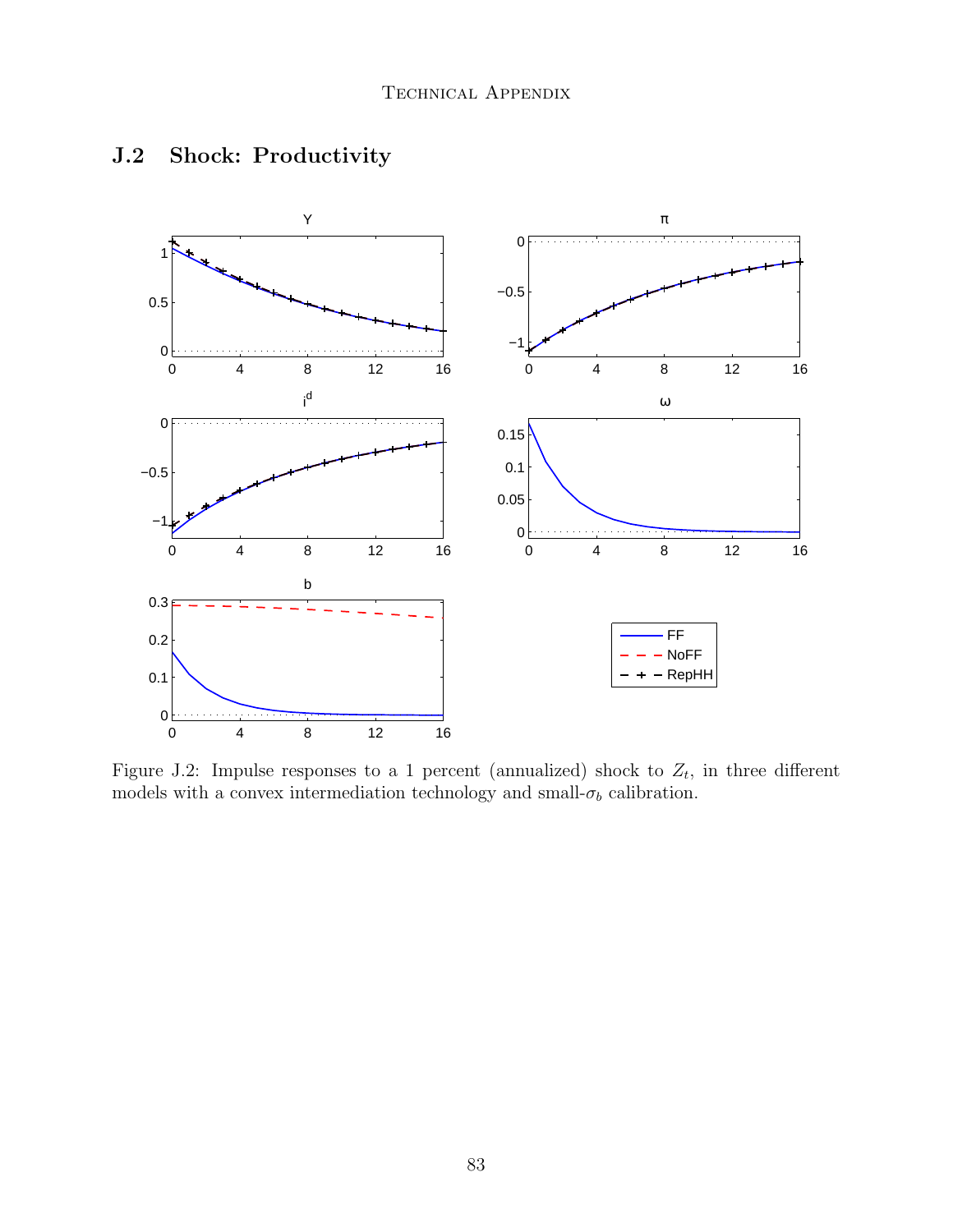

## J.3 Shock: Type *s* Expenditure

Figure J.3: Impulse responses to a 1 percent shock to type  $s$  expenditure, in three different models with a convex intermediation technology and small-  $\sigma_b$  calibration.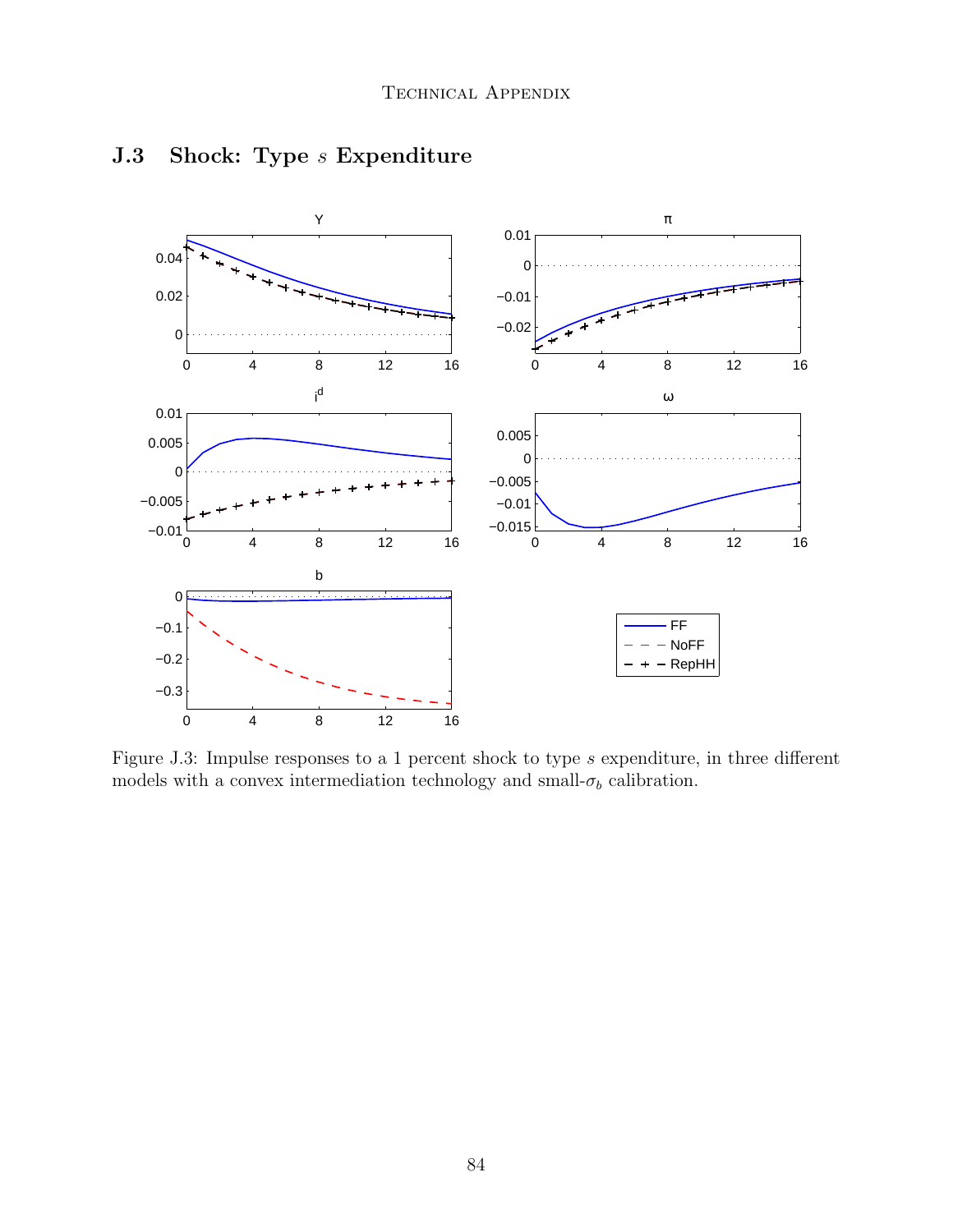

## J.4 Shock: Type b Expenditure

Figure J.4: Impulse responses to a 1 percent shock to type  $b$  expenditure, in three different models with a convex intermediation technology and small- $\sigma_b$  calibration.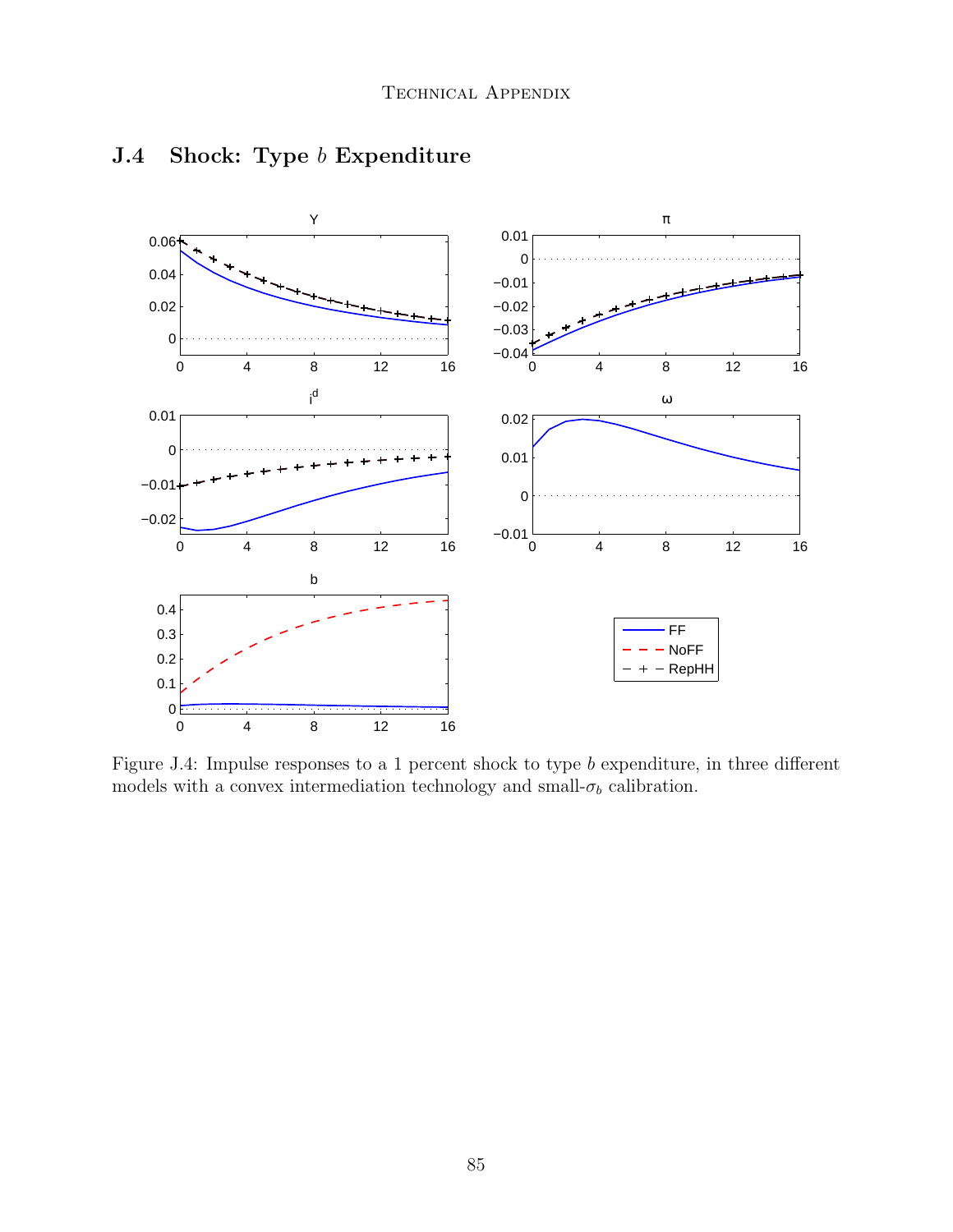

# J.5 Shock: Government Expenditure

Figure J.5: Impulse responses to a shock to  $G_t$  equal to 1 percent of steady-state output, in three different models with a convex intermediation technology and small- $\sigma_b$  calibration.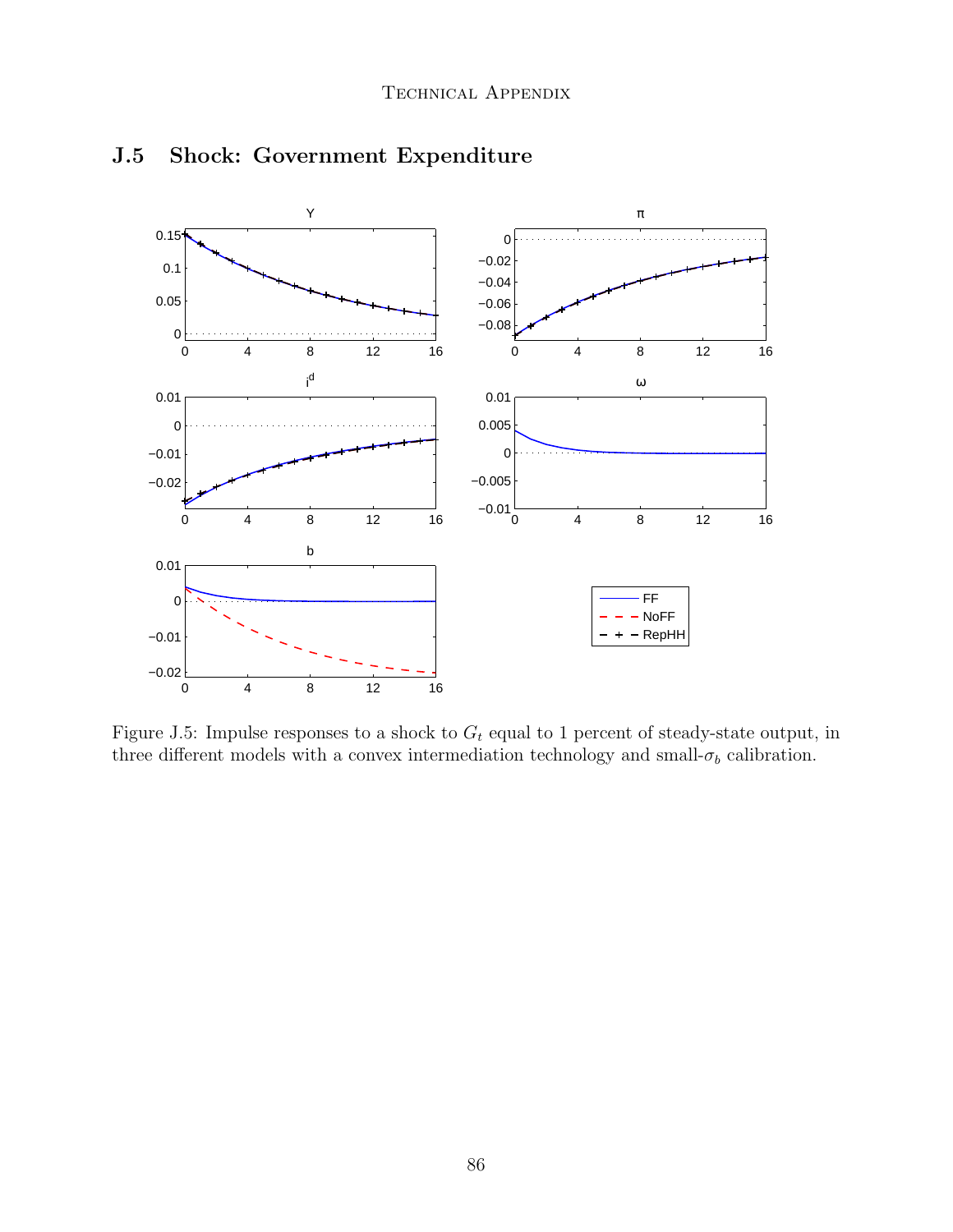

#### J.6 Shock: Government Debt

Figure J.6: Impulse responses to a shock to  $b_t^g$  $e_t^g$  equal to 1 percent of steady-state output, in three different models with a convex intermediation technology and small-  $\sigma_b$  calibration.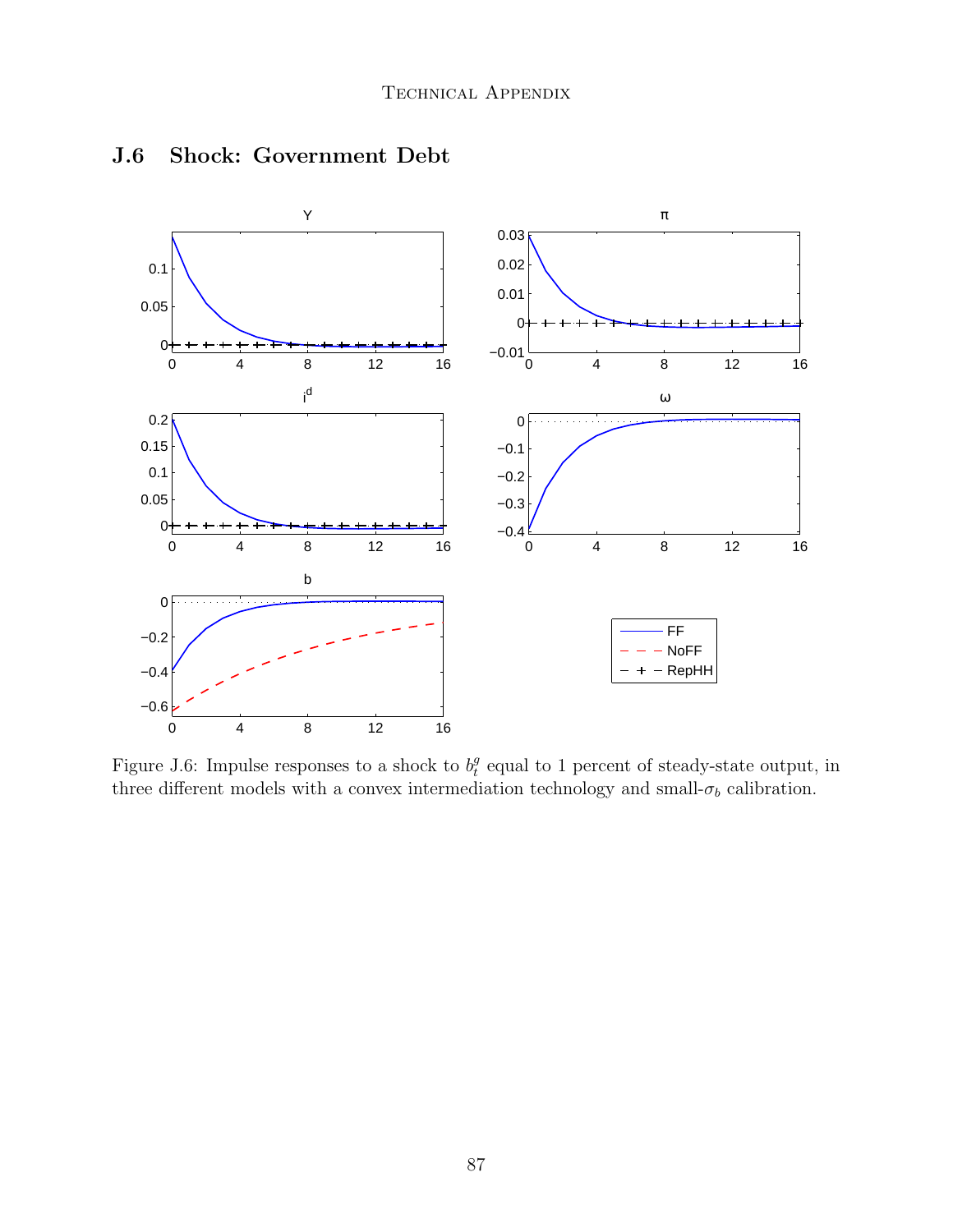

## J.7 Shock: Labor Supply

Figure J.7: Impulse responses to a 1 percent shock to  $\bar{H}_t$ , in three different models with a convex intermediation technology and small-  $\sigma_b$  calibration.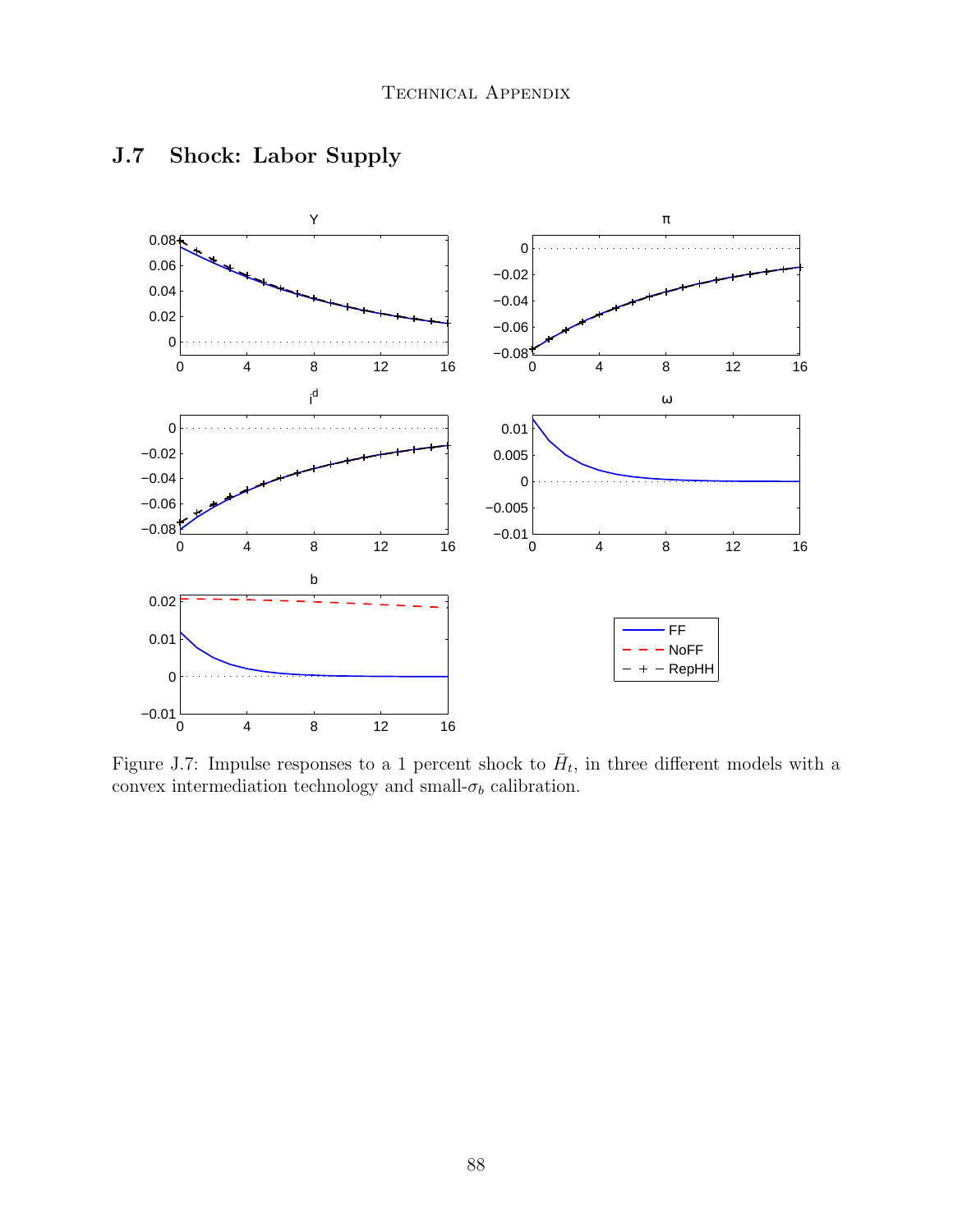

## J.8 Shock: Wage Markup

Figure J.8: Impulse responses to a 1 percent shock to  $\mu_t^w$ , in three different models with a convex intermediation technology and small-  $\sigma_b$  calibration.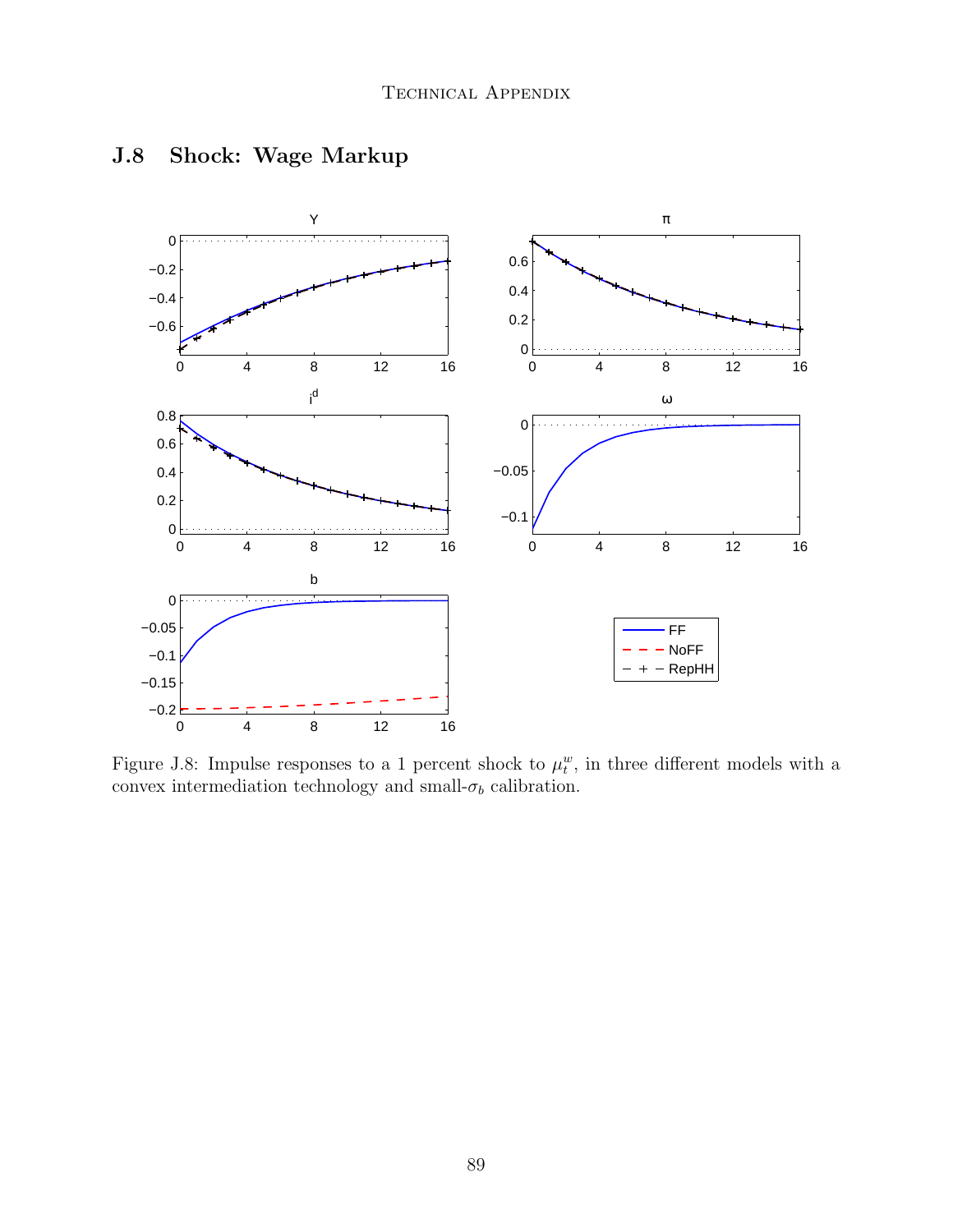

#### J.9 Shock: Tax Rate

Figure J.9: Impulse responses to a 1 percent shock to  $\tau_t$ , in three different models with a convex intermediation technology and small-  $\sigma_b$  calibration.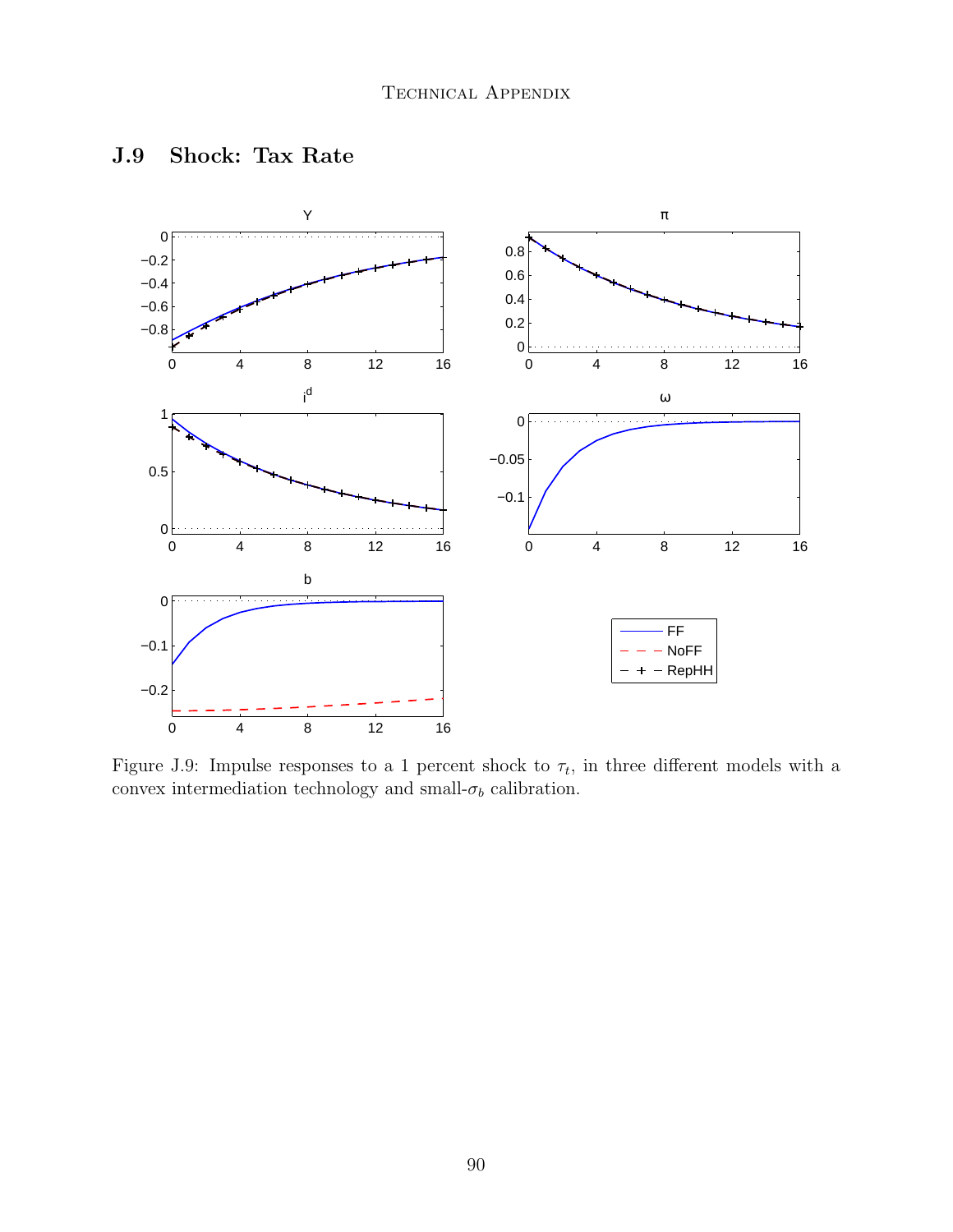# K Responses under Alternative Policies

## K.1 Shock: Monetary Policy



Figure K.1: Impulse responses to a 1 percent (annualized) shock to  $\epsilon_t^m$ , under the five alternative monetary policies described in section [G.](#page-61-0)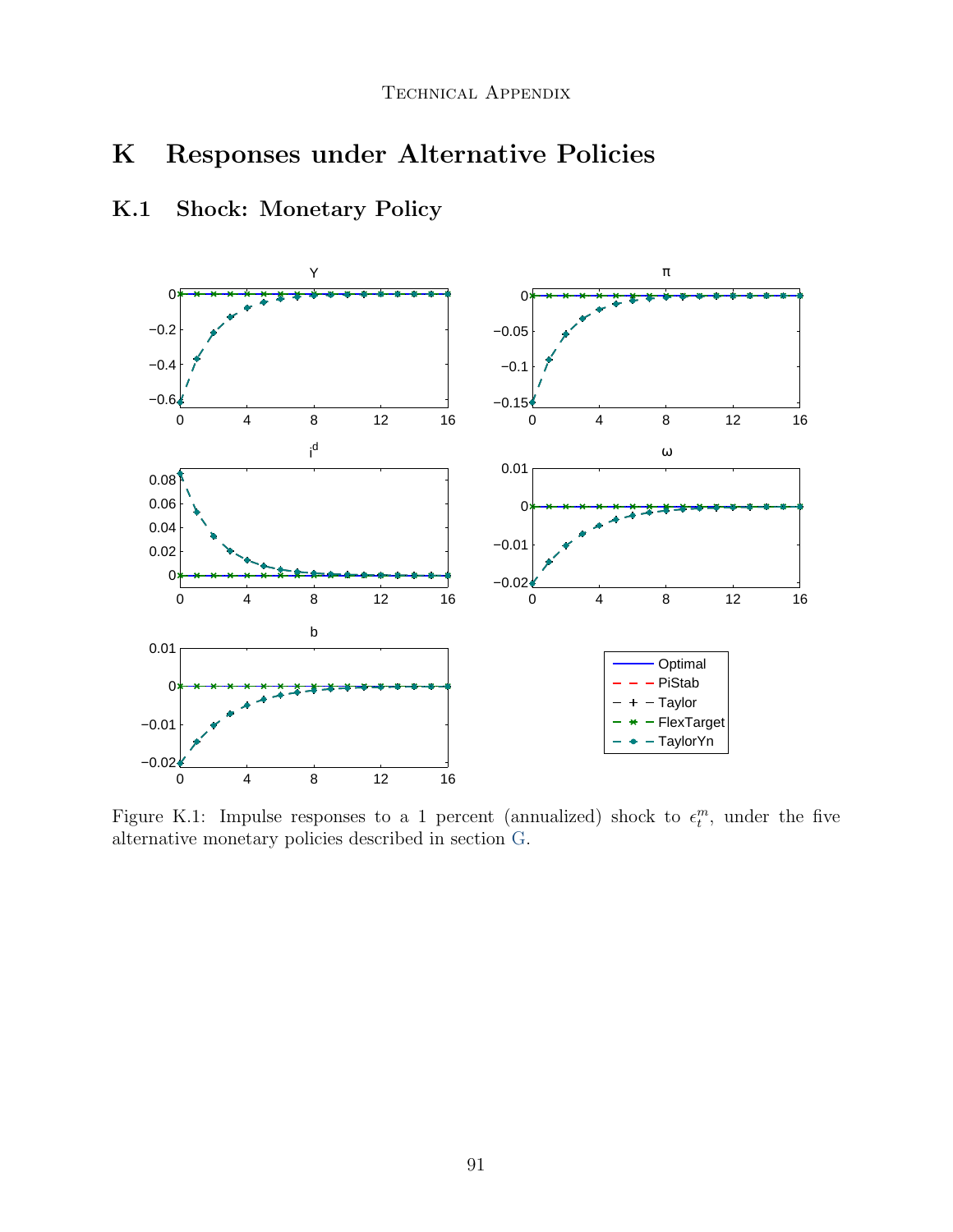

# K.2 Shock: Productivity

Figure K.2: Impulse responses to a 1 percent (annualized) shock to  $Z_t$ , under the five alternative monetary policies described in section [G.](#page-61-0)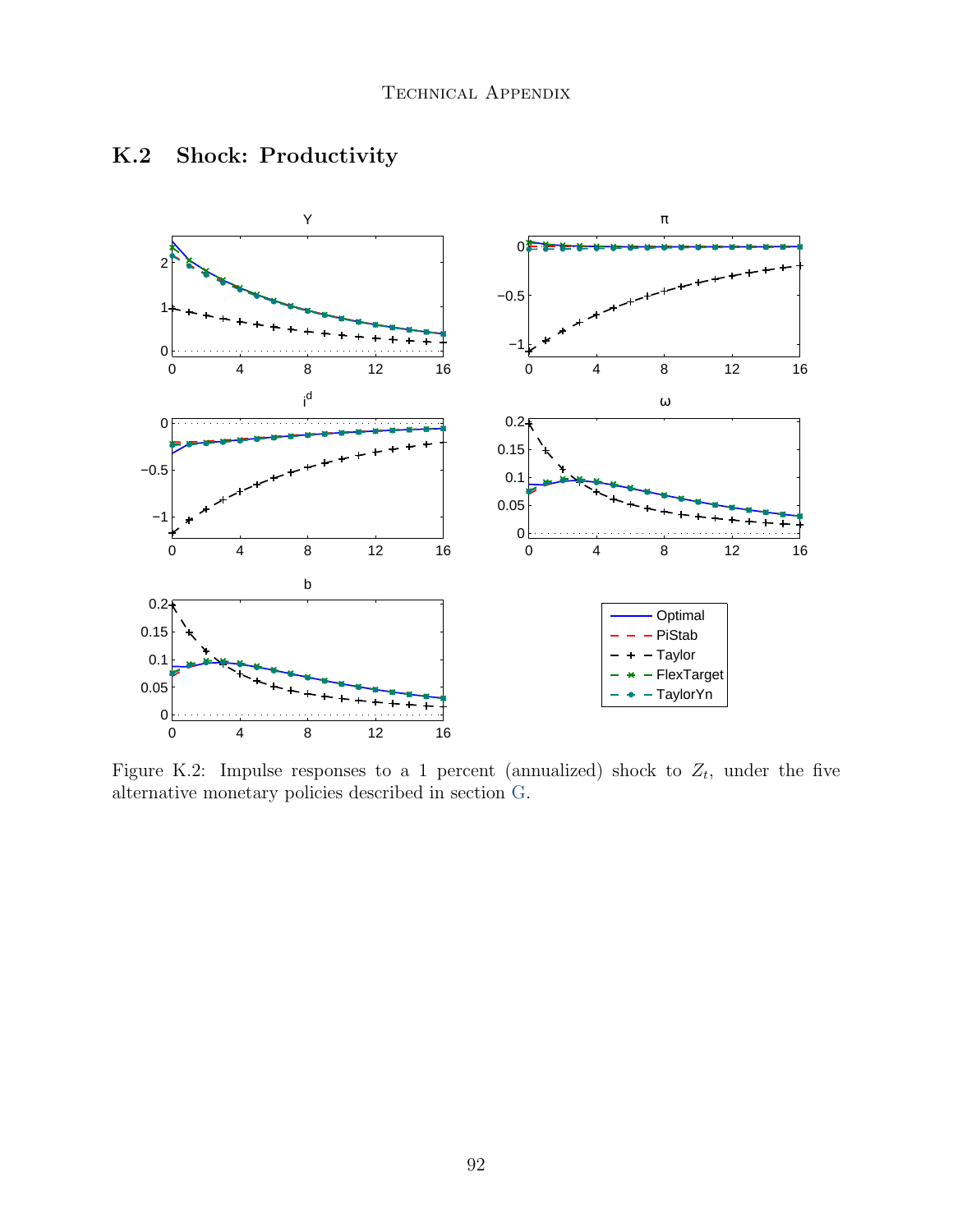

## K.3 Shock: Type s Expenditure

Figure K.3: Impulse responses to a 1 percent shock to type s expenditure, under the five alternative monetary policies described in section [G.](#page-61-0)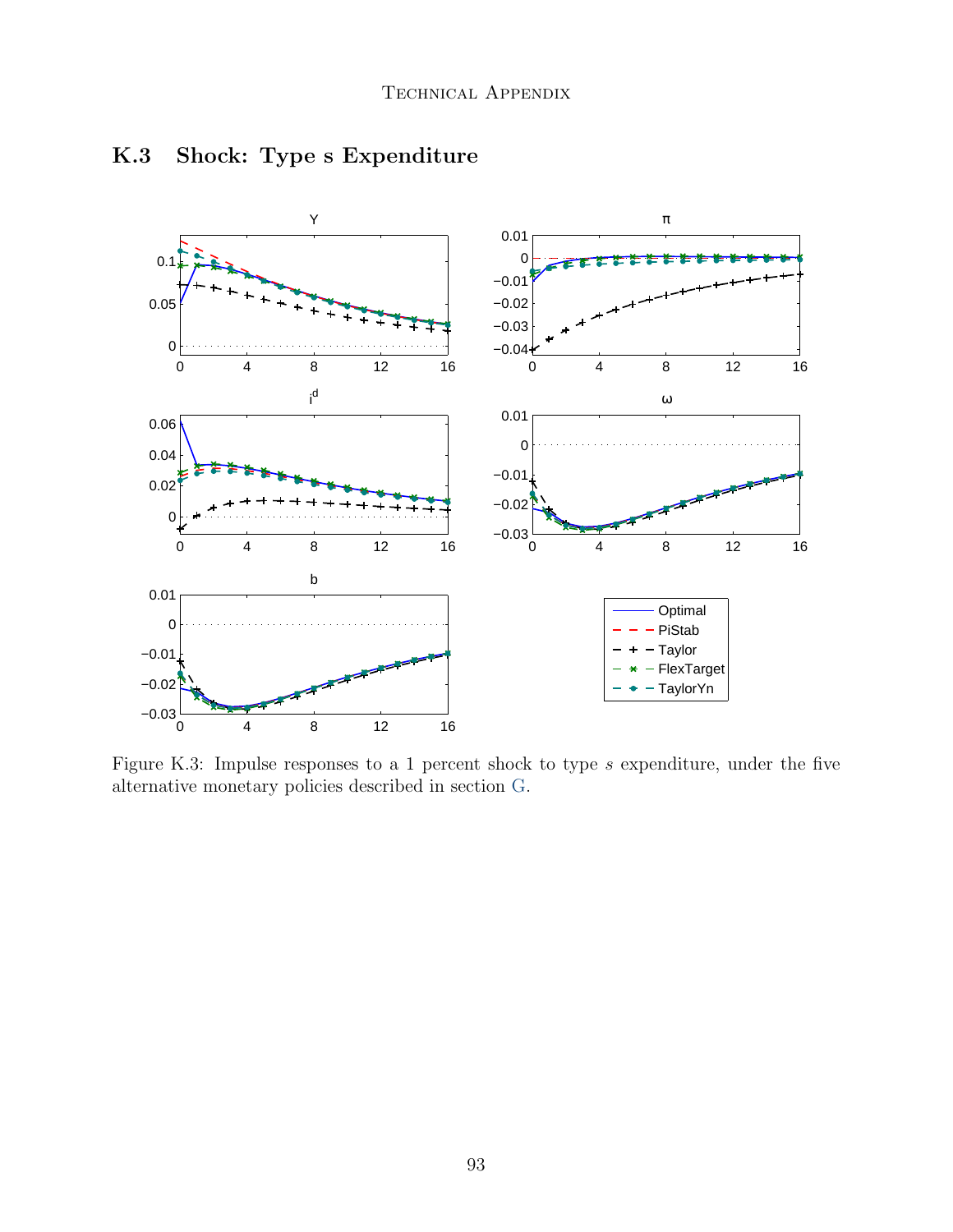

## K.4 Shock: Type b Expenditure

Figure K.4: Impulse responses to a 1 percent shock to type  $b$  expenditure, under the five alternative monetary policies described in section [G.](#page-61-0)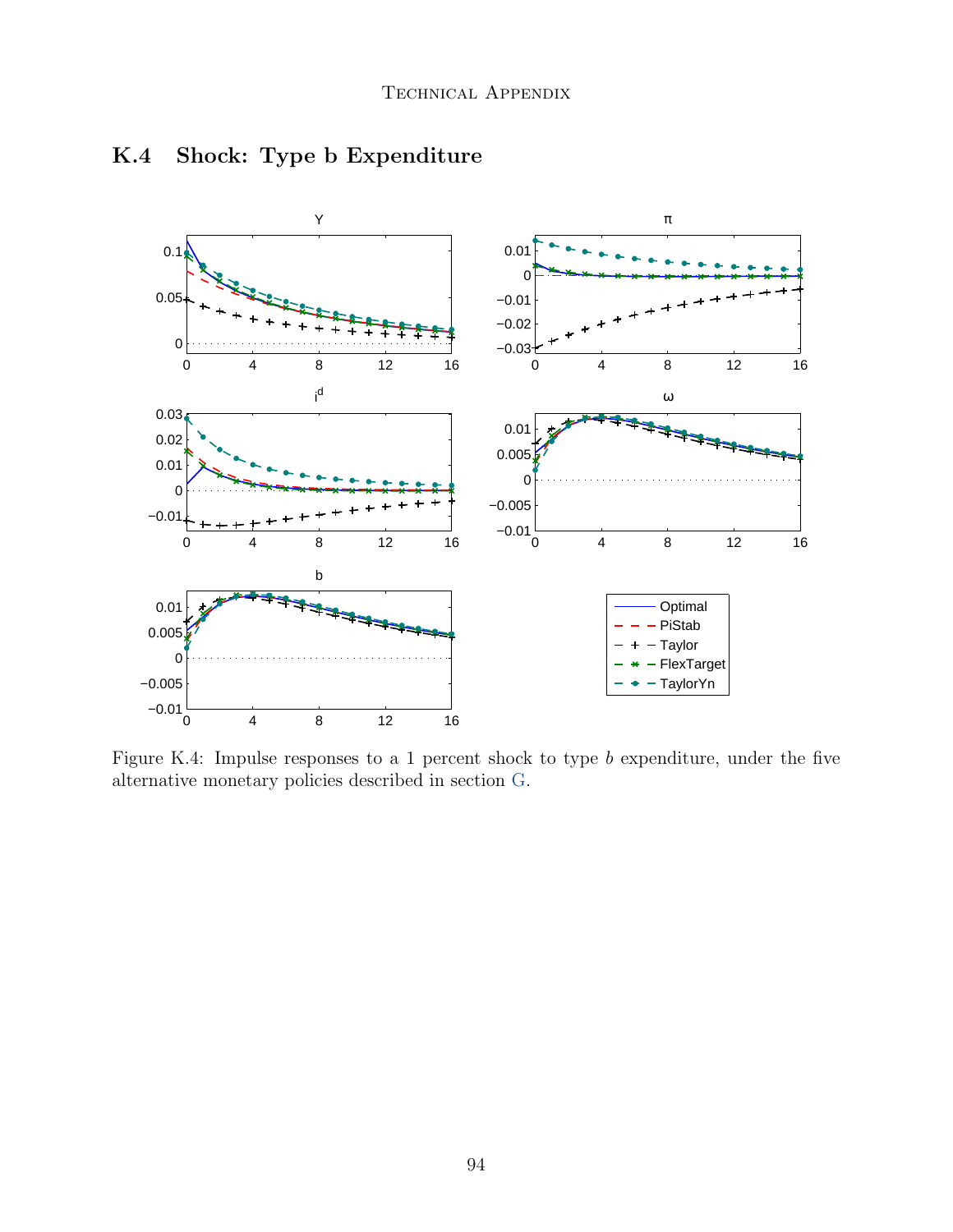

## K.5 Shock: Government Expenditure

Figure K.5: Impulse responses to a shock to  $G_t$  equal to 1 percent of steady-state output, under the five alternative monetary policies described in section [G.](#page-61-0)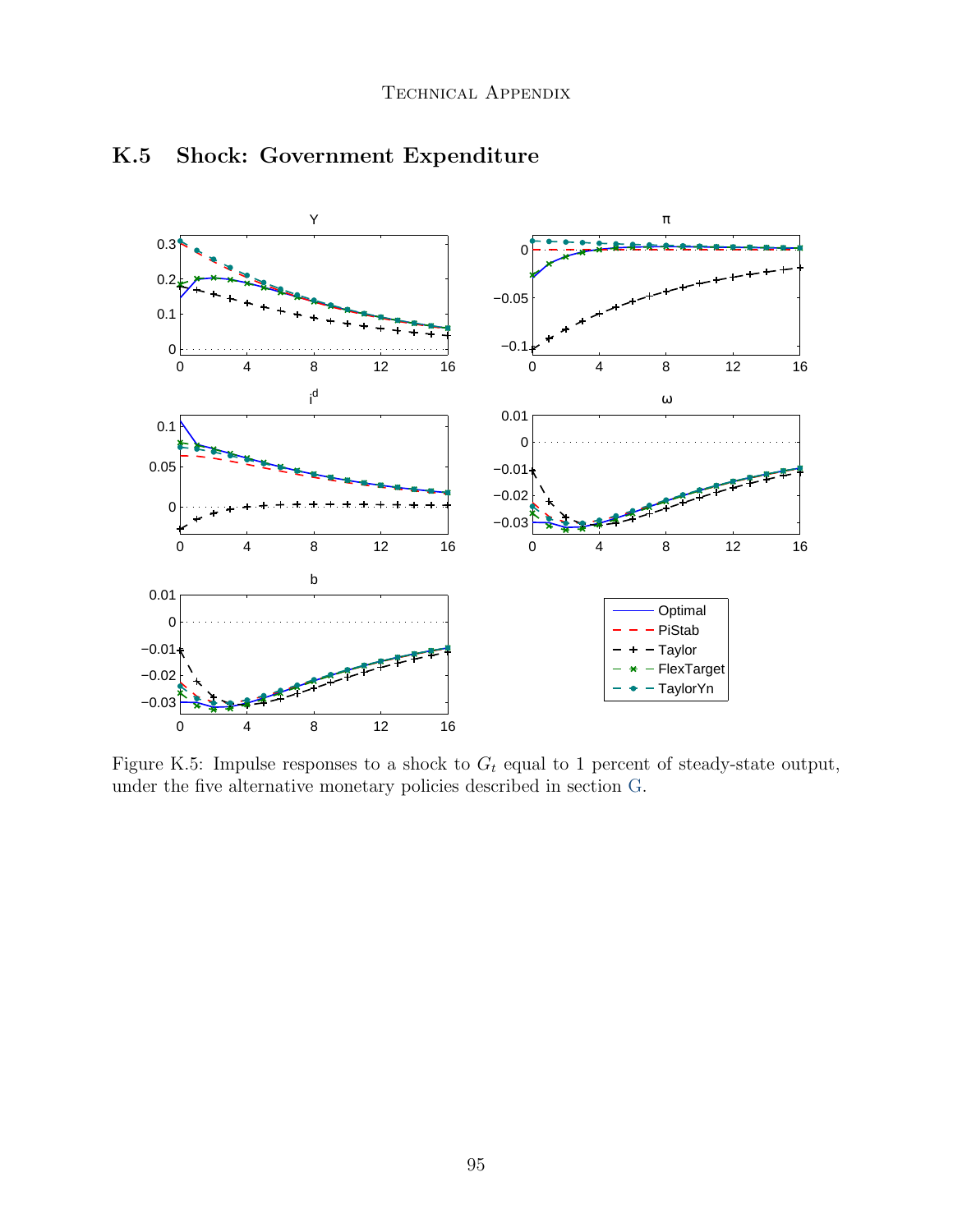

#### K.6 Shock: Government Debt

Figure K.6: Impulse responses to a shock to  $b_t^g$  $e_t^g$  equal to 1 percent of steady-state output, under the five alternative monetary policies described in section [G.](#page-61-0)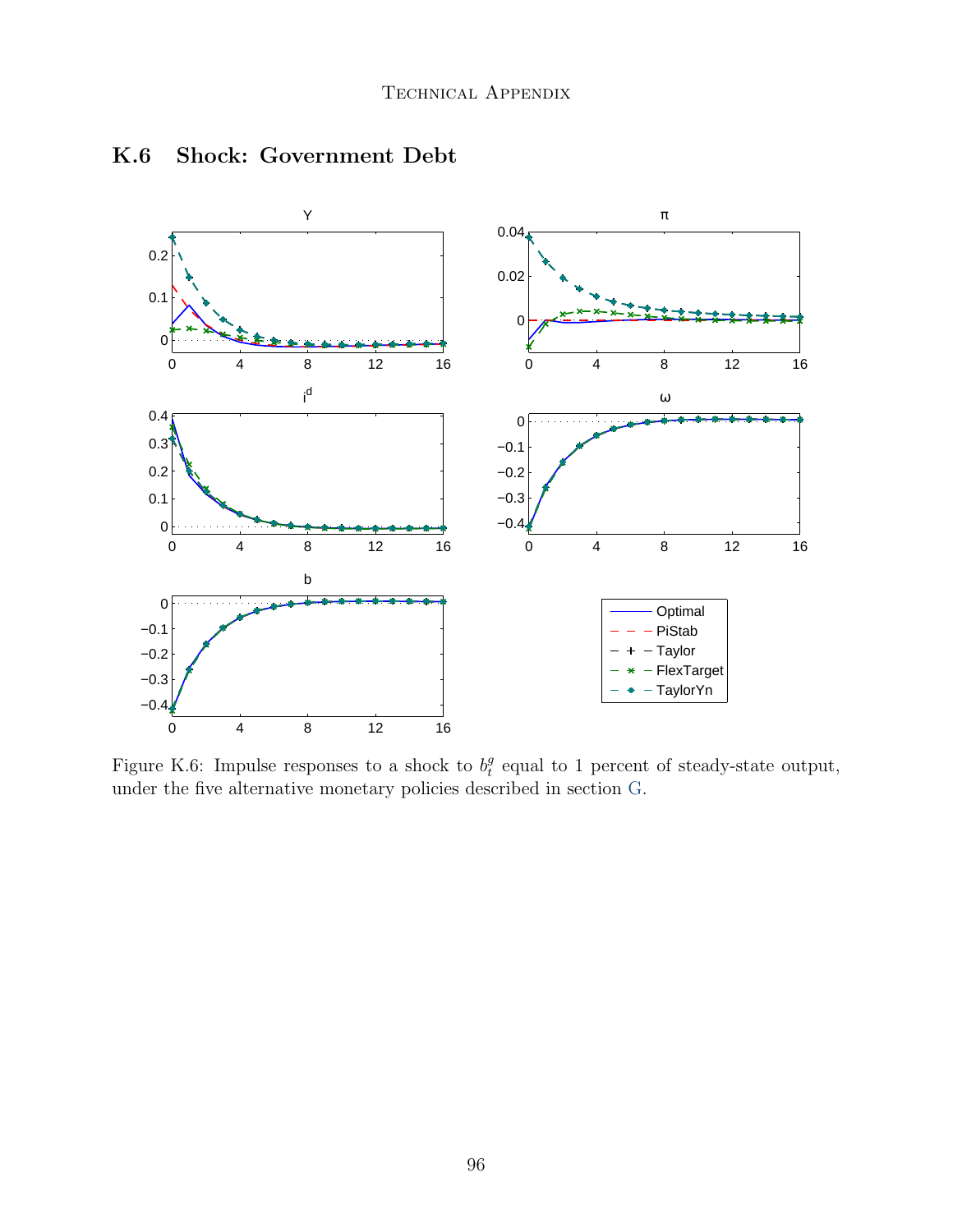

## K.7 Shock: Labor Supply

Figure K.7: Impulse responses to a 1 percent shock to  $\bar{H}_t$ , under the five alternative monetary policies described in section [G.](#page-61-0)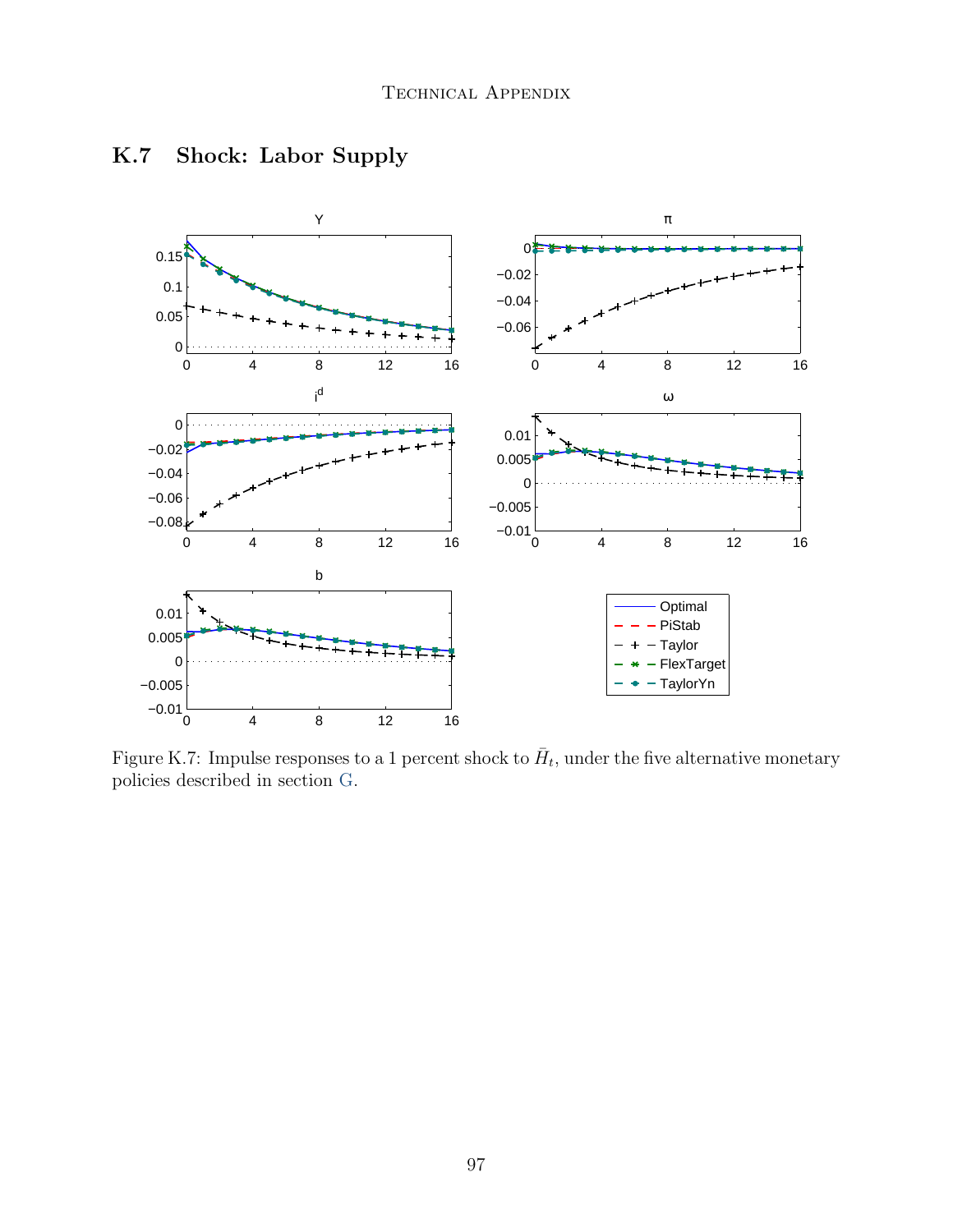

## K.8 Shock: Wage Markup

Figure K.8: Impulse responses to a 1 percent shock to  $\mu_t^w$ , under the five alternative monetary policies described in section [G.](#page-61-0)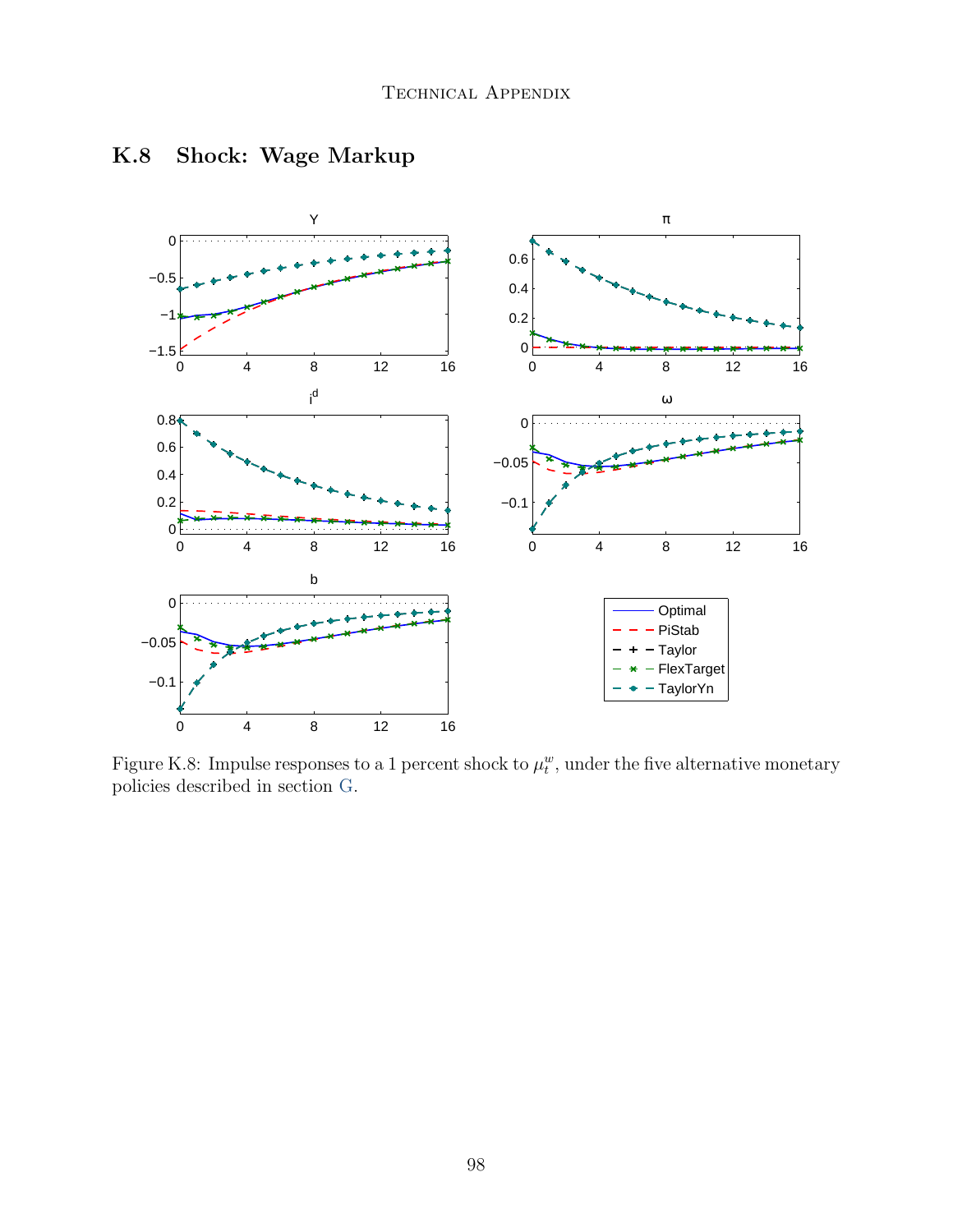

## K.9 Shock: Tax Rate

Figure K.9: Impulse responses to a 1 percent shock to  $\tau_t$ , under the five alternative monetary policies described in section [G.](#page-61-0)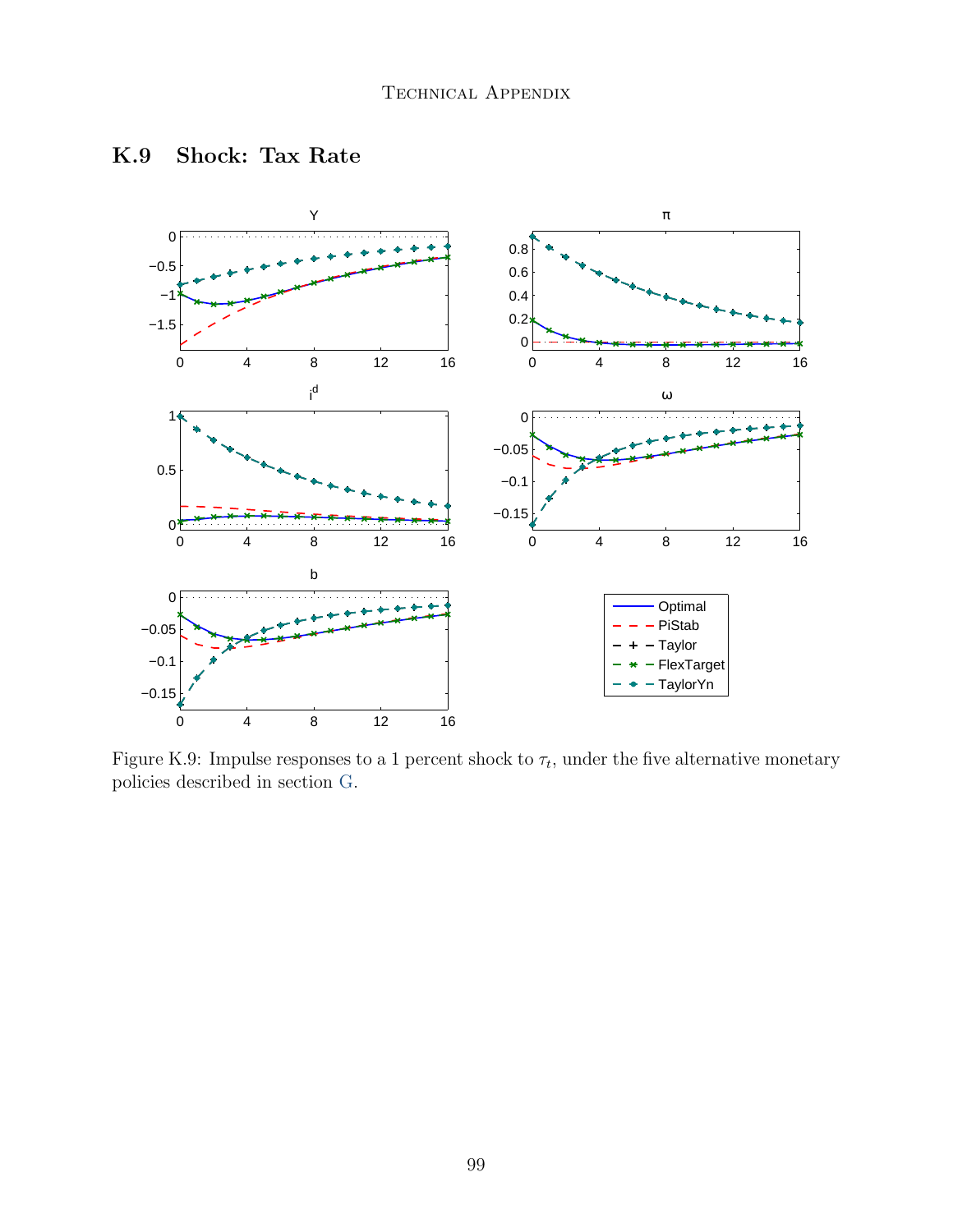

#### K.10 Shock: Default Rate

Figure K.10: Impulse responses to a shock to  $\tilde{\chi}_t$  that increases  $\omega_t(b)$  by 5 percentage points (annualized) for each value of  $b$ , under the five alternative monetary policies described in section [G.](#page-61-0)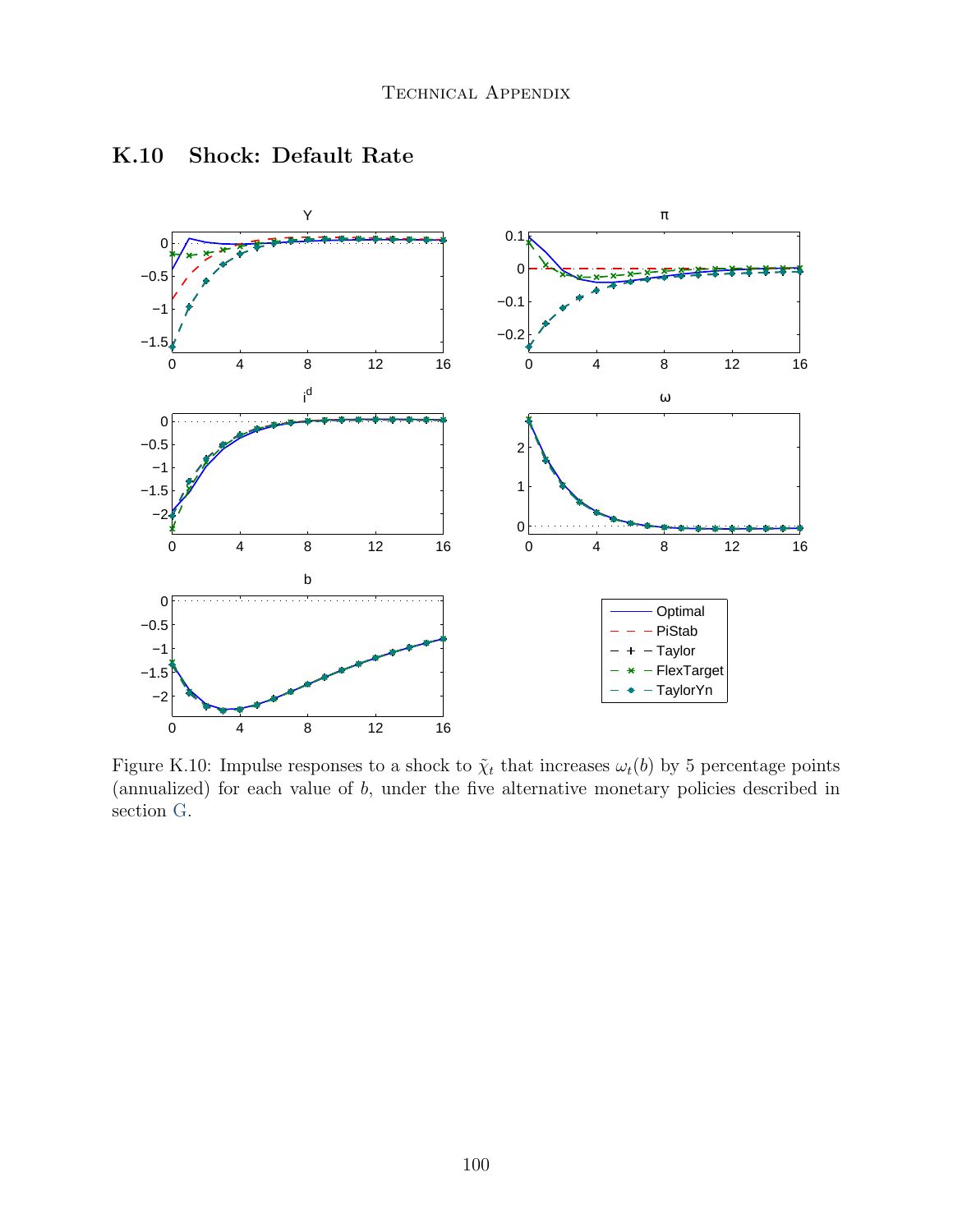

#### K.11 Shock: Financial Cost

Figure K.11: Impulse responses to a shock to  $\tilde{\Xi}_t$  that increases  $\omega_t(b)$  by 5 percentage points (annualized) for each value of  $b$ , under the five alternative monetary policies described in section [G.](#page-61-0)